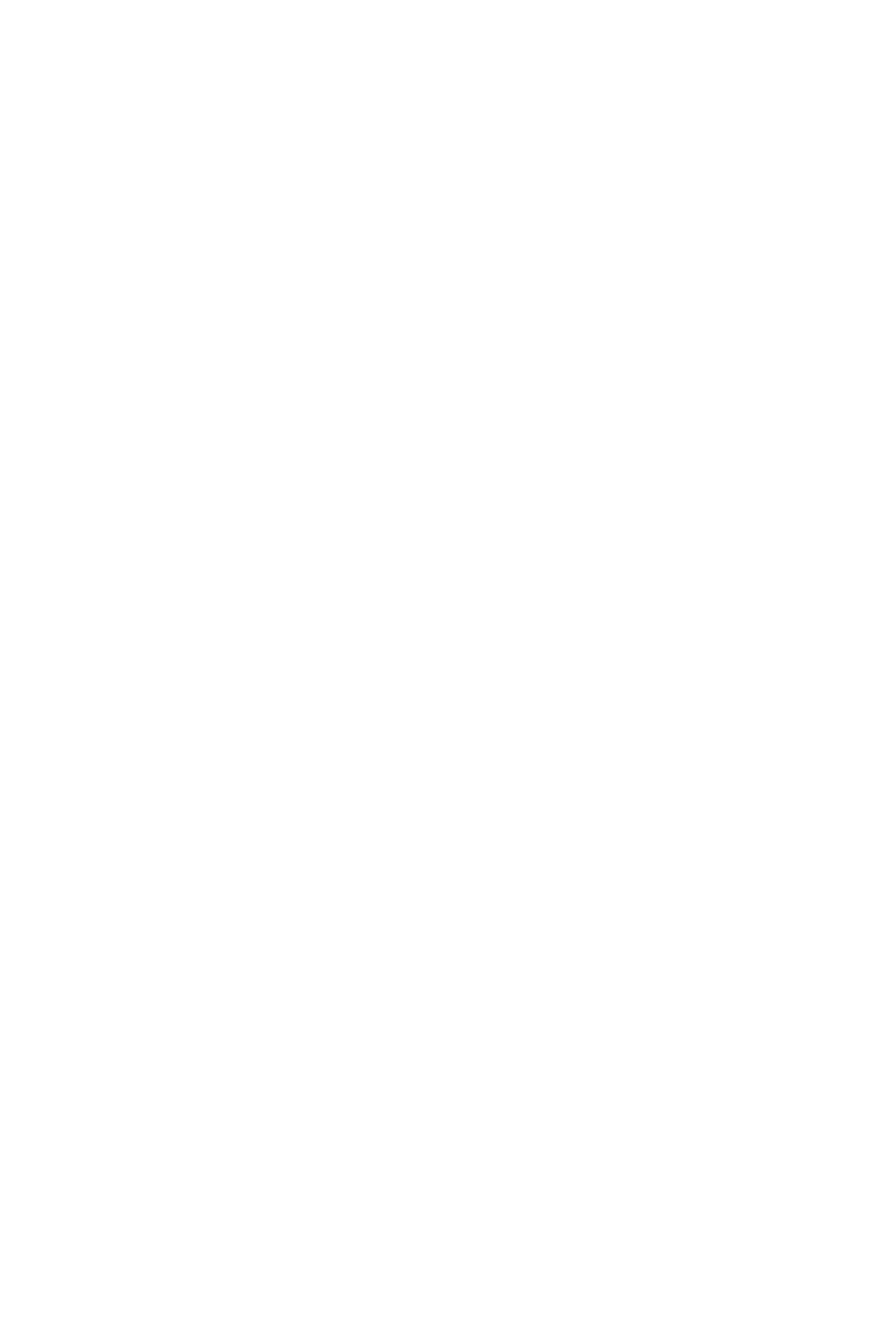**STOP SABOTAGING YOUR DIET! LOSE WEIGHT FOREVER! AND GET YOUR POWER BACK!**

# nd  $2SS$

*"Change Your Thinking, Change Your Body."*

### Aline Hanle

AliNe HANle ANd ANA, iNC.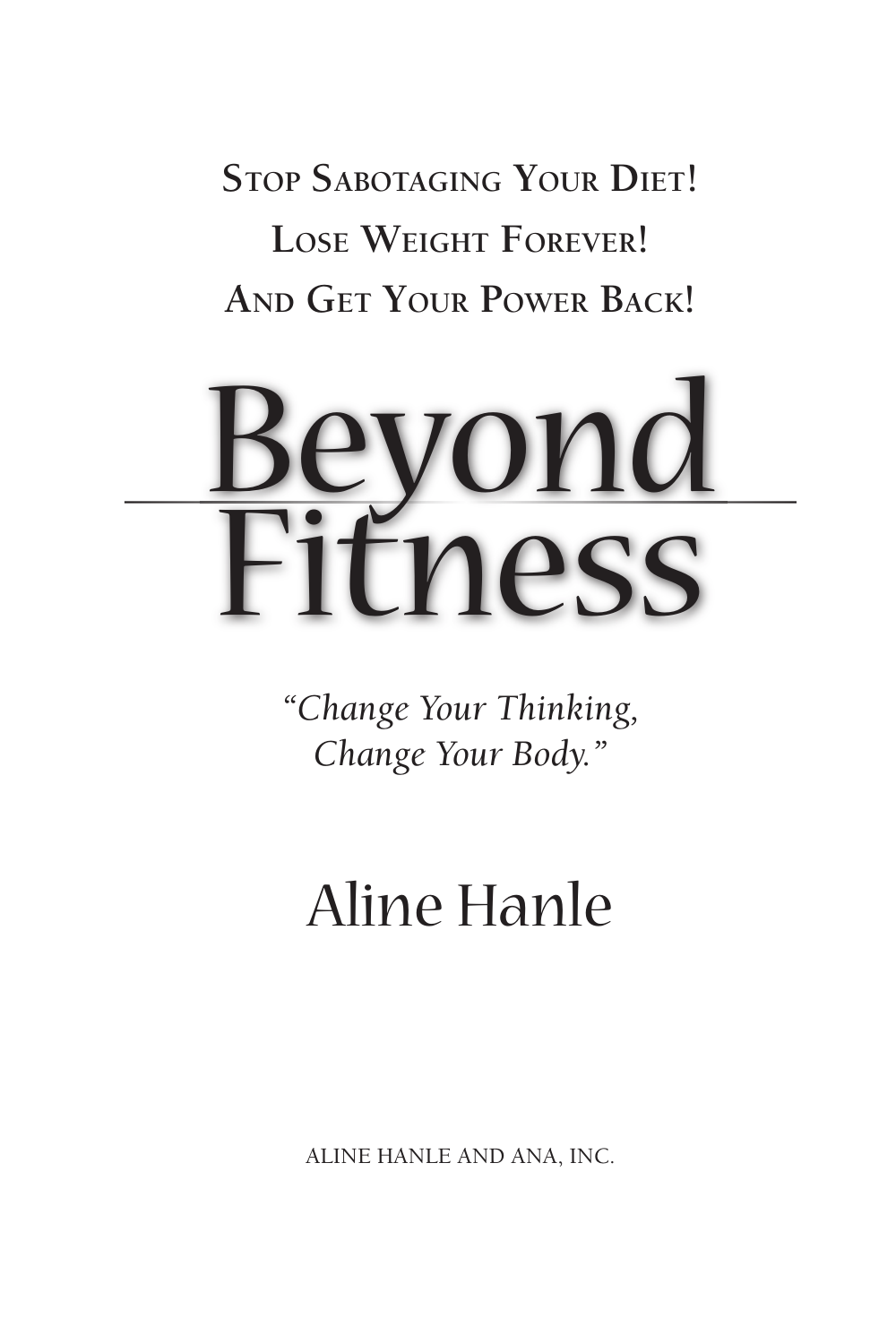#### Copyright © 2006 Aline Hanle

All rights reserved. No part of this book may be used or reproduced in any manner whatsoever without written permission except in the case of brief quotations embodied in critical articles or reviews.

#### aline hanle and ana, inc. Address line 1 Address line 2 phone number e-mail address web site

#### ISBN 1-4243-0796-1

#### Cover design by ?? Text Design and composition by John Reinhardt Book Design

#### Printed in the United States of America

Nothing written in this book should be viewed as a substitute for competent medical care. Also, you should not undertake any changes in diet or exercise patterns without first consulting your physician.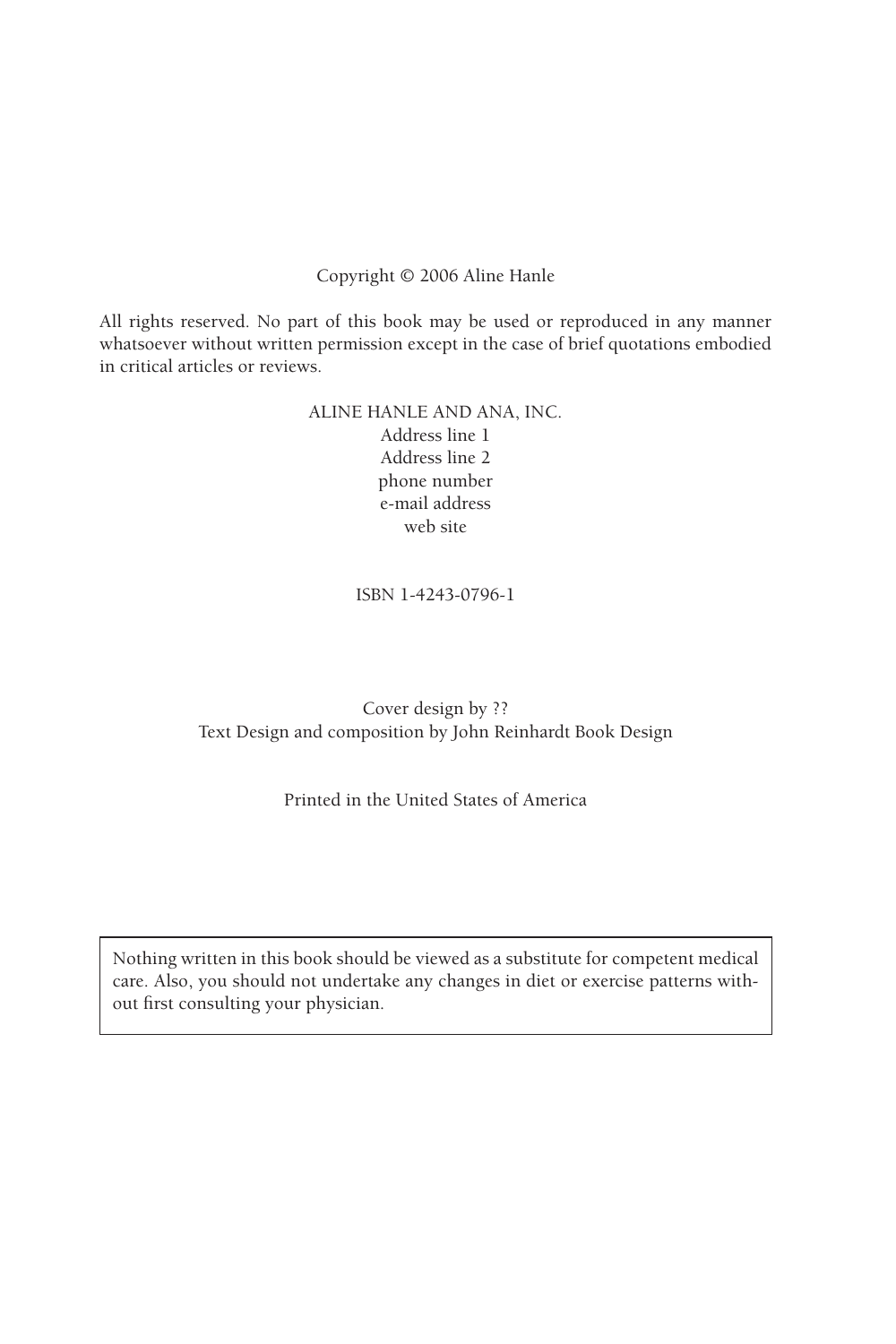# Contents

| 1. The Situation<br>2. Experts and Obesity<br>3. Beyond the Appearance                                                                                                                                                                                                          | 3<br>5<br>8                                              |
|---------------------------------------------------------------------------------------------------------------------------------------------------------------------------------------------------------------------------------------------------------------------------------|----------------------------------------------------------|
| Understanding the Fundamental Matrix                                                                                                                                                                                                                                            | 21                                                       |
| 1. The "Core Thought" Principle<br>2. The "Impermanency" Principle<br>3. The "Common Denominator" Principle<br>4. The "Cause and Effect" Principle                                                                                                                              | 23<br>27<br>36<br>39                                     |
|                                                                                                                                                                                                                                                                                 |                                                          |
| 1. Science, Chemistry and Common Sense<br>2. The F.A.C.T. Factor Strategy<br>a. Forgiveness<br>b. Attitude<br>c. Courage<br>d. Time<br>3. The Modus Operandi of Empowerment<br>4. The Power of Words<br>5. Creation and Limitation<br>6. The Intuitive/Physical Reference Table | 45<br>52<br>52<br>56<br>60<br>63<br>65<br>72<br>74<br>76 |
|                                                                                                                                                                                                                                                                                 | 81                                                       |
|                                                                                                                                                                                                                                                                                 |                                                          |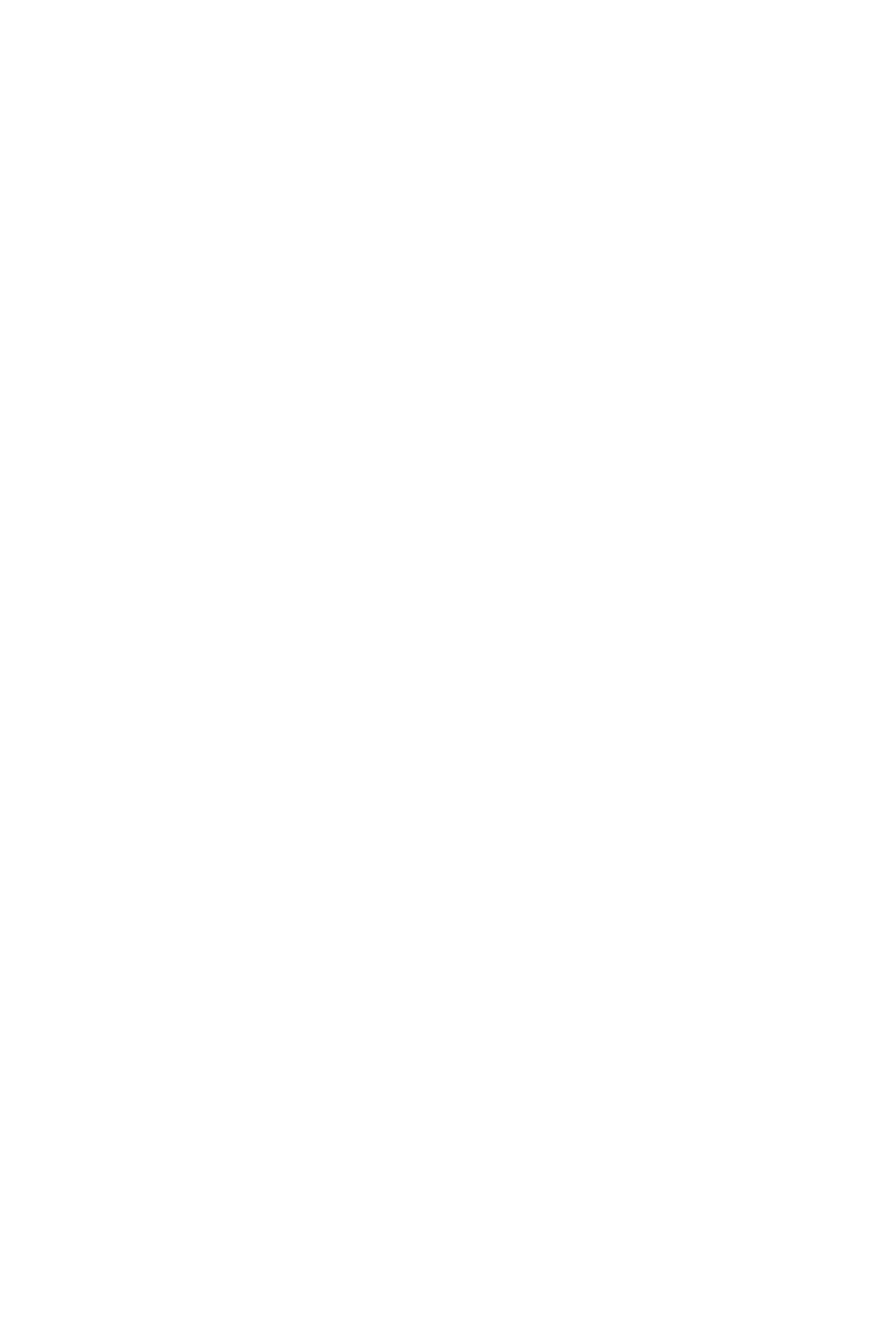# Acknowledgments

This book is dedicated to all of the people who help make the challenging adventure of writing this book a reality.

To Bo, my husband. Thank you for your steadfast supportive attitude that made me realize that love, Compassion, Commitment and Family are the center strength of our Life.

To A.J., my son. Thank you for your never-ending Joy and Happiness.

To all my dearest Friends who paved the path to non-judgment and self-acceptance, you will recognize yourself.

To each of the key people, who through their professional expertise, took my journey to a higher level of realization and made it one of my greatest personal achievements -- John Reinhardt, Kathi and Hobie Dunn, Laura Cardone and the Mastermind Group, Reverend Angela Peregoff and the Science of Mind Group.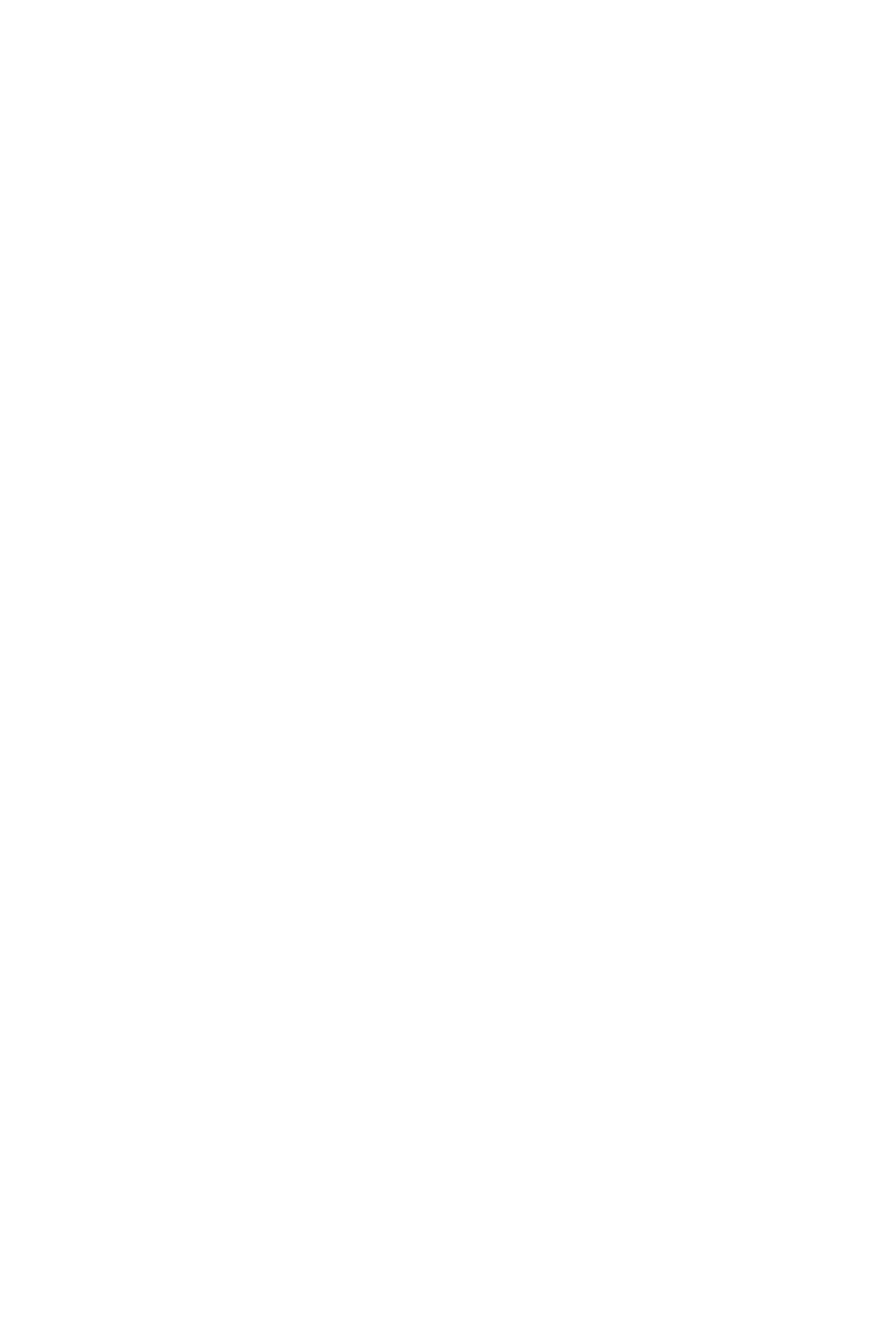### Preface

WHO AM I? I cannot give you a final and complete answer to that question yet. I can only tell you who I am not. I am not a physician, a doctor, or a scientist—not even a psychologist or a therapist. However swer to that question yet. I can only tell you who I am not. I am not a physician, a doctor, or a scientist—not even a psychologist or a therapist. However

I am a resea rcher, in some manner. i have not gone through any formal academic education in biochemistry, medicine, theology or psychiatry. What I know is that i have decided to experience myself as a writer. i know that i have experienced a weight management problem. So have you. I know that I have

#### Light

*First let admire the divine subtlety of the language (Light Versus light). Second let's understand that when we fi nally fi nd Light then we feel light. And fi nally, let's believe that this is no coincidence . . .* 

experienced the process of seeking answers and solutions. So have you. And I know that I have experienced understanding and revelations. And so *will* you.

You and I are the same, and still so different in our personal adventure. We are so simple and still so complex in our nature. We feel so insecure and still we live in hope for something better. Where does this Faith come from? Where does this willingness for sur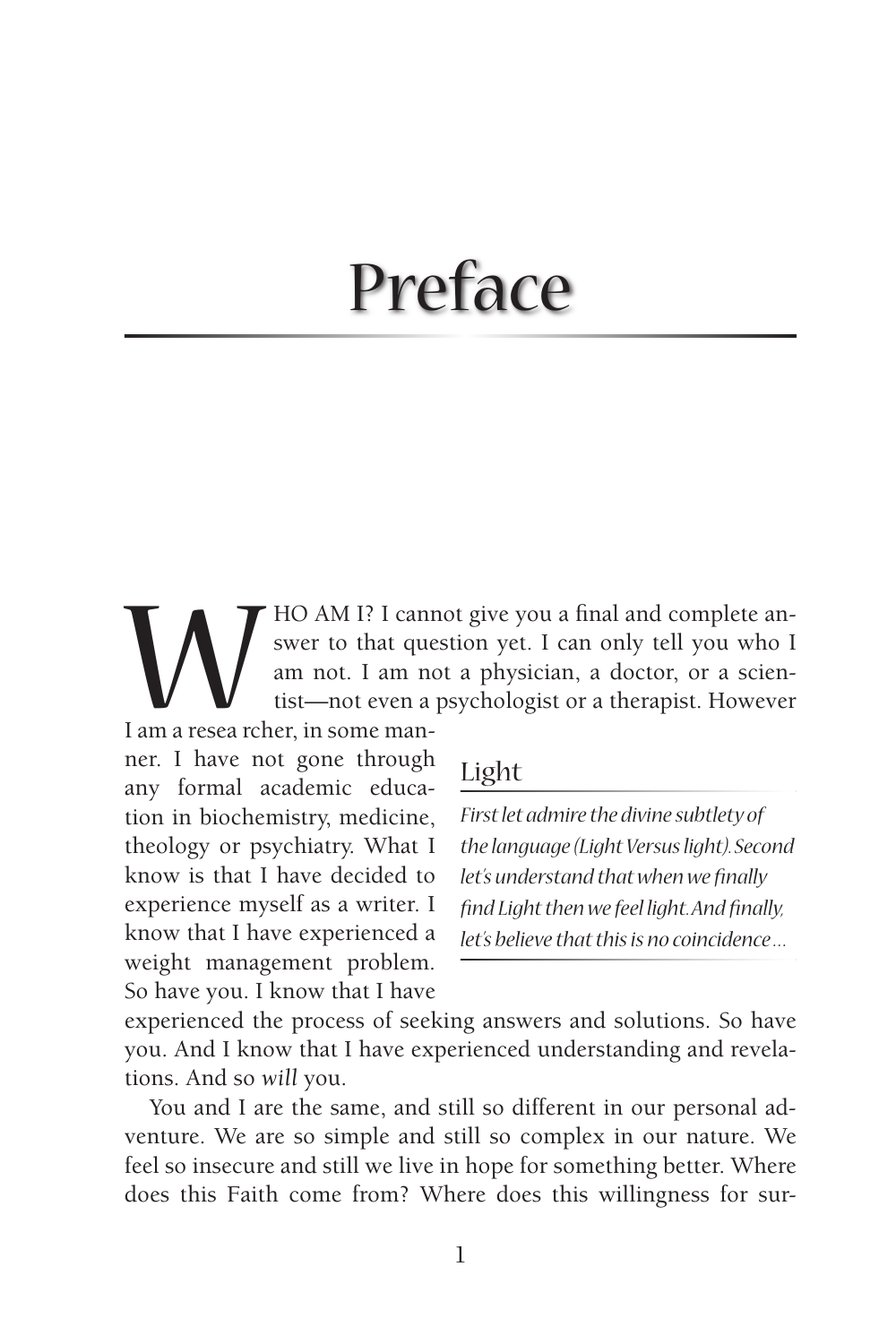vival emanate from, despite an apparent unhappy existence? Which more subtle part of my self has lead me to these moments of conflict, struggle, sorrow, neutrality, understanding, curiosity, self-confidence and infinite expansion throughout my first 35 years?

Why didn't I understand why I was struggling? For this exact reason: I was into struggling, setting myself up by putting more emphasis on the troubled situation instead of being intent on finding resolutions. However, after a little step back and an observation of all these years, I realized that my experiences made sense. I had resisted learning from my experiences, for I did not comprehend their purpose, their unfolding patterns, their logic, their functions and their reasons.

I am thankful for my endless curiosity that leads the quest from struggle to brightness, peace, happiness, wealth, health and spiritual awareness.

I must thank those who have chosen the path of science and scientific research, for some of their discoveries have brought me answers from a higher and different understanding.

I bless those who by their unconventional way of thinking made me think differently.

I honor those who were able to bring their metaphysical knowledge to my simple mental development and who let me see my own infinite possibilities.

Finally, I dedicate this book to all of you who have crossed my path and gave a little piece to my own existential puzzle. You, who, with your wisdom and your choice of existence, showed, taught and offered me a vision of myself and allowed me to envision a greater one. You, who help me better to define who I am.

This humble presentation is a modest but true gift to you all who are seeking to get on the road to happiness. Notice that to do so, you have not to be different, chosen, special, exceptional, uncommon or remarkable—you only have to know and feel it through each cell of your being because you truly are all of the above.

Bless the whole, for it is the one who allows us to celebrate our uniqueness and our individuality in its peaceful and loving care.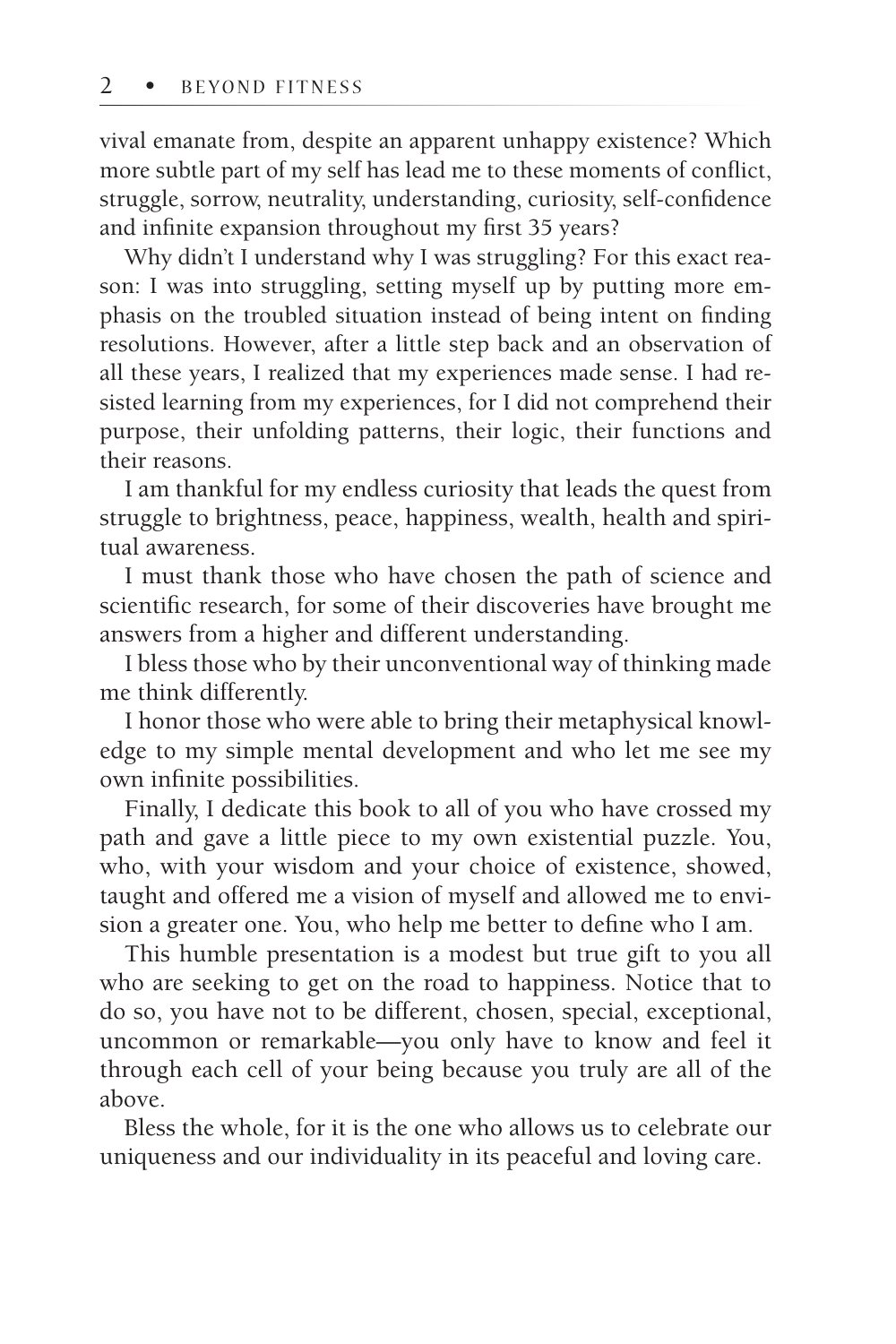## Introduction

#### The Situation

According to the Department of Health and Human Resources in a 2003 report:

"During the past 20 years, obesity among adults has risen significantly in the United States. The latest data from the National Center for Health *Statistics show that 30 percent of U.S. adults 20 years of age and older over* 60 million people—are obese. This increase is not limited to adults. The percentage of young people who are overweight has more than tripled since 1980. Among children and teens aged 6–19 years, 16 percent (over *9 million young people) are considered overweight.*

These increasing rates raise concern because of their implications for *Americans' health. Being overweight or obese increases the risk of many*  diseases and health conditions, including the following:

- *• Hypertension*
- Dyslipidemia (for example, high total cholesterol or high levels of *triglycerides)*
- *• Type 2 diabetes*
- *• Coronary heart disease*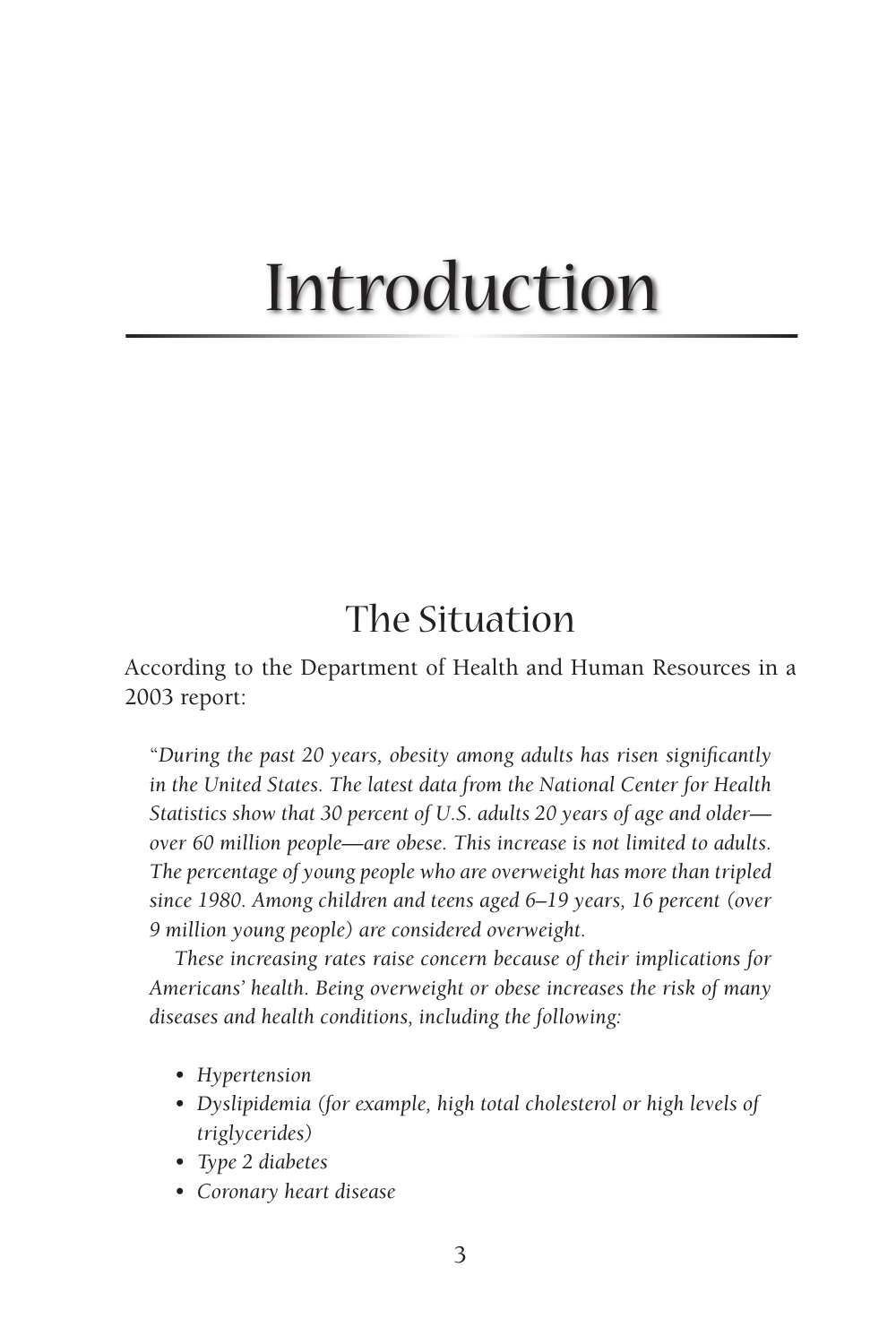- *• Stroke*
- *• Gallbladder disease*
- *• Osteoarthritis*
- *• Sleep apnea and respiratory problems*
- *• Some cancers (endometrial, breast, and colon)*

*Although one of the national health objectives for the year 2010 is to reduce the prevalence of obesity among adults to less than 15%, current data indicate that the situation is worsening rather than improving."*

This report represents the stance of the U.S. government concerning obesity. Indeed, the situation is a real concern for the entire nation, for apparently it does not exclude anyone. There is no distinction in social class or education level, no racial discrimination, not even an age preference. It really is the first major health issue in western society.

A variety of public and private organizations have invested much time and energy, as well as millions of public dollars, to control the phenomenon. Still, every survey shows the inefficiency of these initiatives.

When surfing the Internet for information about diet, Google motor research gives 265,000,000 different sites. When typing exercises, 146,000,000 possibilities pop up on the screen.

According to the International Health, Racquets and Sports Clubs Association (IHRSA), the number of fitness facilities in the U.S. continues to climb, with more than a 40% increase in the number over the past 10 years.

The Food and Drug Administration and the National Institutes of Heath co-lead the "Healthy People 2010" project, which is a dietary guideline for Americans that emphasizes the need of a well-balanced nutrition for Growth, Development, Health and Well-being. This work gathers data from 89 different medical organizations.

We now even see the emergence of court cases where parent associations sue big companies for their role in our society's obesity.

It seems, to me, that enough time, enough energy, and enough money have been spent on useless so-called solutions and failed cures for obesity.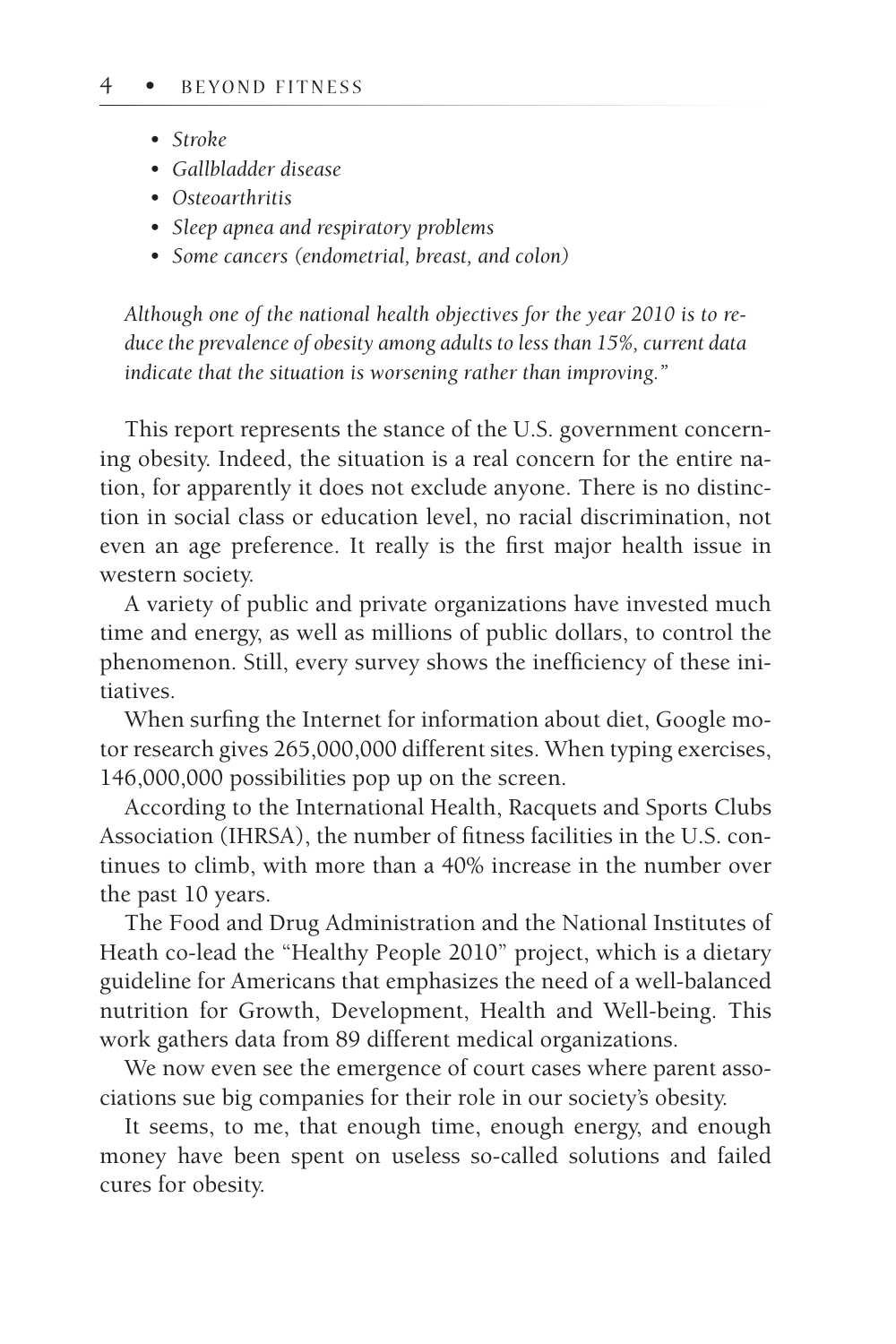Researchers found a preventative vaccine for polio. Therapists explained complex mental illnesses. Scientists discovered the smallest element constituting our Universe, and still, the major death-related disease is out of control. What is the problem?

What is beyond our brilliant scientific community's understanding and control? Which challenges are we really facing that cannot yet be fully explained? What is the motivation behind the motivation to justify gaining weight and keeping it on? The obvious and easy fact of which people are aware is the following:

From a simple perspective, weight management is a simple relationship between calorie intake and calorie output. A simple mathematic equation:

Calorie intake = calorie output - weight equal Calorie intake > calorie output - weight gain Calorie intake < calorie output - weight loss.

I am personally not a great scientific mind when it comes to math. However, it seems that these mathematical expressions demonstrate an applicable and reproducible solution. They are scientifically prov-

en. They are easily understood by the masses and are well known. Why, then, is there an objective resistance to simply apply the law? Why do people actively enter into a weight-loss

#### Teaching

*It is understanding that as long as you teac, you are still learning.*

program and then give up? What is the motivation behind the selfsabotage of weight management? These questions were actually the source of numerous surveys, studies, conferences, program implementations, and more. So, let's see what reasons the experts give ...

#### Experts and obesity

According a "Health Envelop" article, written in 2005:

*"Many experts grapple over the issue of what causes obesity. The fact is, there is no single factor that causes obesity. There are a number of factors*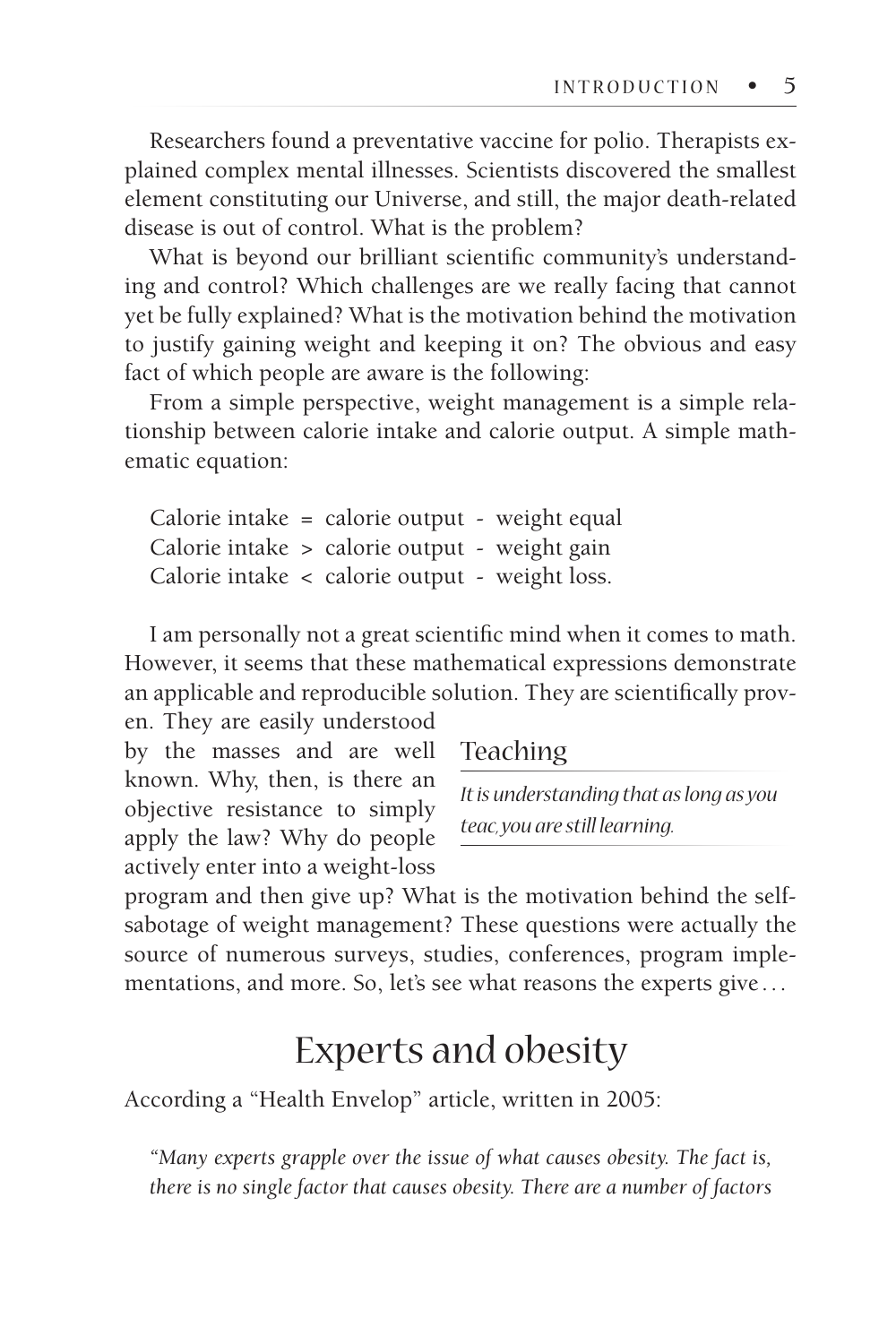*that can contribute to increased body weight. They can be broken down into five major categories: Behavioral, environmental, genetic, metabolic and psychological.*

*Behavioral: Behavioral issues, such as poor eating habits, consuming large amounts of alcohol, inadequate exercise and a sedentary or inactive Lifestyle can contribute to an unhealthy weight.*

*Environmental: A person's environment can have a strong influence on eating habits and activity level.*

*Genetic: Family history of obesity and certain genes that influence appetite and metabolism may predispose a person to obesity. Genes may also play a role in weight distribution. It is important to note that it is the tendency to be obese that is inherited, not obesity itself.*

*Metabolic: Diseases or conditions such as hypothyroidism, Cushing's syndrome and some neurological problems make it difficult for the body to metabolize fat.*

*Psychological: Emotions can influence your eating habits. Depression, feelings of sadness, anger and boredom can lead to excessive or binge eating.*

*It usually takes more than one of these risk factors for someone to become obese. For example, a person who has a family history of obe-*

#### Achievement

*It is the difference between " I have tried" and " I am doing". As long as you always put energy to alter your life, then you achieve a great deal of work. Feel the achievement by living the journey more than getting the result.*

*sity will not become obese simply because he or she has an obese family member. A combination of poor eating habits, lack of exercise, etc., along with a family history of the disease will more likely put you at a higher risk.*

*There are also several factors that contribute to weight problems in kids. Many children and*

*adolescents spend a great deal of time watching television, using computers and playing video games and less time physically active."*

It seems that even experts cannot come up with a definite answer as to what causes obesity. A few reasons have been suggested, as above; however, they are possibly more of a symptomatic classification than a real explanation for the spreading of the event. All the explanations given above are simply a reiteration of already-known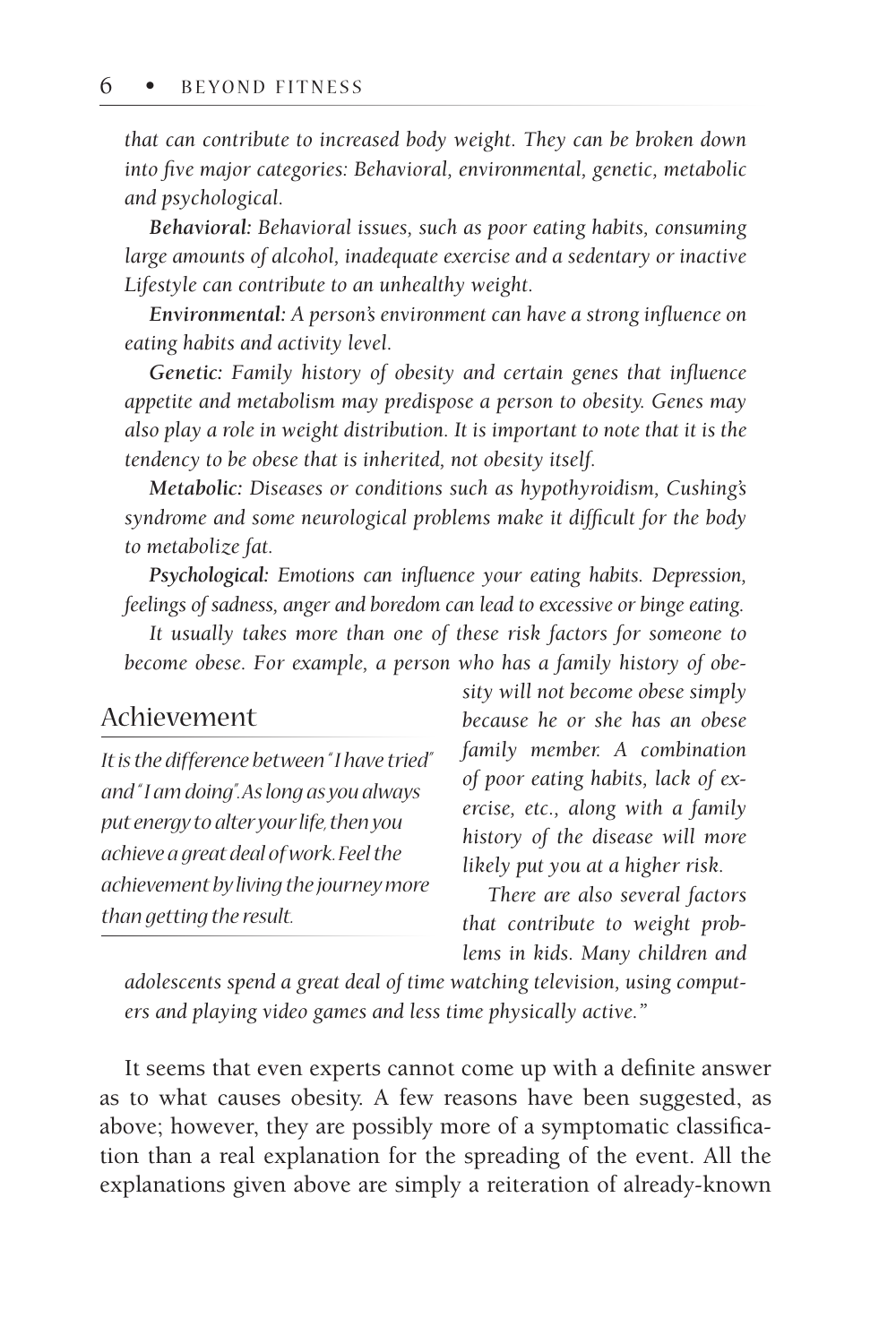behaviors and don't constitute a fundamental reason for justifying the need for people to gain weight. This justification is a need, like an addiction that people cannot get away from. When one knows the short- and long-term risks of obesity and one still makes a conscious choice to eat French fries and fatty hamburgers, one could call this specific behavior an addiction and a low-speed suicidal pro-

gram. Every suicidal candidate has profound reasons to feel as they do. Sometimes the reasons are known, sometimes they lie in the subconscious, but there is always a deep belief system behind a justification for voluntary death. Isn't it interesting to

#### Perfection

*When you understand than even imperfection is part of the perfection then you can let go and enjoy the perfection in everyone.*

notice that when "experts" fail in finding a cause, it becomes a "*there is no cause for it*"? Moreover, that lack of cause is then described as "a fact"!

While scientists debate the cause, they cannot dispute the realities. According to a four decade study: "American taller, fatter, published on live science website:

Between 1960 and 2002, the average weight jumped from:

- Men—166.3 pounds to 191 pounds
- Women—140.2 to 164.3 pounds
- The average weight of 10-year-olds has increased about 11 pounds in the last 40 years.

These alarming numbers should be enough incentive for researchers to look beyond the fact and truly work at finding real, meaningful and reliable answers. True and concerned researchers would have widened their areas of expertise to bring real solutions to the masses. Where there are effects, there are causes... Seek and seek again, for the answers will heal Humanity.

Let's consider a hypothesis to explain the obesity phenomenon, and perhaps discover an element we all have overlooked to fix the problem.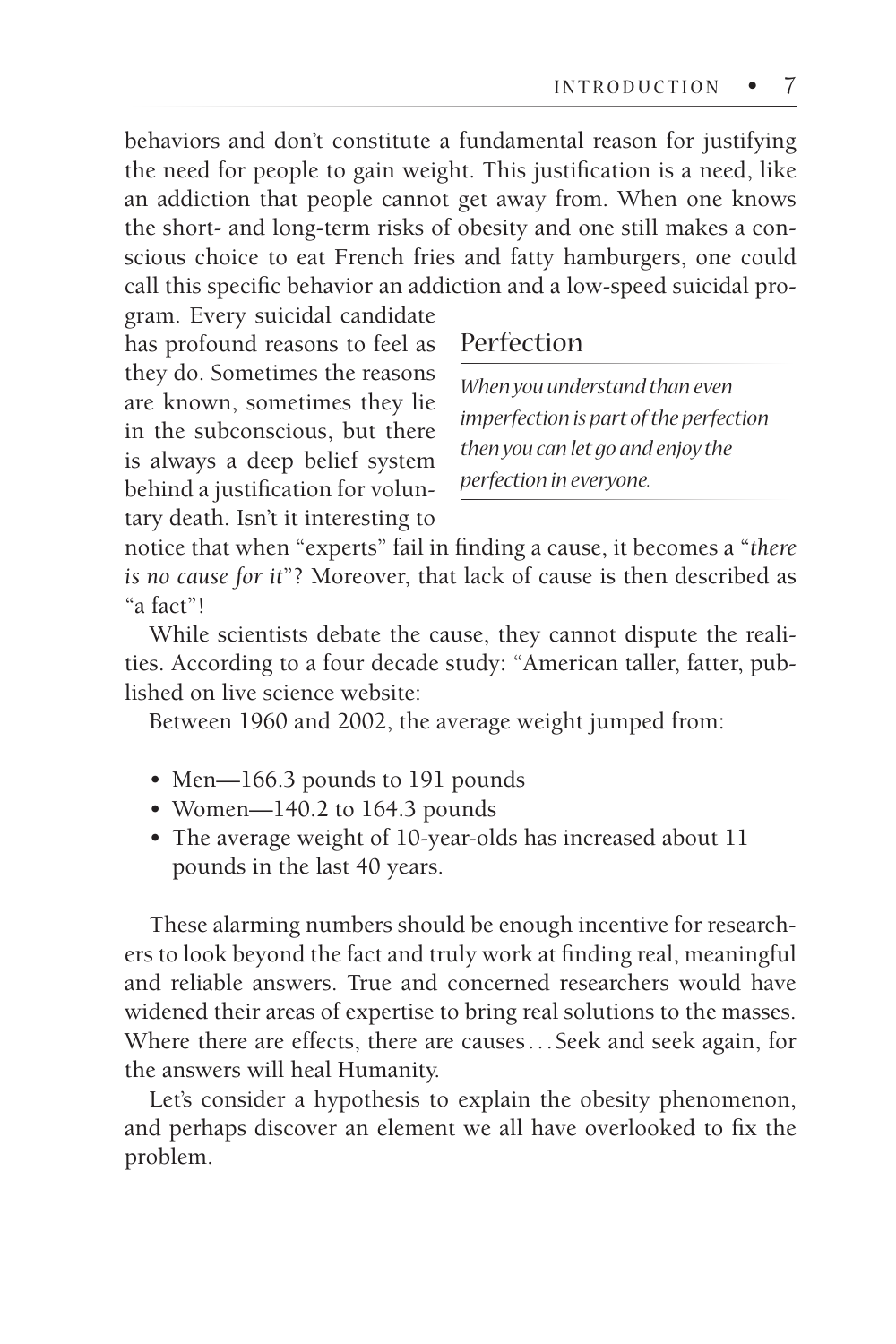#### Beyond Appearance

At the beginning of the twentieth century, Mabel E. Todd, a teacher at Columbia University, developed a method of body re-education based on the use of visualization, called "Psychophysical". In her

#### Guidance:

*No achievement is complete without the help of some kind of guidance. You are already succeeding your weight loss for you have chosen to follow the guidance that lead you to this book.* 

book *The Thinking Body*, written in 1937, she stated: *"We now realize that in the physical economy of the individual the many systems should be working in balance and unison and that thinking is a very important part of their activity."* She went on to say: *"The unconscious is*

*treasure-house and charnel-house of the creative and one of the keys to physiology. The backbone to which we must join new physiological investigations is the study of the unconscious*.*"*

More than 75 years ago, some researchers had already had intuitive feelings about the relation between the unconscious and the physical. Through the years, this approach was studied to alter athletic performance, and visualization became a component of physical training.

However, if the Unconscious has a visible effect upon the body's performance, then, it is possible to foresee a direct link between the Unconscious and body shape.

Each problem has a source. Therefore the obesity problem has a

#### Beauty

*With the gift of beauty comes an incredible responsablity, the one to let it shine out and give it back.*

source. The non-identification of the source does not preclude its existence. The factual aspect of the problem exists because we can observe it, all around us. It is a reality; an objective manifestation. No one can deny

its actuality, since our visual perception reminds us of it. If the cause cannot be determined because it is not obvious at first sight, then it may be sensible to shift our investigation to a more subtle means. Approach the answer from another perspective and enter into a more mysterious dimension: the subconscious.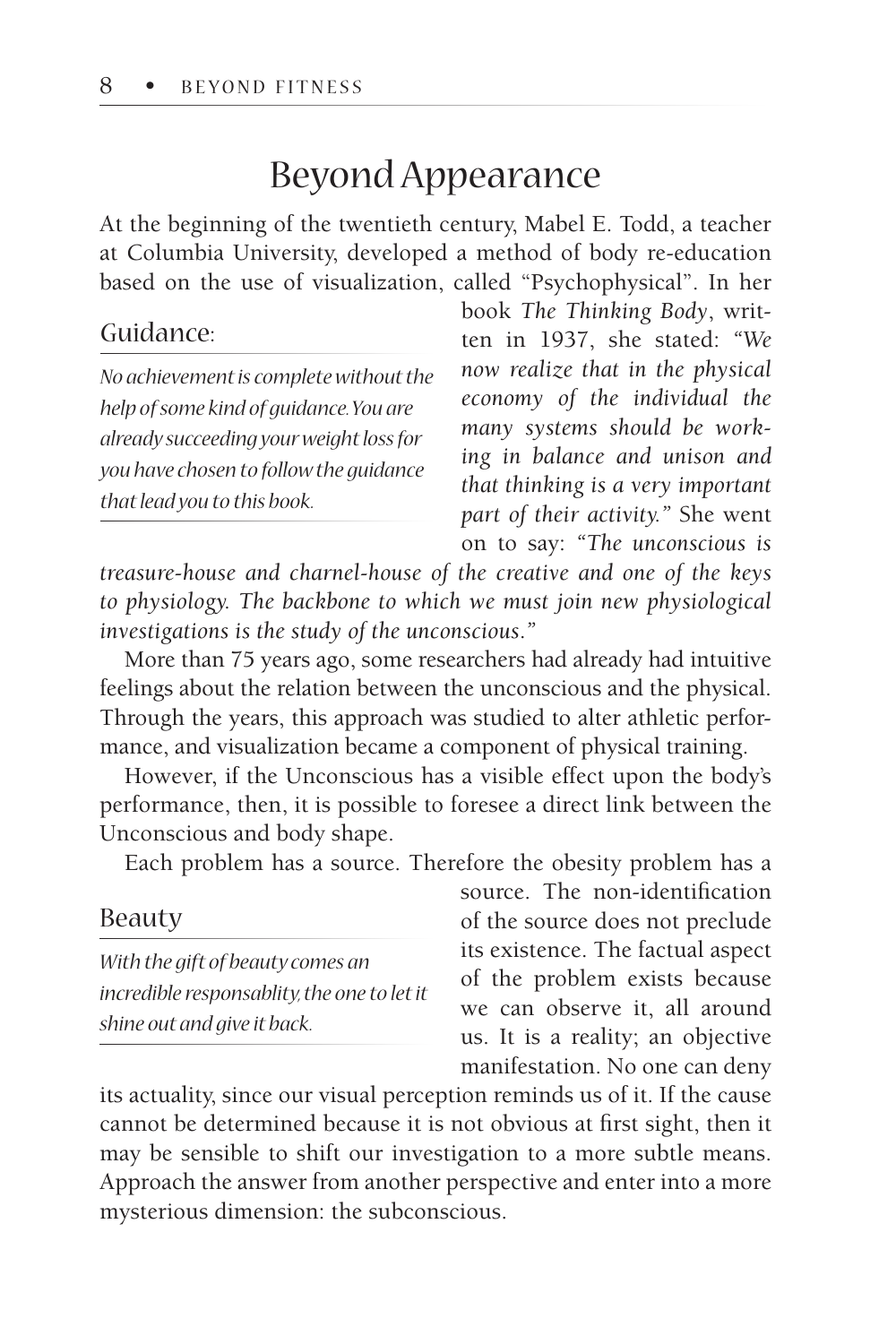According the Oxford American dictionary, subconscious is: of or concerning the part of the mind which is not fully conscious, but influences actions. Therefore, one can agree that while some individual and collective actions happen consciously, others might not be under our complete conscious control. The influential aspect is actually significant. One accepts the understanding that a more subliminal element might influence our actions, but this point has never been brought forth in a weight-loss book.

Nowhere have I read that my subconscious might induce, manipulate, drive or affect in some way my choices and decisions. I have surely collected a binder of diet tricks, weight-loss menus, low-calorie, high-protein/low-carbohydrate recipes and a collection of workout programs, but nothing was mentioned about the unconscious exerting some power over my actions! Here is our first real clue: The subconscious might take part in our objective reality.

The fact that we are constantly reminded of the gravity of the situation by looking around may actually be another clue. One can agree that Humankind has always learned its lessons through living experiences. Obesity is our individual and collective experience. Therefore, we must have something to learn from it. Why does it need to be so obvious to all of us? What do we have to learn from being obese or over-

#### Self-empowerment

*The human being intuitively knows his very nature and the source of his power. But because he forgot, he needs to remember through challenges and obstacles. A weight loss challenge is the beginning step of remembrance. After bringing back power, come beauty, joy, happiness, health and wealth. For each of these qualities are from the same essence. If you get one, you get all . . .*

weight? Could there be a hidden message behind the dramatic appearance? Why is there an increasing number of overweight people? Why are big people getting bigger? Is there a deeper meaning yet to be discovered?

The magnitude of the event invites us to reflect on a particular matter, pointing to something obvious and fundamental. We are pressed to seek a missing piece, lost information expressed in a subtle way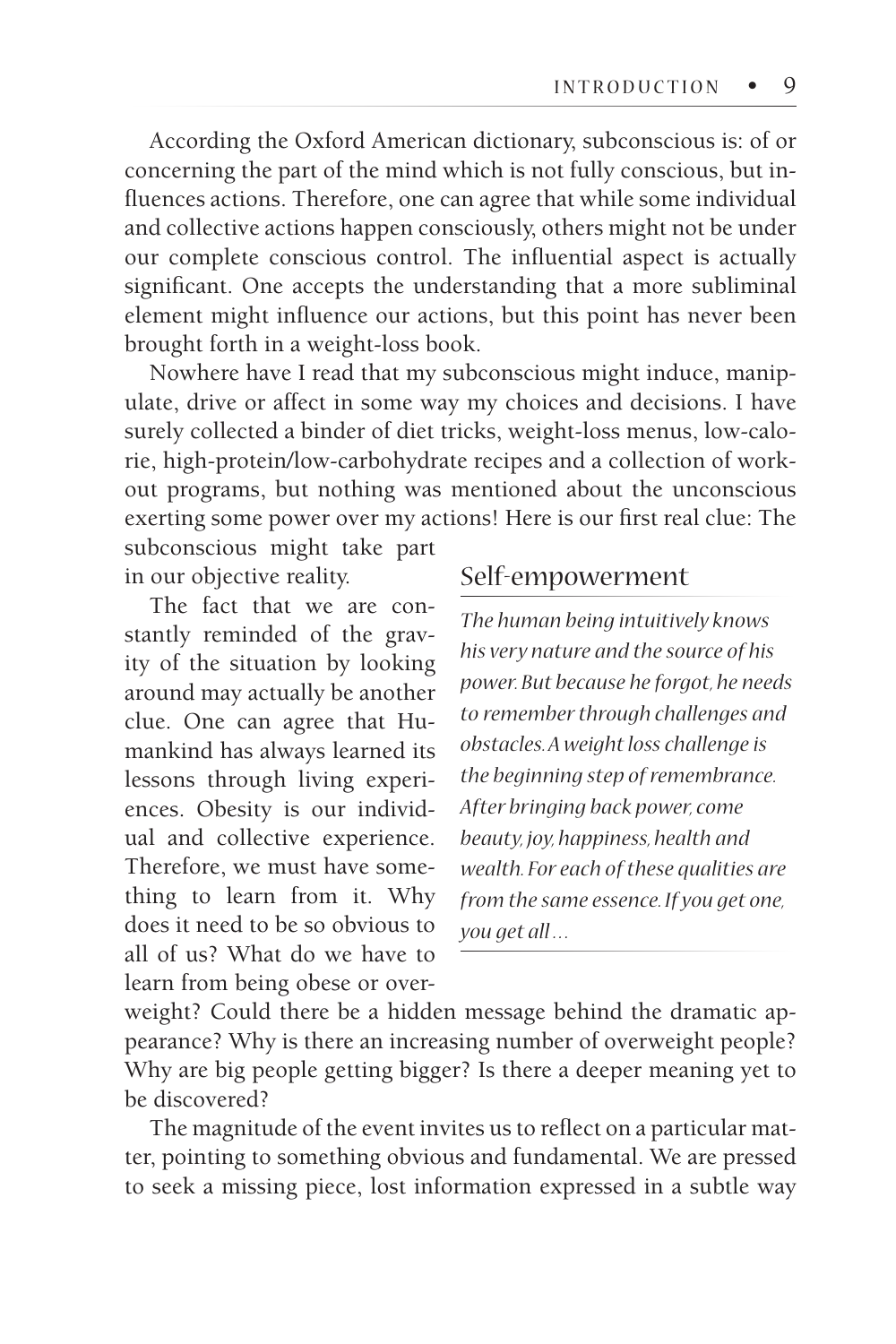through this specific experience; information so critical and substantial that this might represent the "Holy Grail" of modern times.

A scientific approach seems to be an objective one in our investigation. First, the questions:

What have we lost during the last century and how differently are we behaving now?

It is a fact that the concern for weight management only appeared in the twentieth century. Therefore what main change did we notice

#### Growth

*This is the realization that every gift you gave to yourself is nurturing the body, the heart and the soul.*

within the last hundred years?

The last century saw the emergence of science through the industrial revolution. Also, the need arose to refer to scientific discoveries for our great existential questions, since reli-

gion gradually failed to give us enough satisfying answers.

The realm of the invisible led by organized institutions, overusing their powers, did push people to turn towards new horizons. We needed to explain our experiences and purpose through tangible, visible, explainable and reproducible evidence.

We decided as a collective agreement that our personal objective reality would lead our paradigms. Simply put, we only know what we know

#### **Possibility**

*This is the beginning of every creation. Without the first thought and the first vision, no manifestation will follow. Create the possibility of physical empowerment, healthy lifestyle and body remodeling and keep this vision into focus. . .*

and we only know what we *see.* We then gave more and more credit to outside appearances and materialistic expressions through belongings. We believe that if we could establish our reality based upon what we see, we therefore could control the whole process of creation. The human being even felt the urge to predict in advance Nature's cycle with

weather forecasting. Being the Creator became a motivation, for Humankind has always intrinsically known that it was empowered by divine inspiration.

And so, our scientific community expanded the realm of our con-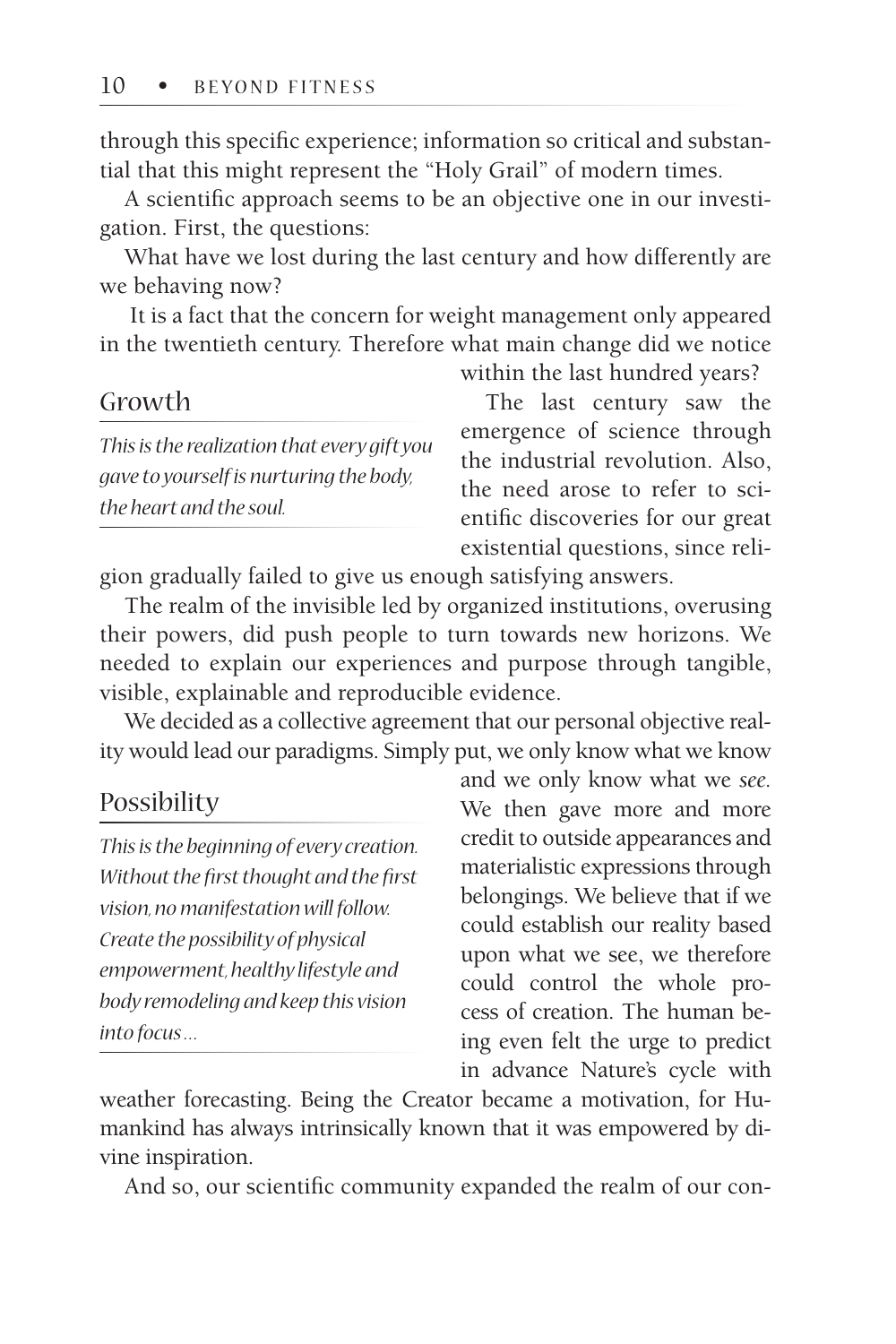sciousness on a physical level and brought us the Moon, Mars, and more. We have explored the reaches of our physical realm, from the human genome to the composition of the Milky Way Galaxy. The human being demonstrated his creative power through a multitude of

talent, challenging the Universe itself by building intelligent machines or reproducing Life by cloning. The genetic discovery brought him closer and closer to this feeling of control and power. The human being felt as if he had embodied his Creator. This grandiose achievement did

#### Curiosity

*It is one of the most fundamental lifefullfilling tools. For nothing will happen by standing before the closed door while life waits behind it. If you would only dare. . .*

not seem to satisfy him enough though, for he still, to this very day, looks for something else ... The existential questions about the motives and the purpose of our Life are still in the air.

Nature is made up of balance, keeping what it needs to sustain itself and removing what becomes useless. Evolution has its rules and this subtle equilibrium is one of them.

Interestingly enough, we—Humankind—have the same operational strategy when it comes to our survival. Steadiness in motion. However, the human being is also a creature of experiences. This means that he has a need to know through living experiences and physical manifestations how far he can go to find this stability, like a

child who needs to defy boundaries to really know his own Universe and its possibilities.

Let's consider a historical and behavioral approach.

Thousands of years of religion have made us believers, creatures of faith. Our strength

#### Worthiness

*It is knowing that each cell of our body deserves the best care ever. For unity is the source of every highest selfaccomplishment.*

came from the knowledge that we were surrounded by a higher power. When the religion and the way it was interpreted did not match our needs any longer, we—human beings—turned our backs on it and found science. We then tried to meet our incessant needs for answers through science and we did so for over a hundred years. Even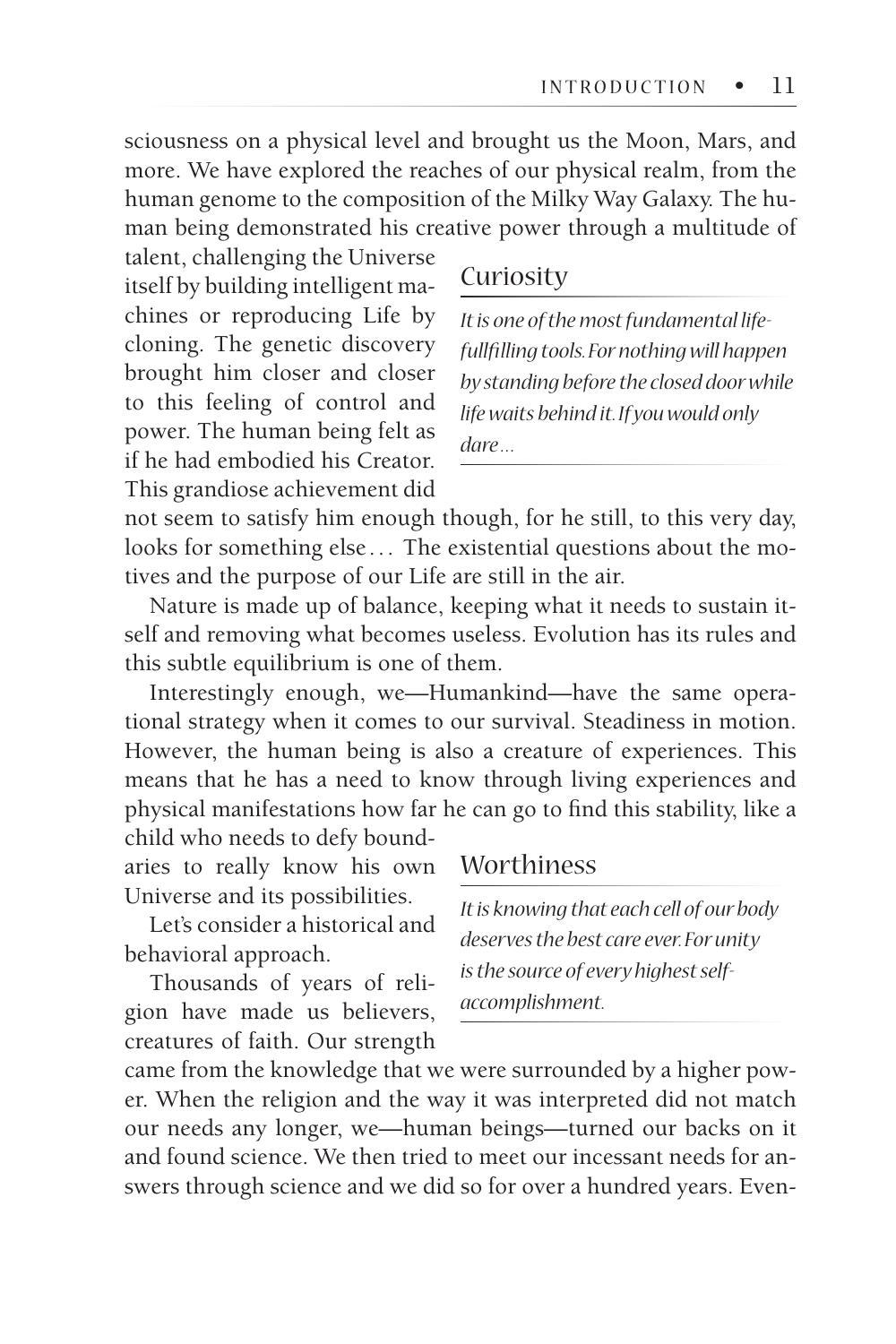tually, science turned itself against its Creator and its use resulted in an abusive situation with a distinguished and intensive exploitation of its planet's resources. Therefore, here we are, again, facing the dilemma of finding another way to our harmony.

By using science as a provider of answers, we slowly fell out of touch with our Faith in the Almighty and found ourselves without a feeling of superior protection.

Science also has come to a crossroads in terms of answering existential questions. More and more people have come to the realization that their late caregiver—science—was not as promising in terms of keeping them safe, secure and happy, as first expected. Therefore our collective consciousness provided the perfect answer to the feeling of insecurity, because that is what it is programmed to do: ensure the survival of the physical realm.

How is it ensured? Well, take a look around. The less Faith there is in a higher power that protects us, the more people become over-

#### Choice

*There are no bad or good choices. There are choices that serve your life purpose and choices that do not. . .*

weight. Is there a correlation? Psychology has already determined that the fat factor is related to a feeling of insecurity and a need for protection. So, why is there not a correlation?

Also, the interpretation of

the Truth by the organized religious institutions, looking for a power ownership, has left us with a collective belief of unworthiness. The fact that we feel separated from the All, rather than belonging with the All, is translated today through the reality of the need for an even larger protection. For, not only are we not protected, but also even if such higher power did exist, we feel unworthy of its care! This idea would explain the phenomenon of the size of obese people. It seems that not only the population gets big, but these big people get bigger and bigger.

It seems that every attempt to find answers to the greatest existential questions has not been successful, or at least not fulfilling enough. On one hand, we have explored religion and on the other hand we have looked into science. And the end result is still not satisfying our quest for happiness.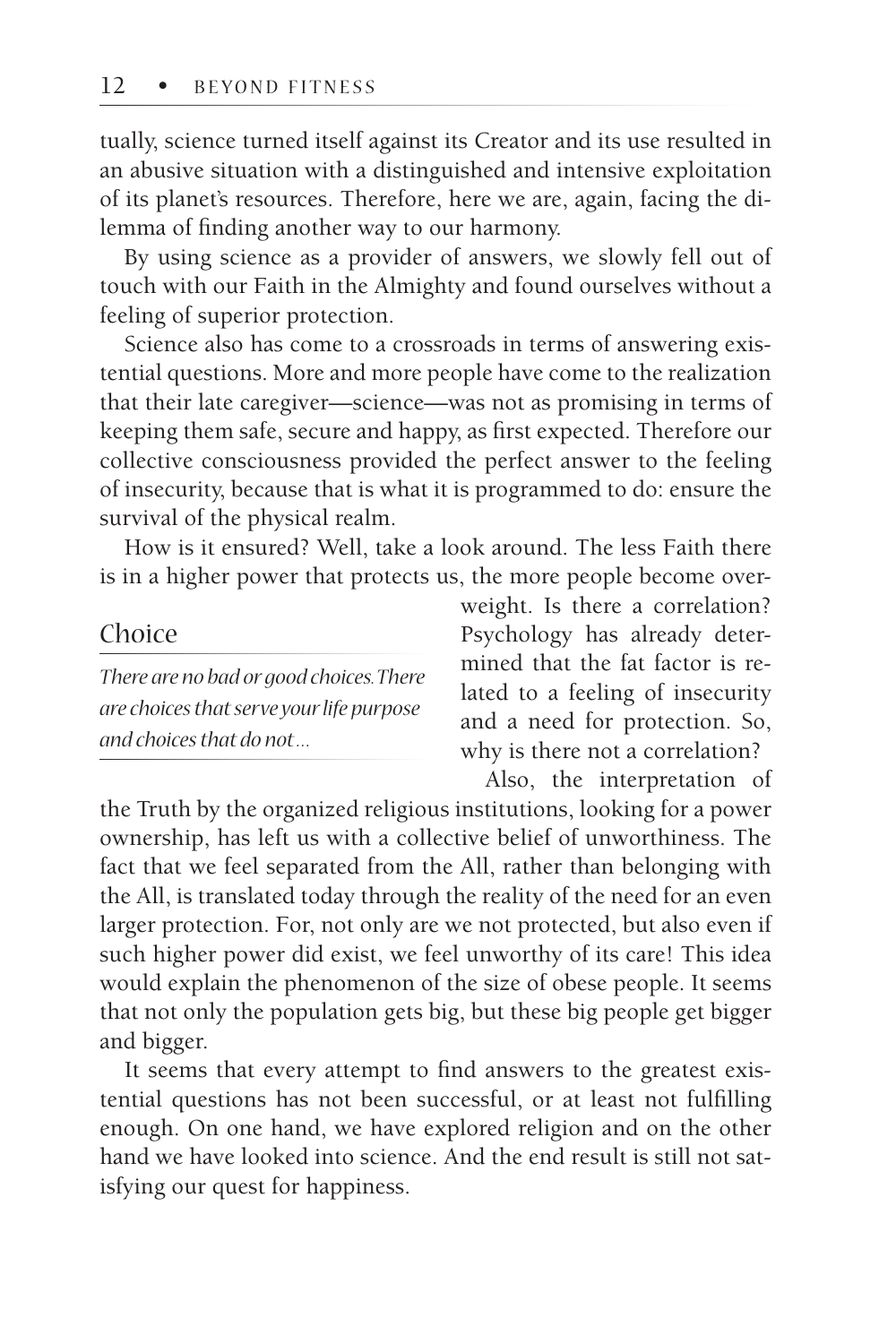There is no pronouncement of which is right or wrong. These two opposite matters might represent both sides of the paradox we have to acknowledge in order to find the balance we are desperate to obtain. Instead of comparing, choosing or challenging science and religion, the next logical step would be to consider uniting the

two. Actually, quantum physics brings just that combination; it is the science of possibilities. It is a science, but it does not exclude the mystical side of our nature.

Therefore, even though the Truth has always been around, we might have missed it by being one-sided and closed-minded. Take the example of electricity. The principle has always

#### Power

*Here is the real secret we forgot: Power has nothing to do with Force. Power is the energy of onrushing water and expanded radiance. The infinite potential from within. Rediscover it by lifting the curtain of fears that surrounds you and find the light and its unlimited brightness.* 

been that Humankind was simply not ready for it. We needed to expand its consciousness and understand the law of electrons and protons before discovering it. Therefore the answers to our happiness—our ultimate purpose—have certainly been around us as well. But our lack of understanding, resulting from our lack of awareness, blinds us from this Truth.

So, our individual and collective subconscious plays its part in the very influential aspect of some of our actions. Obesity is an effect whose cause might lie beyond the traditional understanding of our consciousness. The need for a protected and safe environment is programmed into our nature as a primary need. Science and religion have failed in their individuality to make us feel safe, worthy and infinite, but these two components might be united better to comprehend the subtlety of our Universe.

Diet and exercise are tools to be used by the conscious subject. The overweight subject must peel back the layers of consciousness by observing his/her behaviors as well as his/her subconscious and seeking the underlying cause of his attachment to the illusionary "protection."

Also, there is a great deal of difference between learning a concept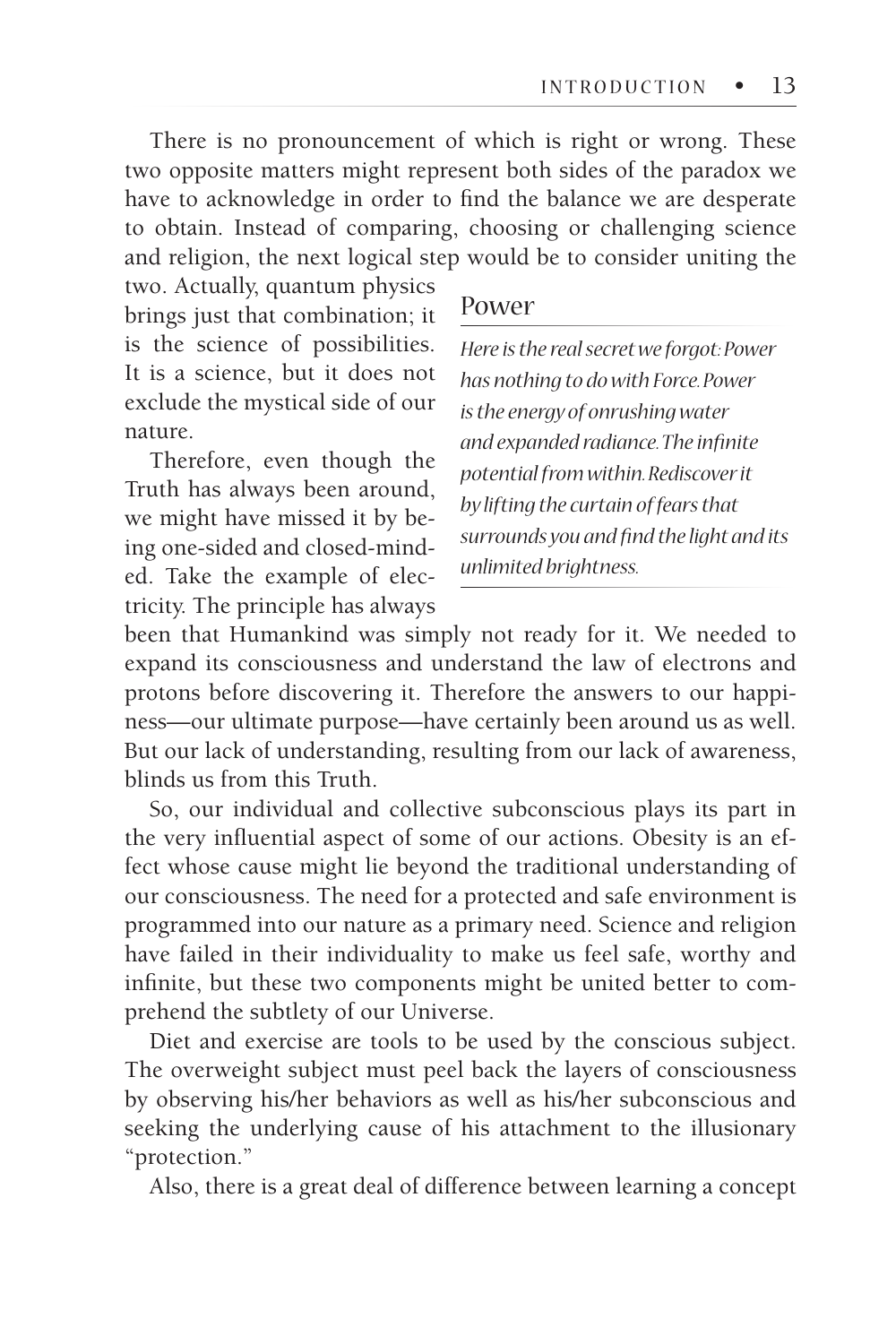and discovering a concept. You may have learned all the diets, all the physical exercise and maybe even some psychological mechanisms. But have you *discovered\_them?* Do you know them theoretically, or are you a living pioneer of knowledge?

In order to understand a concept, we must do more than grasp its philosophical meaning. We must *live* it. It is the practical experience

#### Consciousness

*The success of a weight loss program is linked to two main elements: the first one is the level of awarness and consciousness you are at the time of your choices. The second is the level of honesty, integrity and responsibility towards these choices.*

of the theory that provides the dimension and the big picture of a concept. Therefore what you are about to read is and will stay only a philosophy until you decide to experience it, challenge it and make it part of *your* Truth.

This book's reflection is founded upon the belief that, indeed, there is an answer to

obesity and weight management. Moreover, this response lies beneath the evidence.

The need for a deeper awareness is an understatement in this quest, and the following material will provide you not only with a theory of this hypothesis but a proof through a living experience and a success story. More than a supposition, this essay is an instructional manual, a how-to-do booklet to weight loss and an owner's manual for selfhelp to happiness.

Once you understand that the purpose of your Life is not about your body, but that the fundamental purpose for your body is to be a vehicle for the Life within, you can start to treat it as such. It won't be necessary to struggle any longer with weight management, for the harmony and strength within will shape your silhouette to its own reflection.

Everything we think, say or do is an act of self-definition. Therefore, define who you want to become through thoughts, words and choices and contemplate the experience you create.

A long time ago, Buddha said: "There is no way to happiness, happiness is the way."

17 years ago, I said: "What I want is to lose weight!"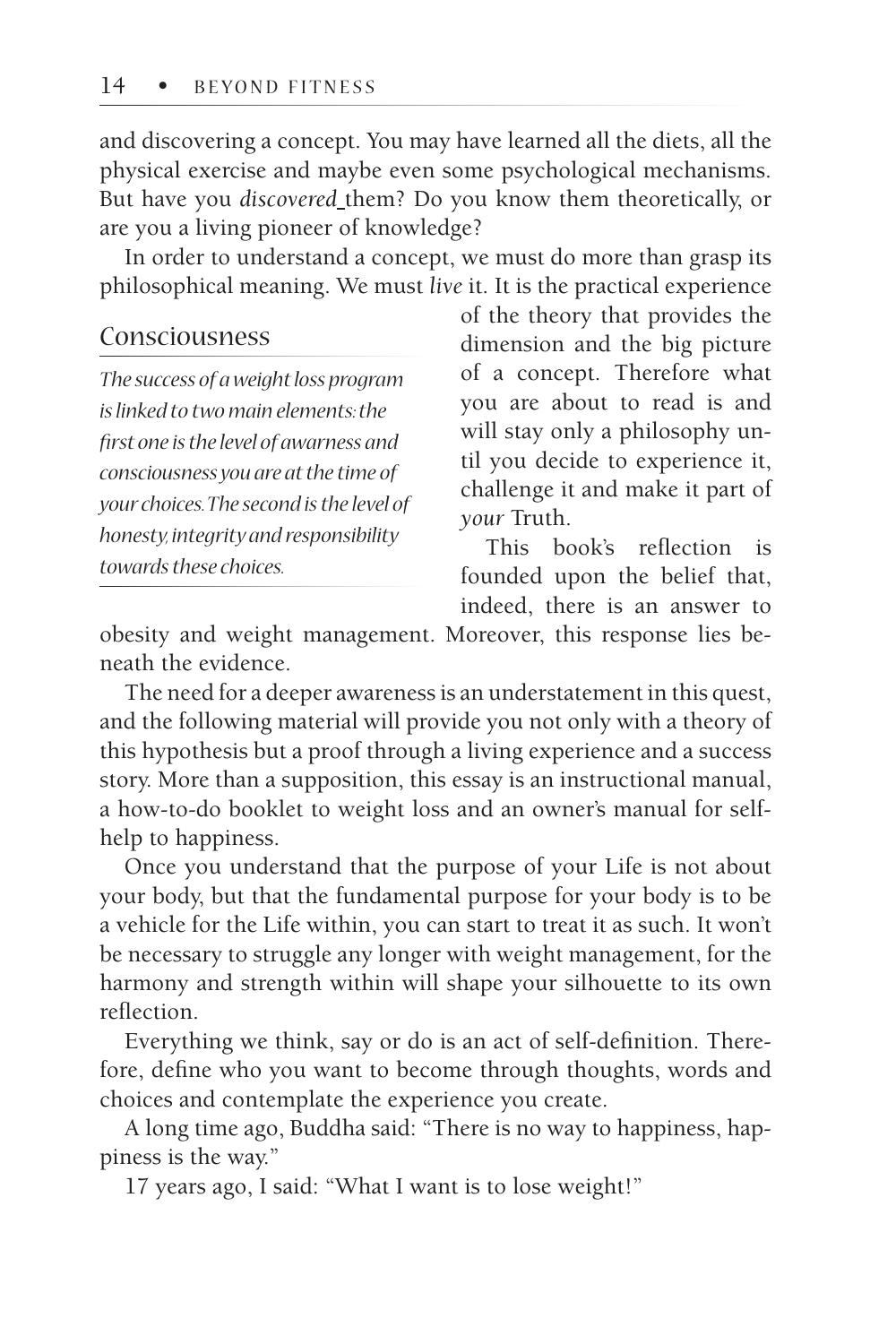Welcome to the paradox of our lives. Journey versus Result. We are living in a goal-oriented world, where we have forgotten the journey itself.

What you are about to read may change your views and perspectives on goals and how to obtain them. Or maybe it will open doors to new frontiers of self-discovery. However, this book will surely challenge everything you have heard or read about weight loss. The motivations behind this creative writing are: a necessity for a real explanation and a need for a true treatment to heal. Actually, the creative part is not really a creation, since what I am about to reveal has been studied, written and shared before. Previous published authors who understood this concept contributed to inspire and stimulate my curiosity enough to make me look beyond the given evidence, beyond the given reality, beyond my known and comfortable Truth and beyond who I was. The revelation it brought was so overwhelming that it actually changed my Life forever. I not only woke up, but I also understood and followed the path that you are about to discover, and uncovered a simple principle through which one can heal and experience Life at its fullest and in its happiest form. For that, I want to share with you my personal story, for leading by example has always been the best feature of leadership skills.

The first "incident" occurred in 1998 when I met a chiropractor. She was to change my Life more than I could have ever imagined.

I was doing a lot of physical activity to keep up with my weight issue. I did not seem to be able to keep it under control. The activity was not the problem, but I was sabotaging its benefit by acting irresponsibly with food. So, I felt that I needed to counterbalance the food with more activity. In June 1996, then June 1997, then June 1998, I sprained my right ankle and decided to forever fix the problem. I did not realize that this decision was going to truly affect not only my physical and intellectual core but also my spiritual journey.

I was introduced to this charming 30-year-old chiropractor through a friend whose "new age" beliefs were, I thought, the result of a desperate quest for happiness he had not yet found. Since I did not know another chiropractor, at this time, I decided to trust him and therefore her as well.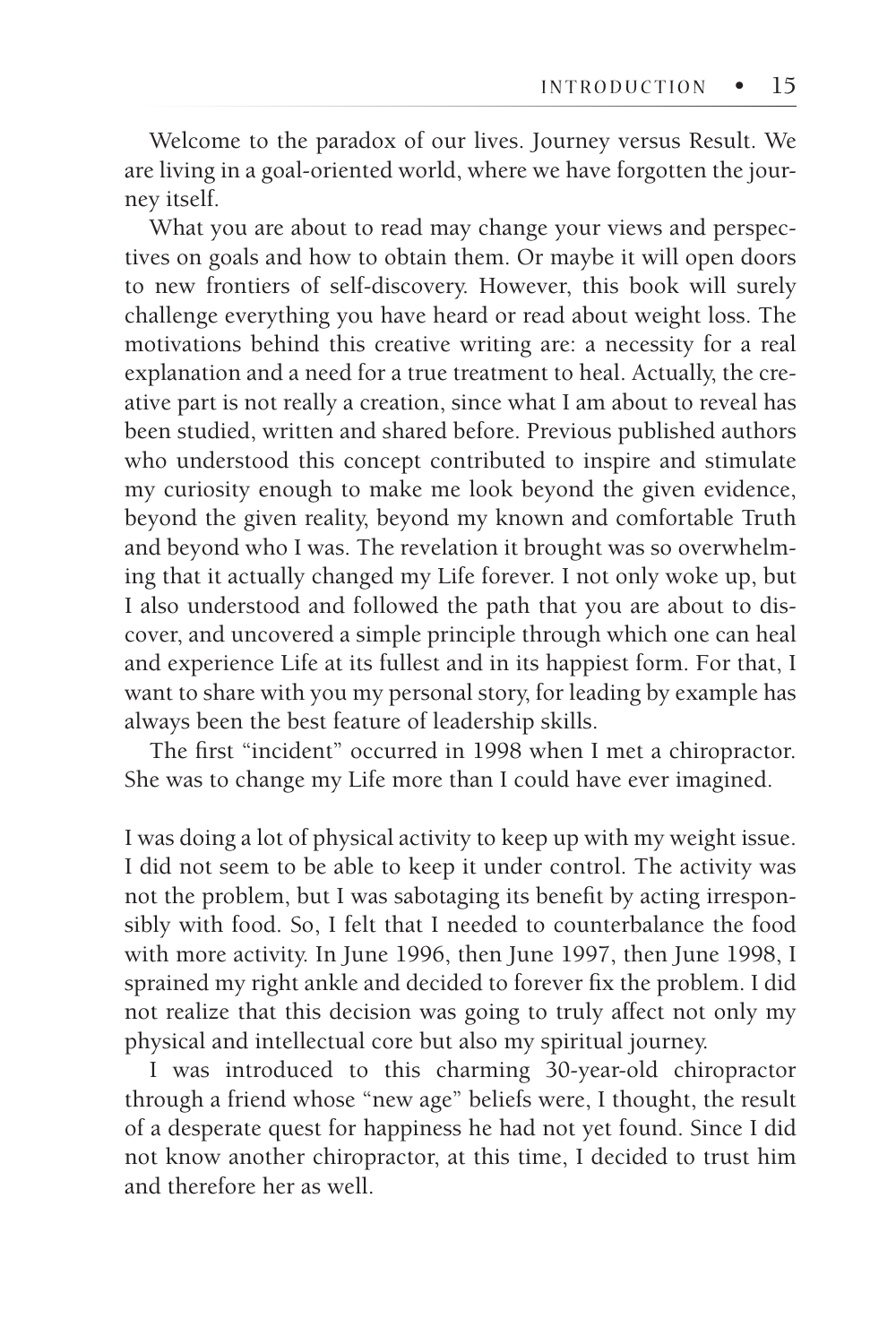We arrived at her office early and had to sit in the waiting room. As we entered, the subtlety of the Nag Champa incense tickled my nose and I felt a surge of harmony and peace all around. Spiritual posters of Buddhist divinities and statues of praying women were displayed in the little room. At this time, I did not really know what to think about it. However, even though my heart was pounding more strongly than normal, I sensed a calming and fearless feeling of comfort.

I noticed a pile of magazines on the little table right next to the seat I chose. My eyes came to rest on the title of the top one. It said: "What is your belief?"

As thoughts went through my head trying to answer this question, the door of her office opened, to let out the previous client. As she stepped out, she smiled at me and with her hand invited me in. I had prior experience with a traditional chiropractor. I was expecting her to ask me to take my shoe off to take a look at the source of the pain.

Instead, she offered me a seat and asked me the reason for my visit. I answered that I needed to fix my weak ankle, since I had suffered repeated ankle sprains over the past few years.

"When did the first one occur?" she started.

I answered: "I need to think about it." A minute or two later, I said: "In June 1996.

Then, "When did it occur again?" she continued.

"Well, two years ago... " Then I stopped, thought... " ...in June!... and this year... "

Then she interrupted me and stated: "It is June ... ". She proceeded with her investigation, asking a question that has profoundly changed my perspective on Life since then. She asked: "So, Aline, which significant emotional experience happened in your Life in May 1995?"

My heart accelerated as I searched and dug in my memory for the link between a three-year-old emotional episode and those repeated accidents. A few minutes passed and all of a sudden, without any notice, the cloud fogging my thoughts dissipated and the answer appeared before me: My father's death. My father passed away, at the age of 46 years old, of a sudden stroke in May 1995.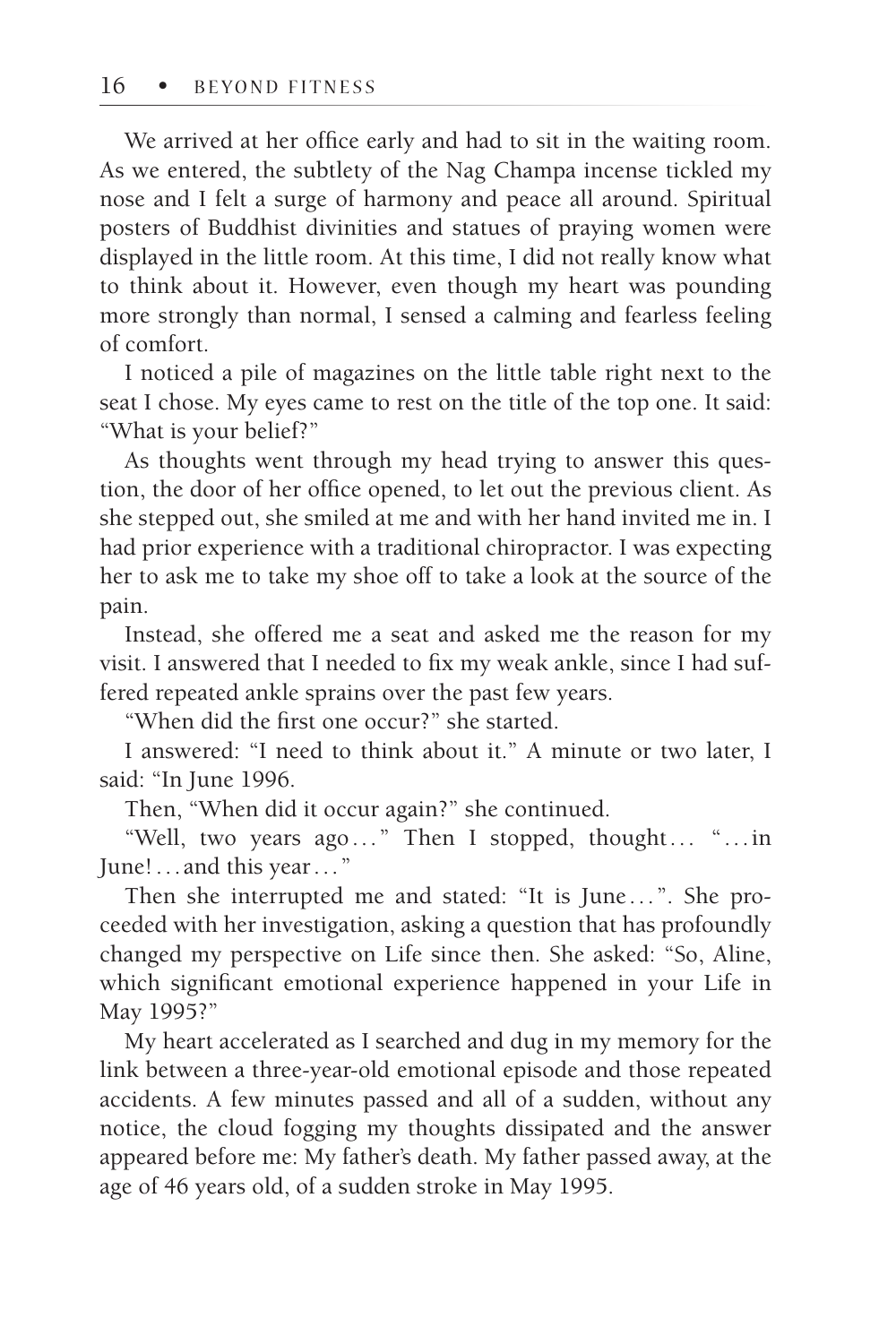I jumped out of my chair and told her. She then told me with a soft voice: "Then, you have to let him go. This event has nothing to do with you and you are not responsible for his choice and his experience."

Even though something inside was telling me that what I was hearing was somehow true, my analytic side needed explanations to make sense out of that discovery.

She then explained to me her perspective and I listened:

"The soul that is the closest part of you: It can be defined as the divine energy that carries the vibration of Life, Love and infinite power. Happiness is the ultimate experience you deserve. Your soul's only assignment is to guide you through this experience. However, you are also a being of free will and free choice. You can decide to ignore the guidance and experience another path. But, know that your soul, because of its unconditional Love for you, will always try to put you back on the road of Happiness. For this, it needs to let you know it in one way or another. If you are oblivious to your inner feelings, your soul will find a way to let you know where to go. For that, it will use the body as a map. Since pain is a physical feeling that attracts your attention, your soul will choose to create a situation that will involve the part of your body that vibrates with the problem you have to work on. In your case, the right ankle is related to the relationship with the father or the father figure."

The explanation was somehow beyond my belief or my reasoning. However, it did not appear totally unlikely. I guess I simply did not know enough about it to create a new belief. I decided to give it a try, since everything I had attempted before had failed. What did I have to lose?

Then, here I was, leaving the office, with a healing sentence as treatment and a bottle of aromatherapy as medication. The remedy consisted of changing the thought pattern of my guilt feeling, letting go of it, and accepting a new positive one.

I followed these instructions for six weeks and never had a sprained ankle again.

Extraordinary, miraculous, luck, actual fact? It did not really matter. What mattered was the efficiency of it. This brought new questions,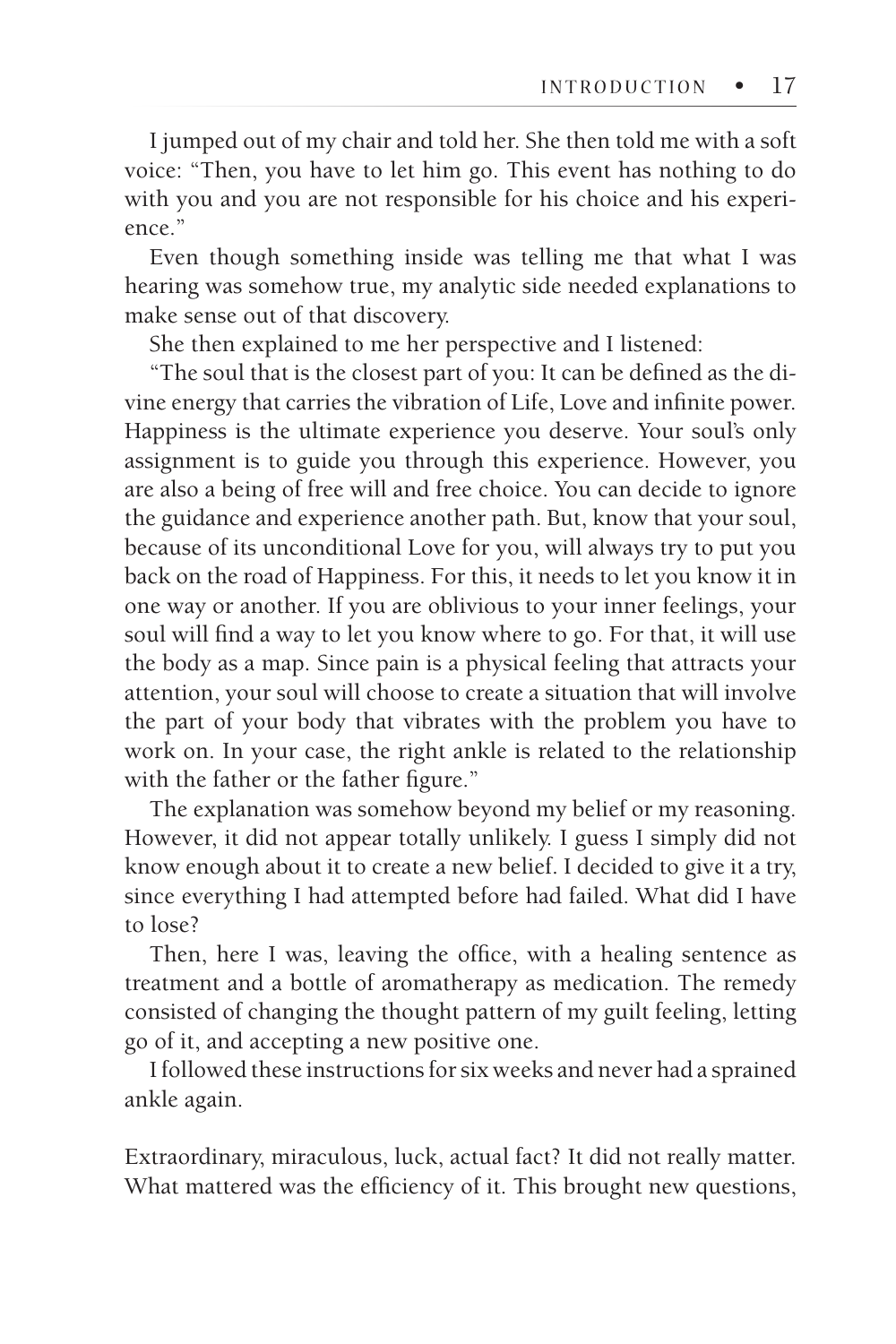new wonders and new paradigms. If it worked for me and for that specific purpose, could I apply the same logic to my weight issue, and could it work for someone else?

Then I read books and I listened to people, the masters and the beginners. I worked at understanding the concepts and the theories and I applied them over and over again and extracted a Truth that became my Truth. This Truth transformed not only my everyday Life but also, and to a greater extent, the core of my being. Since then,

#### Perception

*Your reality is only a personal perception. Your perception can only be the result of your beliefs and your beliefs can be changed anytime. Therefore, decide to perceive yourself in the greatest vision of you and carry this image always. . .*

my Life has been synonymous with success and completion in terms of Love, happiness, joy, richness, friendship... And oh, by the way ... I have lost my weight and kept it off without battling anymore ... Everything I wished for came true. What did I understand about myself? What do you have to understand about yourself? This is

the legacy of this book. This is my contribution to humanity. This is my gift for you. For, without sharing this understanding with you, I would not demonstrate who I decided to be: a leader. A leader, as in one whose actions and dedication to others influence people to become leaders themselves. Reveal the leader inside, let it shine, and pass it on. Here is the path to the missing piece, the coded element, the path that will guarantee you much more than your weight-loss success, but more so the success of your Life.

The first part of the book will take you through the comprehension of the Fundamental Matrix. This Matrix is composed of natural, basic and universal laws by which Life becomes meaningful and fulfilling. Misunderstanding or misusing these laws reduce the potential for happiness and realization.

The second part of the book gives more analytical explanations on the subject and a step-by-step description of your weight-loss program.

The last part demonstrates the critical and essential need to forward these understandings to the next generation. For we all deserve to experience happiness and peace.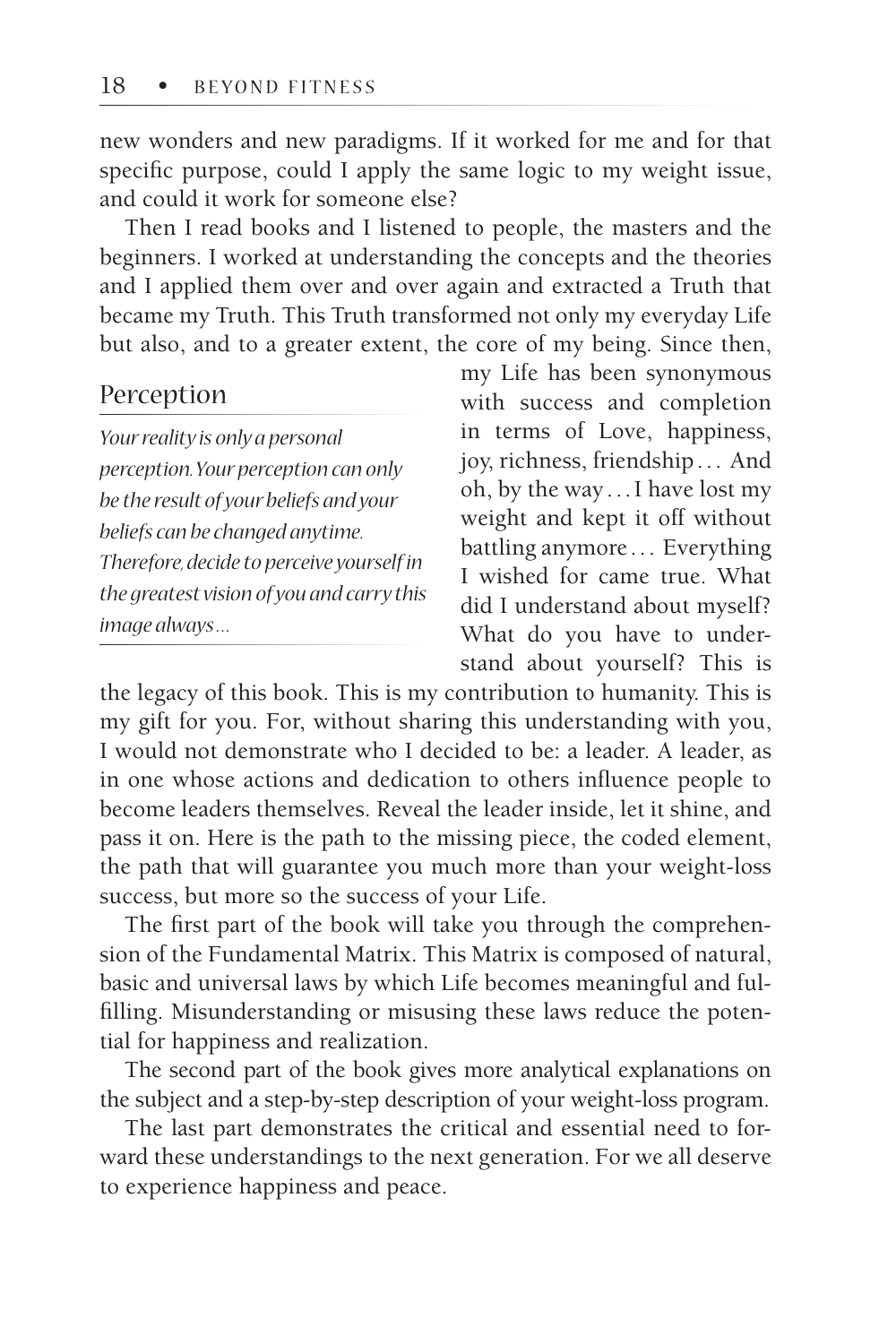The twenty-first century. Western civilization. Biggest health threat: Obesity.

In America alone, 60 million people are overweight. This country has more clubs and sports facilities than anywhere else around the world and sells more diet products than any other country in the world. Still, the fastest-growing problem of our time is fighting our weight. After numerous studies, more and more miracle diets emerge and more and more indications of the dangers and the side effects of obesity are given. And still, the problem does not seem to be controllable.

Maybe diets and exercise are not the solution, but only part of the solution. Could it be that something is missing? Is there something we overlooked? Something so fundamental that we forgot? It seems that researchers and scientists alerted us to obesity by showing us a list of related complications, such as high blood pressure, back pain, heart attack, stroke, and even death. And still, that was not enough of a wake-up call.

However, if these physical dysfunctions are a manifestation of the weight gain, could the weight gain be the manifestation of something else? Something more subtle that we have neglected? With diet and

exercise, have we been trying to fix an actual consequence, while missing the *cause*? Could there be a cause for the weight gain that does not depend only on bad diet habits or lack of activity? Could diet and physical

#### Love

*It does not matter how much you love yourself, what matters is how much you love your Self. . .*

activity only be part of the cause? If so, if we try to fix anything but the real cause, we are not truly fixing the problem. Essentially we are hiding it, covering it, but overall, we are cheating ourselves.

Physical, mental and emotional dimensions are three layers of consciousness of the human being. Our behaviors are directly related to patterns stored in those layers. However, because we do have limited awareness, we are not always fully conscious of the patterns we carry in our Life. Therefore, while sometimes we can identify the cause for one particular action, at other times we might not be able to perceive the true reason for a certain behavior. Nonetheless, the cause exists.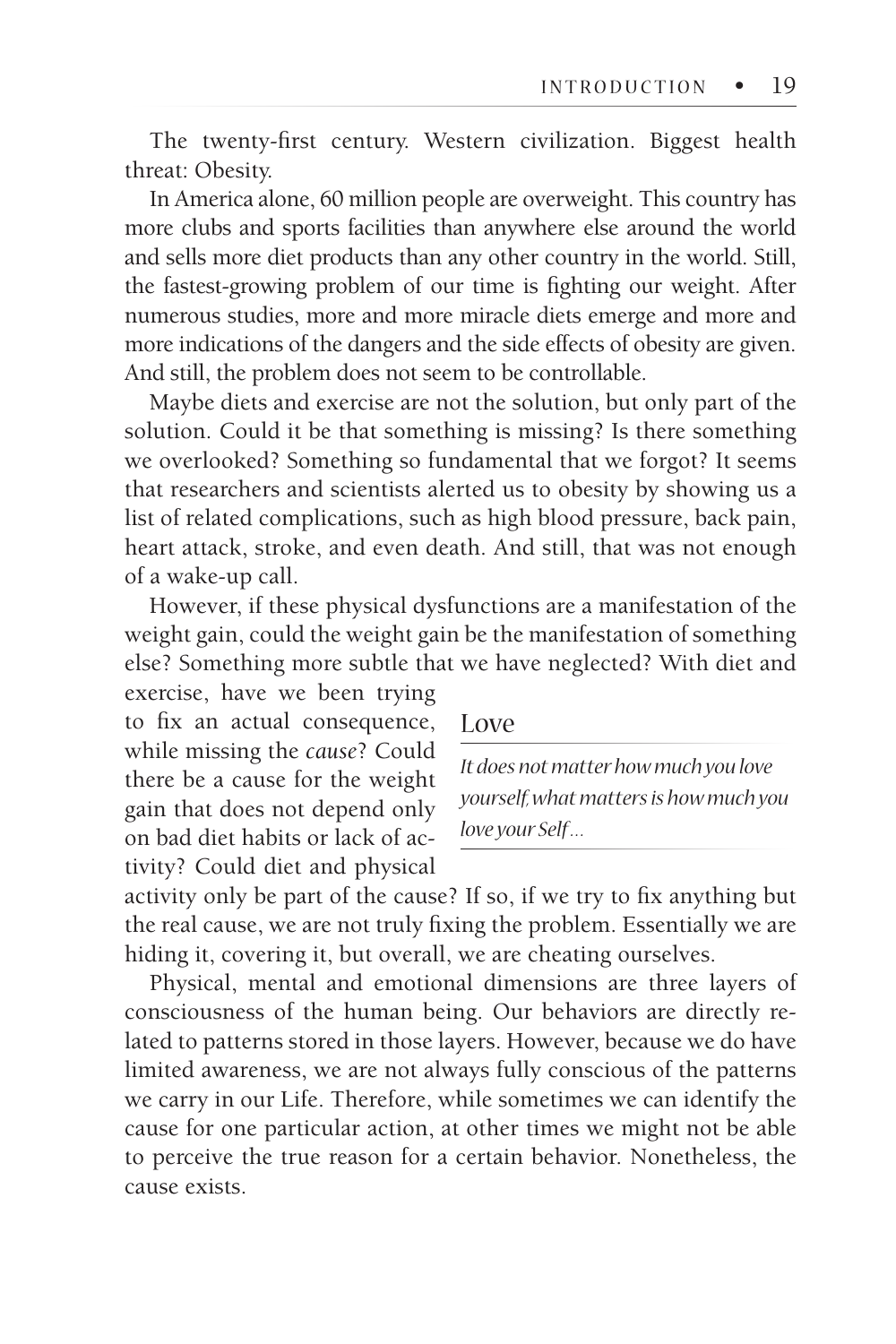Acting upon diet and activity level is acting on the physical level. If the practice of a healthier Lifestyle through better choices in food and exercise does not provide a satisfying answer to weight loss, it is time to explore the other two: the mental and emotional dimensions.

This involves the mental processes of knowledge and understanding, which means that in order to fully integrate a concept, an idea or a notion, it has to make sense for us.

The emotional dimension encloses all feelings and sensations we experience.

The three dimensions are inseparable but the emotional one leads the two others.

Therefore, before anything else, it becomes a priority to assess our emotional state. Fear, anger, unworthiness, low self-esteem, tiredness, etc ...

This approach—the emotional approach—has not been widely considered. This little consideration might come from its unconventionality or maybe its lack of publicity. Nevertheless, it works. At least, it has worked for me. I am not different from you, other than the fact that I might have understood something you have not yet. It may be time to open up to a new reality and try something different to get a different result. In order to change, you need first to know what has to be changed... Succeed with your weight-loss program, and succeed in Life. Not because of your doing, but because of your *being*.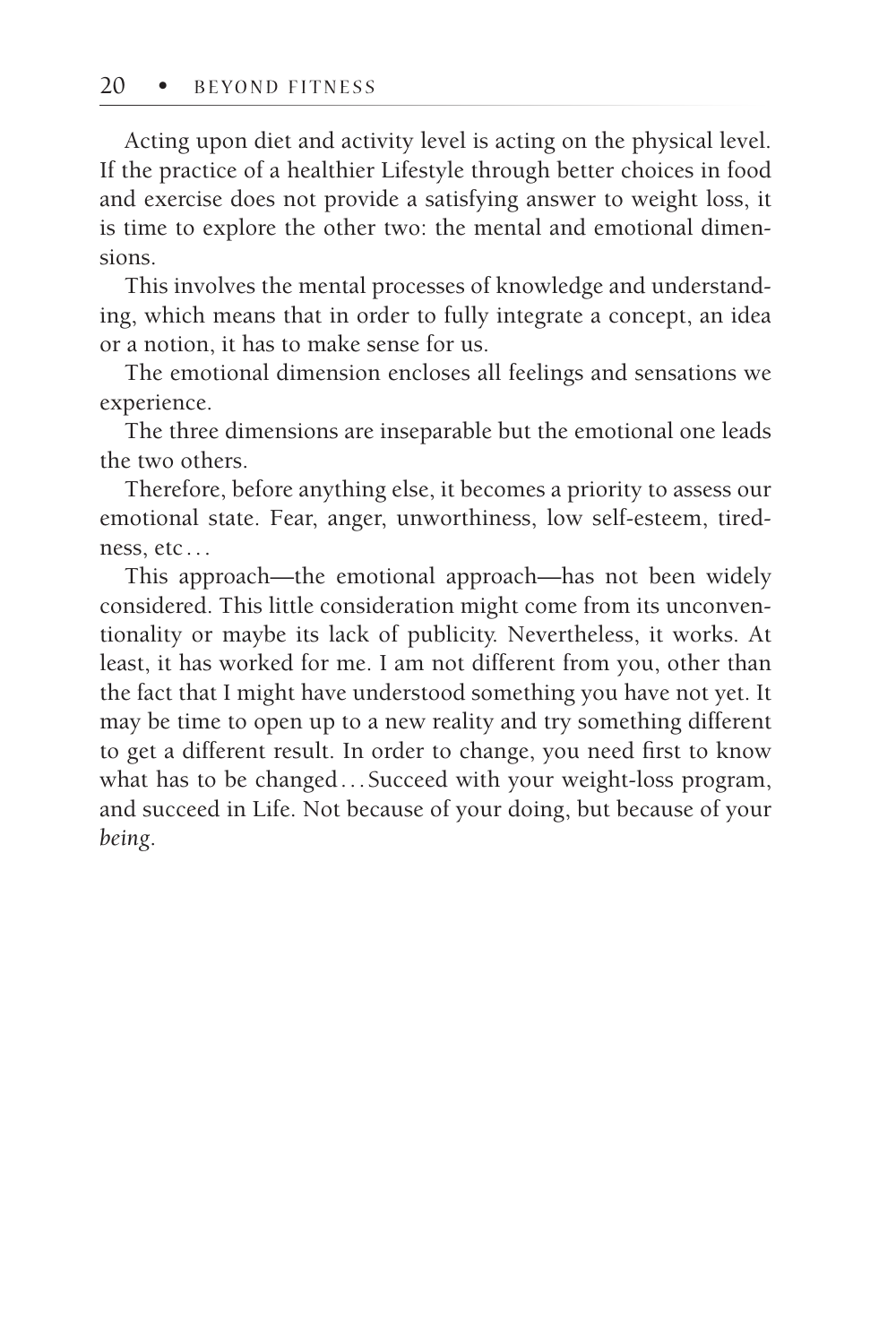# Understanding the Fundamental Matrix: the Living Principle

THE HUMAN BEING has always had the need to create a framework in which he could evolve harmoniously with others. This brings him a sense of security and unity. There are volumes and volumes of law books. If these laws don' framework in which he could evolve harmoniously with others. This brings him a sense of security and unity. There are volumes and volumes of law books. if these perfect them, we interpret, defend and challenge them, and sometimes we break them. However, when we violate laws, our system relies on agencies that enforce the law and impose consequences punishments or sanctions. This is the framework we created and, without it, there would be most likely chaos and disharmony. intuitively, we knew and understood the importance of laws because our entire metaphysical system works the same way. Natural laws such as those dealing with electricity have always existed, but only when understood may they be used. However, we focused so much on setting laws to control our outer world that we forgot about the inner world, our being. The human being is a world in itself and its survival and evolution also obey fundamental and universal principles. Life waits upon man's discovery of natural laws, his discovery of himself, and his discovery of his relationship with the principle of life.

We are the product of our environment. if we want to see be-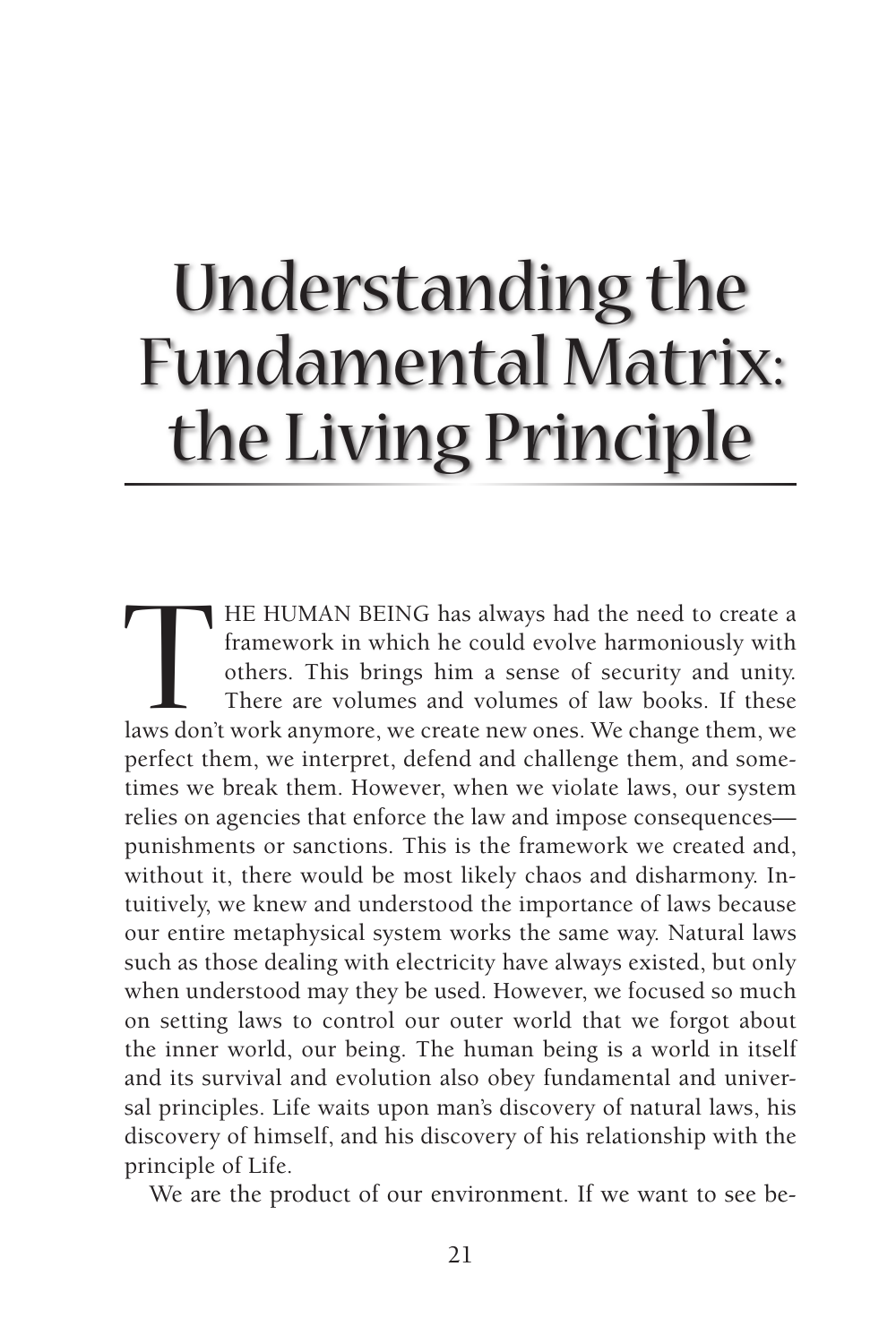yond these habits and patterns, we need to free ourselves from the constraints of our interpretation system.

Understanding the axioms that surround us is an initial and necessary passage before applying them, because everything we do has to make sense for us. If you don't comprehend the universal principles, then ask for guidance. If the guidance does not help your understanding, then don't believe it. But still seek your own Truth, for this is the right one for you. When you will finally find it, its resonance will vibrate with who you are and harmony will follow.

The incessant quest for happiness is imprinted in our cells and

#### Inner-strength

*No dumbbells and no exercises will make you feel strong. Only the Introspection and the self-discovery will . . .*

every one of us is seeking for it. How am I sure of it? Because every day of our Life we wake up and get out of bed. This is enough of a reason to know that there is a part of us, sometimes hidden, but always

present and alive, that knows. It knows that we do get up in the hope to come across happiness.

The body is not a self-operating machine without your control. The body without the mind is nothing but flesh. The body itself, devoid of mind or intelligence, has no volition. Therefore, the fluctuation of the body's shape can only be the result of something subtler within you. The body is the objective manifestation of a subjective mind and consciousness. Psychology has shown that psychological and subjective disturbances produce physical reactions in the body.

"Behind the objective form of the rose is the idea that projects the rose."

We have the power to change the course of our lives at any time we decide to do so. However, the occurrence of such metamorphosis will only happen when the usage of the basic universal laws is understood and integrated.

Every one of us is subject to the synergy of four basic universal principles, which are in constant motion. The Matrix does not choose, nor decide, nor even judge. The Matrix only is.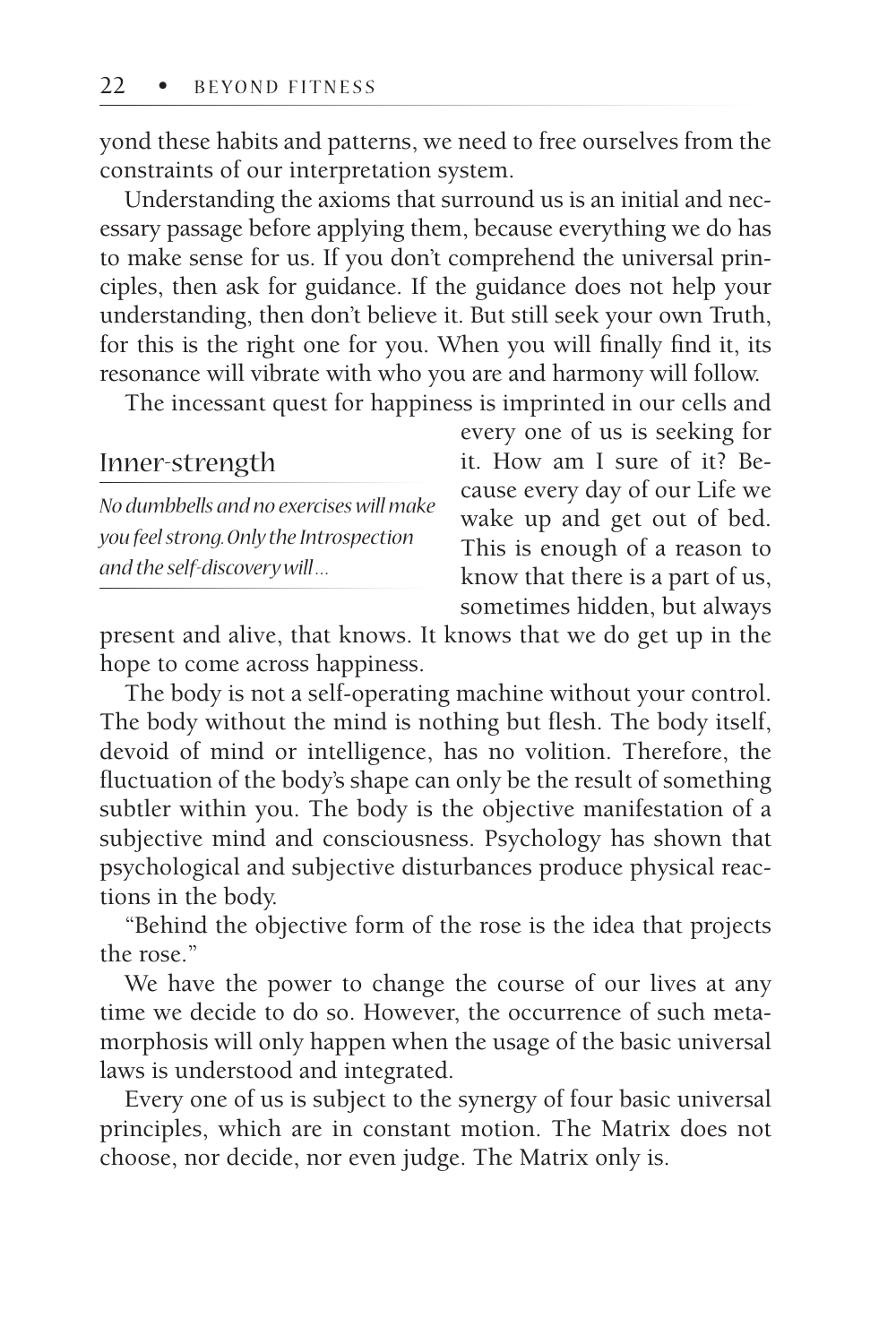- 1. "The Core Thought" Principle
- 2. "The Cause and Effect" Principle
- 3. "The Common Denominator" Principle
- 4. "The Impermanency" Principle

#### "The Core Thought" Principle

Certainly the most important of all four principles, the "Core Thought" Principle is the one we use to make choices. Our entire existence is based on a multitude of choices that define who we are. I call it the Core Thought because every single belief, idea or statement about our reality and us is directly tied to it.

The core is the central or most important part of anything. In physical training, we call the core the group of muscles that are involved in postural and static positioning. The core strength is the body's foundation. The muscles that are not postural are motion. Without good core strength, the motion is limited. This notion is true with your thoughts. Your thoughts are motion thoughts. They are created in your mind and become our manifestations, our reality. The Core Thought, or master thought, or fundamental thought, underlies each of our thoughts. The Core Thought consists of two opposite emotions: Love and Fear.

Love vibrates with harmony, warmth, affection, abundance, trust, pleasure, enjoyment, empowering feelings, lightness, and tolerance. Love is unconditional, unchanging, and permanent.

Fear vibrates with insecurity, unworthiness, low self-esteem, worry, immobility, heaviness, guilt, arrogance, jealousy, and shame. Fear is limiting, oppressive, and judgmental.

Each choice and decision you have taken and will make is linked to one of these two emotions.

Have you ever asked yourself: Why did I do that? For Love or Fear?

There is a need to be aware of our choices and analyze them by getting down to their very core. By doing so, we can determine the true reason behind our decision.

The conscious Love choice will always manifest a situation vibrating with the same energy and, thus, we will create a reality of expan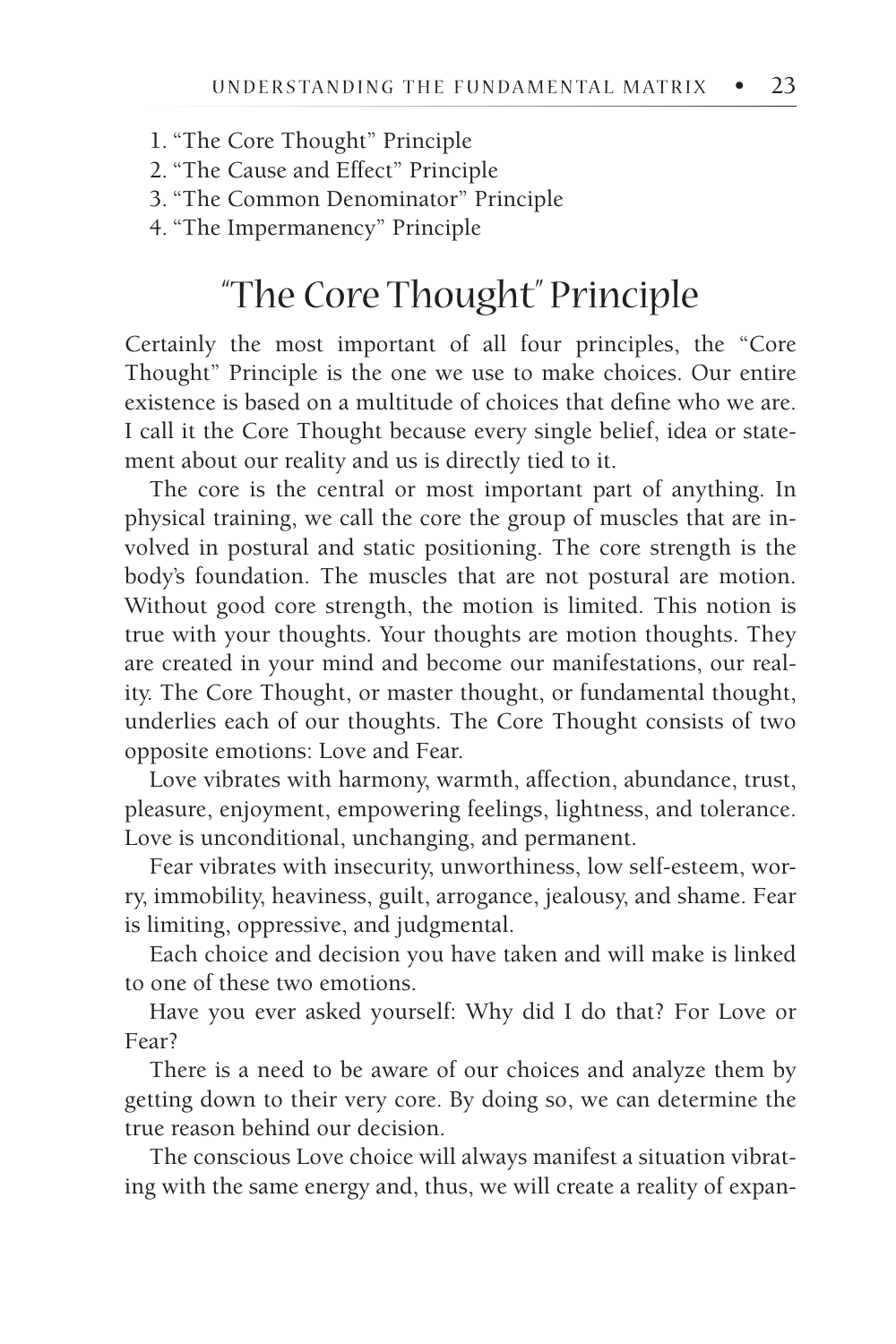sion. Every situation supported by Fear will give birth to limited actions, and frustrations are most likely to be the emotional result.

Here is a concrete example:

You decide to go on a diet and three weeks into the program you allow yourself an entire pizza for dinner. What do you think has truly motivated your choice? Well, you can find a multitude of reasons. The same you have been using to justify your choices—not enough time, you're tired, or even that it tastes good!

In order for you to define the master thought behind your choice, you need to use the *onion technique*. You need to peel the layers of your intentions. In explanation: You know what to do to lose weight. Everybody knows, but for some "unknown reasons" you choose not to commit long enough to this program. Why? Maybe it may change your Life in a way you are not ready to live? Maybe you don't truly believe you deserve to look better or maybe you don't believe you can achieve anything. Now peel further down into your intentions. Why don't you think you deserve to look better? Maybe you believe you are ugly and insignificant? We are getting there, but not quite yet. Peel again. Why do you believe you are ugly? You might believe you are unworthy of beauty and well-being. If this is the case, you believe that who you are is what you see in the mirror. You define yourself through the objective manifestation you have created from a thought you have also created, based on beliefs.

Now, when your entire existence is based upon Fear, you have to deal with a Fear emotion in every place in your reality. Fear of not having enough, Fear of not being good enough, Fear of limited experiences or Fear of lack of everything. If you decide to change this belief, what would happen? If you decide to look at yourself from a loving perspective, if you decide to believe that there is enough of everything out there, that there is an endless supply of beauty for everyone and that there is uniqueness in what you are—what would happen then?

I assure you that your entire Life would shift into the dream you have always secretly wished for.

This Fear or Love is not a wrong or right emotion. This has nothing to do with rightness and wrongness of a choice. This Fear or Love has to vibrate with what serves and what does not serve you in the way you have decided to define yourself.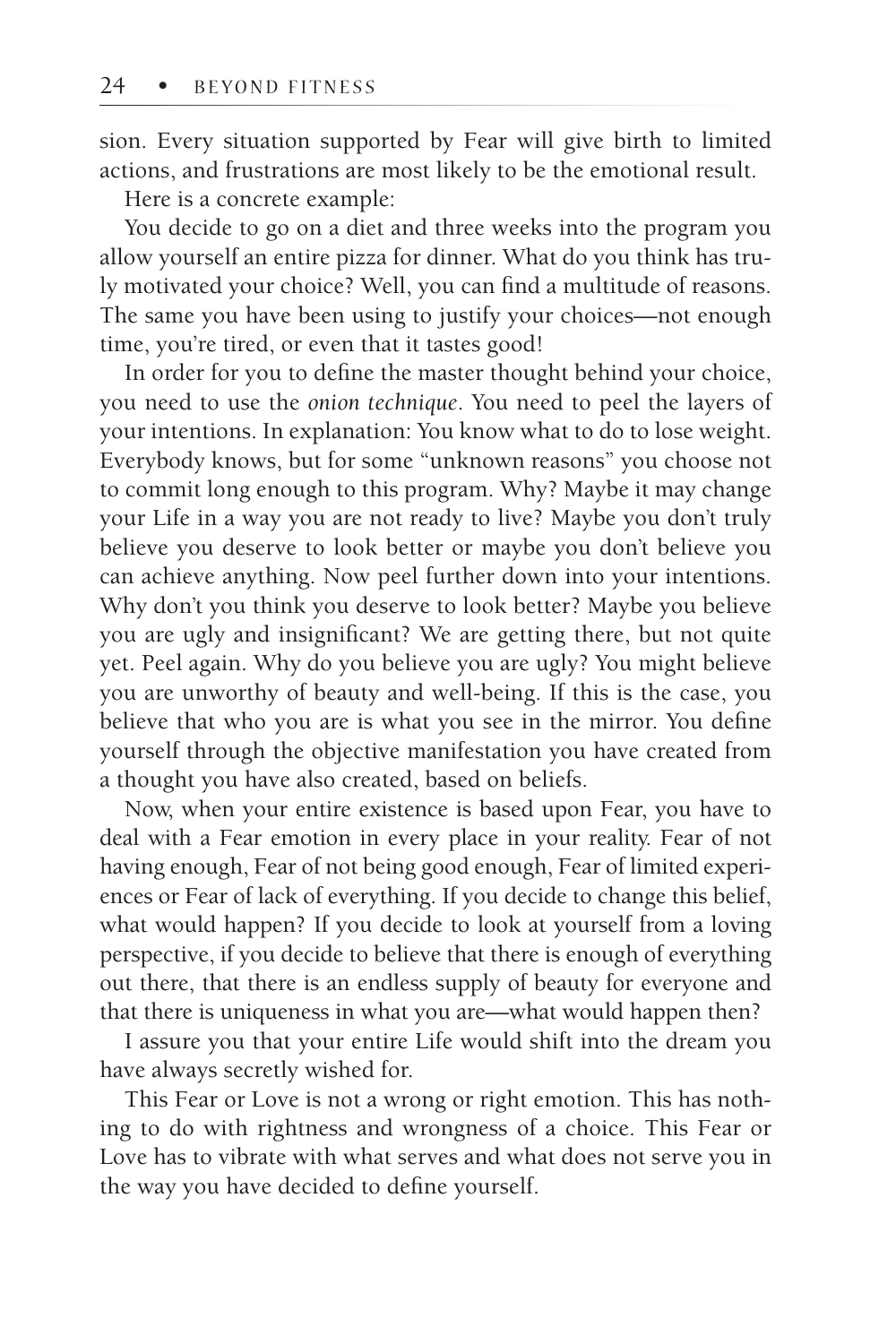When you truly see the beauty you are, you take each necessary step in the care of yourself, for beauty is fragile and needs attention, care and harmony. These are the components that bring Love around and into your Life.

An open-minded attitude has to prevail in order to unveil the Core Thought.

Even if a choice feels right, it does not necessarily mean it was inspire by Love. Indeed, in order to choose, we must match our fi-

nal action with thought about our reality: What makes our reality right or wrong? Our beliefs. Thus, absolute rightness or wrongness cannot really interfere in this matter. These two notions are subjective and therefore cannot be relevant.

#### Independence

*No accountability other than yours to your self should be considered. For no one, even close, should care about you more than yourself. . .*

Our thought about our own reality will create a subjective rightness. In other words, it makes it right in our own mind. Let's take an example—low self-esteem vibrates with Fear (the Fear of not being good enough, having a low respect for oneself, feeling unworthy of goodness).

When we have a poor self-image, we will seek to match our choice of actions to this specific feeling, for this is our belief about who we are.

Low self-esteem and low self-acceptance have a destructive effect upon one's spirits, as well as mental and physical energy.

Actions have to agree with Core Thought to make our reality right. Therefore, most likely we will chose an action that will end up sabotaging our right to happiness, abundance, and pleasure. We are, then, working to create an environment of suffering and misery and affliction.

By looking at our reality, our image in the mirror, the people that surround us, our job...we can define what type of Core Thought vibrates with our choices.

Thus, being overweight is a choice one makes unconsciously to agree with one's belief about oneself.

Also, if our reality is the objective manifestation of our uncon-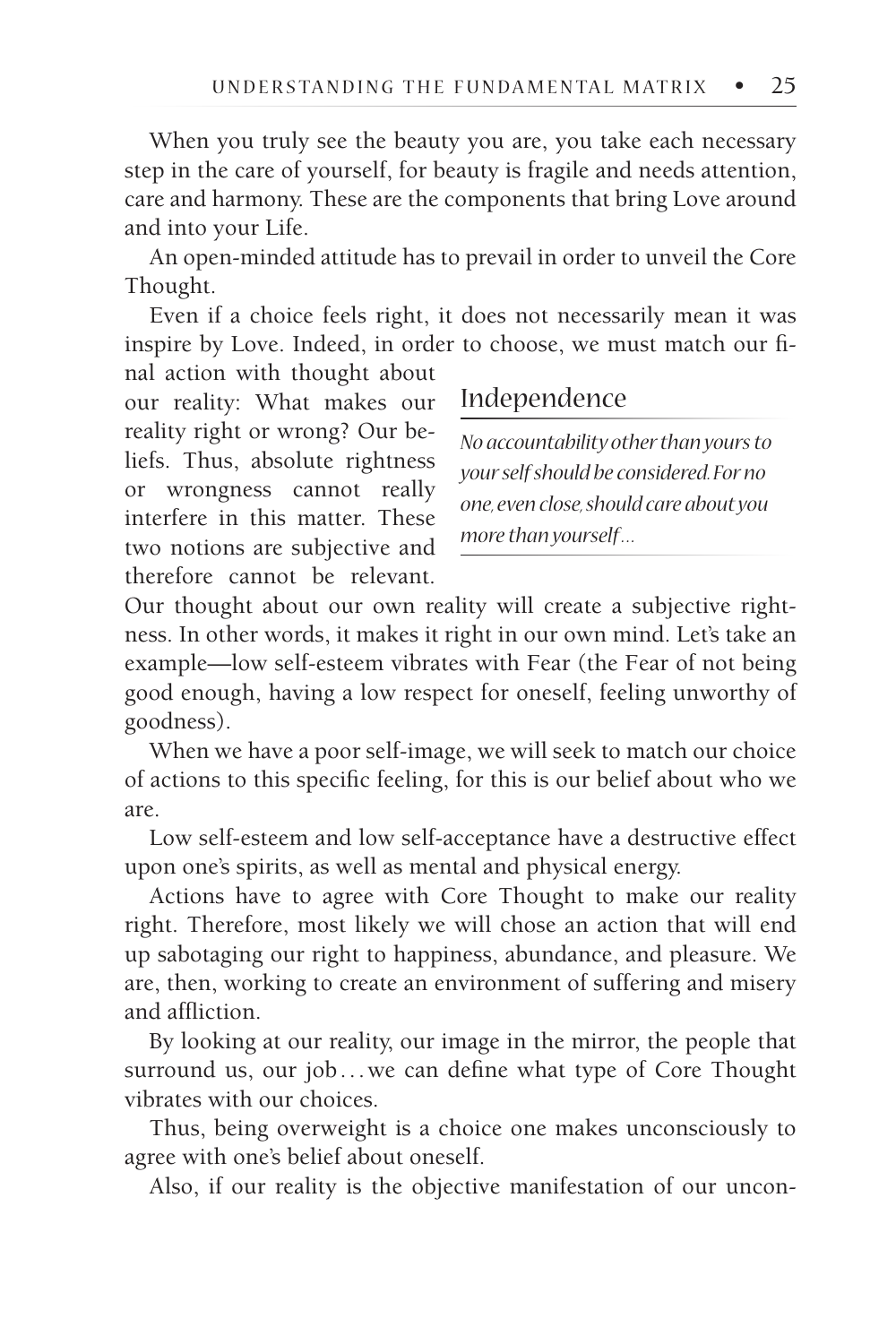scious thoughts, meaning that if what we create is what we think, our world is a mirror to our thoughts and our deepest beliefs about our self. We can learn a lot from people's actions and reactions. Indeed, an analytical investigation of how we understand and respond to others' behaviors is a clue about our own working. By understanding others, we understand our own inner mechanisms.

Additionally, Love isn't something that is given or taken away by another; it is created from within. This is your ultimate challenge in this pursuit of losing weight: To create Love—or actually to remember Love, for this is our most essential nature—inside instead of trying to find an outside illusion of it. This Love will fulfill you. You won't have to fill yourself up with an unnecessarily high quantity of food. This *Love* is the object of the quest, which you must consider.

A quest to comprehend the world is neither more nor less an exploration of our closest being. The need of the human race for socialization is great, since our interactions are the basis of a better awareness. Awareness is not only the key to evolution, but it is also Humankind's ultimate destination.

Make every choice you wish to make, but let it come from your heart!

| Fear: Limitation                     | Love: Expansion                 |
|--------------------------------------|---------------------------------|
| Choices: Vibrate with Limitation     | Choices: Vibrate with Expansion |
| Physical Consequence: Disharmony     | Physical Consequence: Harmony   |
| <b>Emotional Result: Frustration</b> | Emotional Result: Completion    |

I invite you to consider this thought / action / reaction / emotion template to reflect upon your Life and your choice.

In our western societies, appearance takes a large part in success stories. This does not make it right or wrong, it just is. Therefore, beauty and its standards define our environment. Obesity is the direct result of a feeling of unworthiness and a belief of not being good enough to belong in this society.

Obesity is an unconscious effect of low self-esteem and insecurity. This acknowledgment takes us to the second but nonetheless substantial principle: the "Cause and Effect" Principle.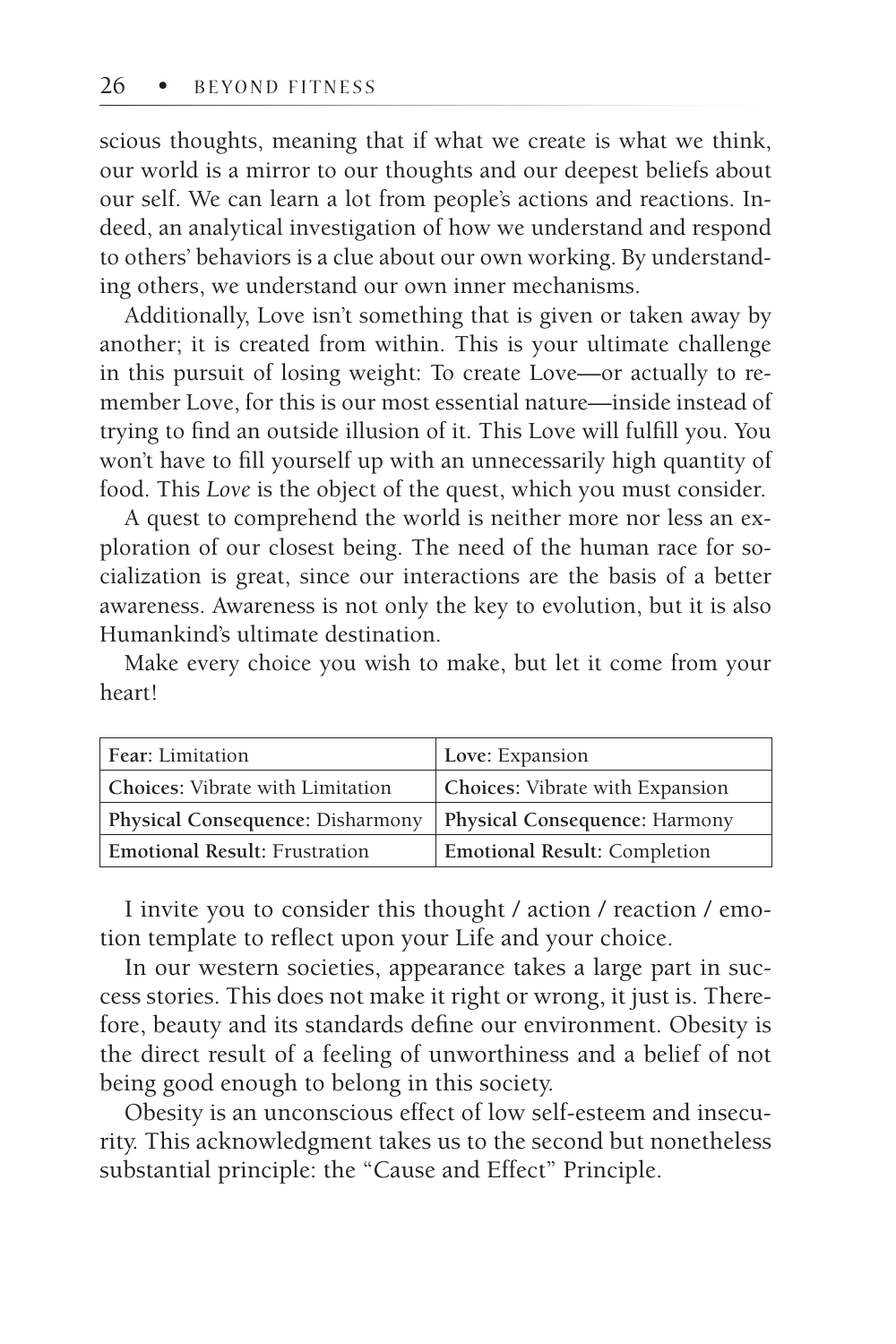#### The "Cause and Effect" Principle

Everything, absolutely every single thing, is an effect and has a cause. It is the action/reaction principle. The reaction is produced to counterbalance the action. Counterbalance means neutralize. If the reaction neutralizes the action, what is left? Balance. This is actually the mechanism by which evolution happens. This is an inevitable and a powerful statement, for it is the foundation of our inner and outer harmony.

The manifestation of our emotion is your action. Our actions, our reality, always match what we believe about the world and how we feel about it. This emotional vibration linked to the belief supports the action. The emotion becomes the cause and the action becomes its effect. A pattern of behavior occurs when the need for the same emotion happens over and over again. This need creates an addiction. Most of the time, this addiction is unconscious and we repeat certain situations.

Awareness is the only variable to use to identify an addiction. Without consciousness, the risk is to create an automatic response to particular stimuli based on Fear. It would be adopted as a inner personality trait. The famous saying: "I cannot change, this is my personality!" is the perfect illustration of it. This automatic response, similar to a reflex, hides in our subconscious. It becomes part of our heritage to share.

Psychology, which is the scientific study of the human mind and its functions, demonstrates the significance of understanding our behaviors.

Choices create actions. Actions create reactions. Actions and reactions are consequences. Desiring another consequence implies choosing differently. Choosing differently implies creating new possibilities of thinking.

Everything is linked through a cause and an effect. An accident does not really happen. An accident is an event for which one cannot find the cause. Your weight is not an accident. Your inner universe, being unbalanced, has created this weight. You are the cause of your reflection in the mirror. As I explained earlier, your weight is the answer of an emotional reaction. Each emotional reaction has its roots within you.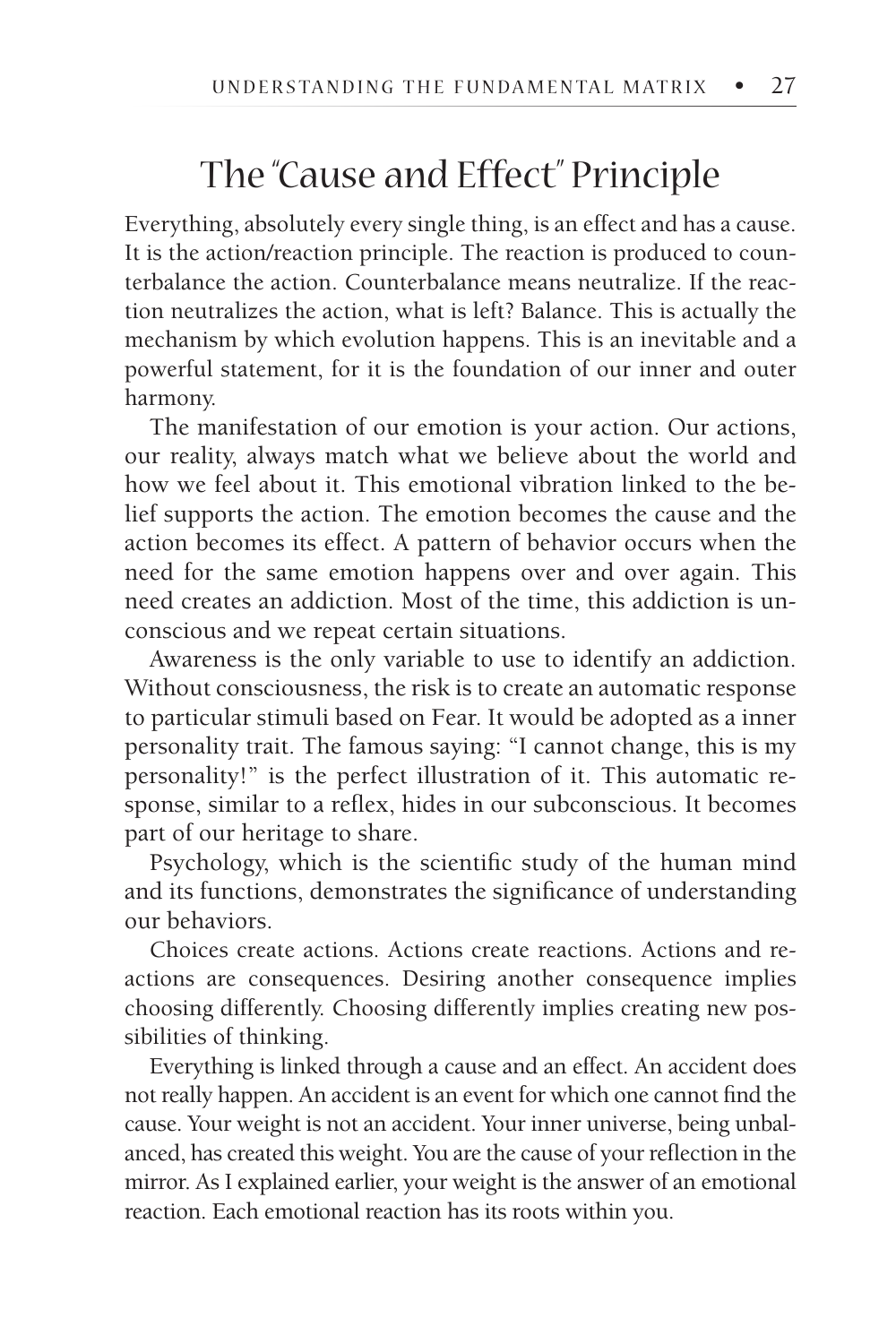September 2003, there I was, sitting down on a beach, staring at the void of the ocean. Key West is renowned for its unbelievable sunrises and sunshine. I was contemplating the endless smooth breaking of the waves on the sandy beach. It was early enough and the only noise interrupting the wind and the water was the birds flying over my head. Even though the feeling of completion was floating around, I could not sense the full dimension of it within. Something, somewhere, went wrong. I was wondering why my personal relationships went from bad to worst. It seems I was not able to find the soul mate every one of my friend had already found. What went wrong?

#### **Success**

*When you set a goal, make sure to make it attainable and then you will feel success. Success occurs when available energy, intention and commitment are merging. No success is du to luck. Success implies self-involvment and care.*

As my thoughts undulated along the peaceful and warm air current, my vision focused on a very small point, about ten feet away from me. Then, as my eyes tried to make sense of what I was looking at, this inner voice danced in my mind, saying, "What you cannot see clearly, you cannot understand,

and what you cannot understand, you cannot fully experience." The sand was moving. Something was digging underneath to try to get out and surface. At the same time my thoughts were zigzagging in every directions. I was digging down into the subconscious to try to surface, also. What was I looking for in men that could fulfill me? I worked at reconstituting the puzzle of my relationships. Then, I worked at reaching into my memory and grasping each name and face of the men of my Life and their characteristics, in chronological order. The common factor to all of them was so obvious that I could not understand why I had spent so much time ignoring it. I was attracted to them for only one reason: Their apparence. They were filling this part of me I did not like. I was forgetting the other essential dimensions of a strong relationship: trust, tolerance, openmindedness, caring, communication, listening, support; in short, unconditional Love.

As I was finding clues and putting pieces together, a small crab found its way to the surface of the sand. It then rapidly and without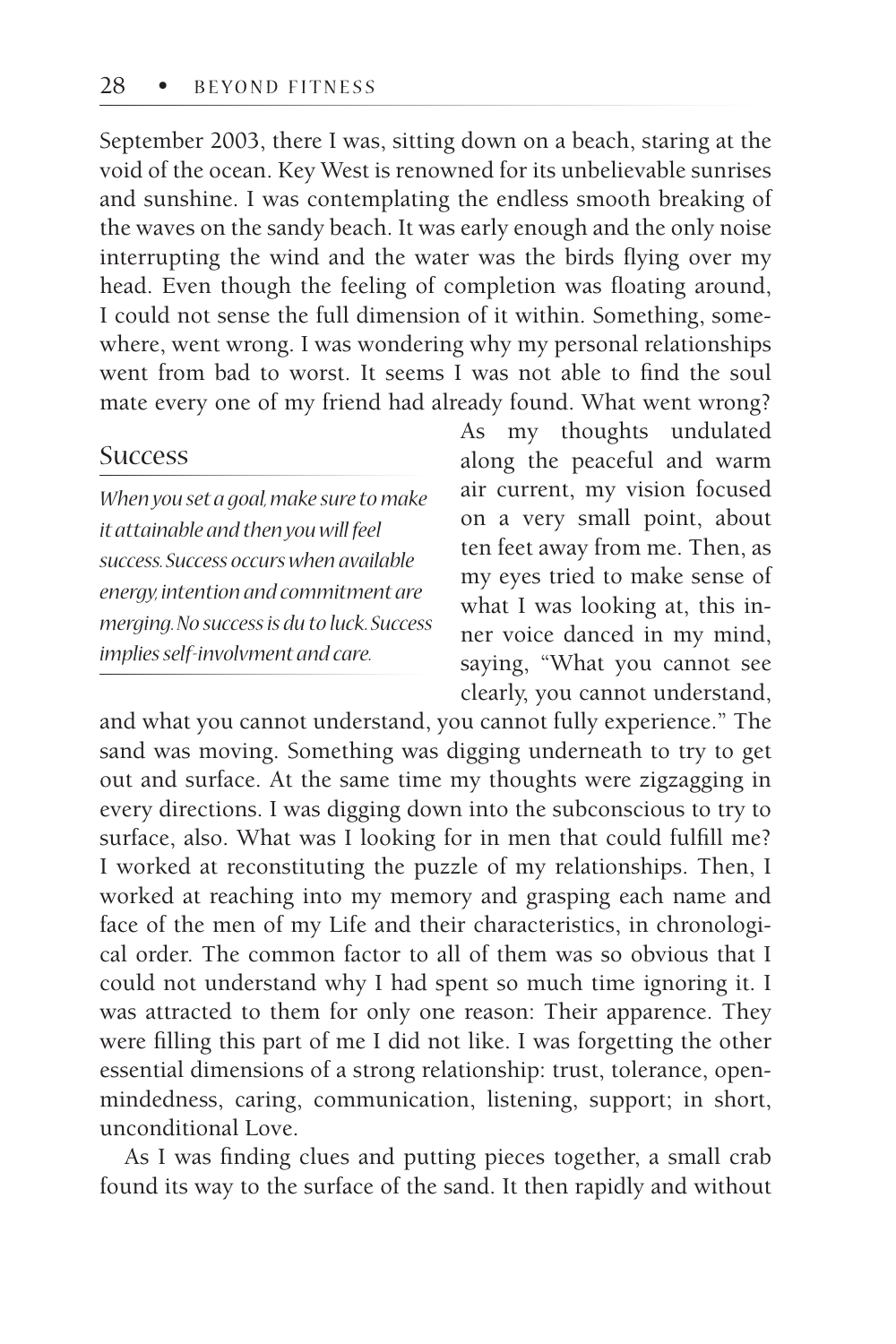hesitation moved toward the water like this was the only place that felt secure.

The clarity about my desperate quest for my soul mate made me feel like this little creature—ready to jump into another experience, knowing that I had surfaced from an unconscious full with the feeling of a better understanding about myself and knowledge of which direction to follow.

I understood why I was attracting the same kind of man.

This was the effect, and the belief about myself was the cause.

You always attract the situation you believe you deserve. The level of worthiness you allow yourself to accept is proportional to the fulfillment you experience. Knowing this law is the second most important understanding about the Universe, for it is the principle by which one can witness the Truth of the First Law.

There are two inseparable notions closely linked with the awareness of this Second Law: Responsibility and Accountability. Those strong concepts imply complete liability for one's actions. Therefore, weight gain cannot be attributed to genetic, food, lack of exercise, medication, and stress or lack of time. One has to first acknowledge and admit the weight problem and second claim responsibility for it, before even thinking about losing it. You always have to figure out if what you wish to change is an effect or a cause.

The diet and the exercise are often pointed out as the reason for weight gain. I say it is part of it; however it is not sufficient to explain the phenomenon. If these two components of weight management were the cause, changing one's diet and getting into a routine would be the answer. However, even though millions of people understand the concept of food/activity level, it seems to carry only half of the solution. The reason for this is the following: This is not the cause; this is an effect. Treating the effect won't fix the problem. It may hide it for a while but it will come back in one way or another. This is the explanation for constant yo-yo weight gain and loss.

The cause is the underlying belief about yourself, and that is the only real aspect, which one has to focus on healing and never again go through frustrating dieting and hours at the gym.

The body is always an effect, not a cause. The body is an effect and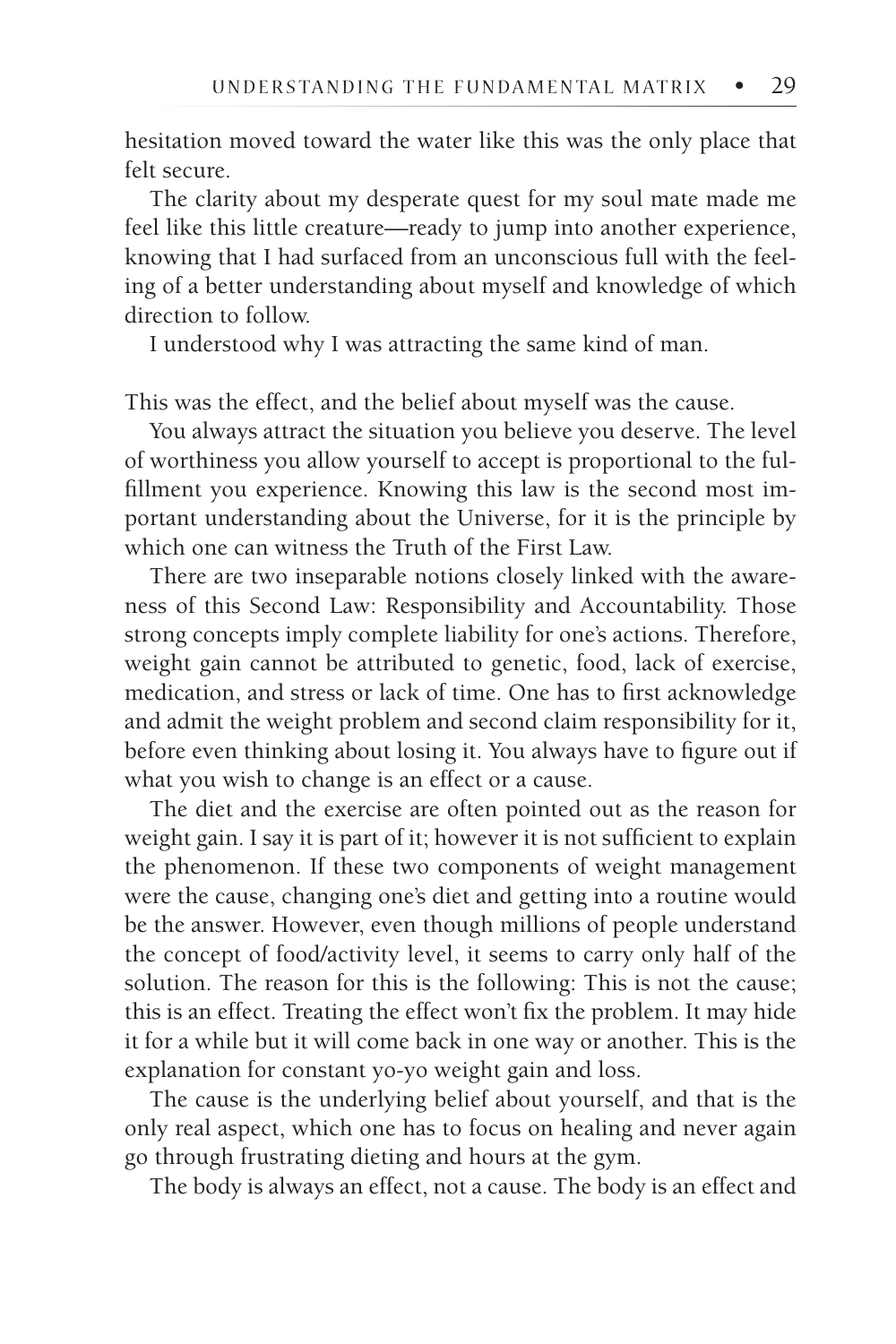is subject to its cause. The belief is always the cause. The belief is the source of the objective effect.

Then, it makes sense that when one's feeling of unworthiness is one's belief about oneself, the consequences will resonate with it. Cause: I am unworthy of beauty and well-being and I am insecurity and failure. Effect: I am not taking care of myself. And if I do, I will make sure to sabotage it at one point or another and in one way or another. It is a self-destructive pattern based upon Fear. Change your feelings of Fear in order to observe a different result.

As mentioned earlier, it is necessary to note the phenomenon of responsibility in our western societies. There is a rampant current of irresponsibility emerging. Class action lawsuit activity is at record levels, with promises of monetary gain. There is a noticeable increase in conflicted situations leading to court cases. The lack of accountability is a problem of society and a result of Fear. Unless you agree to take responsibility for your actions, you cannot change them, since they are not yours.

You have to take charge of the pounds you put on, accept the result of your choices of food and exercise, then decide to take the responsibility to change these choices.

The excuses of genetics, sugar, fat, high-glycemic food, lack of affordability, and many other excuses, become irrelevant.

By trying to find reasons not to do things, you simply forgot to do things. You simply did not want to take responsibility.

The motive behind it? You don't believe you can do it. Your low self-esteem supports your irresponsible actions.

Therefore, it is by adjusting your perspective that you will reach the metamorphosis.

Live through reasons that make you evolve. Stop finding excuses that restrain you from fully experiencing the great gift of Life.

What do patterns of behaviors denounce, demonstrating the irresponsibility factor? Here is a compilation of reasons people have given me for over 18 years as a personal trainer.

I should congratulate these people for their endless imaginations. I have met people who have tried to make me believe that they really could not do what I had personally achieved. Even though, in a way, it made me feel "special," it did not make any sense. My mom taught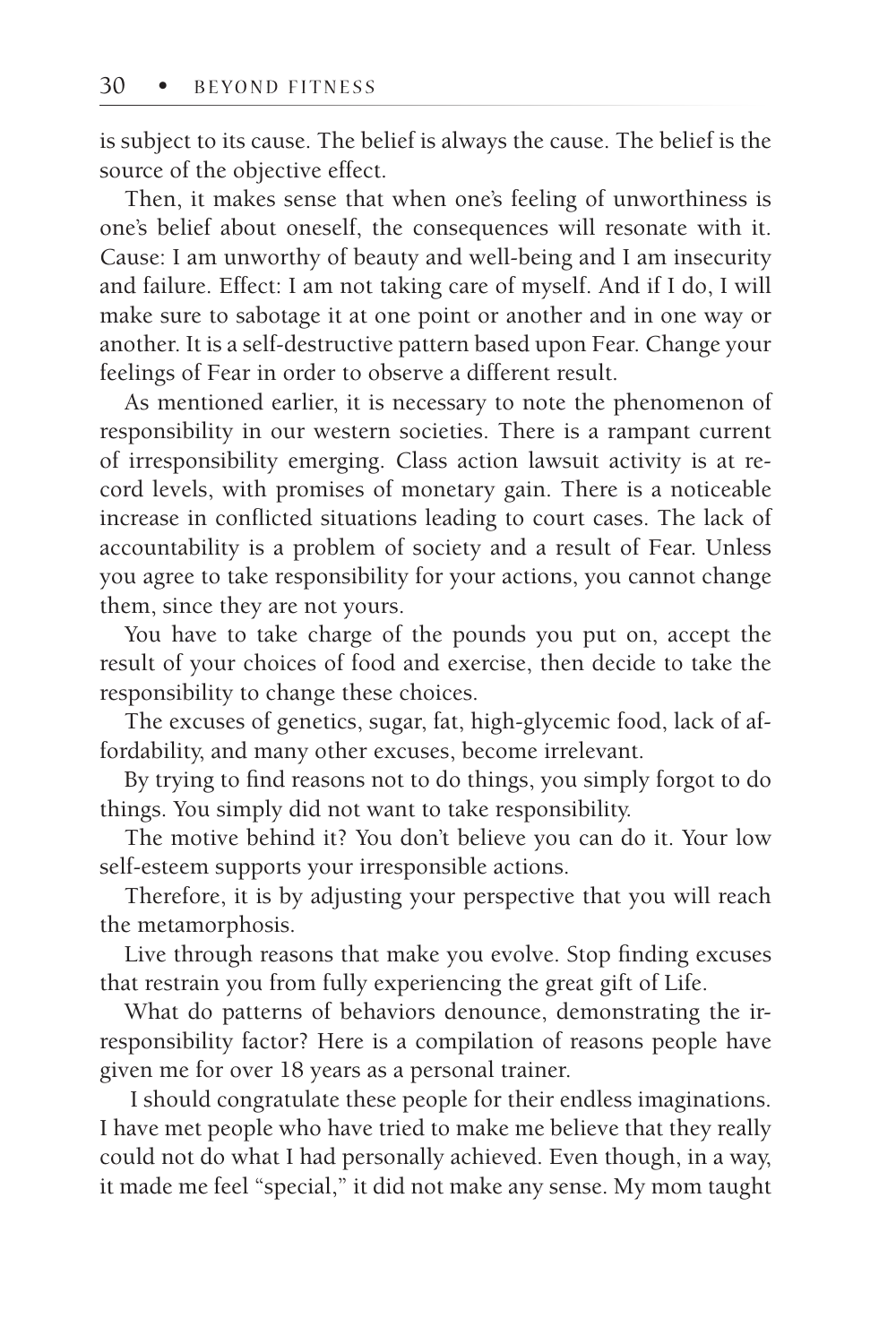me: "Everybody is equal and everyone is special." And I made it my Truth.

Now, sit back and enjoy ...

- 1. I am tired
- 2. It is too early
- 3. It is too late
- 4. It is too expensive
- 5. It is too far
- 6. I don't know anything about it
- 7. I am sick
- 8. I have a back problem
- 9. I have a knee problem
- 10. It is too hard for me
- 11. My car did not start
- 12. It is too dark in the morning
- 13. I don't have enough energy after work
- 14. I don't have the time
- 15. I have nobody to look after the kids
- 16. I am too old to start
- 17. I am too young
- 18. I don't know anybody to train with
- 19. I know I should...
- 20. I work too much already
- 21. I don't need to
- 22. It is too cold now
- 23. It is too hot now
- 24. I don't want to look like Schwarzenegger
- 25. I don't like the atmosphere in a gym
- 26. I will start next Monday (*My favorite*). *Heard it a thousand times...  and go figure ...Monday never comes!...We lost Monday!...Where is Monday?*
- 27. It will be my next New Year's resolution *Ah! The New Year's resolution . . .It is like Monday ...  It seems we have lost New Year as well!*
- 28. Their hours of operation don't match my schedule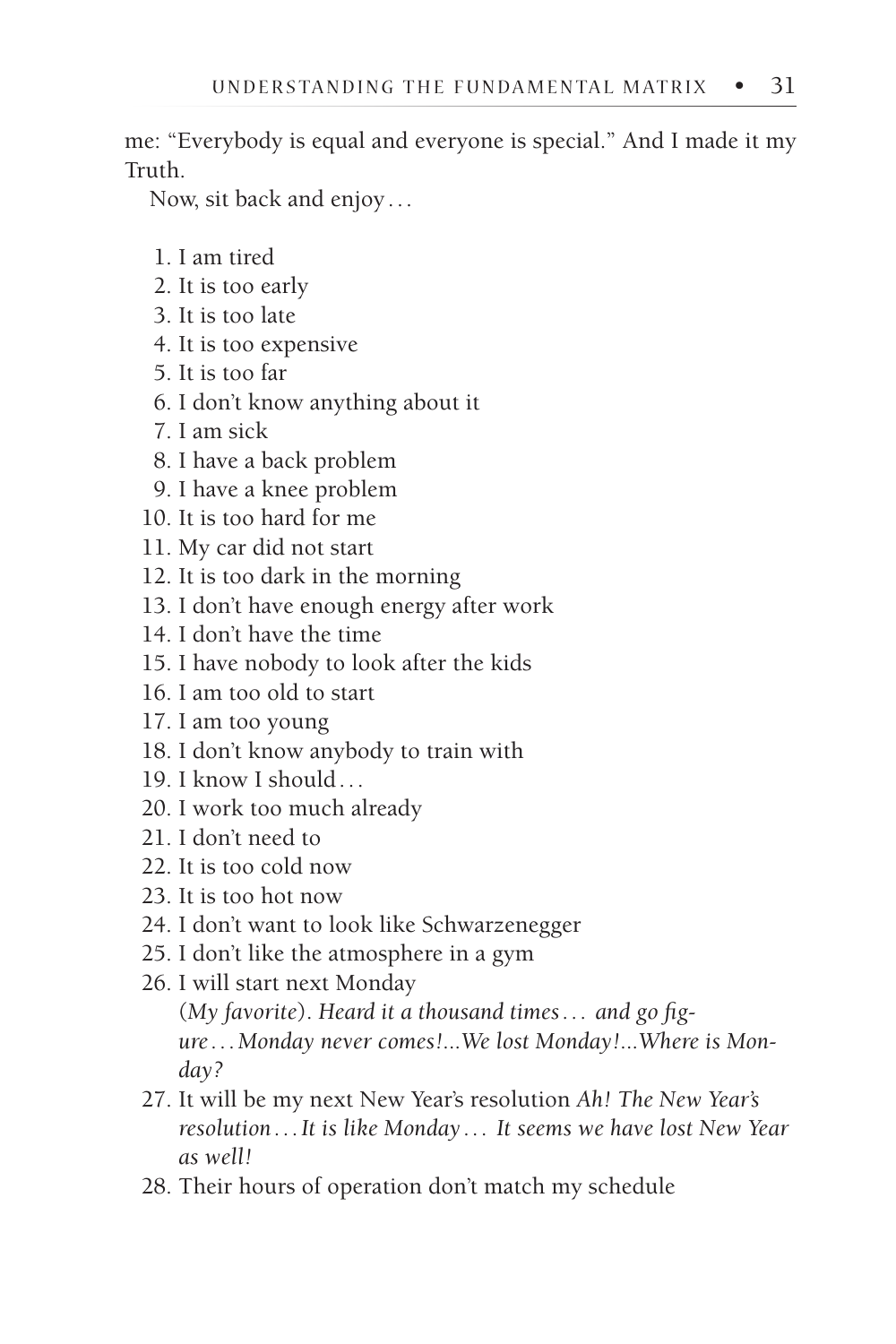- 29. I don't like running on a treadmill
- 30. I don't like to sweat
- 31. I had an appointment, I forgot...
- 32. I am overweight but it is genetic. Working out won't do anything for me ...
- 33. I am already too skinny
- 34. What for?... I am already married! *(I had this one a couple of time). Congratulations. That is the best reason you need to keep in shape. You would not want him to look around in 20 years from now!?*
- 35. My dog cannot stay alone too long
- 36. My car broke again!
- 37. I signed up yesterday ...but I changed my mind
- 38. Let me think about it...
- 39. I am pregnant
- 40. My wife is pregnant
- 41. I lost my car keys
- 42. I have tried everything to lose my weight, nothing works.
- 43. There is always too many people
- 44. I have come for one month and no result, so I gave up *Yes, me too. I tried to learn English in ten minutes for one month and nothing. Go figure!*
- 45. I feel like a hamster in its cage
- 46. I get bored *Boredom comes from disinterest. Disinterest comes from misunderstanding. Misunderstanding comes from lack of knowledge. And lack of knowledge comes from Fear of change. Fear of change brings boredom...Let's think about that one more time!*
- 47. I have something more important to do now...
- 48. I am moving all the time, so I don't want to commit to a club
- 49. I have never thought about it *I believe that if more people could really think, this world would be a better place!*
- 50. It is not for me
- 51. My job is already very energy consuming.
- 52. It is only the winter
- 53. My wife loves me the way I am
- 54. My Life is already too busy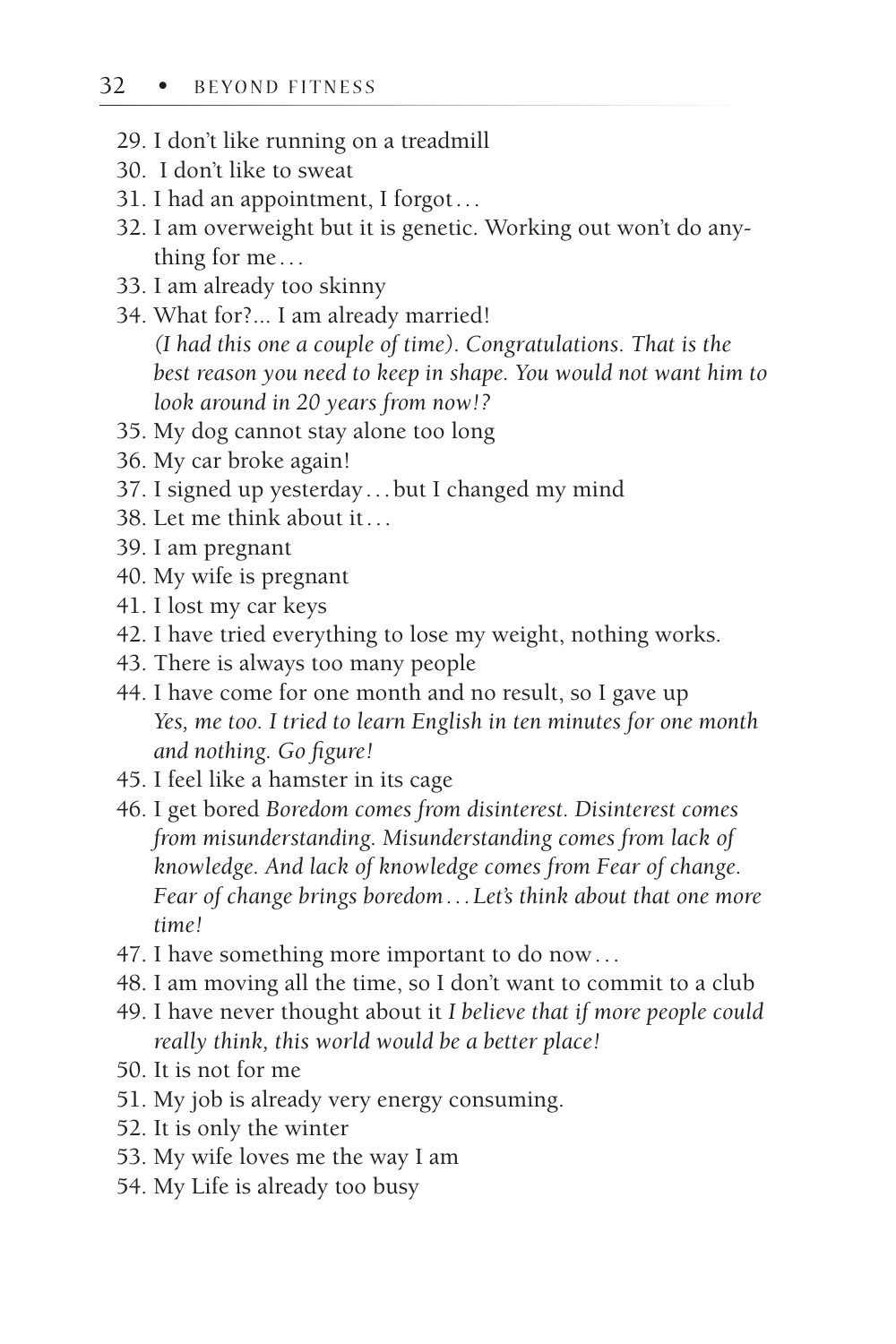- 55. The traffic is too busy at the time I can go
- 56. 100 years ago, people did not need to exercise, I am no different...
- 57. A glass of hard liquor relaxes me as much as 1 hour of exercise.
- 58. Plastic surgery works miracles now...

## Acceptance

59. I don't feel good right now to start something new...

*accept everyone. For when you accept everyone then you fully accept your Self. Everyone is as blessed as you are. . .*

- 60. I have other priorities...  *Do you realize that without being in shape, your priorities are non. existent!? Amazing, huh!*
- 61. I have the equipment at home (but never use it, I don't know  $how...$ )

 *Typical.. .would you buy a plane without taking flying lesson?*

- 62. What for... anyway?  *Here is what people called a mirror. . . and it is as well... your answer!*
- 63. I cannot find a good reason to go...  *Ask your wife if she wants to borrow my mirror!*
- 64. If I start I will have to continue
- 65. I already eat very healthily
- 66. I don't like people staring at me  *You wish they were . . . however, as long as you are carrying those extra pounds, believe that they won't. . .*
- 67. There is a lack of hygiene with all these sweaty people
- 68. I need too much time to do my hair
- 69. Working out?... I have responsibility ... I am not here to play around!
- 70. I don't have 3 hours per day like celebrities do...  *What about 45 minutes 3 times a week and a little consideration for your body? You should treat yourself like a star, because if you don't, nobody will...*
- 71. Workout?...What's that?...
- 72. I don't like being sore ...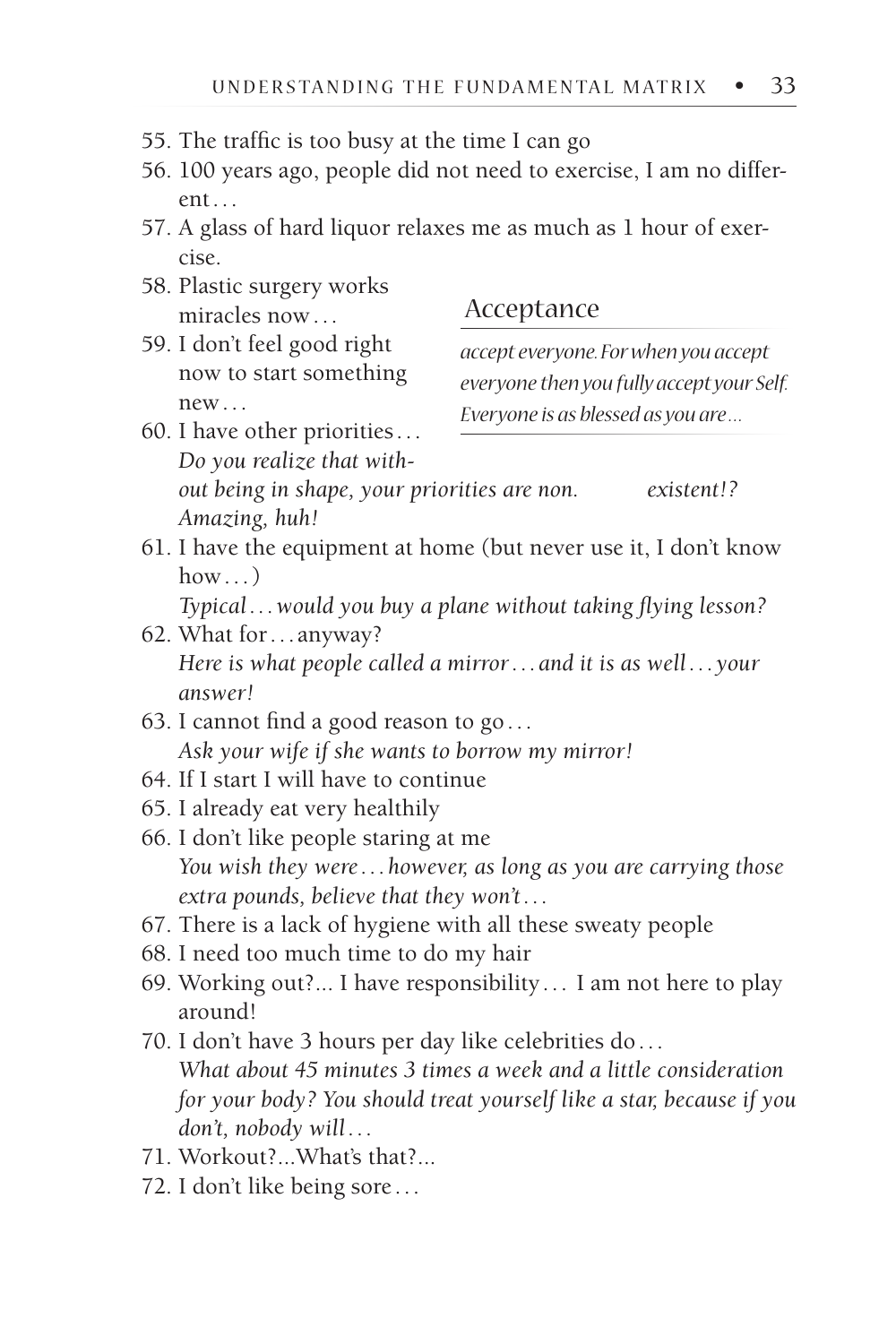- 73. Why would I hurt myself?  *Well...  according to what I am seeing, you have already hurt yourself badly enough. So a little bit more . . .*
- 74. If it was so good for you, more people would do it...  *I guess you are right, but then, if cocaine is so bad, why do people do it?...*
- 75. My doctor told me not to...  *Change your doctor as soon as possible. He is probably the same one who prescribes you pills to sleep better at night. . .*
- 76. I ate too much yesterday evening, I feel bloated, maybe tomorrow...
- 77. I don't like the smell in a club...
- 78. It is too restrictive ...
- 79. I have nobody to go with  *And that's OK, don't be scared, you are 28 years old now... you have got to learn to make a step by yourself...*
- 80. It takes too long to see results...
- 81. I did it once and when I stopped, I put the weight back on...  *So .. . explain to me  . . . you play lottery and you have not won yet but you still continue to spend 10 bucks a week . . . ? Is there some logic I have missed along the way?*
- 82. It is not fun...
- 83. I don't care about the way I look, what's important is inside...  *Well, I might not want to look at your inside too much because, after all, the outside is supposed to be the reflection of the inside!*
- 84. I should have started younger...  *That's right, you should have, but thank God you are not dead yet...it is not too late!*
- 85. It is not for me. Some people are born with it and some people are born without...  *So do you think that people who are born without money should give up on making it? Those who will try hard will probably succeed ...Pardon?...Oh... you don't have any money either?...I wonder why?...*
- 86. I am not coordinated...

 *You have enough coordination to put one foot in front of the other one and walk ...*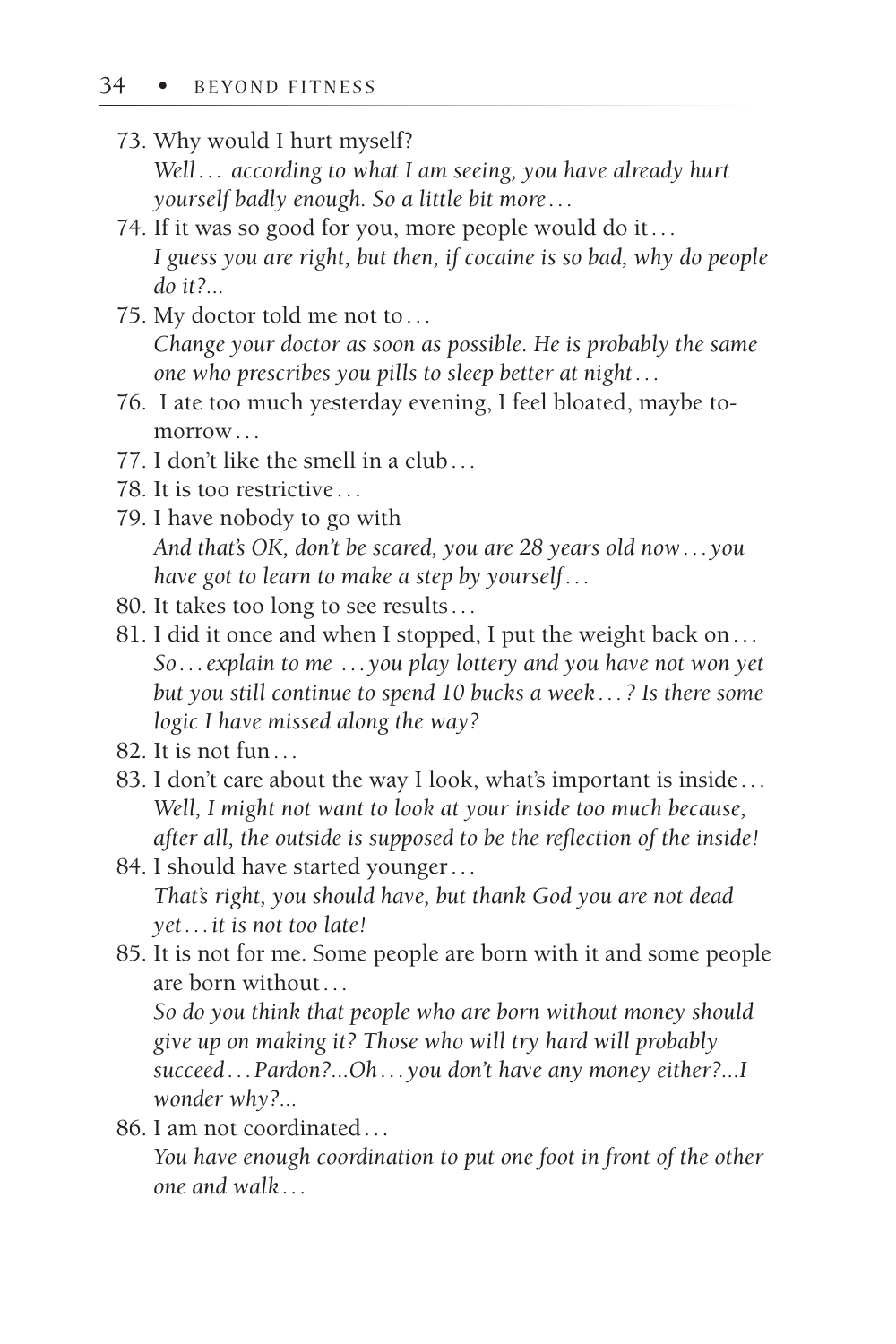87. What I like about it is when it is over, but I don't like doing it...

 *The reward is worth the work...Ask everyone who practices!*

- 88. It does not stimulate my brain enough...
- 89. Even two trainers do not agree on how to workout...  *Well, even two jurors cannot always agree. Does it mean that the crime was not committed? No, it just means that you try and you measure what works for you and what does not work for you! Simple, huh!?*
- 90. I don't want to become an athlete...
- 91. People train to prepare for something—I am not planning any race or event...
- 92. Did someone find my car keys? I really wanted to go to the gym...
- 93. I think a nap would be more beneficial than a workout session....
- 94. I used to be in very good shape ...
- 95. The gym is for the winter, during the summer I'd rather go lie on the beach!
- 96. I smoke too much; it kills me if I train...  *So, it is OK to smoke, even if it is truly killing you, but training, no? (Some logic always amazes me!...)*
- 97. I am more a cerebral person than a physical...  *I can tell. . .*
- 98. I don't smoke, I am a vegetarian, I have no stress at work, what more can I do?
- 99. Fat?...No, I am not fat!  *Right...what do you call 36% body fat in only one single body?*
- 100. I smoke, I am overweight, ugly, stressed and broke. No reason to go to the gym...

 *I am sorry but I don't treat suicidal personalities, because I always say . . .there is so much I can do to help people!...*

The reason we find reasons is simple: We believe that we have to justify our actions to others. The real Truth is, we don't have to justify anything to anybody but ourselves.

Let's continue this journey...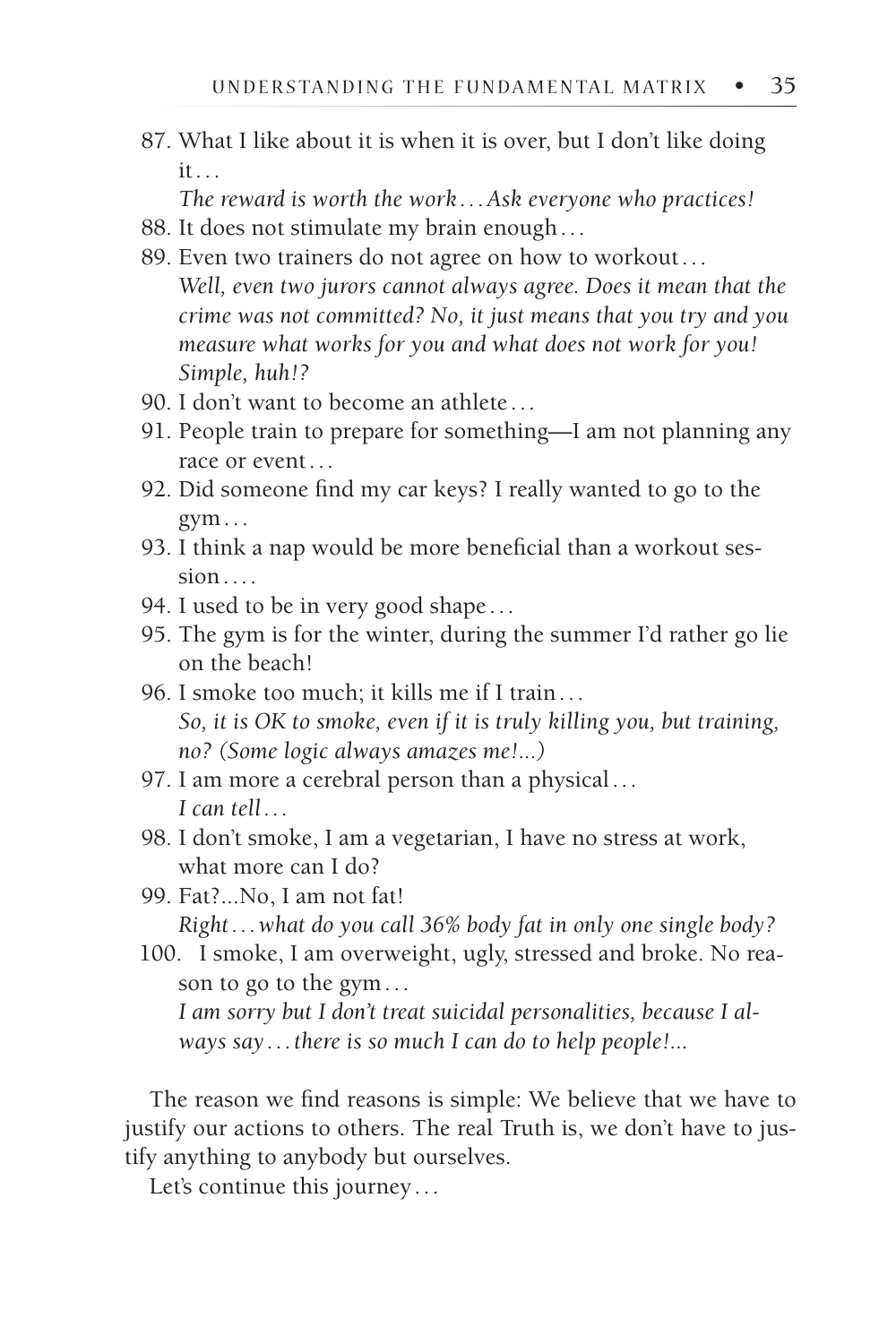According to the Cause and Effect Principle, there is cause and effect for everything. Then, why did your weight loss program or your diet fail? And who is to blame? Are you really ready to listen to a simple Truth?... Here is a new perspective:

*Your weight-loss program has not failed you; you have failed your weight-loss program!*

What I am saying here is that by taking away the most important element of your battle, you did not succeed. It is like want-

#### Prosperity

*Demonstrate the success of your will to change and open your arms to welcome prosperity in your life. Give love and you'll receive it. Give joy, and you'll share it. Give a blessing and you'll experience it. . .*

ing to build a house. You have the roof and the walls, but you simply forgot to lay the foundation. Therefore, sooner or later, the walls crumble and the roof collapses.

In a society that claims ownership as a fundamental principle, we cannot subtract ourselves from the happiness equation. We

are happiness like the caterpillar is the butterfly. The transformation is necessary. If the old pattern does not work anymore, it is the right time to change and create a new Life. This implies remembering the principles and especially the Common Denominator Principle. The metamorphosis occurs while the principle—Love and Happiness—slowly and gradually takes its place back in our consciousness. But first, you have to agree that this is *your* consciousness.

Let's explore the next law...

# The "Common Denominator" Law

The previous compilation shows the extraordinary capability of human beings to find arguments to justify their behavior. Most of the time, indeed, our behaviors match our personal beliefs. This allows us to live in a meaningful world. However, due to the unconscious nature of some of our thoughts, we might not always clearly recognize the ownership of our actions. Thus we can say: "What is it happening to me? What did I do to deserve this or that?" When these questions emerge, we are in victimhood mode. Let's take a closer look.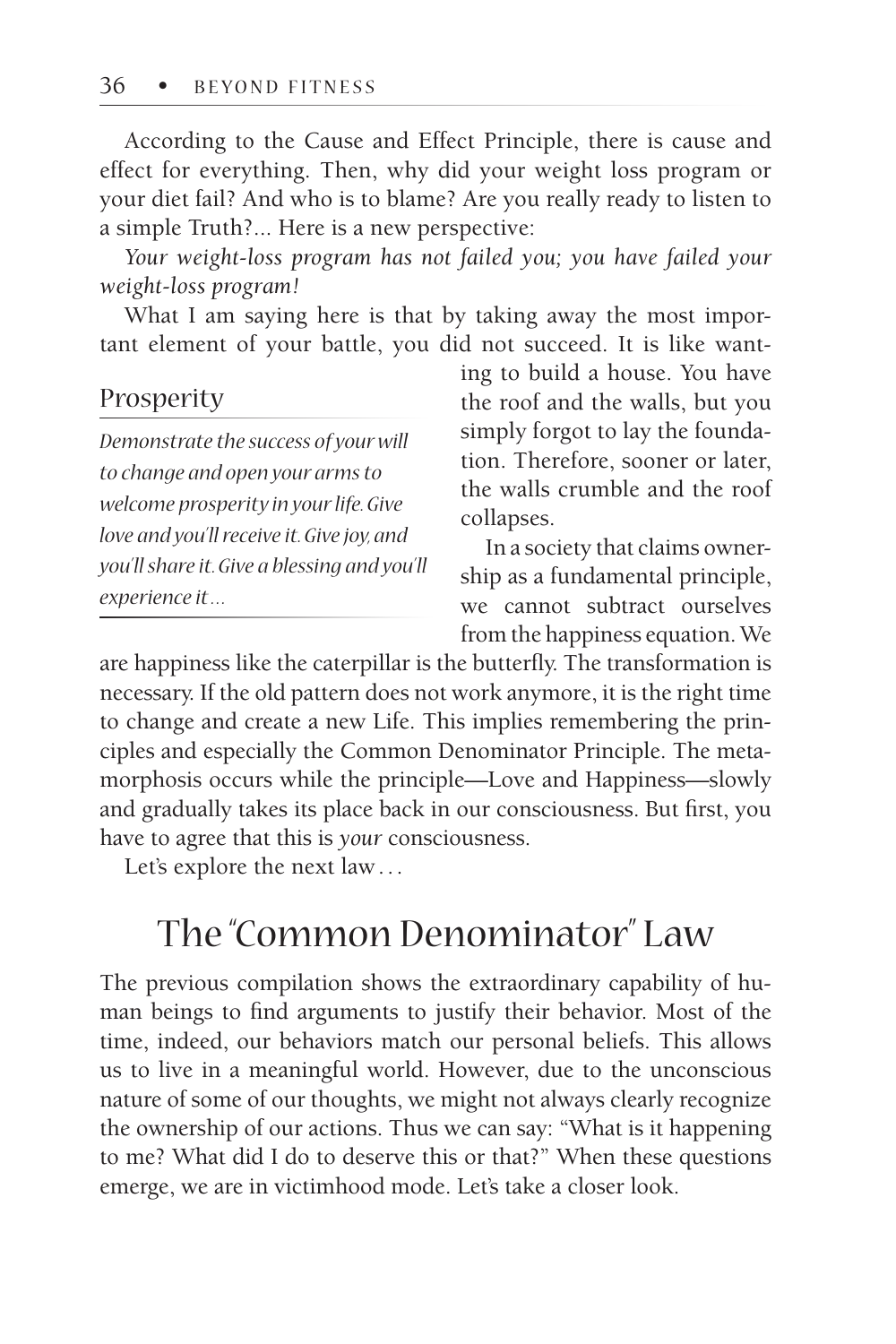Every situation, condition and circumstance that is brought to us has at least one common denominator. It is *we*. This specific understanding, alone, supports and reinforces the need to be responsible and accountable for our actions. Otherwise no one else will. We are located at the very center of all situations we live. How does it not make us liable for them? We have to start accepting the fact that things happen to us for the simple and only reason that we have allowed them to happen—consciously or unconsciously.

Food and lack of activity, alone, play a limited role in our weight gain. Nutrition and activity levels are the results of choices. Your choices are the results of your thoughts; your thoughts are the results of your conscious and unconscious beliefs. Therefore, *your* beliefs are your very foundation.

Your weight is yours. You and only you have made choices for your Lifestyle. You and only you will have to make other choices for a different and upgraded Lifestyle.

We have the ability to transcend habits and persistent experiences. However, in order to claim the credit of our change and our success, we first need to admit our involvement in the situation we wish to change.

Accepting your actual physical conditions is the first door to open, for it is the first step toward self-acceptance.

Gandhi said: "We must be the change we wish to see." The effect is what you see; the cause is how you perceive.

This is a powerful statement. Perception and vision are two different words that are often interchanged. What matters is, who is watching? Who are you identifying behind the vision? Who is watching the world you live in? Hopefully, it is you! What happens to you belongs to you. You are either the unconscious or the conscious creator of your perceptual reality. Nobody can claim this ownership and no one can undo what you have done. So, embrace your creative power and start to make the changes in your Life that will make each of your days a blessing. Let your energy vibrate to higher levels, for it will carry the strength of the infinite goodness, and happiness will be your experience. Be the one who makes the difference in your Life, the one who makes the differ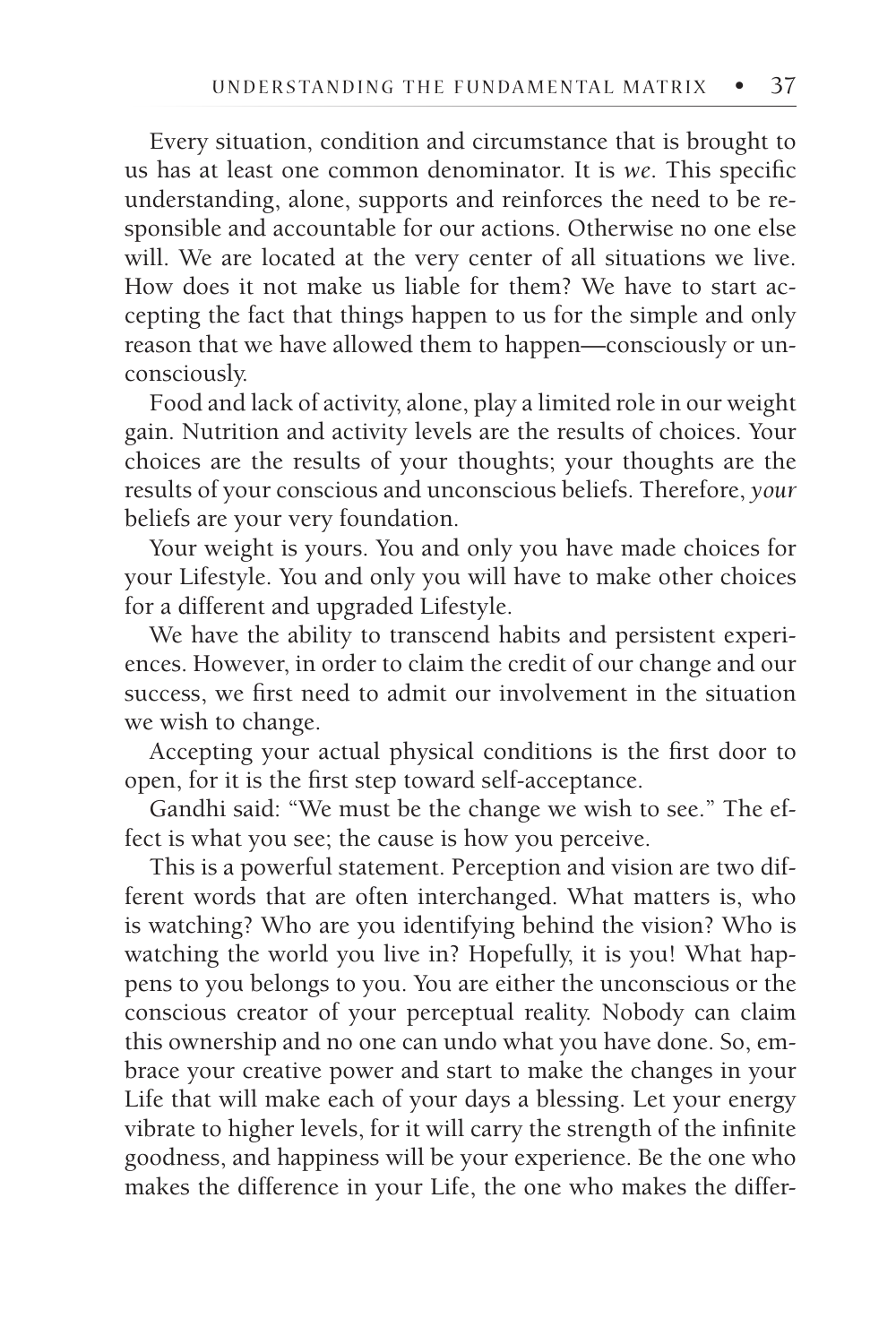ence in other people's lives. Let your example of courage inspire others on the same path. Be this someone who experiences a Life that is free of the burden of misery. This existence that we all deserve is success, and peace will lie within.

Don't be scared! The process of change will make you feel closer to yourself.

Rule your Universe like you are its Queen/King. Maintain the order by knowing you are all-powerful to do so. Consider each cell of your body as your royal subject and make sure to equally and Faithfully care for each one. The free expression of their individuality within the whole allows harmony to flow. The mission of a ruler is to govern in unity, avoid conflict, demonstrate

#### Commitment

*Because it does not belong to the past anymore and because it can never be the future for the future is not here yet, the only commitment you really have is to live here and now. . .*

Faith and trust in his/her own capabilities, and to elevate every single subject's Life conditions.

Three o'clock in the afternoon and I was coming back from the gym. The session was exhausting, with forty-five minutes of cardio and forty more of

weight training. My husband was at home working on his computer. The weather forecast had announced rain for the rest of the day and I did not feel like doing anything. However, for me, cooking was not really doing. It has always been a way to experience and enjoy my creative side. I decided to create a romantic dinner with an Italian touch. Who can separate Italian and romance?

I was feeling peaceful, relaxed and happy. As I started to chop the tomatoes and the garlic, I realized that the state of being I was finding myself in came from the satisfaction I sensed in every place of my Life. I had created a reality I had imagined and dreamed possible. I became aware of turns I had to make, steps, rectifications and moves I chose, to truly experience the Life I believed I deserved. And there I was, living my dream. The effect of my perseverance, my intentions, my focus, my energies, and my choices was my happiness.

I realize the enormous work I have done on myself with the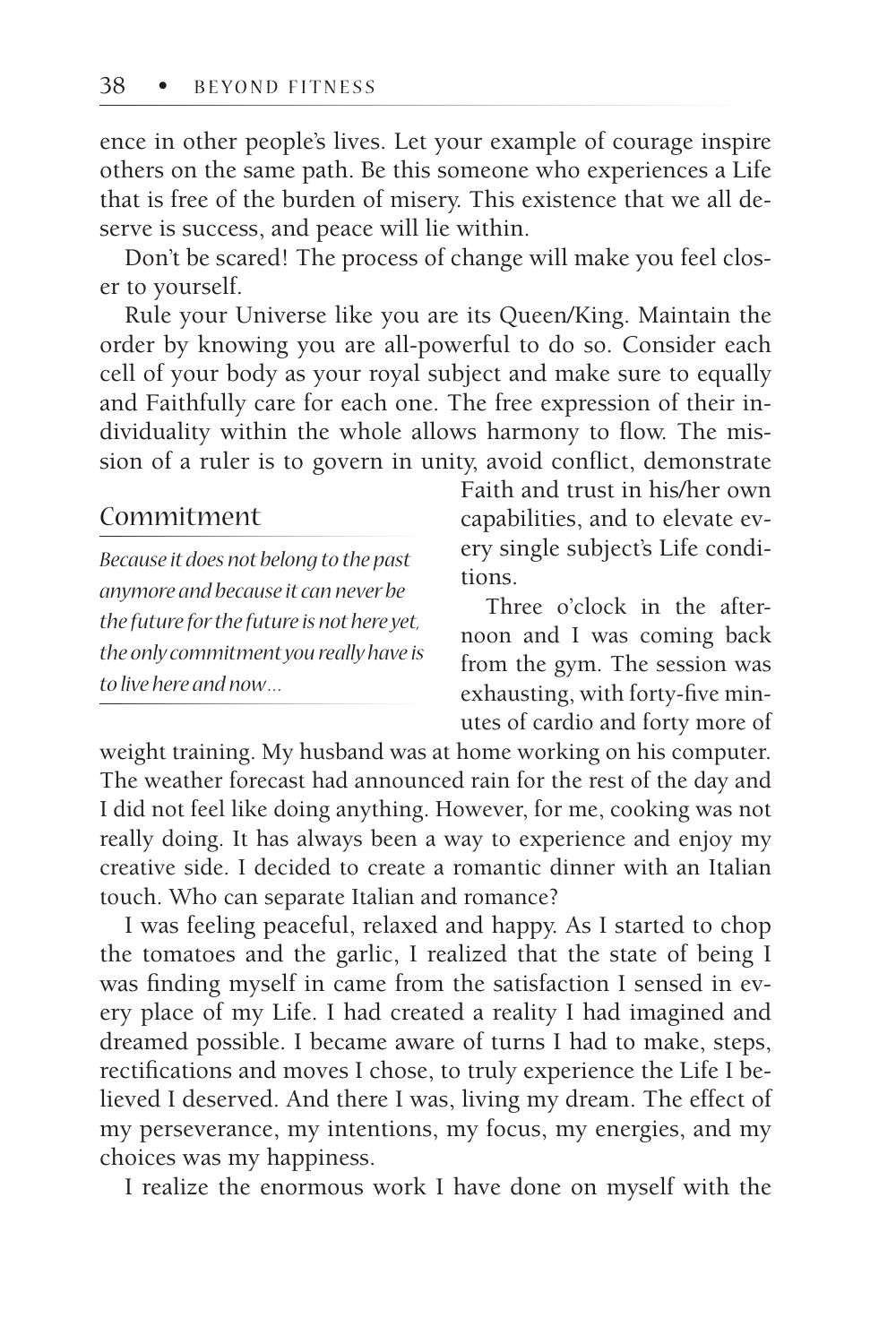pain, the suffering, the questions, the lost feelings, the wonders and the revelations; the understanding that changed my percep-

tion and the way I was going to conduct my Life. I congratulate myself on having found the courage to believe in a power of which I was not even fully aware. I had dared trying something else and had received the best payback ever. Change was my only option, for I thought I had tried every-

## Divine

*Consider, admire and define your body like the divine sparkle that animates it. There is an element more subtle and more beautiful than the flesh . . .this is what inhabits it. . .the essence, the source. . .*

thing else and nothing seemed to work. I did not have anything to lose by trying a new approach to Life. If I only knew the precious gift I was going to discover.

My Life was the product of my own decision to change and my own belief that not only did I deserve a better existence, but also that this existence would be the one I was going to create.

Perhaps some believe that they don't want to change! This is the primary mistake we make. Thinking that we don't want to change places us in the biggest paradox of all time.

Our entire system revolves around impermanency. And this is the last Principle.

# The "Impermanency" Law

Life, in its most fundamental form, revolves around motions. Everything is always in constant movement. Our existence as a human race and as individuals is based upon the flow. The concept of flow means that nothing stays the same. Therefore, nothing we have lived yesterday will remain the same today or tomorrow. It is not possible to preserve time, energy or situations in exactly the same state. The advance of time and evolution are inevitable and their courses are moving forward, constantly. On one hand, we are condemned to change and follow the current of evolution. The matter is now to decide *how*.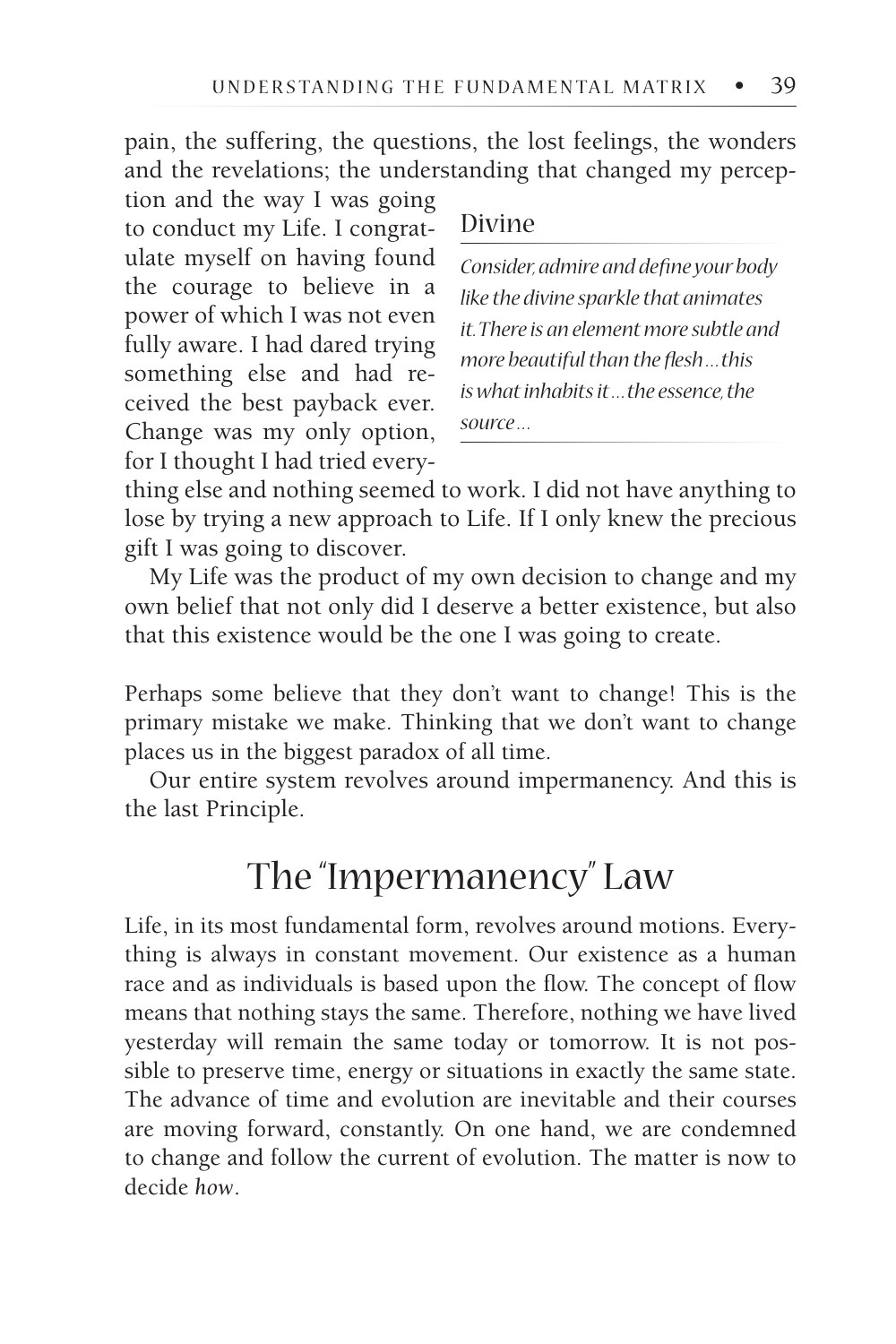On the other hand, since nothing is permanent, we have the possibility to change everything that no longer enables us to evolve. Thus, thoughts, behaviors and patterns that don't serve our Life purposes anymore can be deprogrammed. It is then possible to create truly new paradigms, reinvent our existence and experience the greatness of Life.

The transient nature of Life allows us to migrate from a place of awareness to a higher one. The human being witnessed the perpetual evolution of its species and wrote history books about it. The purpose of these memoirs is to learn from the past and hopefully improve our time on this Earth by avoiding the mistakes and errors our elders experienced. What other purpose would our memories serve? Life, in some ways, repeats itself, as long as the need for understanding remains. But a wider consciousness can lead our hope for happiness to a greater level, by opening doors to a multitude of possibilities we previously feared.

When, in 1543, the astronomer Copernicus came up with a new reality about the place of the Earth in our solar system, it was considered as blasphemy. In 1530, Copernicus completed and gave to the world his great work *De Revolutionibus*, which asserted that the earth rotated on its axis once daily and traveled around the sun once yearly: a fantastic concept for the times. Up to the time of Copernicus the thinkers of the western world had believed in the Ptolemaic theory that the Universe was a closed space bounded by a spherical envelope, beyond which there was nothing. The subtle mix of science and intuition demonstrated the rightness of his statement and the limits of beliefs. Evolution happens when a new discovery brings a new perspective to the world. By bringing a new perspective to our personal world, we could discover that harmony is a possibility, an option and an actual choice.

This first part discussed the four Principles that formed the Matrix. This Matrix is our actual Life in all its dimensions: physical, emotional, spiritual and astral. We create our reality by using the combination of these four principles. Indeed, every single situation in which we live is somehow the result of their usage. These concepts are inevitable, non-negotiable, applicable, systematic and empowering, for their application is the source of each and every creation.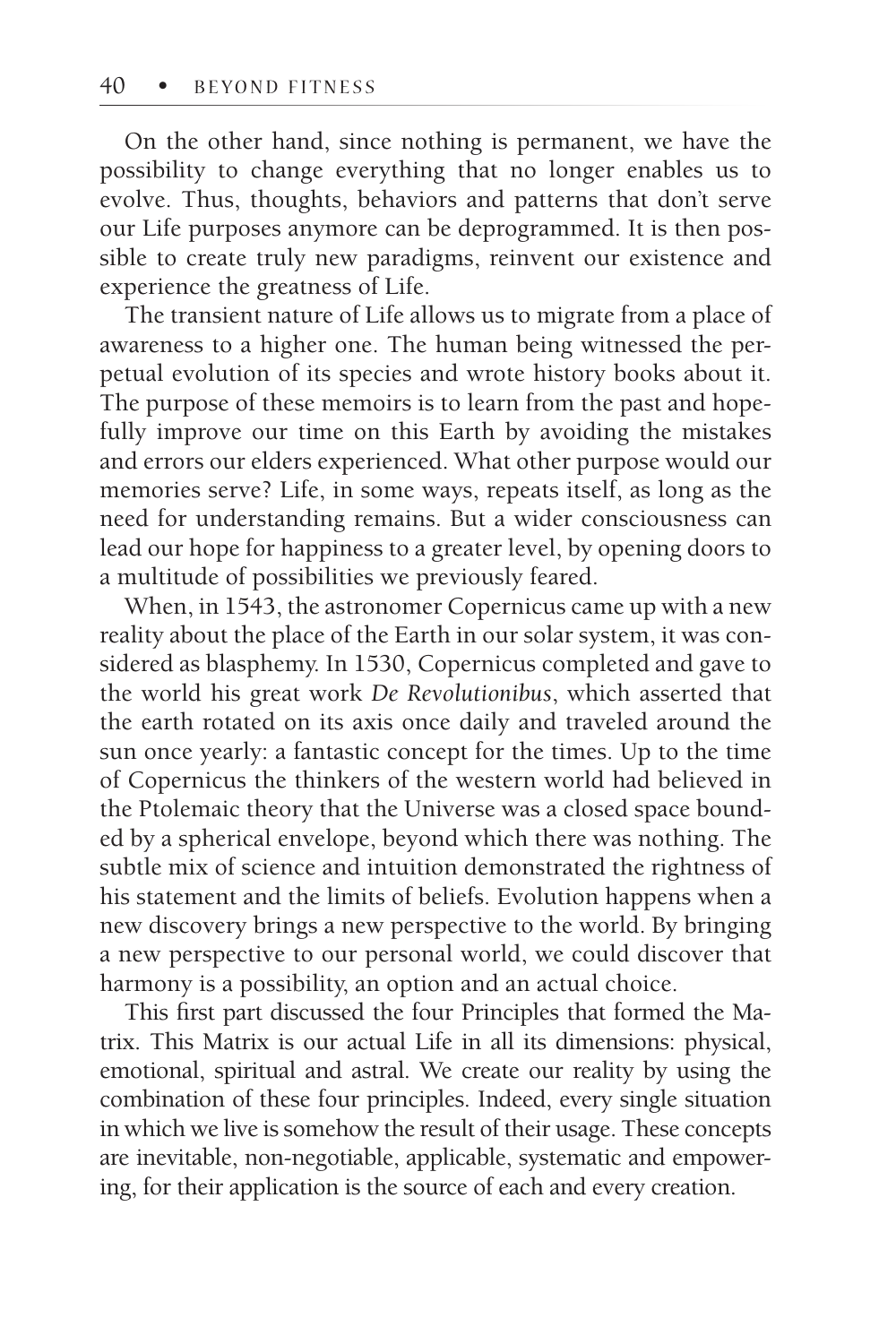- Our beliefs sustain our reality. Our dogmas are founded upon two master thoughts: Love and Fear. Our choices are directly linked to these master thoughts. Therefore, it is important to define the emotion beyond the belief, beyond the choice, beyond the action.
- Evolution happens because of the cycle of cause and effect or action/reaction. Situations in which we live have a source and are the effect of this source. The primary source—our thoughts—is what we have to observe, analyze, comprehend, explain and eventually change if the outcome of our existence does not fit our experiences.
- We are responsible and accountable for our decisions because we are at the center of the actions they lead to. Claiming the ownership of our actions puts us in control of our existence and empowers us with a sense of worthiness. When worthiness is a priority, happiness and peace follow, for this is the ultimate and supreme quest of our soul.
- The constant motion of our Universe brings the necessity to accept the impermanency of our reality. And so, what we do, we can un-do, what we think, we can un-think, what we create, we can keep, modify or change.

Where does it leave us? It leaves us with an incredible new attitude towards our Life and a new combination of desire and expectation about happiness. There are, out there, an infinite number of possibilities for true inner peace and thrilling Life experiences. Not only are these adventures available, but even more, we are worthy of them.

Every creation in your consciousness is a possibility of reality. A healthier, slimmer, shapelier you is a very possible option, if only you really decide so. Welcome this version of you, as it already exists.

My personal weight-loss experience is not an exception, it is not a miracle, it is not out of the ordinary. This experience is replicable by all of you who are ready to dare to try something new and deeply transforming.

After my sprained ankle episode, I decided to apply the same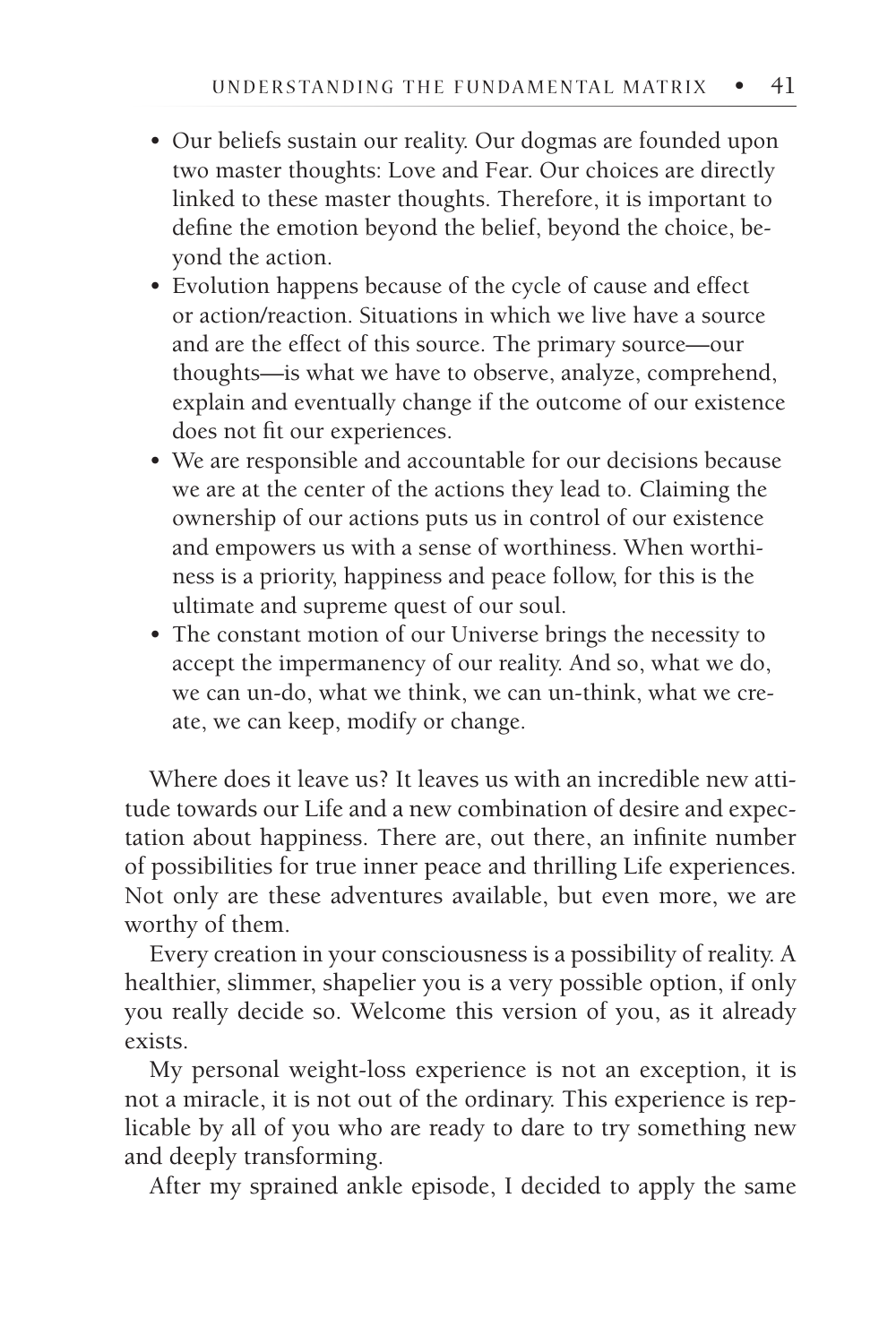logic to my weight. I asked myself questions: Why am I doing something that does not serve me anymore? Who am I? Who do I want to be? What do I have to change? However, no question is worth asking if one does not spend time, energy and reflection to discover its answer, so I entered into a self-discovery quest. I started to wonder about my behaviors, through a question/answer dialogue between me and...me! Some could perceive me as an eccentric or an original. However, this method has been successful before and I was willing to be categorized as "different" if it could cure me! People need therapists to find their weaknesses, their frustrations, their unconscious desires, and to explore their wildest and deepest secrets. The questioner and the answerer. The learner and the teacher. The uncertain and the certain. The child and the parent. The believer and the one he/she believes in. I realize that I needed to implement a dialogue with myself from two different perspectives: one with the wonder, the Fear, the uncertainty, the unknown; and one with the peace, the Love, the Infinite, the knowledge. I predetermined the need to surround this conversation with tolerance, maximum open-mindedness and a non-judgmental attitude. A non-judgmental approach ensures respect and forgiveness.

Every time I have to make a choice, react to something or to someone, I wonder. I wonder about my emotions and the feelings inside. These emotions are the clues about my behaviors. When recognized and identified, the emotions teach us who we are. With this method I stay in touch with my intuitive side. Having this awareness allows me to perfect who I am. I become aware of the patterns I wish to deprogram and those I wish to keep. When the action does not serve my purpose anymore by not giving me a feeling of happiness, I am thankful for the lesson learned, I embrace the lesson, and I release the past. I then can freely move up and forward, for I embrace a better me with a new paradigm that serves my ultimate goal: happiness and peace.

The change that you seek operates from within. This change requires willingness, commitment, focus, intention, and most importantly Faith. This Faith is the energy channel from our thoughts, traveling through us and creating our reality. It is the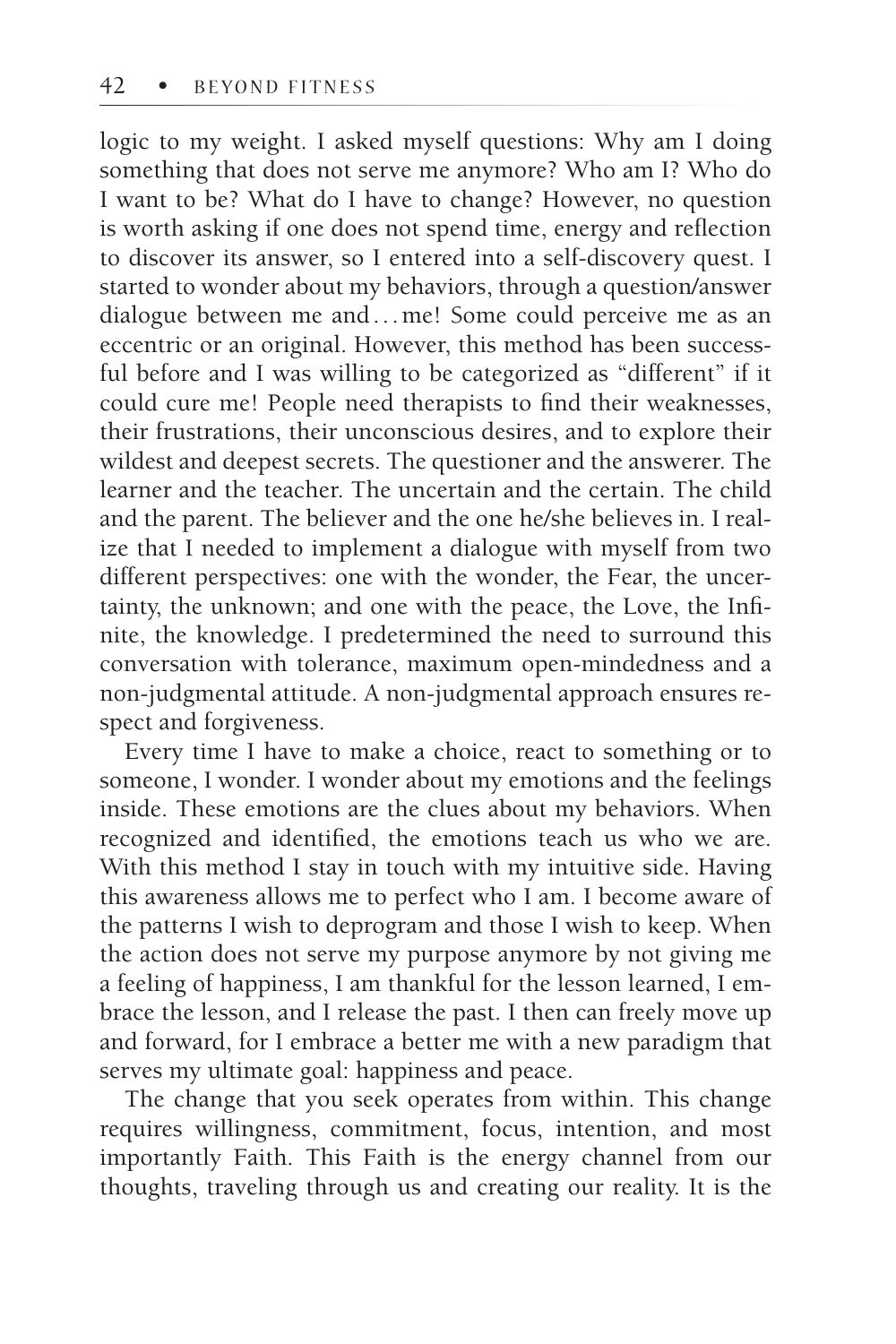power behind the thought. Consider the thought as a direction and faith as the fuel. The Faith in the principle and the conviction of its efficiency produce a powerful treatment. A treatment is a tool we can use to heal. It is an affirmation, it is a prayer, it is visualization, and it is anything that can carry a thought. The more intention we put in the thought, the more efficient is the treatment.

Life within generates safety and balance. These are the components of a healing process. Chaos cannot bring healing, for it does not even perceive it. Only peace can.

The third chapter is going to guide us through a path of understanding: The essential and fundamental basic understandings of our personal spiritual growth. There is a strategy to a weight-loss success. The following plan of action is going to help find the missing piece to your weight-loss program.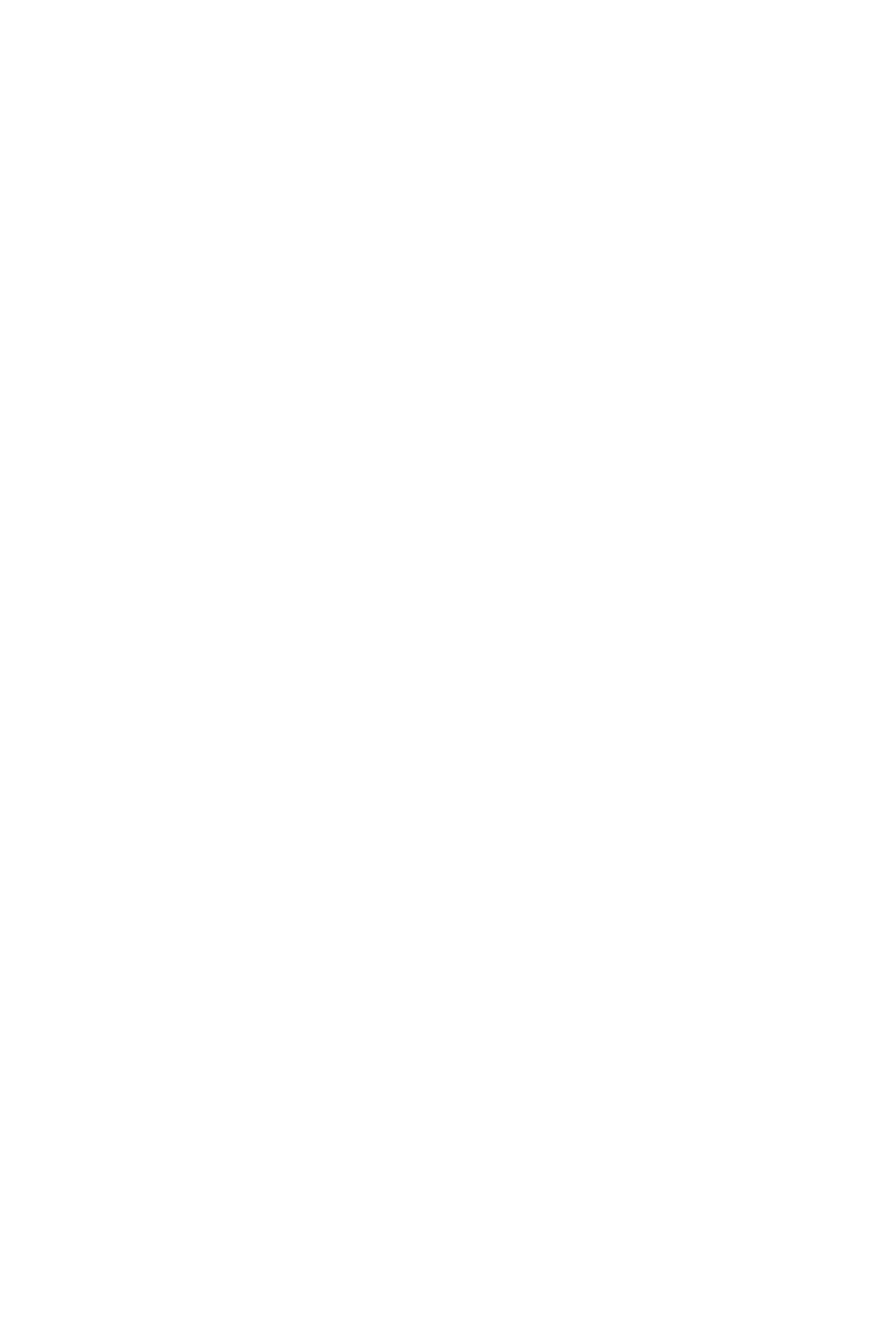# The Curse of the Missing Piece

THE BLUEPRINT OF our work involves a scientific approach to our body/mind relationship. There is actually a systematic explanation to our behaviors and it is a matter of biochemistry. proach to our body/mind relationship. There is actually a systematic explanation to our behaviors and it is a matter of biochemistry.

# Science, Chemistry and Common Sense

According to scientific discoveries, biological studies, physicists' and biochemists' inquiries, and psychological and theological research, we, human beings, are addicted to emotions; and these emotions actually play a bigger role in our decisional strategy than we think.

The need for protection and the feelings of loneliness and not belonging create a response visible through our bodies. We have a need to feel secure in some way. We have found a multitude of illusionary tricks

## Smile

*Here is the simplest recipe for happiness. Does not cost anything. Carries great energies and build gratitude . . .* 

to make us appear apparently confident. We surround ourselves with a multitude of materialistic belongings. We get attached to them and value them sometimes more than human life itself. We have tried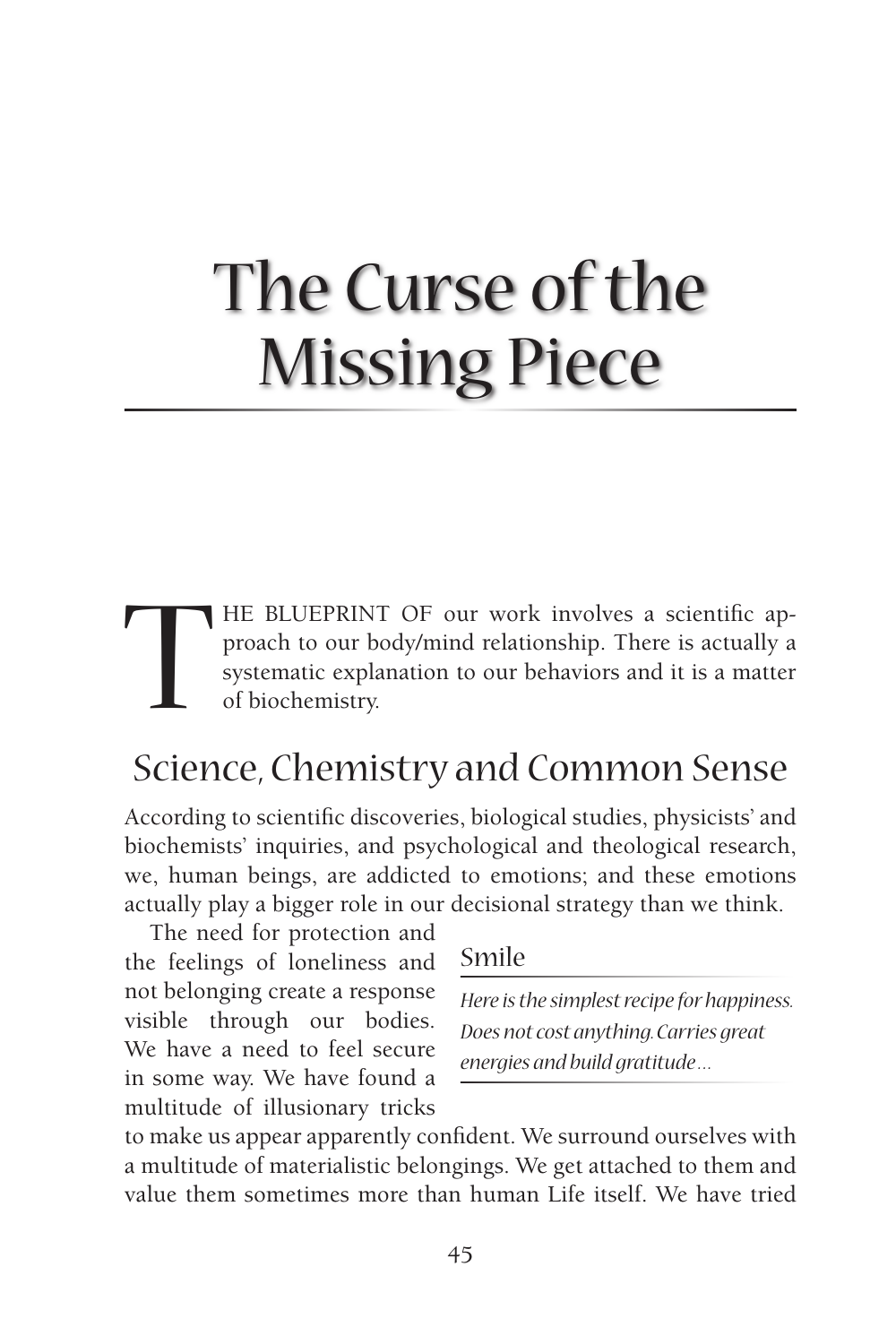to forget about loneliness and lost paths, by using drugs or being "-oholic." We have hidden the lack of security by gaining weight to feel bigger and more noticeable. We have tried to find physical resolutions to our emotional emptiness and lack of fulfillment. But these solutions belong to the physical realm; they cannot be other than temporary and illusionary.

I actually found out that the more fearful and the more insecure I was feeling, the bigger I became. Conversely, the more I understood my fears and my behaviors and the more aware I grew, the slimmer my shape was. The most amazing realization was that it did not require any real effort.

I believe that the thickness of the body fat layer is an actual measure of the depth of the inner beliefs of unworthiness and lack of belonging. The endless struggle between keeping the weight on and off is the demonstration of these inner conflicts. On one side is the Love feeling, about its infinite goodness and us, and on the other side is the Fear of being alone, not attached to anyone or anything.

The Love inside is actually stronger than the Fear. However, in order for it to operate, it needs to be part of our reality. The Faith in it must be unchallengeable and undeniable. Denying Love limits your possibilities of expansion. You have to truly believe that change is not only possible but also it is already happening.

Haunted by a Fear of separation and singleness, we desperately create a world that reflects this image of Fear. We must and can manifest another reality. The loving characters of your soul must shine out of you through your body.

When a person surrenders to the wholeness of Life, the magic begins and the unfolded path to Happiness finally lies before him/her.

There is a need to transcend the Fear by looking, seeking, digging and reaching for Love. The light within will express the good around and, as the law of attraction activates, good will be attracted to similar vibrations. Haven't you noticed that happy people attract happy people? We need to be conscious of the possibilities we hide deep down. Each new day can be an experience of Happiness. Open hearts allow and invite peace and fulfillment. Peace and fulfillment cannot bring loneliness but a sense of richness through individuality.

The only singular experience we should live is our individuality. It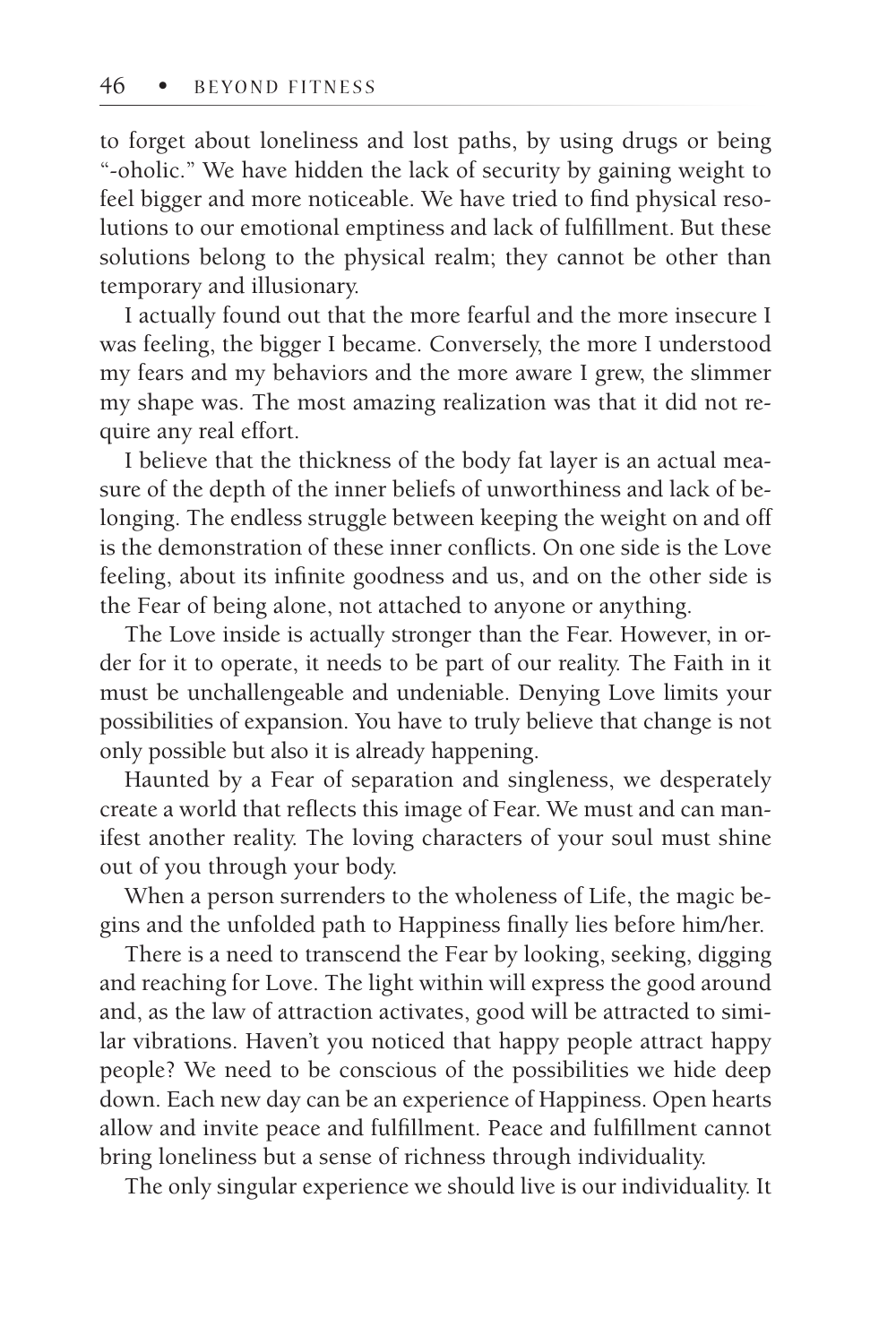does not make you feel lonely, but special. Feeling special is knowing your rarity, your significance and your place of importance within your surroundings. You are here, now, and alive because you are part of the picture. Your interactions with yourself and others have as much value and worth as anyone else. Every one of your creations impacts upon others in one way or another. So create with Love. We can all, individually, use our creativity in Faith and through constructive and positive thoughts, contemplate and enjoy all the goodness of the Universe.

In the book and the movie, *What the Bleep Do We Know?* The authors gathered information from brilliant scholars from around the country. I am not myself much of a scientist; however, I felt that if I had accepted the Law of Gravity as universal and real, even though I cannot explain it myself, then I would also have to give credit to this interesting new perspective on the brain and our behaviors.

Our cells are equipped with opiate receptors, allowing a chemical element called peptide to get hooked on them. The hypothalamus manufactures those chemicals in the brain. A particular chemical is linked to certain emotions. Every single emotion has a chemical associated with it. Everything we feel, every emotion, produces a specific chemical that matches up with it. The absorption of these chemicals in the body's cells produces the feelings of the related emotion. Pleasure is the pursuit for the feeling of this rise. The chemical release is a response to a stimulus. In a familiar situation, instead of evaluating it as a new experience from a fresh perspective, the same chemical is released, creating the same high. We, then, create a cumulative emotional history and a pattern of behaviors by being hardwired in our brain.

The repeated use of the same emotion triggers a higher and higher expectation for this specific peptide. Not only an expectation, but a craving as well. This is an addiction.

Emotions are indeed a mode of communication. They are the fundamental means by which relationships are established and maintained. Emotional addictions explain weight gain. These emotional addictions are why we continue to eat and abuse our bodies. There are two elements qualifying emotions: Compulsive and Excessive. A notion of uncontrollability. The only way to manage emotions is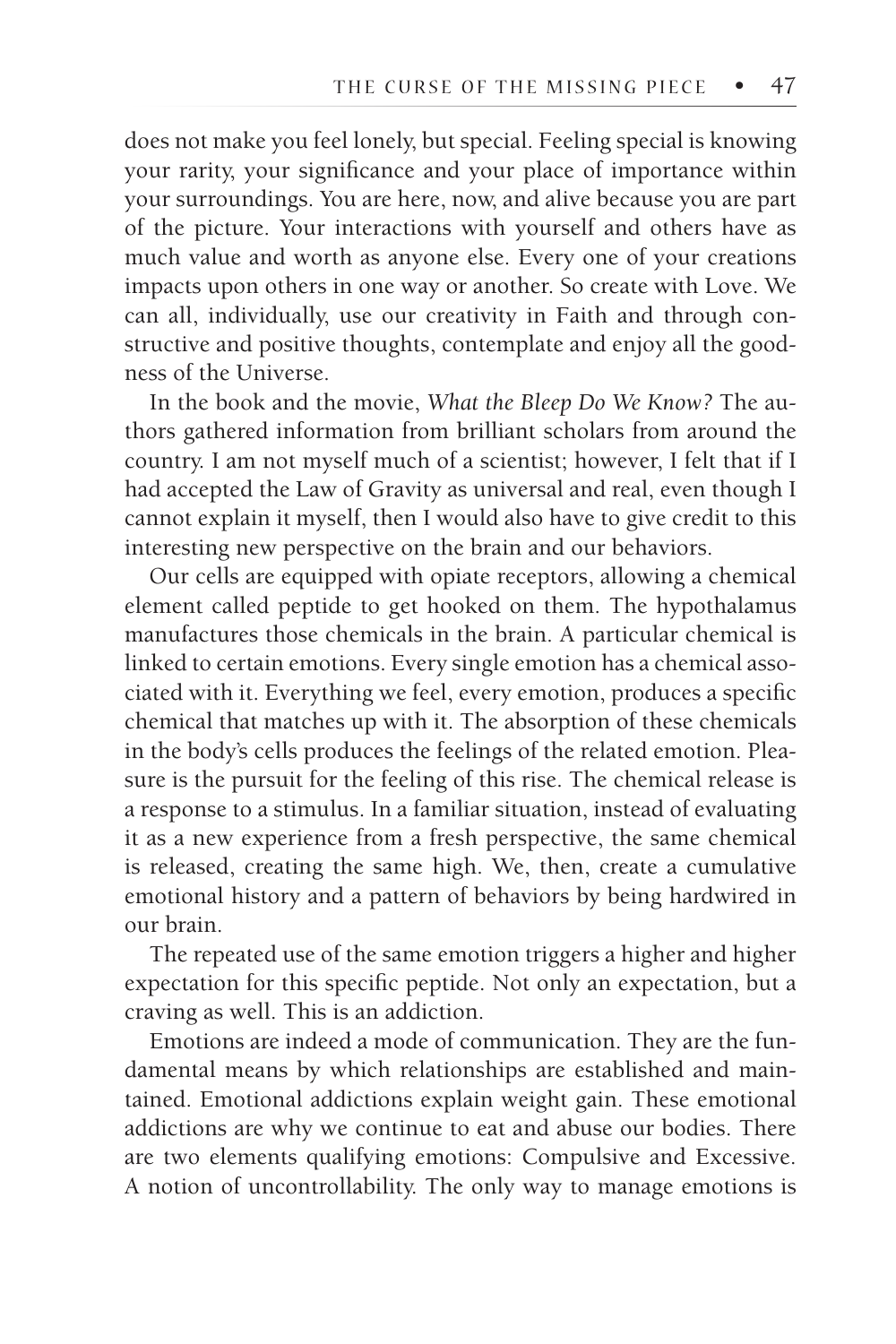to examine the behavior to which they are attached and understand their nature.

The first step is to admit the pattern of behaviors and its cause. The real addiction is actually not the food itself or the lack of activity, but indeed the addiction to the release of the chemical linked to low self-esteem and unworthiness.

One can determine the presence of addiction if one cannot control one's emotional state.

The method to break an addiction is through continually trying to recreate an initial experience. For that, one needs to consider

# Forgiveness

*The foundation to your weight loss program. Forgiveness is the first level of Love. It expresses compassion, understanding, non-judgement and open-mind. No self-inprovement can happen without this first step. Forgive your old you and embrace the new one. . .* an identical situation through a completely new perspective. Then, new emotions will emerge; therefore, addiction has a minimal chance to develop.

Dr. Masaru Emoto has demonstrated that water is actually reactive to non-physical stimuli, like music or words on signs. In his experiences, he photographed a molecule of water

after being subjected to a particular thought. When the water was surrounded by a nice thought, the molecule was of a beautiful and harmonious shape and color. When the thought was negative, the water formed ugly and malformed crystals. This appears to prove that water reacts to consciousness.

This discovery opens a door on a revolutionary paradigm! Indeed, the human body is constituted of about 80% water. Therefore, if thoughts can have this effect on water, imagine what they can do to us...

Changing a behavior involves understanding its nature. Awareness is the key element. That means living here and now, taking in real consideration of our environment and observing our Life and its components. Awareness implies an endless wonder and an insatiable curiosity. For example, what are the things we have and who are the people in our Life? Which job do we do and what are our needs? Patterns of behavior will slowly become apparent. Repeated situa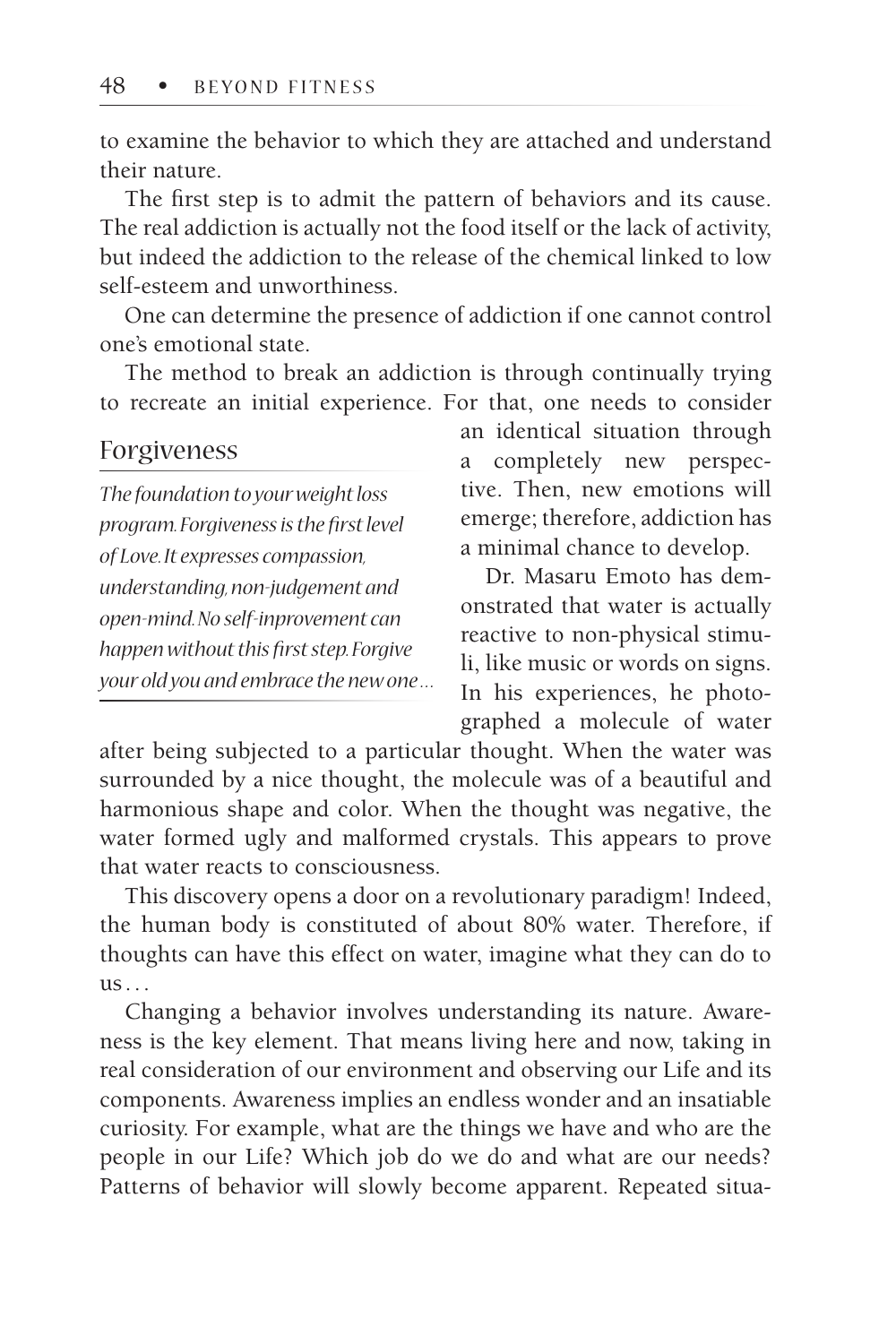tions—attractions and repulsions—are clues and can help determine the type of emotion to which we are addicted.

The consistency of repeated events in one's Life is the objective manifestation of a certain addiction. After recognizing these events, we need to wonder about the emotion it involves and extract the master thought behind it: Love or Fear.

So, repeated situations are an indication of an addiction.

Another factor plays a role as well: the localization of the body fat.

The body is a map that the soul uses as a channel of communication to guide us. The pain we feel or the dis-ease we have can show us what the addiction actually is. Renowned self-help author Louise Hay, in her book, *You Can Heal Your Life*, gives an interesting body map with the related diseases and illnesses. How interesting that women and men don't carry their weight in the same way. Indeed, their experiences are different because of their gender difference and the emotions attached to it.

Could there be an answer beyond the traditional medical explanation of genetic and hereditary physiology? Maybe or maybe not! But what do we have to lose only to consider it?

Love is easiness. Fear is resistance. When you encounter resistance, you must understand that, in some ways, you are misusing the Matrix. Resistance is a call for alertness. This is the moment to reflect upon your behaviors. This is the time to unfold the master and face the Fear. And only then can easiness be present again. Life does not have to be a struggle because it simply is not its essential nature. Your weight loss is part of your learning process. As long as the syllabus is not assimilated, then the lesson continues. Understand the Matrix, understand the inner conflict that led to your weight struggle, accept your weight, and work through it with the right tools. Then, release it and replace the weight with the inner strength. This inner strength is the real stability and security, for this is not an illusion. Think Inner-Strength instead of Outside Volume to find your peace and your stability. Think about Inner-Power instead of Outside Force and you will find happiness and safety. Think Love instead of Fear. Fear is the lesson to learn. Love simply ... is.

The following sub-chapter is the step-by-step program to your weight-loss success. This syllabus contains neither scientific preten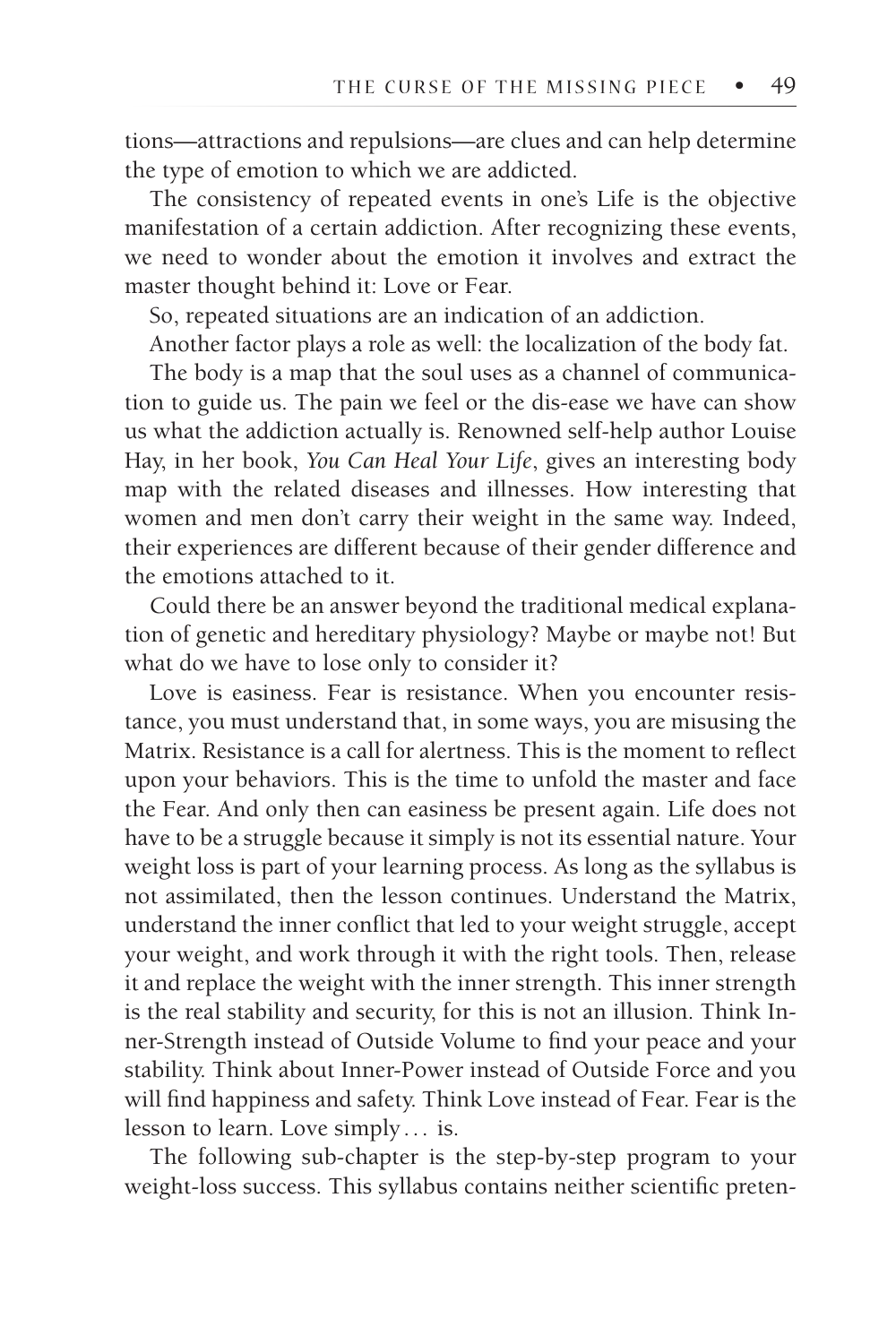sion nor Nobel Prize in Psychology theory. It is only the outline of a personal experience that I have been sharing successfully through my training with numerous clients with great achievement. The purpose of this part is not for you to meet yourself but for you to be reunited with yourself.

I called it the F.A.C.T. Factor Strategy. It stands for Forgiveness, Attitude, Courage and Time.

July 1998. It was a sunny day, I remember, and Life was simple; somehow interesting but not fulfilling. I was taking a piano lesson. My grandmother was a piano teacher and I have always considered that music has a magical aspect: something that touches the heart. The meetings with my piano teacher turned out to be much more than one hour of music per week. He was spiritually initiated and had been for a number of years. He was practicing Japanese sword and its philosophy. He learnt from spiritually advanced beings who made their Life a quest for happiness through a more Eastern religious approach. At the age of 30, Henri, my piano teacher, understood metaphysics and obscure sciences, as he had studied them. He was the one who initiated me in spirituality and new perspectives. Our crossing path has changed my existence, its purpose, its direction, its meaning and its understanding.

After my daily hour of piano, trying to memorize the piece and coordinate my fingers at the same time, I was picking up my purse and put my coat on when my "teacher," who had gone out of the room for a moment, reappeared holding a book. Without a word, at first, he gave it to me and as I read the title I felt a wave of goosebumps envelop my body. I thanked him, without really understanding the reason why he was giving me this book, and as if he were deciphering my thoughts, he said: "I believe we did not meet for a piano lesson. This was only a way for you to get on the path." It was like watching a movie and not catching the element that created the mystery. What was he talking about?

I replied, " I don't really understand. Why are you giving me this book?"

He answered, " Read it and come back next week—I believe you will know." I simply put the book in my purse, thanked him again, wished him a good week, and left his apartment. It took me three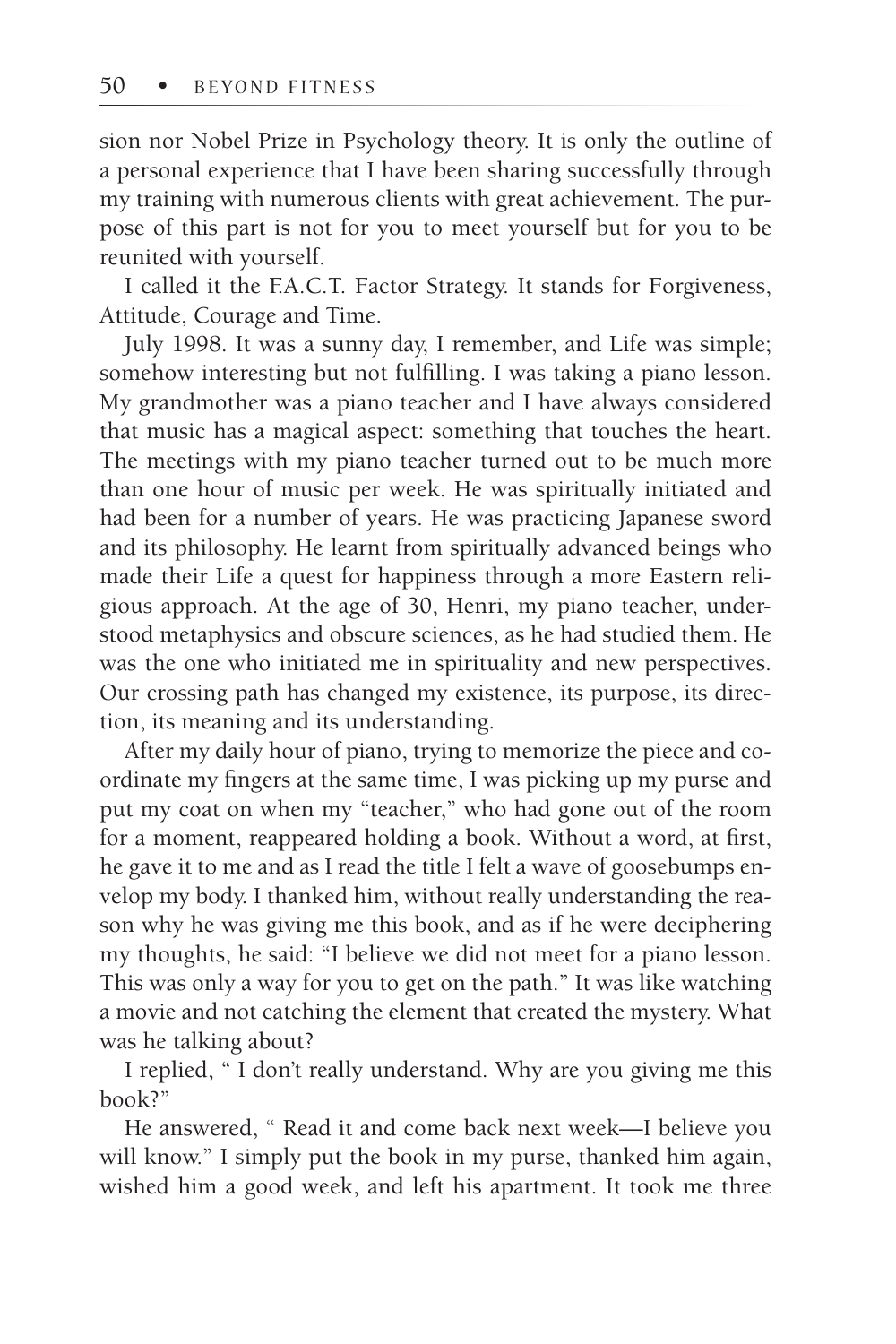days to read the book. I could not put it down.

Henri was right. I did not realize then that I would know what he was talking about. The book title was *The Celestine Prophecy.* James Redfield is its author. Revelation after revelation, the story perfectly put words to concepts that I deeply knew, felt or wondered about. It was a refreshing shower of new understandings and, at the same time, a warm sensation of knowingness and remembrance. A mixed feeling of peaceful familiarity and shifting Truth.

Moreover, it felt wonderfully and amazingly real. If a book could make me feel this way, it was for the unique and simple reason that the message it carried was vibrating with a similar energy within myself. I was feeling each cell of my body shaking, like an inner earthquake.

I was on the path to self-discovery and it felt safe and light. For the first time I experienced Happiness from an inner perspective.

For a while, I wondered why this revealing Truth had come into my Life at this very moment and I finally came to the realization that I was simply ready. I had forgiven myself for past mistakes, for they were not mistakes, but lessons. I adopted an open attitude to whatever was presented to me. Curiosity and non-judgmental outlooks were my allies in this journey. I

# Attitude

*Right in the center of you deepest strength lays a simple system. An easy answer to life's obstacles. This is your attitude. Our world's duality gives you the choice between the glass half-empty and half-full. Your perception is forever yours and your attitude is what determines your emotions. . .your reality. . .*

felt the courage to face and challenge my fears because nothing was to be feared. And, finally, I understood that this was a Lifetime commitment and a never-ending process to reach Peace and Truth.

This was the F.A.C.T. Factor Strategy.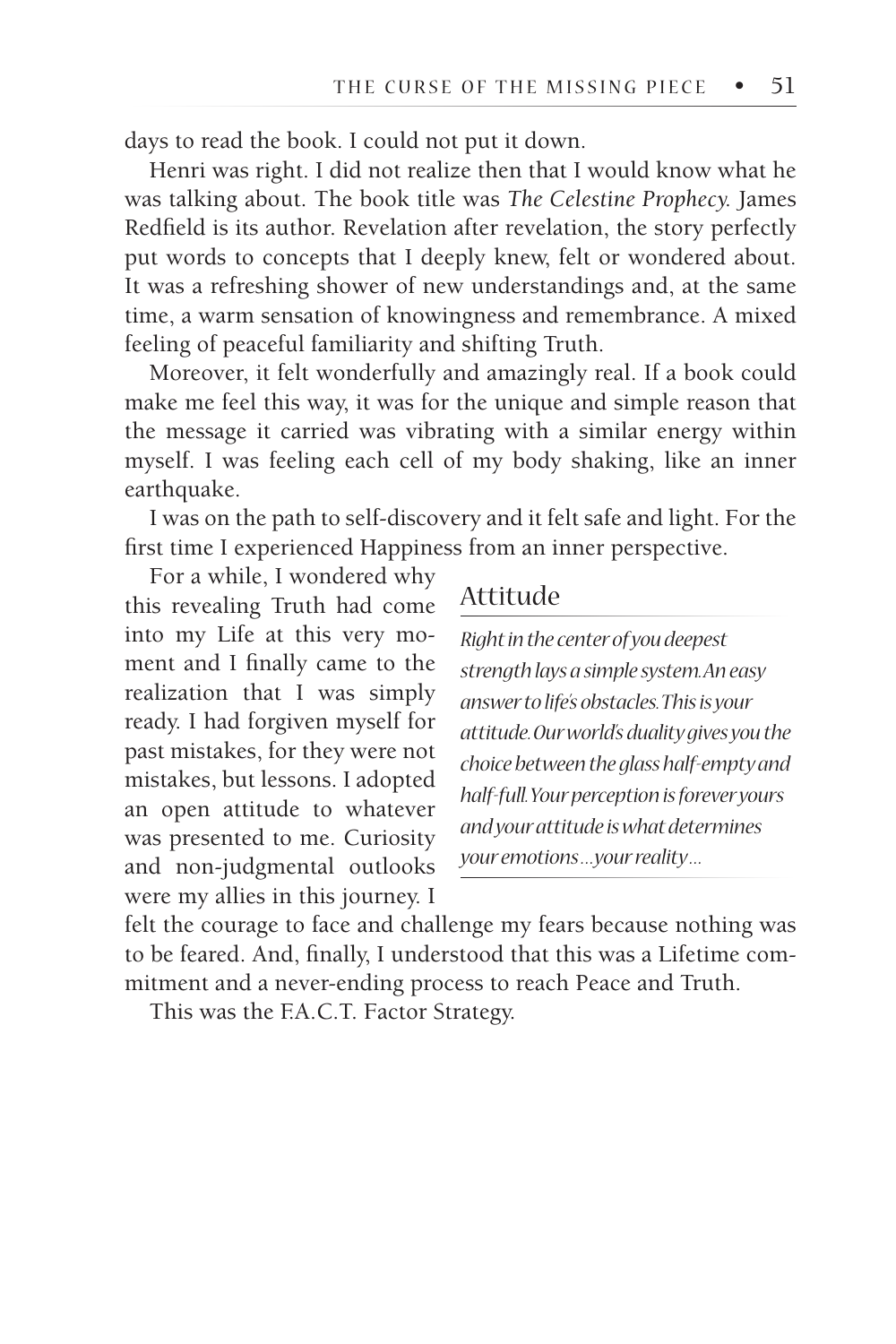# The F.A.C.T. Factor Strategy

I would suggest a primary reading of this chapter without any obligation to complete the proposed exercises. At the end of the reading and if this method agrees with you, then at your own rhythm, go through it again. This time, get a notebook to keep track of your journey. This notebook, if you choose so, can be the witness of your intentions to change. A precious reminder of your quest for joy, worthiness and success. Written words are a powerful tool. Spoken words will most likely drift away, while written ones will hold the energy of their vibrations. The word Fear vibrates with certain emotions, Love with other ones. My notebook was the place where I asked questions and it served as a reminder of my spiritual and physical progression. It was a valuable ally in the telling of my journey to transformation.

"There is no process of healing but there is generally a process in healing. This power is time and discipline."

## 1. Forgiveness

Forgiveness allows us to let go of our grievances and to move on with our lives. This is maybe the most powerful tool for a metamorphosis. Without forgiveness, criticisms will go on and on.

## Shape

*Like the artist who perfect his sculpture and sees beauty with the eyes of the creator, be the artist and learn how to see the beauty in any shape because you look beyond the appearances. Shape your body with your emotions, your feelings, your personality and your dreams. . .*

We have demonstrated that low self-esteem and unworthiness of joy, goodness and well-being were the two emotions tied to your weight gain. Therefore, the oppression of your highest expression, Love, is the reason behind your giving up on your health and your shape, over and over again. Since the feeling that sustained

your weight for all this time was Fear, it may be time to try another one. Forgiveness is a feeling of Love. Therefore, it is the beginning of your transformation. Deciding to make a choice based on Love by forgiving yourself is like opening a door to the unknown. You have forgotten how to be kind to yourself and how it feels good. Your soul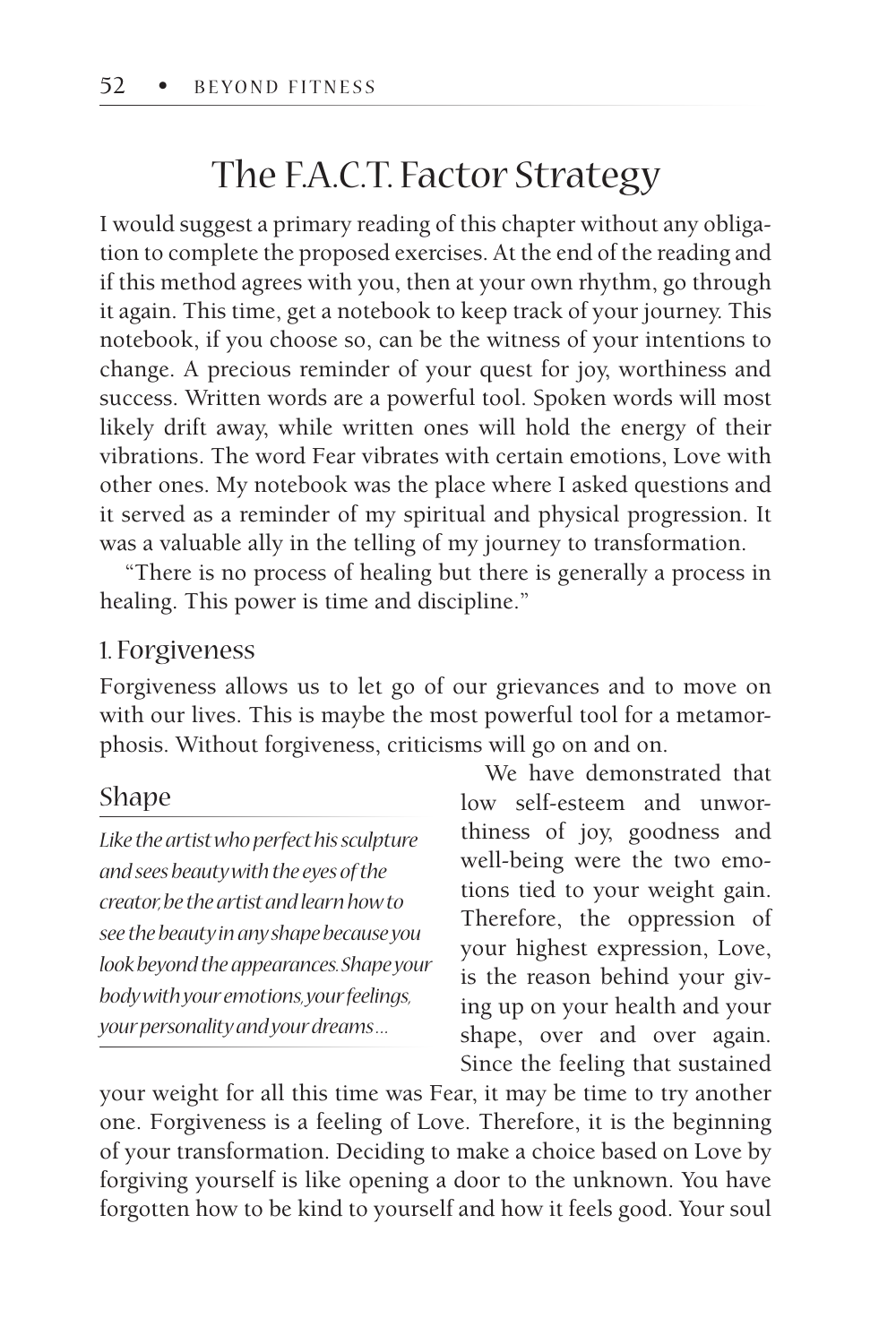urges you to stop forgetting about yourself. It is time to claim your Life back with the dignity you deserve.

Love and guilt cannot coexist, and to accept one is to deny the other.

Do you wish to renounce your old habits (unbalanced diet, lack of activity ...)? To renounce is to agree that this experience is no longer yours. This body does not belong to you anymore. Accept that it was, then release it by forgiving yourself for having crossed the limits to your health.

Healing goes through acceptance. In acceptance, one agrees not to find a particular interest in determining right or wrong but rather dedicates energy to resolving issues. Forgiveness brings acceptance. Acceptance means a non-judgmental state of mind. This mental disposition is necessary to create new possibilities and envision a greater self.

This is a step you cannot overlook in your weight loss program; without creating space by letting go of the old you, you won't have any room to accept the new. You cannot overload your mind with a multitude of perspectives. You have to forgive yourself for having allowed negative perspectives in and then release them. You need this room to create new paradigms about yourself.

The compassion you have to show in the beginning of this process is also necessary to allow tolerance, as a new expression to embrace in your new definition. By adding extra pounds to your body, you actually were being hard on it physically (articulations, spines, joints, heart). This objective manifestation of your thoughts is not only dysfunctional for your shape but it tells you how hard you have been on yourself.

Take a deep breath and release the past. Realize that when you gained weight, you simply did not know what was really happening. Unaware of the subtle mechanisms, you felt it was impossible to act upon it. Therefore, the unconscious aspect of your doing represents your reason not to have reacted. And so, it does not take the "responsibility" factor away from you, but the awareness of this responsibility.

Forgive yourself like you would forgive a child because he did not listen to the guidance of his parents. In the same way, you were mute to he guidance of your intuitive part.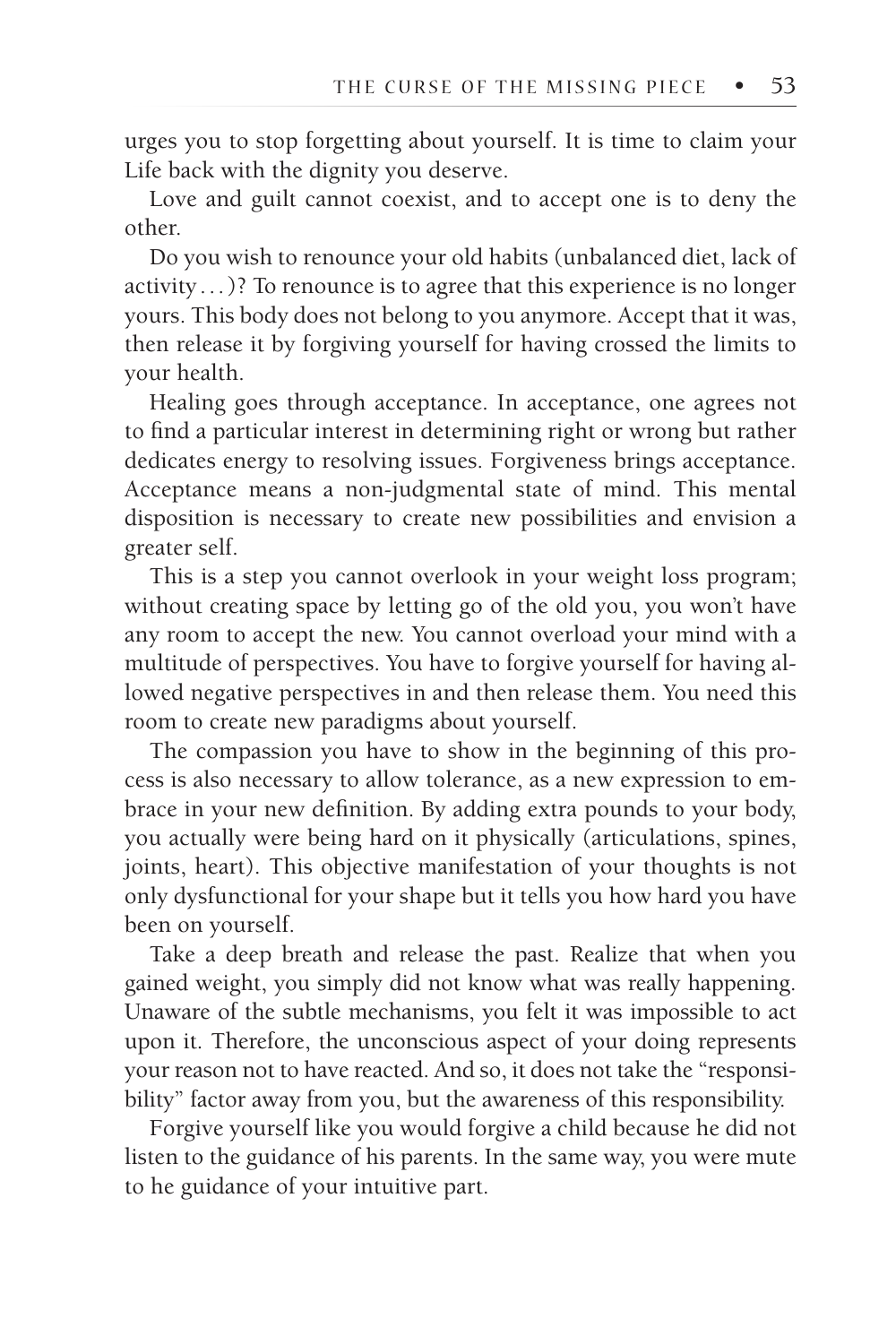And if you need another good reason to forgive yourself, just know that we live in a world of duality. This means that without having experienced black, you cannot truly understand white. Therefore, by experiencing being fat, ugly, unworthy, rejected or lonely, you will know what you are looking for to define your new self. You are about to create the complete opposite of who you used to be. This will ask of you forgiveness and tolerance. It won't be easy to let a new person into your Life, a total stranger.

Now, here is a series of written exercises for you to practice forgiveness.

#### **Exercise #1: Forgiveness**

1. Write down a list of 5 thoughts you have about yourself:  *Example 1: I am not able to commit to a diet*

2. Write down their opposite thoughts relative to the new vision of yourself:  *Example 2: I can commit to a diet, for commitment is now part of my Life*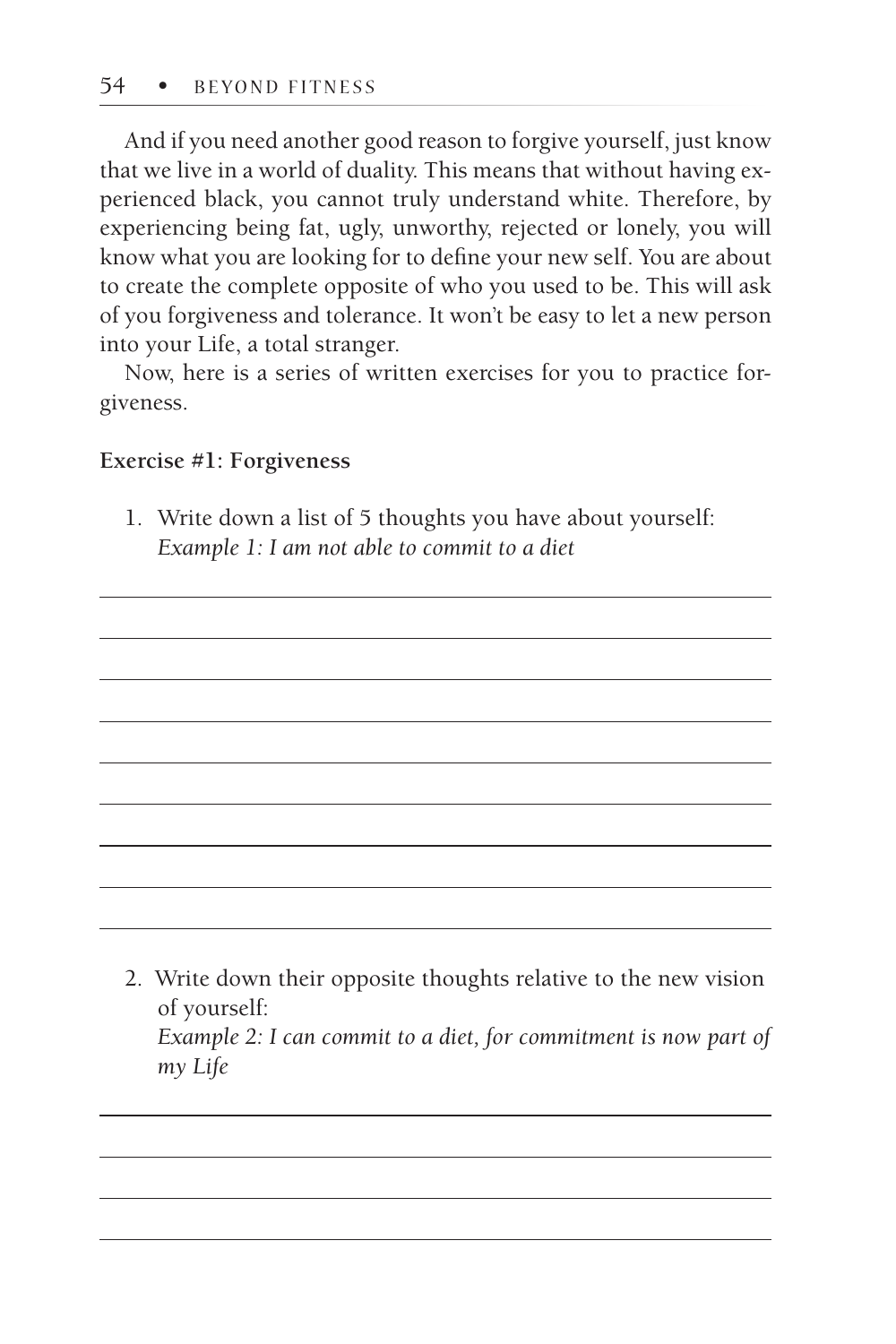Then, write the forgiveness sentence linking both of the sentences above:  *Example: I can forgive myself for not having stuck to my diet.*

*Now I decide that commitment is part of the grandest vision about myself*

| Look around and recognize its energy. It<br>is a smile or a look, a laugh or a silence. It<br>is a feeling of lightness and completion.<br>It is outside and within, everywhere and<br>always. Look at the world in a different<br>way and you'll see it. |
|-----------------------------------------------------------------------------------------------------------------------------------------------------------------------------------------------------------------------------------------------------------|
|                                                                                                                                                                                                                                                           |
|                                                                                                                                                                                                                                                           |
|                                                                                                                                                                                                                                                           |

#### **Exercise #2: Forgiveness**

Write down this affirmation then repeat it out loud, looking at yourself in the mirror. Work at convincing yourself of it. Do it over and over again until you feel ready to get to the next affirmation.

"I thank the Universe for allowing me to experience Forgiveness. I release every guilty feeling about myself and approve of myself in a new way. Forgiveness is Love and by letting Forgiveness flow through me, I allow Love to clear my body of Fear and let the light within touch every cell of my essence."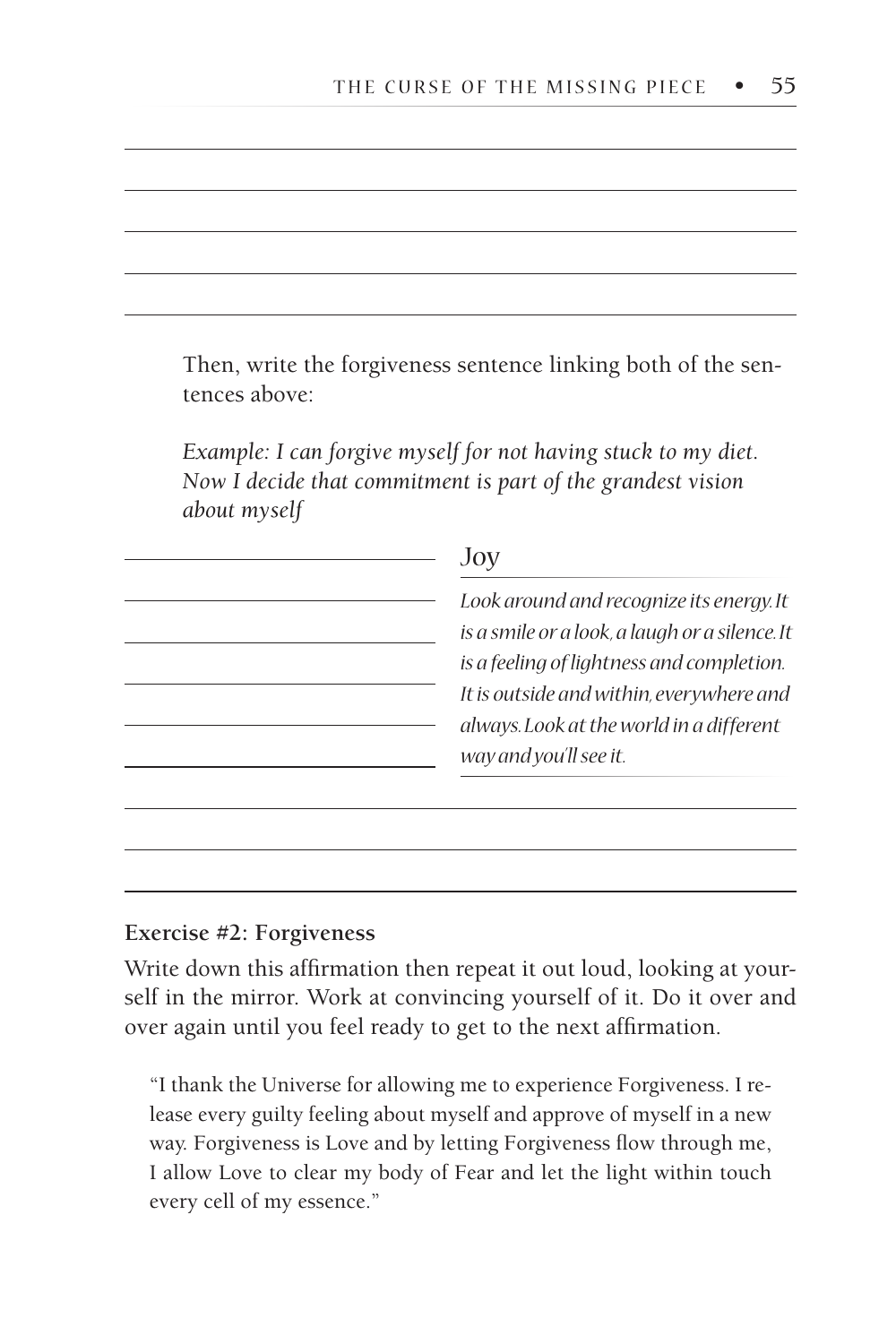#### **Exercise #3: Forgiveness**

Now write this affirmation about your weight and Forgiveness:

"I thank the Universe for bringing to me the experience of Forgiveness. I allow myself forgiveness for choosing the path of obesity to understand lack of self-esteem. I understood. Therefore, I now accept to experience its opposite through a healthy Lifestyle. I nurture my body with Love and my soul with awareness."

Every day, every hour, every minute of your Life, this affirmation should vibrate with your entire being. Then, every choice you will make will fit the profile of this new creation you are evolving into. Healthy food and physical activity will then make sense for you. Effort won't be necessary, for peace and harmony will have replaced Fear and emptiness.

To complete Forgiveness, another element, equally as fundamental, needs to be practiced on a daily basis. At work, at home, on vacation, in a waiting line, with strangers, co-workers or even more with your family and yourself. Your attitude is the first objective manifestation of your subjective thoughts. *"Show me how you act and I can tell you who you are."* Most of your inner work will shine out through your personality and your attitude towards Life in general. More than a proof that you are progressing in your awareness and your understanding about yourself, this is a way of Life.

#### Attitude

The etymology of the word "attitude" comes from the Latin "aptitude," meaning suitability.

Suitability is the quality of having the properties that are right for a specific purpose.

If the deepest belief you have about yourself is negative, unenthusiastic, unconstructive, helpless, downbeat, pessimistic and depressing, you will adopt an attitude that suits your belief.

Low self-esteem occurs when the feeling of unworthiness prevails in your deepest core.

Unworthiness of happiness and success is the direct result of the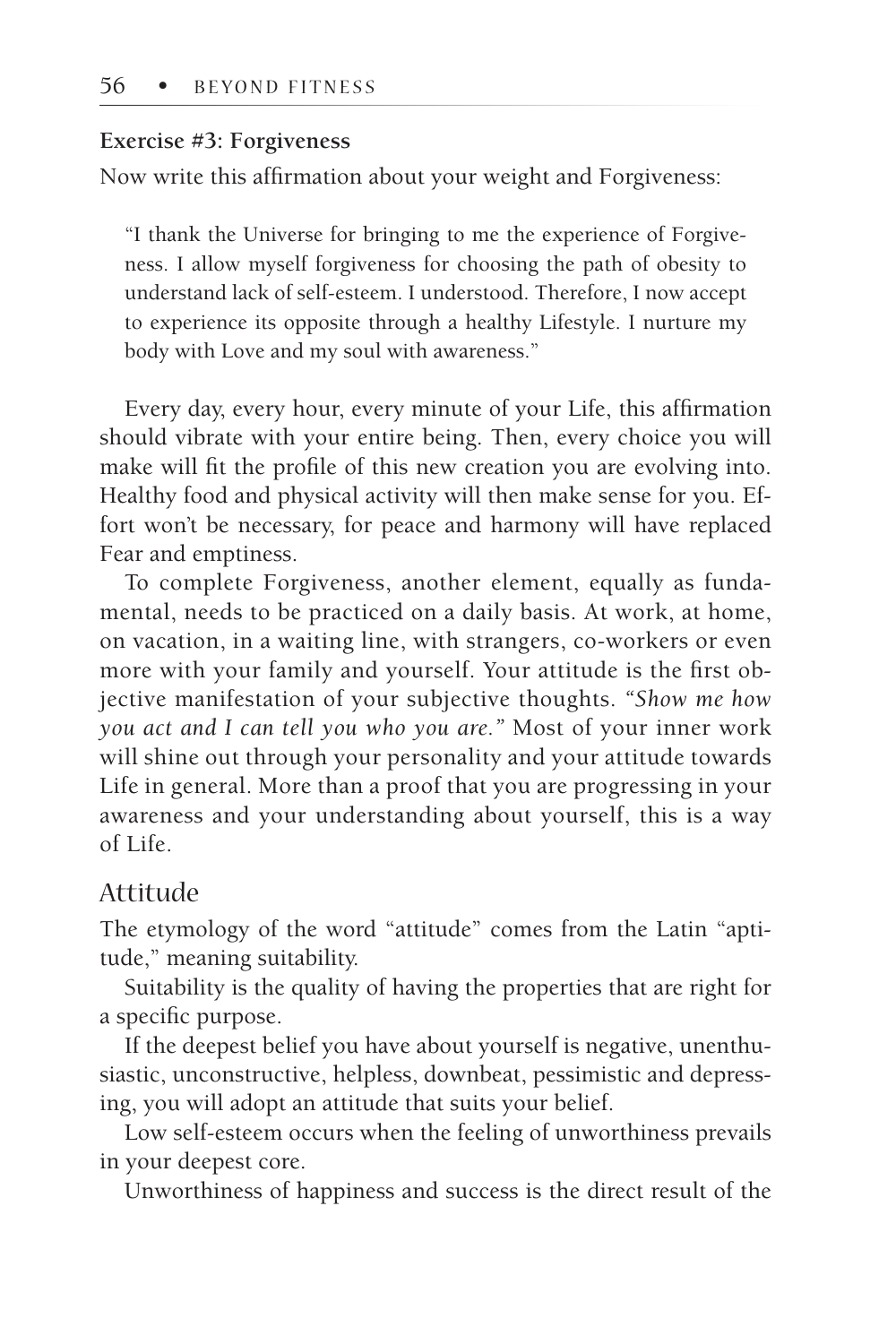thought of task failures and low achievements in your Life. However, have you forgotten your first success? ... Let me remind you ...

From the day of your own conception, you were a chosen one. Among millions of possibilities, you were the one who made it to the finish line. Doesn't it make you a winner? Getting first place at your first race?! At this time, you physically were small, almost insignificant, lost in a crowd of millions of similar racers, as good as you were. And still, you beat the odds and you made it happen. The difference?... You were simply the best.

 A winner owns, projects and shines this winning attitude. Allow you to be a winner. Give you permission to own a self-confident attitude. Know that you are part of the infinite Goodness, the infinite Greatness and the infinite Everything. This makes you a winner.

Behaviors reflect attitude. The conscious observation of your doings will map your thought patterns. It is the beginning of the deprogramming and the redesigning of your self.

It is necessary to understand that the source of happiness is within oneself. A positive attitude is the expression of this inner power that everyone has, but some have forgotten.

A positive thinking supports a positive attitude. Every single situation has a multitude of perspectives. Finding a positive perspective is the challenge and also the key to your attitude improvement strategy. Don't forget that every situation is linked to a thought that is itself tied to a master thought: Fear or Love. It is important to get back to the original master thought, for this is the foundation of your attitude.

We are attracting or repelling according to our mental attitude. The energy involved in a positive thought will vibrate with an identical positive wave. The manifestation will be shaped along with the same high intensity. Manifestations that lift us up are made out of this high intensity energy.

The method consists of finding the bright side of a situation. Find the emotion that gives you the nicest feeling inside. Choose the situation that vibrates with care and light and safety. This is the one you want to choose to experience. This open-minded look at the situation forces you to consider other points of view. This practice enlarges the vision of you. You may have passed right next to a series of opportunities by being set on one perspective. Closed-mindedness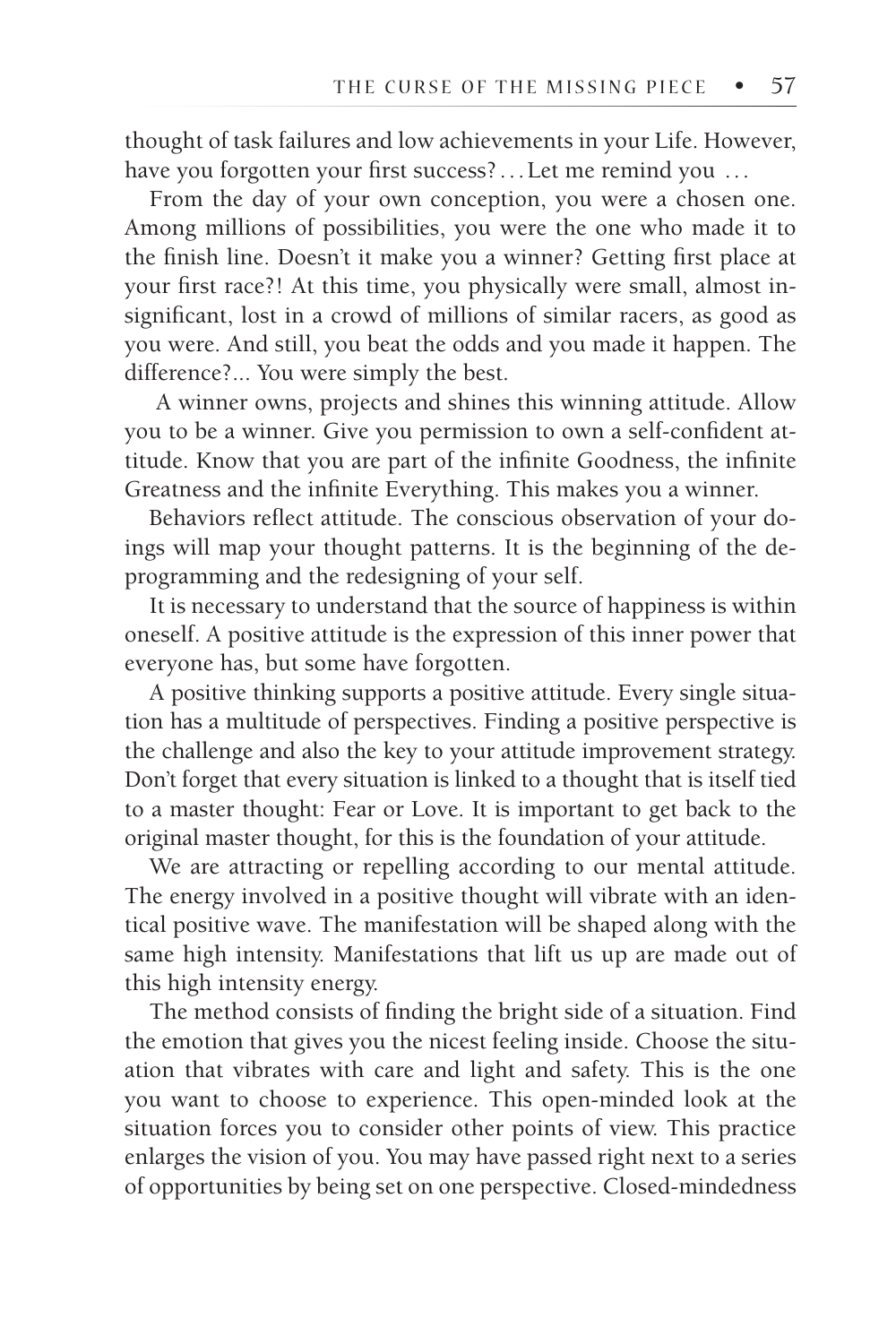serves absolutely no purpose. It serves Fear, anger and loneliness. These emotions are responsible for your weight gain or the dark side of your Life. The bright side of your existence is awaiting this Fear and it will bring a box filled with opportunities. Opportunities are favorable chances offered by circumstances. These good fortunes are available to everyone. Attitude is the medium that allows us to recognize them or not.

Also, your body is activated by and channels energies. There is a need to revive this very energy by making it dynamic rather than stagnant. A physical training approach is mostly dynamic; even the use of soft low-impact techniques or even yoga, relaxation is a way to put energy in motion. The more dynamic your energies are, the better your systems run. Therefore this dynamic attitude has to become yours, for its flow is what will shape your physical reality.

#### **Exercise #1: Attitude**

Find a positive perspective to those affirmations:

*"I think there is 20% chance of failure"*

*"I don't think it is possible"*

*"I am not sure I can do this"*

*"I don't believe in myself"*

*"I am fat and ugly"*

*"I cannot change"*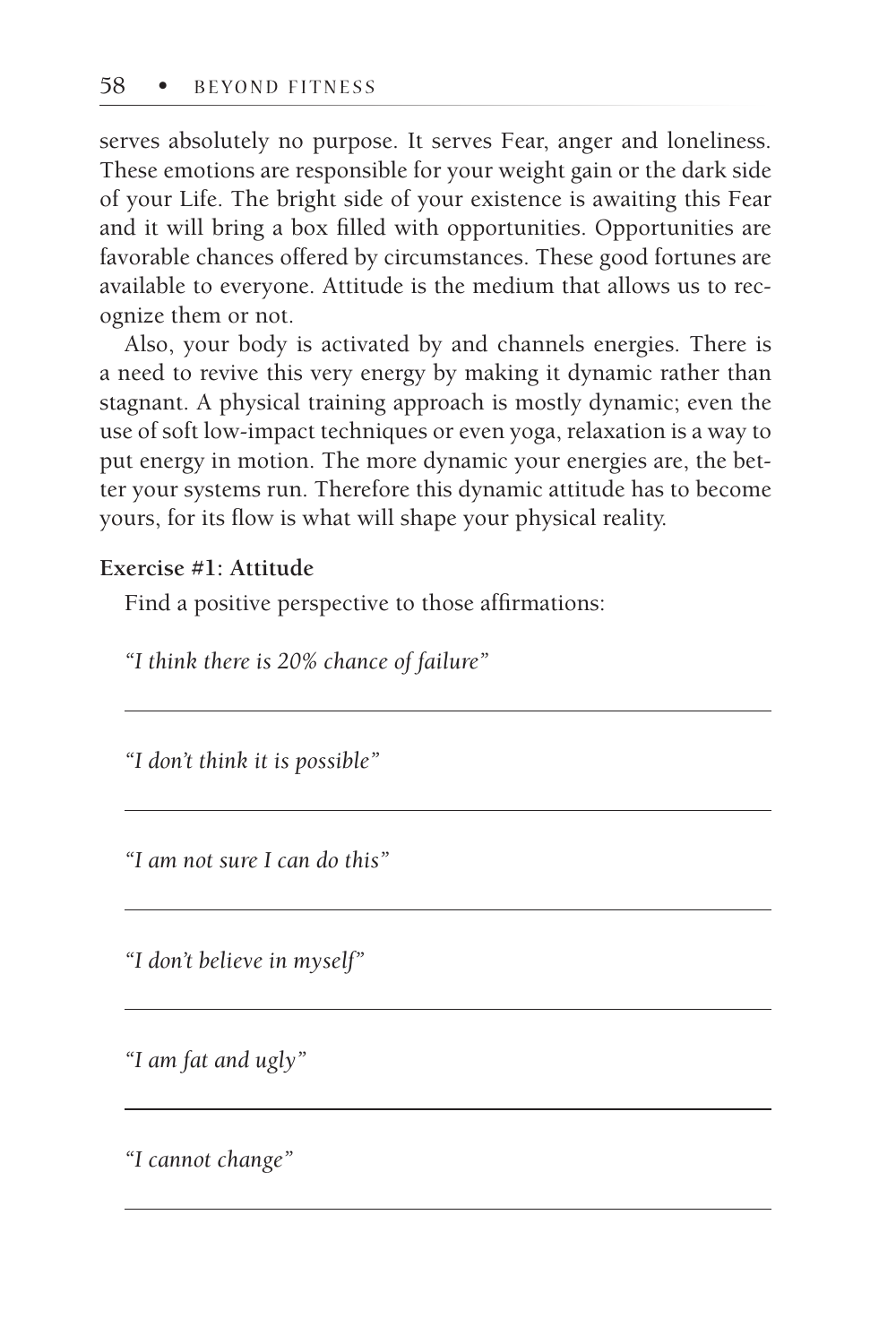## **Exercise #2: Attitude**

Find the master thought that supports these sentences or actions (Love or Fear).

| "I need to help myself before I can help you" |  |
|-----------------------------------------------|--|
| "I cannot stand her selfishness"              |  |
| "Gaining weight"                              |  |
| "I had to stop my diet, it is better for me"  |  |
| "I love you more than anything else"          |  |
| "Why don't you tell me you love me too?"      |  |

## **Exercise #3: Attitude**

Write down 3 positive attitudes you wish to experience:

Experience# 1

Experience# 2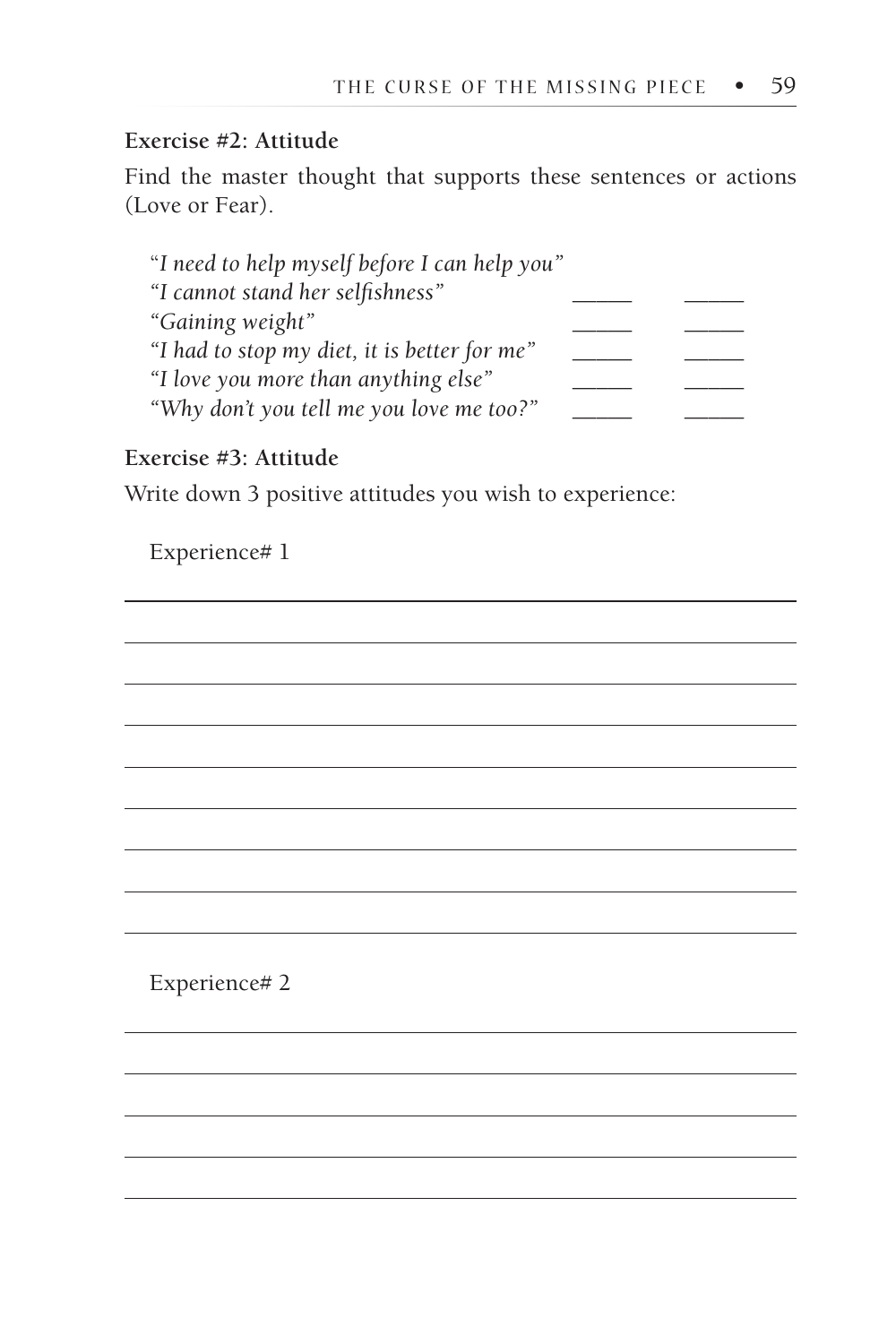Experience# 3

The reading remains theory. You have to decide to practice this new path and get into these new habits every day of your Life. This brings the third point of this course: Courage.

## 3. Courage

Buddha said: *"All that we are is the result of what we have thought. The mind is everything. What we think, we become."*

If you are reading these lines, you have already agreed with that statement. Then, you have agreed you created yourself through what you believe about yourself and the environment that surrounds you. Now will you have the courage to step out of the box and recreate yourself with a new vision? The vision of who you want to be? This is asking you to expand what you know about yourself. This is asking you to reinvent yourself in your greatest dream. This is the ultimate fight against the dragon of comfort and security that followed you for all those years. This is the break from your habits and beliefs.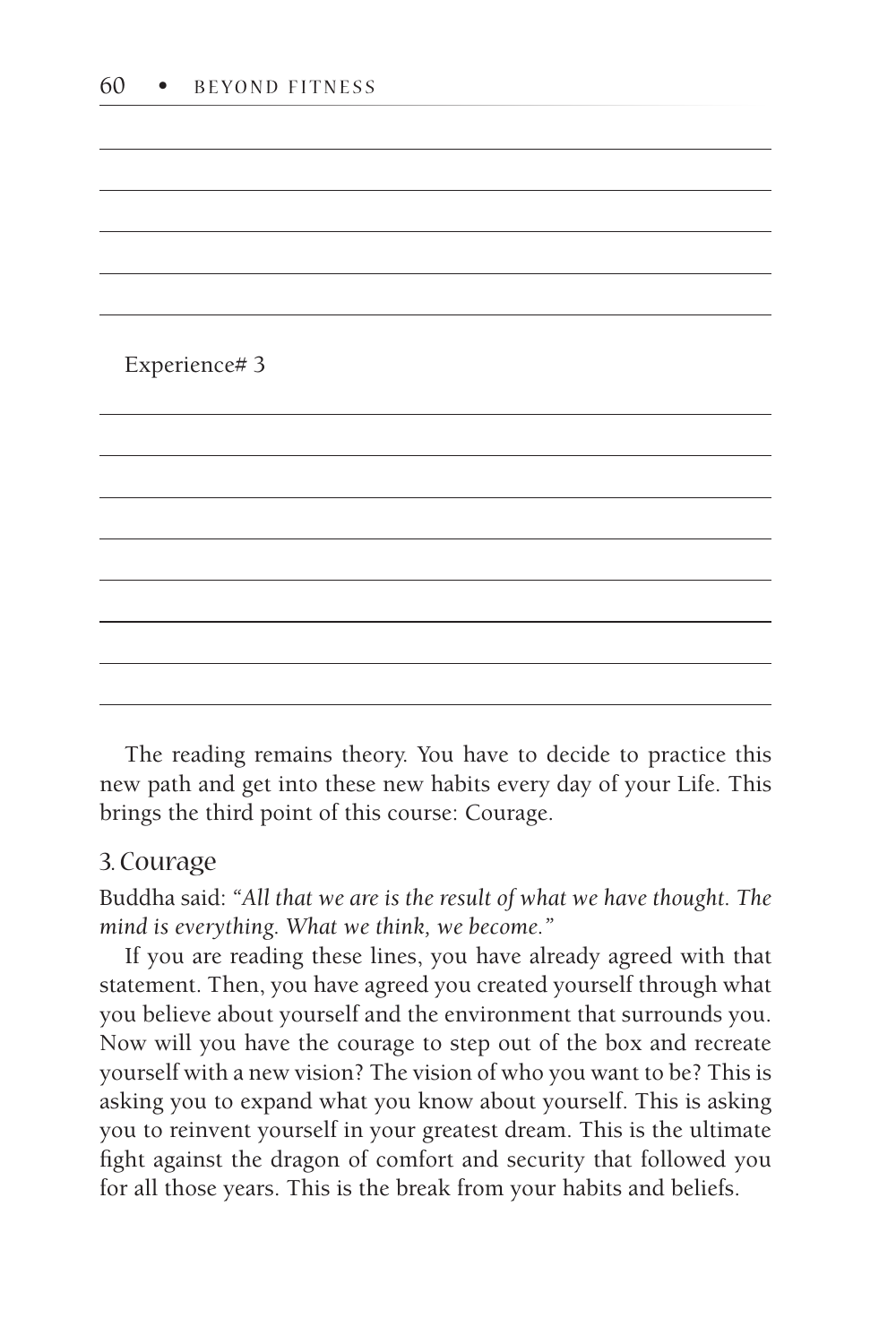What you see in the mirror is only a notion of yourself supported by one belief system. Change this system and you will change from the inside.

Create a new you. Challenge yourself and the belief you hold about yourself. Understand truly who you want to become, and then experience fully each step of the transformation.

*"Courage implies the willingness to try new things and deal with the changes and challenges of Life."* This courage gives you the capacity to face fears and to grow despite them.

The courage to which I refer is connected to your level of commitment. As you learn to appreciate and be kind to yourself, day after day, you need to be able to start another day with the same or more determination as you had the day before. This courage is like the rushing water and its unstoppable flow of energy. It can infiltrate everywhere and break through every obstacle. You have to face the new day with the courage to promise yourself to commit to one more day to feel better. You have to find the courage to support your decision and your desire to change because you deserve it. You truly deserve it.

You need to find the courage to refuse the outside temptation, only because you know the consequences of it. This is part of the past. This behavior does not belong to you anymore.

The biggest challenge that requires the strongest courage is this daily fight against yourself. The old you, with years of emotional attachments—years of low self-esteem treatment—on one side, and on the other side, this new you, who is a few days old and has to learn to create new emotions, new rules and new paradigms. This is the real adventure: Discovering, exploring, wandering, and daring to recreate yourself by believing in yourself again like the first steps you took alone.

You must surround your self with the belief that you are capable of achieving everything that is brought to you. You can handle your experience without a second thought. The temporary overwhelming feeling that can get into you only exists to alert you that the answer is beyond your comfort zone. But it never means that it is not reachable. This is where your curiosity steps up. Open new doors, climb new stairs, look through different glasses, meet new people and, most essentially, trust that your focus will pay off.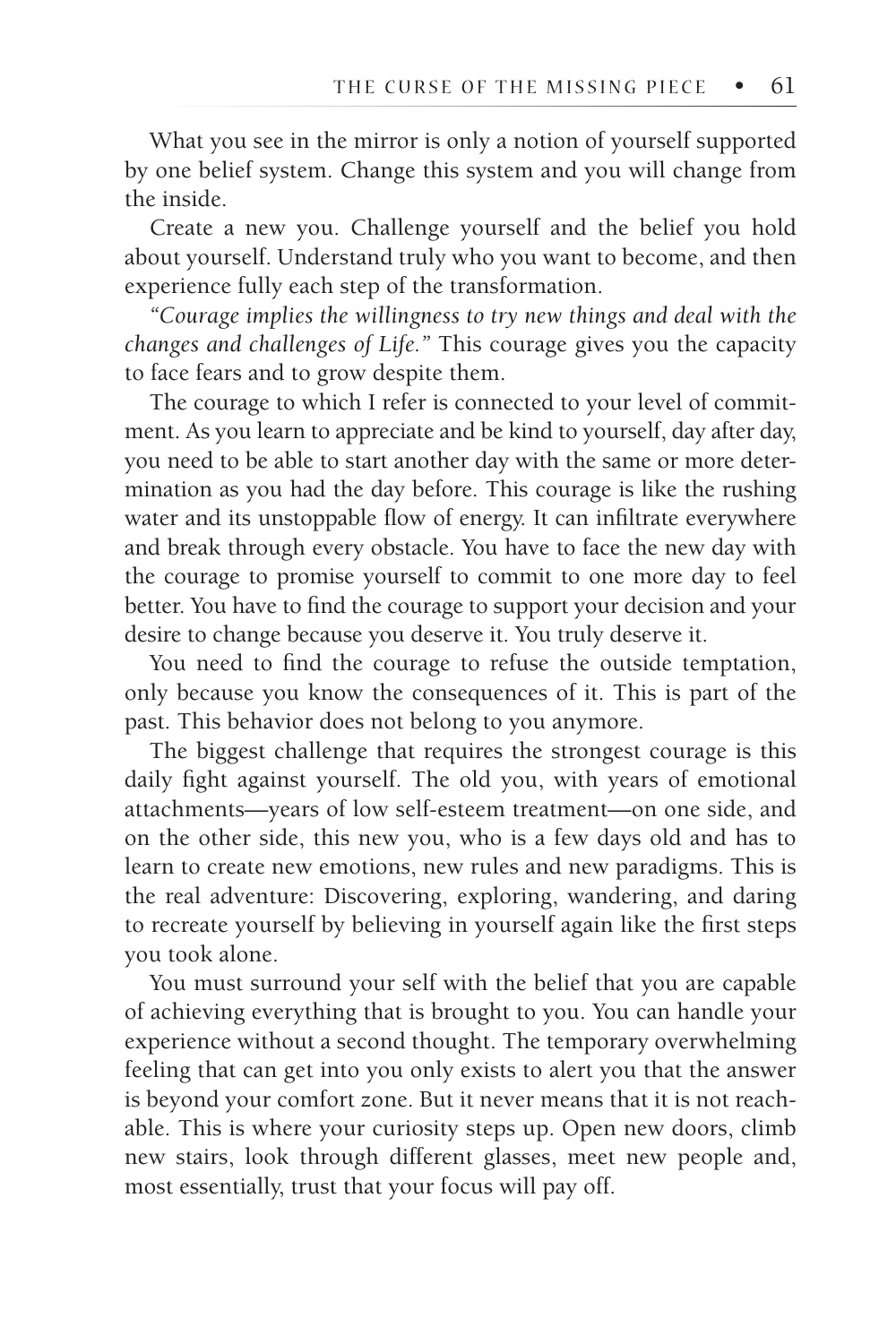The comfort zone is actually the very reason why you gained weight. In a workout program, the need always to find the edge of the muscles' strength is the key to progress, improvement and change. The soreness is the proof that your muscular fibers are actually repairing themselves in a stronger way. The body adapts under a constant challenge and a constant charge of work. This charge of work constitutes the element that challenges the comfort zone of your body. When you always lift the same weight, your body will know how to do it. It will elevate its level of strength to this particular level and stay there as long as nothing triggers this zone.

Our consciousness functions the same way. If you stop challenging yourself you will get into a comfort zone. It might feel safe at first, but it is an illusion. Our purpose in Life is mostly ...to live. Staying in the comfort zone is barely watching your Life passing by. The comfort zone is the manifestation of an emotional Fear. This Fear comes from a belief of lack of protection. This is a mental creation—the product of a misunderstanding of our Universe and how it works.

Surround yourself with the ultimate guidance that emanates from the All and whose purpose is to protect you.

You are stronger than you think you are .... if you could only know...

Take your journal and write this affirmation. Then repeat it out loud, staring at yourself in the mirror, in between your eyes (for the morning).

"I thank the Universe for giving me the courage to get through this day by making the right choices for my body and my mind and the courage to support myself and my desire to change. Today, I am succeeding in my weight loss journey!"

Then at night:

"I thank the Universe for allowing me to experience health as well as the experience of the right choice for my body. I feel light, happy and alive."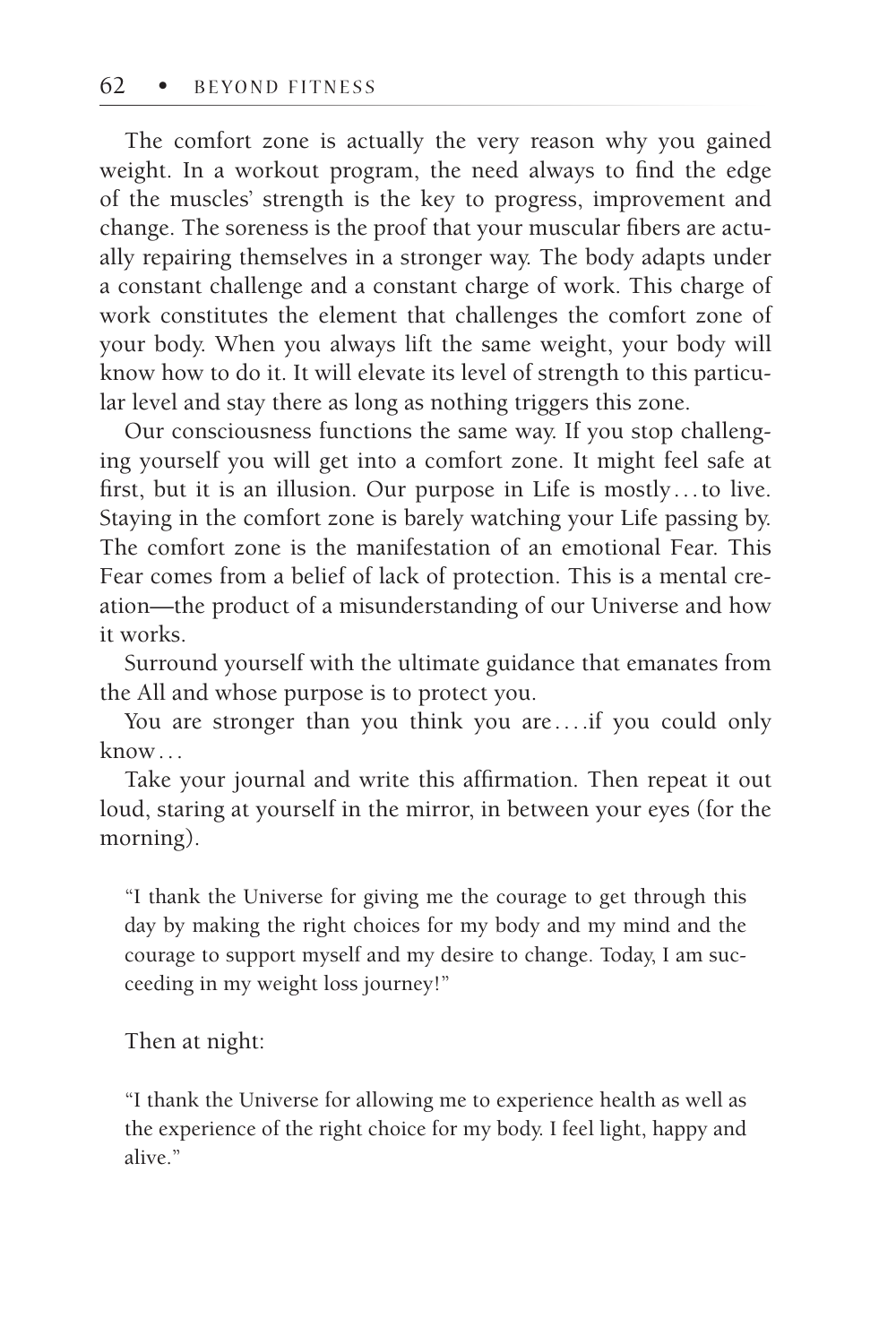The last factor, but not the least, is Time. There are two aspects of this concept: the first is time as the present moment; the second is the indefinite continued progress of existence.

#### 4. Time

Time as the present moment is actual living and the true part of your existence. Past does not exist anymore and future is not here yet. Thus, here and now is the only real dimension you live in, the only reality you are aware of. If the result drives you more than the journey, then you live in a theoretical absolute and not your practical relativity. The theoretical absolute is only an expectation of yourself. It is an abstraction, an illusion. It is only part of the future and the future is not yet. The practical relativity is your actual experience: Your Life in the present moment. You cannot express yourself in an illusion, for this is not reliable. You can only rely on the concrete and present manifestation of your self.

The lack of awareness of being in the here and now is like pretending to be someone else. It is idealism. Idealism is the pursuit of a fantasy away from your own reality. Idealism is a denial of Life.

The power of now is true and essential to your healing process. Now is what you have to put your focus on. Before and after don't matter. Contemplate your personal achievement and persist in looking at the light within, for this is the only reality that exists.

The purpose of setting goals is only to add a sense of direction and meaning to our Life's experience. However, it cannot be the ultimate element to consider. By putting the emphasis on the number of pounds you want to lose, you are not enjoying the journey in between now and the "special number."

The enjoyment of the weight-loss program is actually the path of transformation, and its load of information to improve you. The caring for your self, first, and the enjoyment of the tools to do so (diet, activity, massages, etc) represent the main part of the contract that you sign with yourself. Enjoying the process of change by acknowledging your new reality means that you want to focus on your journey. You want to experience each step of the change. Each change is linked to a new definition of your self. The journey is the reality of your change. The goal is only a future image of you.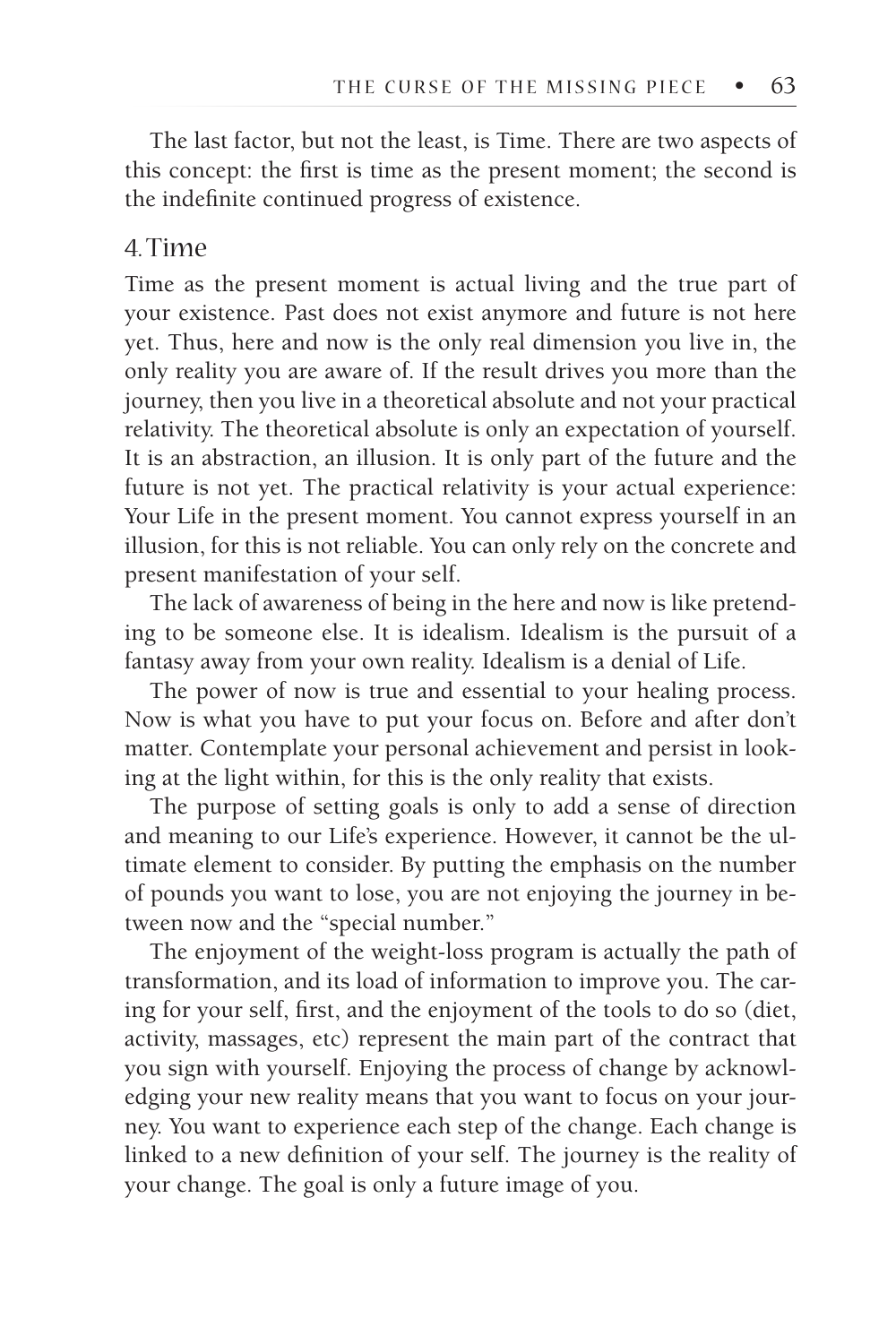Most of my clients set unrealistic goals. By doing so, they are the creators of their own failure. When the goal is not attainable, the journey becomes an obstacle. Nothing enjoyable about it. The path provides so many more treasures than the goal. Time allows you to celebrate the path without a deadline or countdown.

You cannot do anything to obtain a goal. You can only eliminate the distance that separates you from it. That is the journey.

The risk is the feeling of frustration about a deadline. You don't need to create more stress with a timeline. Each day of your program brings you a new view of yourself and its associated understanding. The transformation will occur from the inside out.

Time is there to teach you mental and physical limits. Then, by challenging these limits, you expand yourself.

Your physical evolution is no longer a question of time. You need to invest in the long-term stocks of energy, effort, understanding and curiosity if you have the desire to live fully. These are the reliable resources of personal growth. Time is only a sub-factor in the quest. One does not experience *time*. One does experience *through* time.

There is a need to look for neutrality in the setting of the goal. This means to be relatively unattached to the outcome. This is the beginning of inner confidence. This is the manifestation of a change to a positive and trusting attitude towards Life events. The attitude is to face Life with the peaceful knowledge that whatever happens and whenever this happens, this is part of a bigger picture of which we are not aware yet. Time, therefore, does not matter, for everything that occurs takes place at the right time and the right place.

The F.A.C.T. Factor Strategy is not the way. It only is *a* way. Test it, live it, experience it, challenge it, make it yours, or create yours. Furthermore, don't disregard it, as it might open a door on your weight-loss success.

The next chapter is called "The Modus Operandi of Empowerment." It is a big name for an actual "tool box," with numerous ideas to help you empower yourself. This "tool box" contains suggestions and practical recommendations, as well as a list of books to which you can refer in your quest to awareness.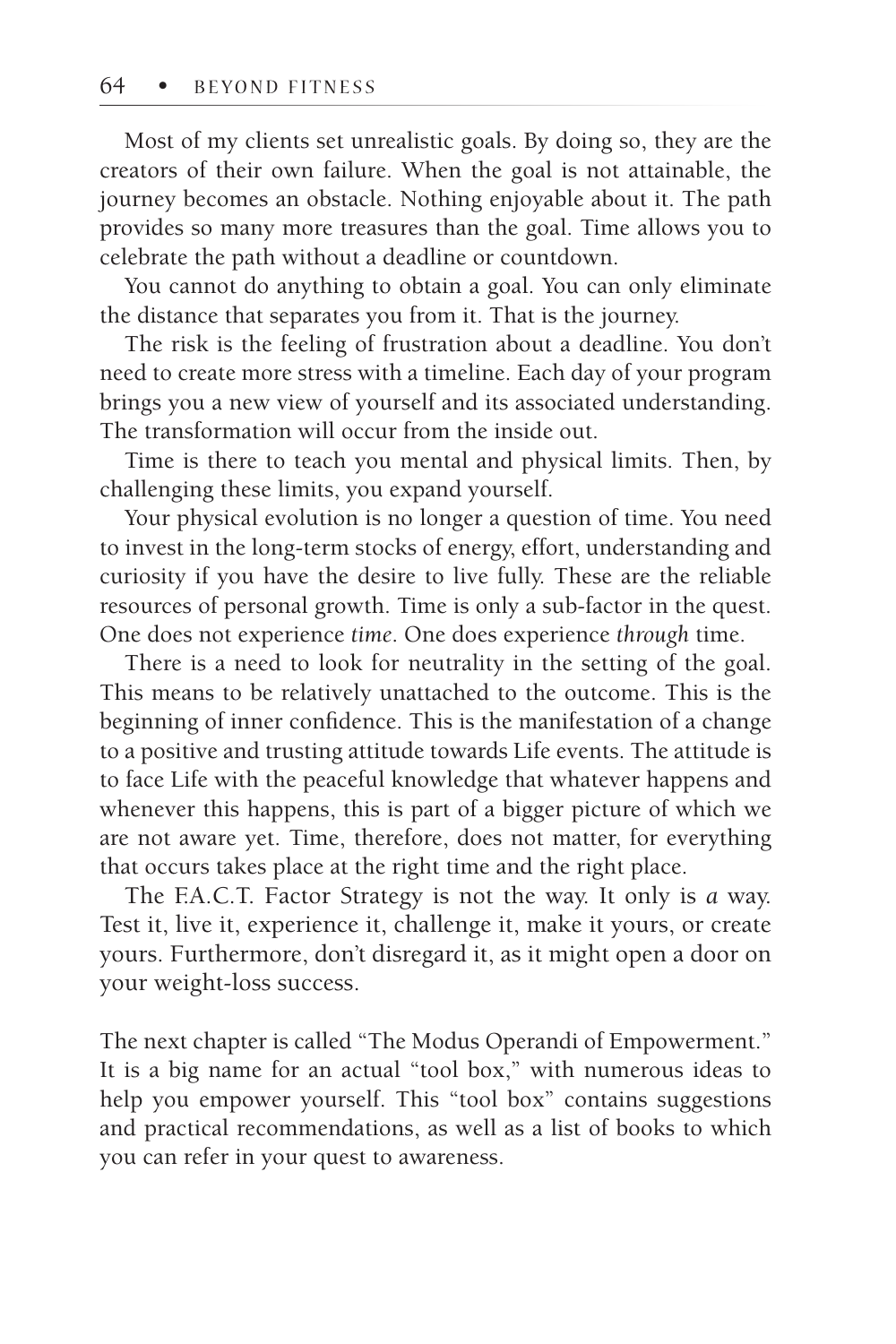# The Modus Operandi of Empowerment

The energy we use to create our Life cannot be destroyed, but its movement can be redirected. The new direction you are choosing to focus on is this very high vision of yourself. This lighter and more complete version is not only a dream; it is a true possibility where your intention and determination must be directed and where your energies are merging to produce the objective manifestation—your reality. Dream about your growth, then really think about it, and finally observe the unfolding journey of its creation and enjoy each precious moment of its realization.

*"Memory constitutes the subjective tendency of the individual Life. This tendency can be changed through constant effort and a determined persistence of purpose." -* Ernest Holmes.

If one takes his images of thought only from his previous experiences, then one continues in the bondage through the addiction, which these previous experiences create. This is the basic reason why we observe a repeated pattern in our behaviors or a consistency in our Life events: The same endless unfulfilling personal relationships, the identical non-rewarding jobs, or the overwhelming and "uncontrollable" weight gain. Each of these situations is actually controllable and avoidable if the principle is used correctly.

The following non-exhaustive list enumerates techniques and methods people have adopted to bring new perspectives and bring their Life to a higher vibration. I used these techniques and I went from being a crawling caterpillar to a flying colorful butterfly. This metamorphosis is not an isolated case defined as a paranormal or supernatural manifestation. These are some of the numerous tools at our disposal. Right here, right now...

#### $\odot$  Faith:

Complete trust or confidence. Firm belief, especially without logical proof. This is the ultimate implement you can use to get through your Life's experiences. Faith in you, Faith in goodness, Faith in possibilities, Faith in success, Faith in positive achievements...We need to trust without expectations that whatever you ask for is actually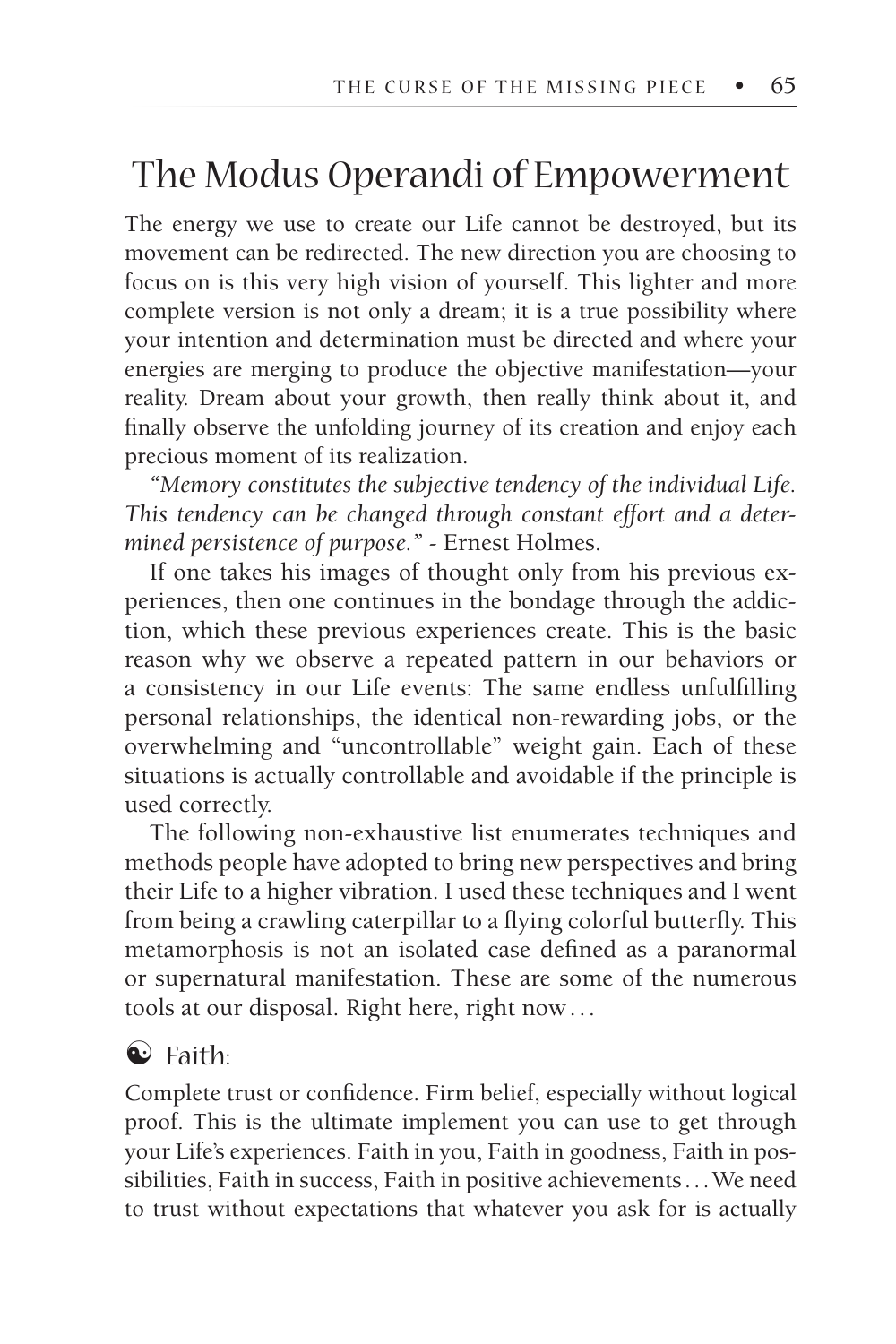being answered. Fear is the actual negative use of Faith. Bring Faith within and follow Love as the Light. Let Fear out, for it misguides us.

Faith is knowing with joyous and enthusiastic expectancy that one's prayers are automatically answered.

In order to have Faith, we must have a conviction that all is well. In order to keep Faith, we must allow nothing to enter our thoughts that will weaken this conviction. Faith is built from beliefs, acceptance and trust. Faith is the substance of things hoped for and the evidence of things not seen.

According to Friendship with God: *"If you have Faith that all your needs will always be met, then, technically, you have no needs at all. And this is the Truth, of course, and it will become your experience, and so your Faith will be justified. Yet, all you will have done is change your perception*." - Neale Donald Walsh.

According David R. Hawkins: *"The Universe is man's consciousness. It requires a comprehension beyond intellect."*

Don't live in the hope that you might lose your weight or change your Life. Live in Faith that it will happen without a doubt, for hope expresses a probability of occurrence where Faith expresses an absolute certainty of occurrence.

Hope is the mid-point on the road between despair and Faith but it cannot be the destination.

Know instead of wishing. State instead of dreaming. Accept instead of hoping and believe it has already happened instead of expecting that it is going to. That is the fundamental, essential and elemental mastery of the believer.

## $\odot$  Visualizations

Pictures visible to the mind but not visible to the eyes.

Images created by the mind actually seem real... According the book and movie *What The Bleep Do We Know?: "Scientists have found that if they measure the electrical output of a person's brain while they are looking at an object, and then again while they are imagining the same object, in both cases the same areas of the brain are activated. Closing the eyes and visualizing the object produces the same brain patterns as actually looking at the object. Not only does the brain not distinguish*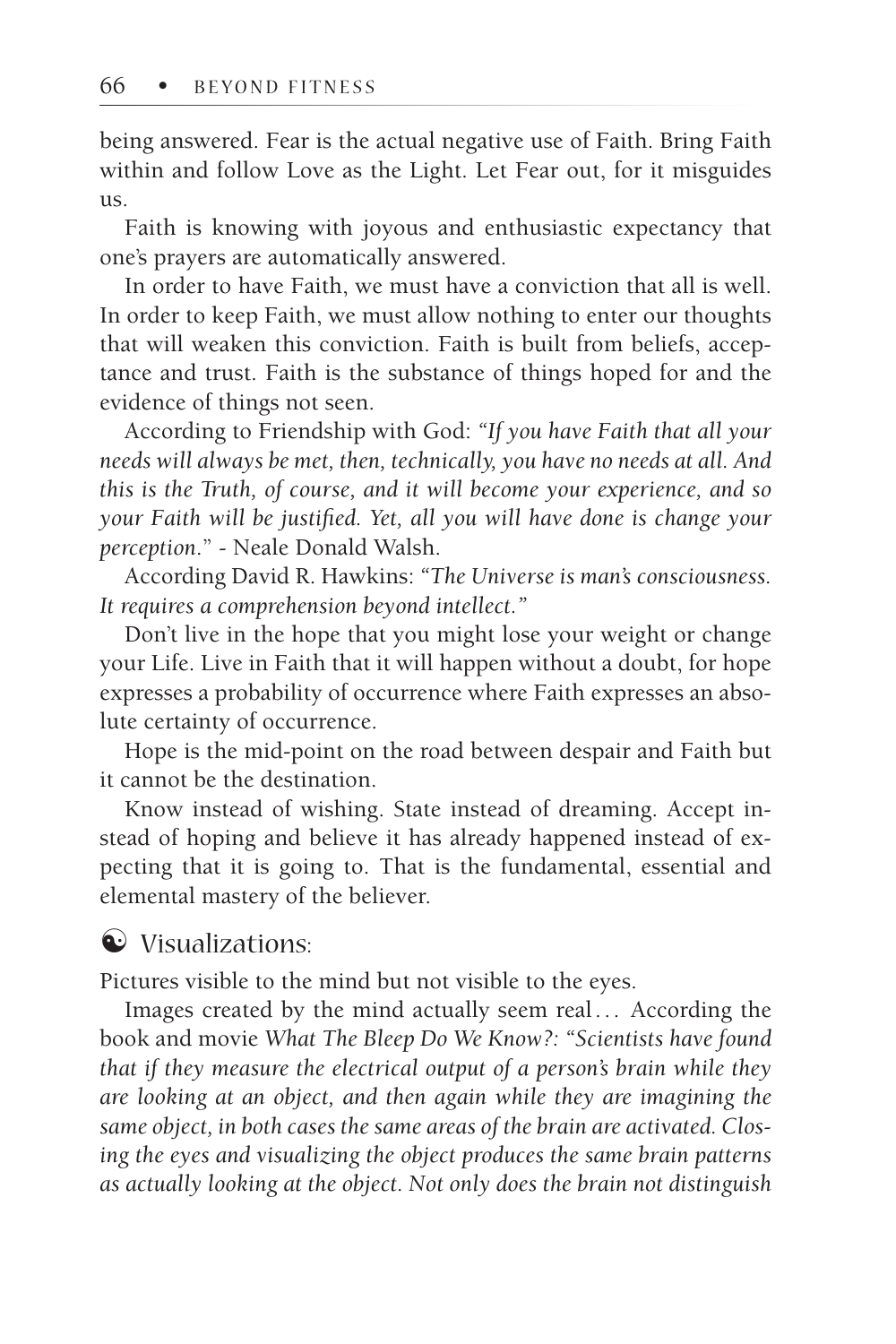*between what it sees in its environment and what it imagines, it also does not seem to know the difference between an action performed and the same action visualized .... This information has been put to good use by competitive athletes around the world."*

This is a powerful statement. It means that by imagining what you wish for, your brain analyzes and accepts it as a part of your reality. Therefore, it is possible to deprogram an addiction to a certain emotion and install a new one, without actually living the situation, but by simply creating it through your imagination.

Mindfulness is the key to perfect the practice of visualization. Paying more attention to details and taking more interest in visual experiences can help the development of visualization. Observe the world and keep the beauty of it in mind.

Be imaginative, creative and inventive, using these engraved pictures from your memories. Design a new you by visualizing a grander vision of you. Expand your personal database of what you already know about yourself and slowly observe the transformation from the old to the new version of your entire existence.

Too often, overweight people get into the habit of thinking of their body by matching the thought to the visual. Now, change the perspective and visualize yourself slimmer again.

### $\odot$  Affirmations:

The act or process of stating as a fact.

This method is used in the F.A.C.T. Factor exercises section. It consists of "convincing" the mind of a statement about yourself. However, every one of these declarations has to be supported by a deep core belief about their Truth. Therefore, no affirmation is actually worth anything without Faith.

This is a great way to learn how to believe and build up Faith. As you can imagine, the practice of this technique makes it better. So, get your notebook and every day affirm something about yourself, bring a new Truth to your Life and observe the clues showing you that it is happening.

This method tends to replace one's old paradigms through the consistent and conscious affirmations of new ones. The belief has to become part of one's nature.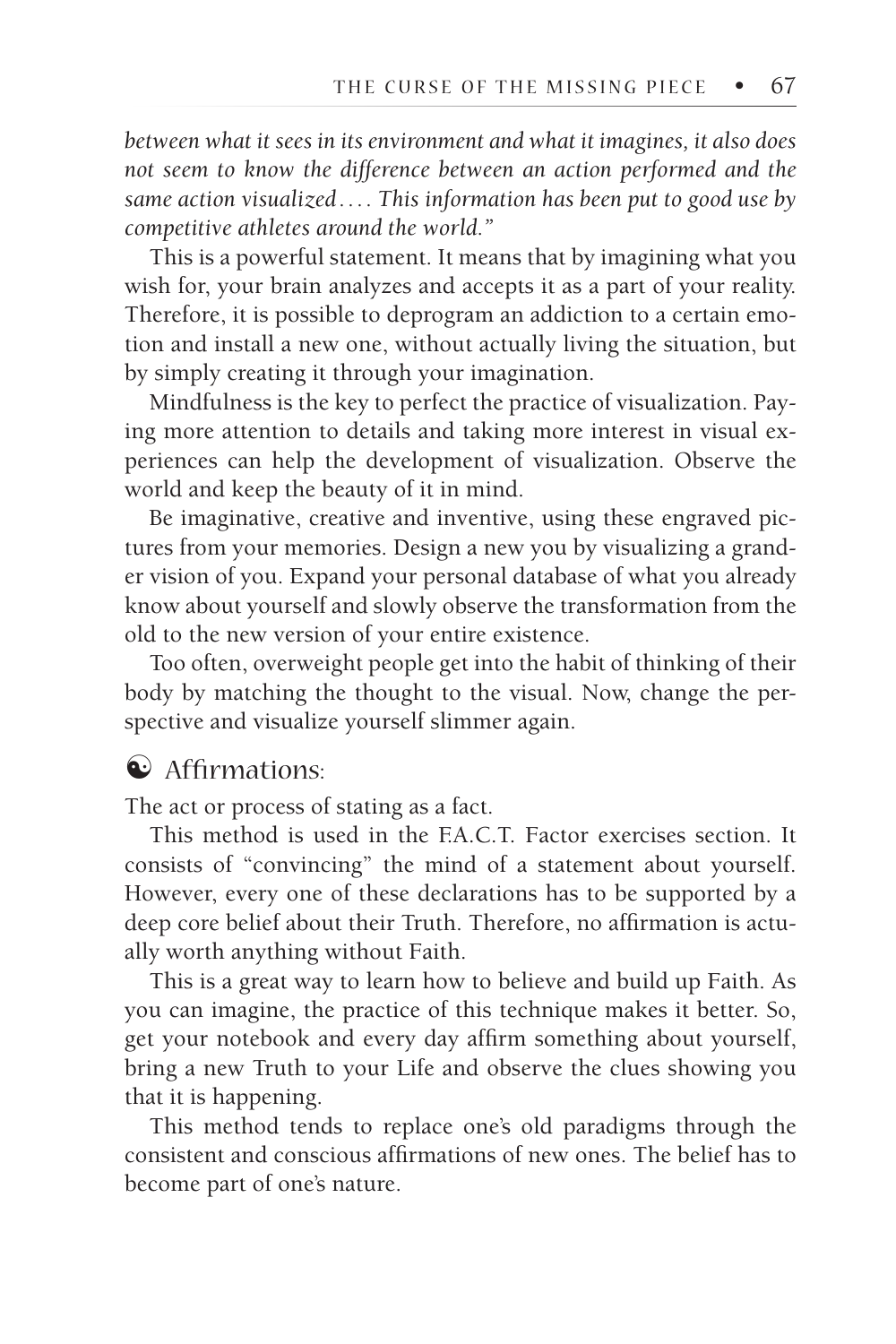*"Merely to abstain from wrong thinking is not enough. There must be active right thinking" -* Ernest Holmes

### $\odot$  Repetitions:

The act of saying or doing over again.

In French, we called that technique "*la Methode Coue;*" Mister Coue observed that by repeating an action or a saying, it would become a belief. Since actions match thoughts, echoing a new affirmation about yourself will make it part of you.

It is through the same technique that you convinced yourself that you were not worthy of well-being or happiness. The awareness you will use to practice these methods will bring even more power to their vibrations.

## $\odot$  Prayers:

A solemn request or Thanksgiving to God or an object of worship.

*"Ask and you shall receive"* is an actual Truth. However you need to really be aware of the demand, for it will be answered. This means that accuracy is the key to receiving what you ask for. Here is an example:

*"I thank God for allowing me to experience being a published writer and allowing me to experience Happiness, spiritual awareness, wealth, health and abundance through the selling of my book* Beyond Fitness *in 2006."*

This was my prayer. I put a purpose, an intention, and a focus on it and more than anything I knew it was happening*.* Guess what you are reading ... and guess what my Life is about!

Spiritual work, like other intensive pursuits, can be arduous and frequently requires an extremely focused intent and an unfailing concentration. An open-minded and willingness to improve are necessary prerequisites to progress.

## $\odot$  Synchronicity/Coincidence:

A remarkable concurrence of events or circumstances without apparent causal connections.

We know that one of the universal laws is the "Cause and Effect"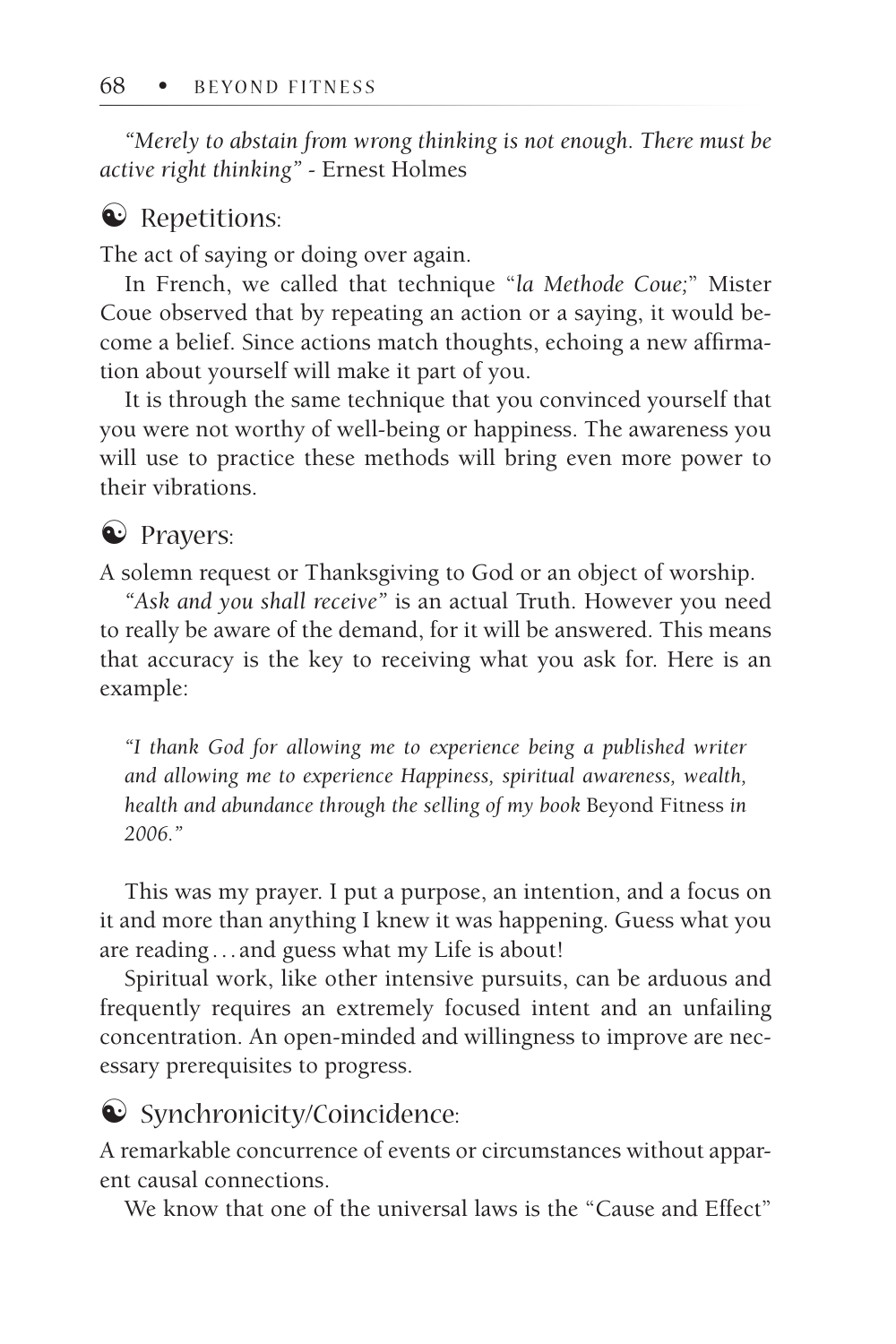Principle. Therefore every objective manifestation has a cause and is an effect of its cause. The invisibility aspect of an event does not make it non-existent.

Coincidences are actually signs and answers to prayers. They are responses to repeated questions and affirmations you have declared earlier. This shows the importance of practicing your affirmations or your visualizations with a conscious intention. You will notice the signs when you know where to look for them. If you are aware of the questions, the signs will make sense. These signs will provide you with answers. If you don't have any awareness of your wishes and demands, how would you recognize the signs?

The book I would recommend that you read to understand more about coincidences is *The Celestine Prophecy* by James Redfield. This is the book that first changed my perspective and educated me about another way of living ...by intuition. Synchronicity surrounds us everywhere and at all times.

#### $\bullet$  Curiosity:

An eager desire to know.

Curiosity is empowering because it implies a need to let go of Fear by opening new doors, pushing limits, overcoming established paradigms, asking questions and, therefore, wishing to expand oneself.

When Love takes place within, so does Power, so does Infinite, so does Wisdom and so does Peace.

Curiosity means to be tolerant and open-minded enough to accept another perspective without critique or comparison. The more perspectives you gather, the more possibilities you are aware of and so the easier it is to define yourself. You can know what enables you to evolve and what does not. You can truly choose who you want to be and live the Life that allows this particular existence.

#### $\odot$  Meditation

The art of balancing mental powers and directing them onto a point of peace and tranquility.

It is a way to free the mind and attain the light within. Its practice tends to get rid of inner conflicts by centering the focus of Life on Love.

Meditation helps to train thoughts, refocus attention and align with wholeness.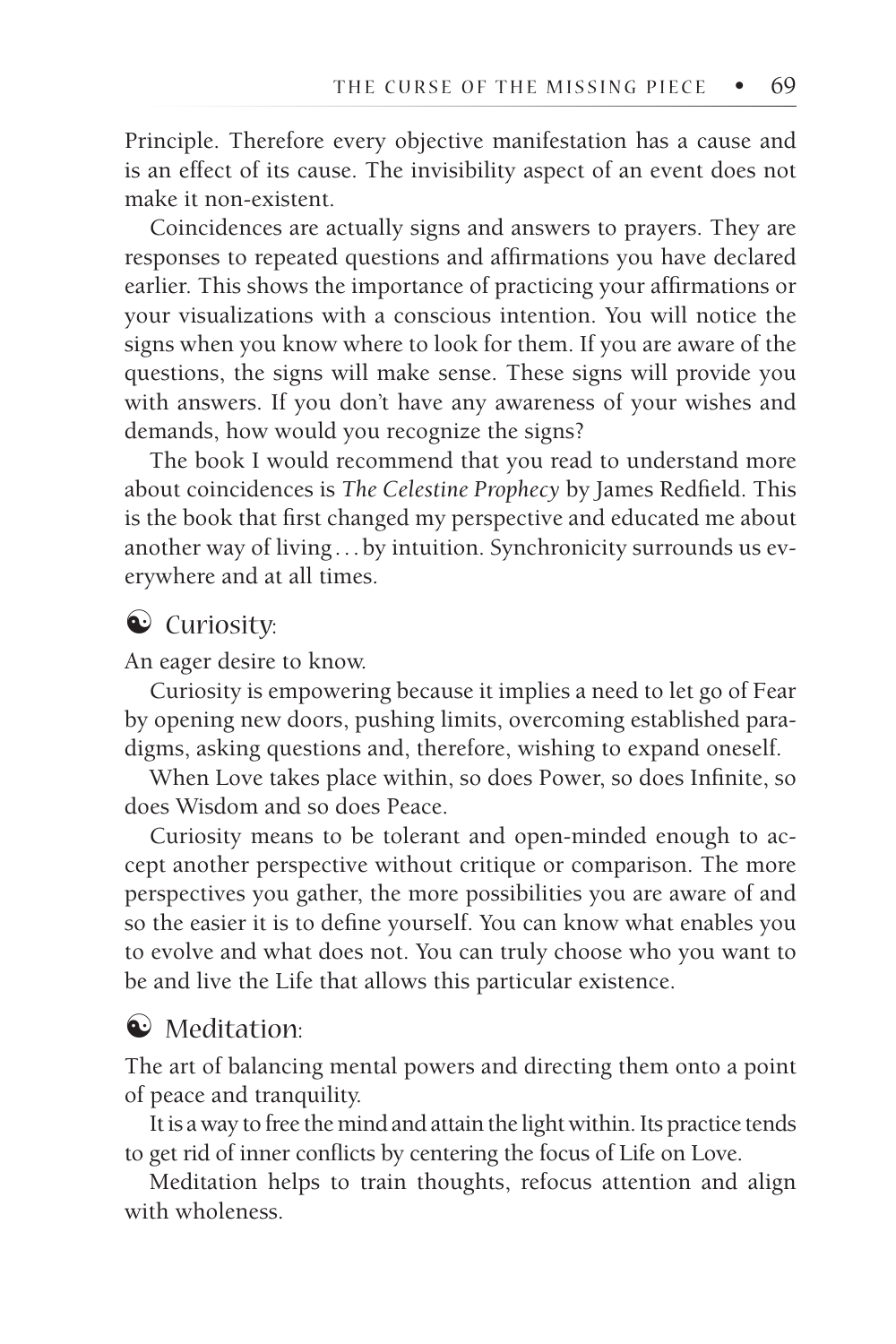The development of Love-related qualities is what meditation's practice seeks to develop. Thus, compassion, tolerance, peacefulness, kindness, patience and understanding towards others and ourselves represent the actual components of one's quest for a better Life.

Meditation, done consistently and with commitment, can be a Life-changing and Life-expanding practice.

### $\bullet$  Sponsor/Mentor:An experienced and trusted advisor.

According to Dr David R.Hawkins: *"In sport, great coaches are sought after because their influence inspires maximum effort. A devotee can abet his own progress by merely focusing on an advanced teacher and thereby aligning with that teacher's energy field. In our testing, it was repeatedly shown that holding the image of an advanced spiritual teacher in mind made every subject go strong, regardless of his or her beliefs.*

*This is illustrative of the instrumentation where the newcomer from a lesser level of awareness, who places himself in the influence of a higher awareness, is transformed 'by osmosis'."*

Find yourself someone who inspires you to the highest and keeping this icon in mind for his/her energy will elevate yours. A mentor who inspires another carries Love within: The Love that emanates from the heart. A sponsor's motive is pure.

#### $\odot$  Relaxation:

The act of becoming less rigid.

Relaxation is synonymous with recreation, rest, leisure, amusement, entertainment, fun and pleasure. It allows you to take some time away from frustrations and practice an activity that relaxes you. By relaxing the mind, the body can detoxify and cleanse itself of trapped toxins. Energy can easily flow and bring a sensation of wellbeing.

#### $\bullet$  Discipline:

Bring under control by training in obedience.

Each step of your program requires motivation, commitment, focus and determination. These qualities are intrinsic qualities of a winner. Discipline the mind and you will discipline the body.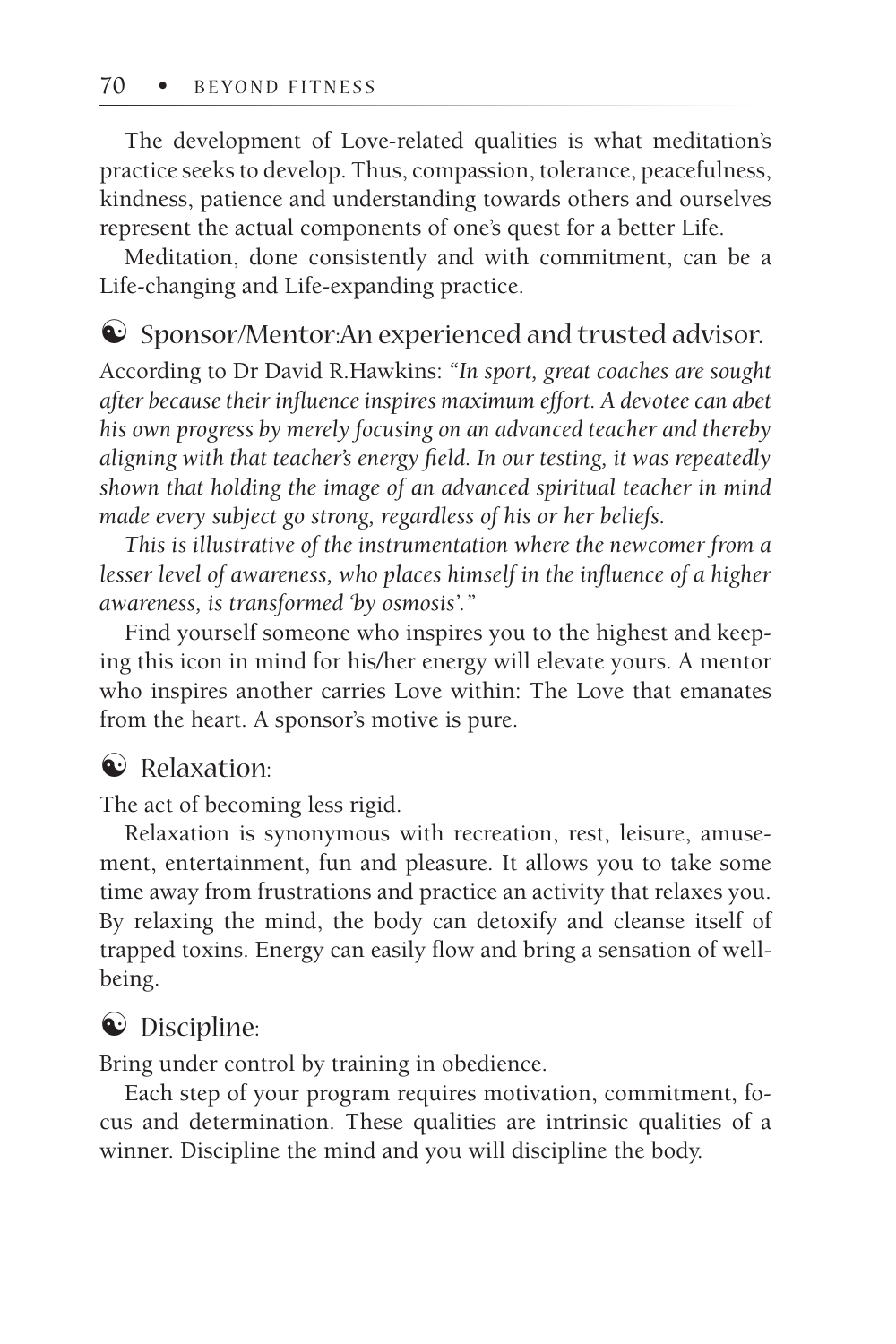## $\odot$  Water Intake:

Dr. Masaru Emoto demonstrated through stunning photographs that water responded to expressions of consciousness. Our body is comprised of about 80% water. Thoughts, then, might affect our physical dimension. Position a sticker on your glass or bottle of water and write a word you wish to vibrate with. For example, Happiness, Love, and Forgiveness... The water will be programmed with this thought.

## $\odot$  Breathing:

We are breathing creatures, first. Not breathing means death. Therefore, cardio-training is important to ensure the correct function of your body's basic system. Consider oxygen as energy. By reducing its supply, its assimilation, its process, we waste energy and we fatigue the "vehicle." Consider 3 to 4 sessions of cardio per week:

## $\odot$  Muscles:

Muscle tissue constitutes 40–50% of the total body weight. Through contraction, muscles perform 3 basic functions: motion, maintenance of posture, and heat production. Maintaining a healthy muscular system allows us to be independent and free from neediness.

## $\odot$  Flexibility:

Flexibility is the first quality of a muscle. Without it, not only would contraction be restrained, but also there would be little possibility for strength gain. A flexible body reflects an open mind. What is rigid becomes a point of vulnerability, for what does not bend is liable to break.

## $\odot$  Food Intake:

Food is the fuel of the body. When you consider your body as a creative temple and a vehicle to the guide within, it does not make any sense to destroy it by feeding it with an unbalanced diet. A sensible diet should be a balanced diet with an awareness of the choice of food. By observing your choice, you are able to detect an emotional addiction. The new perspective of yourself should bring a new perspective on your feeding behaviors.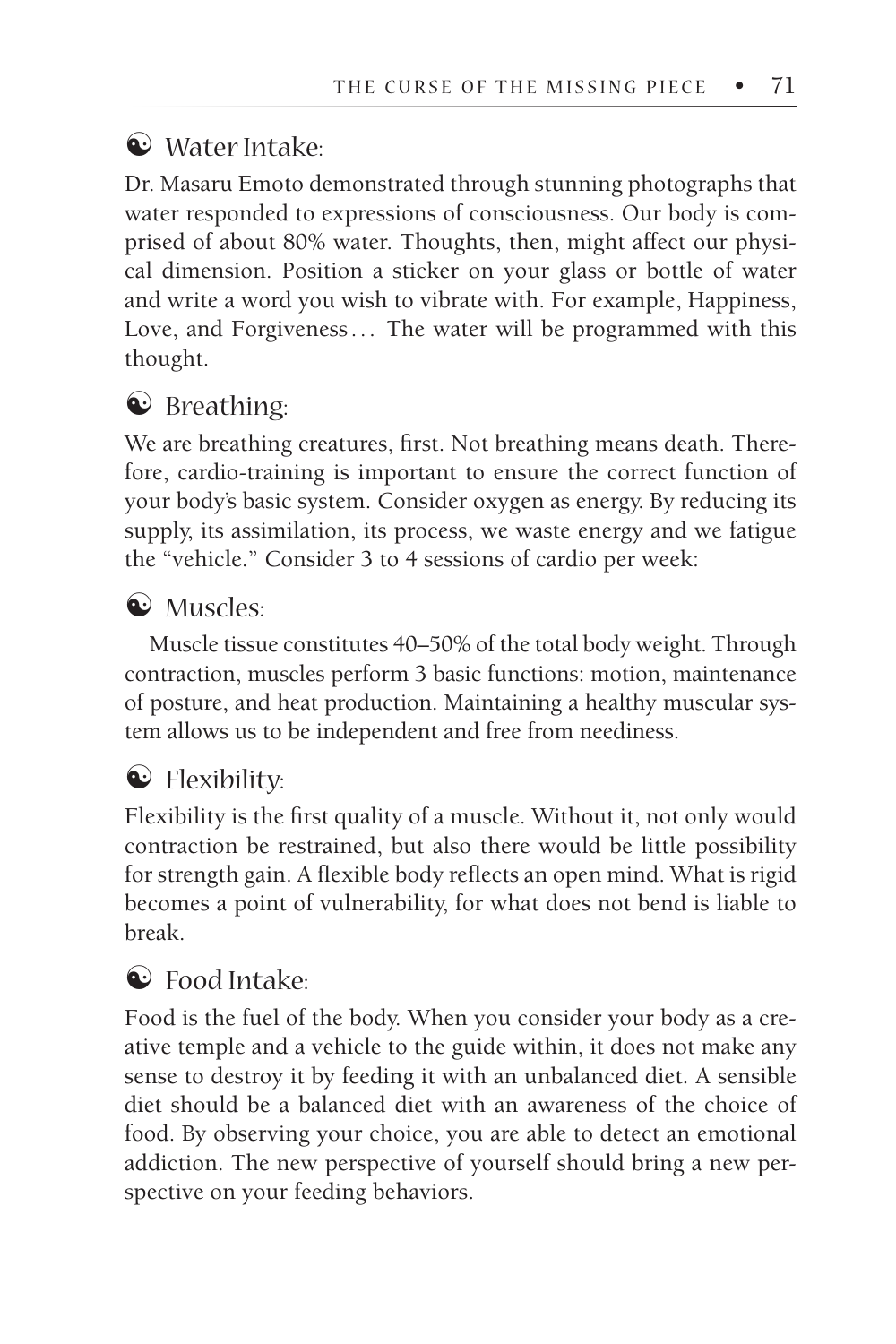#### $\odot$  Books:

- *The Celestine Prophecy* James Redfield
- *Conversation With God Book 1* Neale Donald Walsch
- *What The Bleep Do We Know?* William Arntz / Betsy Chasse / Mark Vicente
- *The Message Of Water* Masaru Emoto
- *You Can Heal Your Life* Louise L. Hay
- *The Servant* James C. Hunter
- *The Course Of Miracle* Foundation for inner Peace
- *Science of Mind* Ernest Holmes
- *365 Science Of Mind* Ernest Holmes
- *Power Versus Force -* David R. Hawkins
- *Way Of The Peaceful Warrior -* Dan Millman

## The Power of Words

Emotions are triggered by your thoughts. Words express emotions. However, a word by itself cannot set in motion an emotional reaction—it is the understanding of the word that gives its emotional effect. Therefore, understanding generates emotions. We know, now, that understanding of a situation is a dependent variable of belief. The belief beneath the word is what triggers the emotion. Therefore it becomes essential in the pursuit of intercommunication, to value the accuracy of our words. A word vibrates with the emotion it carries. Choosing the right words to express one's own perspective to another is an *art*. Communication is a very delicate subject. Everyone uses identical language without taking into consideration the belief behind the word. There is a necessity to define key words in a conversation in order to ensure a synchronicity of the matter through personal interpretations.

Diplomacy is adroitness in personal relations. This is a tool everyone should use when there is an obvious conflict or opposition. It is very easy to be passionate about a subject and realize that the two encounters are actually not referring to the same notion.

Also, emotions are automatic responses to previous values of judgment. This demonstrates the need to enlarge our conscious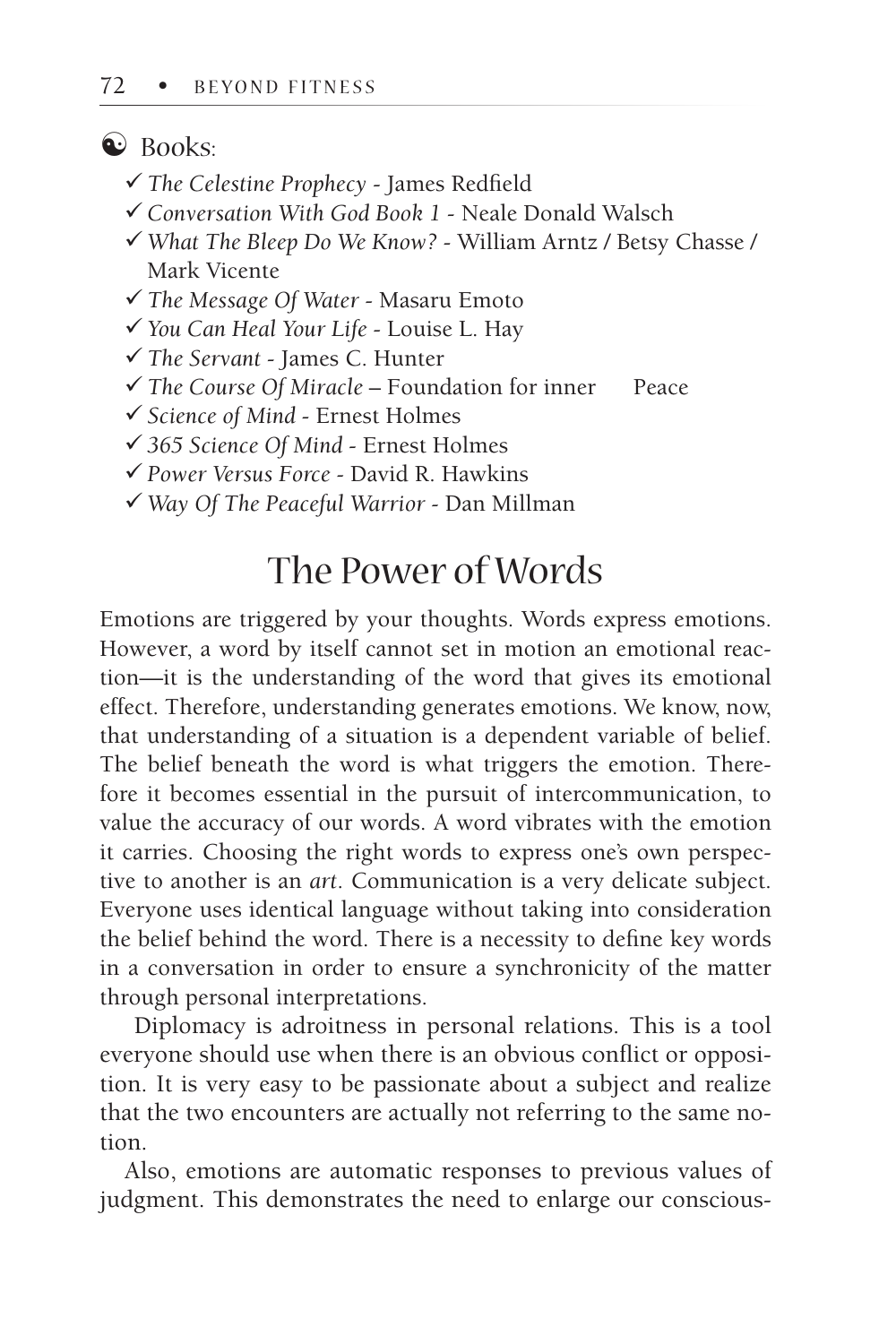ness and break the previous paradigms of ourselves. By doing so, we give ourselves the possibility to welcome a situation with a new perspective and therefore create a completely different reality.

There is a reason why it is important for you, who wants to change the perspective about yourself, to use the right words.

Words are one possibility for you to accept and embrace a new version of yourself, by expressing your desire to love yourself. What is the meaning beyond the four-letter word 'Love'? Decide to deprogram the Fear spread within. What do you understand by Fear?

The power of a word is generated by our thoughts and therefore is as creative as its generator. Release the energy through your thoughts and your words by understanding them down to their core and discover the healing power of their vibrations.

Surround yourself with warm, loving, caring and positive thoughts about yourself and your world. Write them down and say them out loud. The word is a powerful concept. It is the concept by which not only one creates his own reality but rather one integrates his reality with a multitude of other realities. Words are bridges that allow harmony between two or more realities. Misusing or misinterpreting or even misunderstanding them could create chaos and unbalance.

Words are the earthy side of our thoughts. The power they carry are shaping the reality you are manifesting. However, words are objective manifestations of our thoughts as well. We think first and then we express these thoughts via words. Therefore, they are a reflection of the inner vision of our Universe.

Words used in a day-to-day conversation are a representation of our self-image. Words create emotions. The impact of the emotions in others is the same as inside our own mind. And so, the way we communicate with one another demonstrates, primarily, our own mental concepts about Life and, secondly, exerts the patterns of behavior we accepted as survival principles.

The awareness of the vocabulary we have chosen to express ourselves individually and experience ourselves collectively is a key in the quest of self-discovery. The deliberate choice of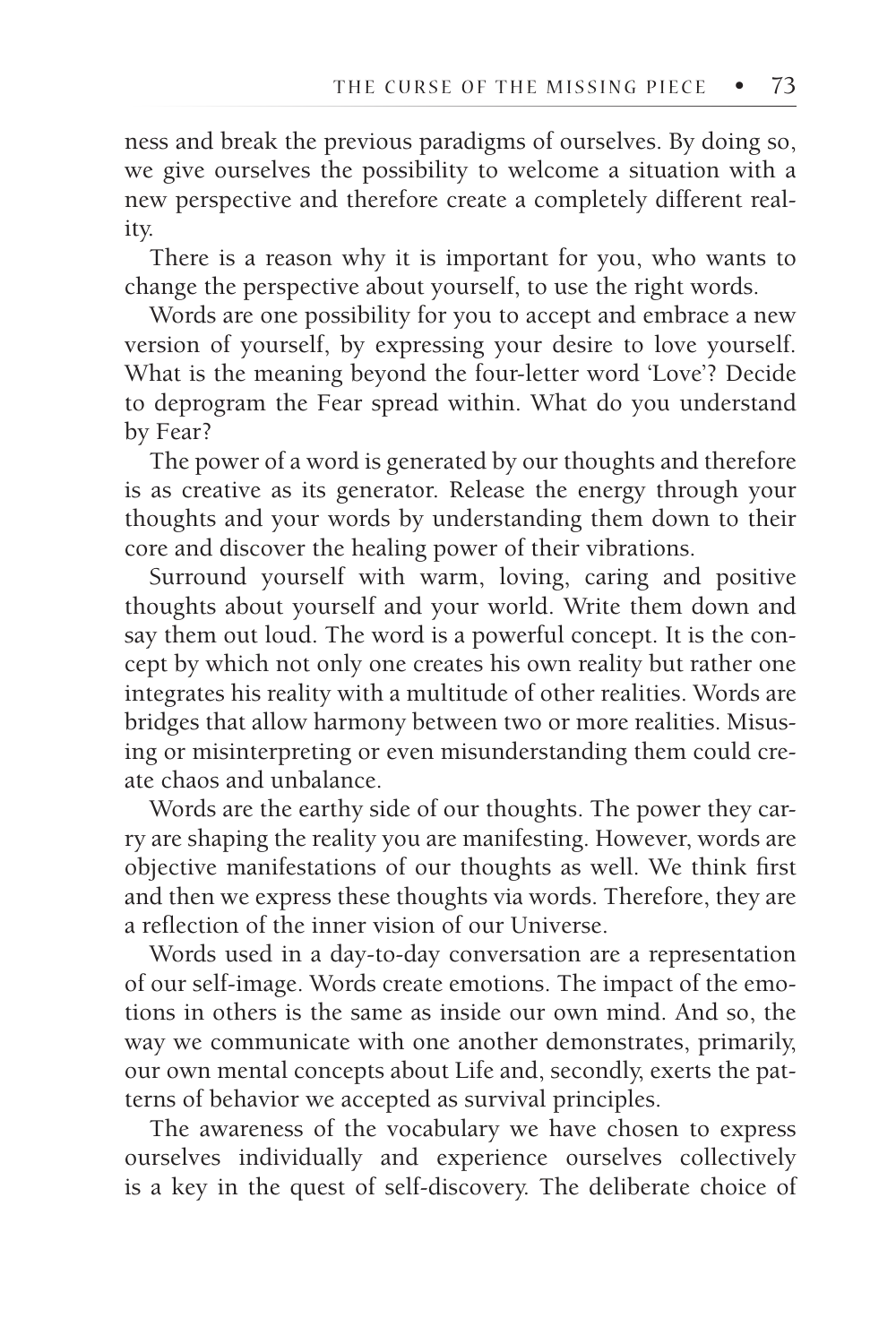words that vibrate with a Love wavelength—energy level vibrating when the word Love is pronounced—is crucial in our healing process. These healing words are the precursors of the change itself. These are linked to our very vision of ourselves. Decide to ban words from your verbal expressions that don't bring peace and tranquility. Take into consideration the ones that lift you up, resonate with a more airy wavelength, and light up the dark side that you have been holding onto. Believe in the healing power of words, for their combination forms prayers, affirmations and blessings with which you must vibrate in order to cure yourself of Fear. Understand the deeper, and more vibrant, motion that lies beyond the letters because words are, before everything, carriers of concepts. These concepts are the very center of our preoccupation and our emotional addictions. A vibration is always subtle in its form, but its effects have great emotional repercussions.

In our communication, because words are our preferred tool, we need to be vigilant in the choice of the terms, and understand the messages, notions, images, and essence they transport. Our personal verbal expression affects others and us. It is by paying attention to our vocabulary that we can truly transform our personal inner vision. We can create a new paradigm with respect and integrity for others and ourselves. This respect becomes the first milestone in our personal growth.

## Creation and Limitation

The concept of creating our own reality is somehow overwhelming, even though it is attractive. Our human mind is challenged in this very matter by our personal limitations. Notice that these limitations represent the underground of our beliefs. Our creative potential is proportionally linked to our possibility of expansion. Therefore, the limitations in which we believe become the borders of our Universe. However, if we consciously stretch these boundaries towards infinity, we give ourselves room for growth and fulfillment.

When you think about a healthier and slimmer you, you should visualize the Life that goes with this healthier self: What you would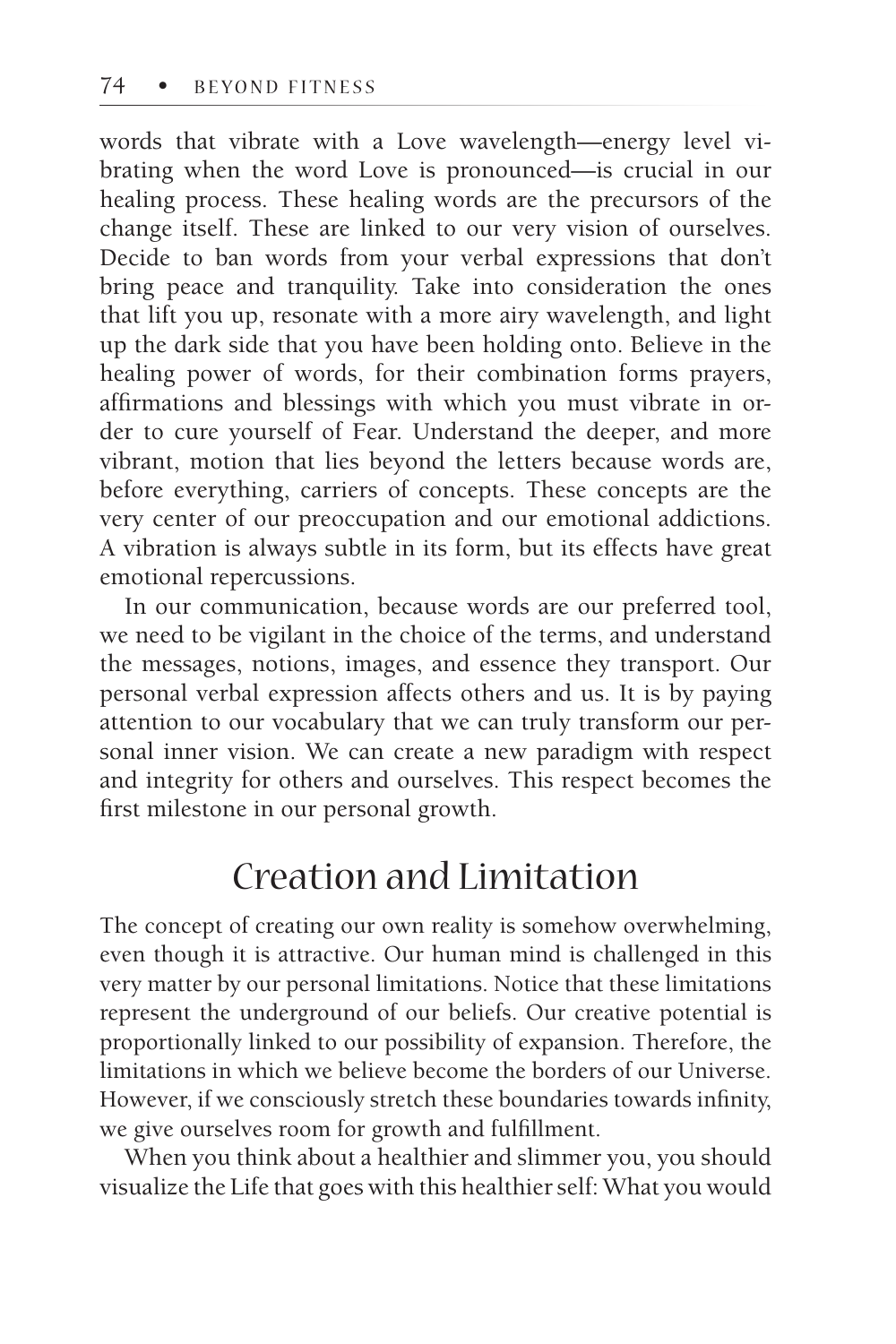do, how you interact with others. Enlarge your scope, open up your vision field to a broader space, and think about the possibilities rather than the impossibilities. Miracles are not exceptional. They belong to the ones for whom creativity and imagination are endless, the ones who make possible the impossible and who understand that Infinity is a reachable goal.

Your reality is a direct translation of your limited beliefs. Limited beliefs, limited creations. The energy behind your beliefs is limited and its vibrations shorten. Amplify these vibrations, broaden the perspectives, magnify your personal perception, re-imagine yourself and reinvent the path you walk on.

The word "creation" does vibrate with infinite possibilities. Limitation, on the contrary, expresses the notion of suppression, restriction and un-imagination. Therefore these two concepts cannot be associated, for their very nature is opposed. This means that in order to express maximum creation, one must become unlimited and Infinite.

Our dualistic physical world teaches us the very notion of limitation. The understanding of limitation makes possible the experience of the creation. Without knowing black, one cannot experience white.

Now that you know by experience who you don't want to be, because it does not serve you anymore, change your perspective and become another. Fully express your self by being free of limited paradigms and limited perceptions. The beauty of our reality lies in its impermanency and its endless possibilities. Reveal the limitless resources within by setting its boundaries out of sight. Empower your very center and build your body like a cathedral. Be your own architect and design the temple you foresee. Enjoy the journey. This building is not made out of walls and cement. This very creation is made out of thoughts of never-ending knowledge, eternal beauty and everlasting peace. This is the revelation you will seek, for it represents the ending of the struggles. You are entitled to this perfection, for you are the perfection. Our limitations asphyxiate us. Our creation empowers us.

We all have the potential of infinite creation; however we need to transcend individual and collective limitations. These indi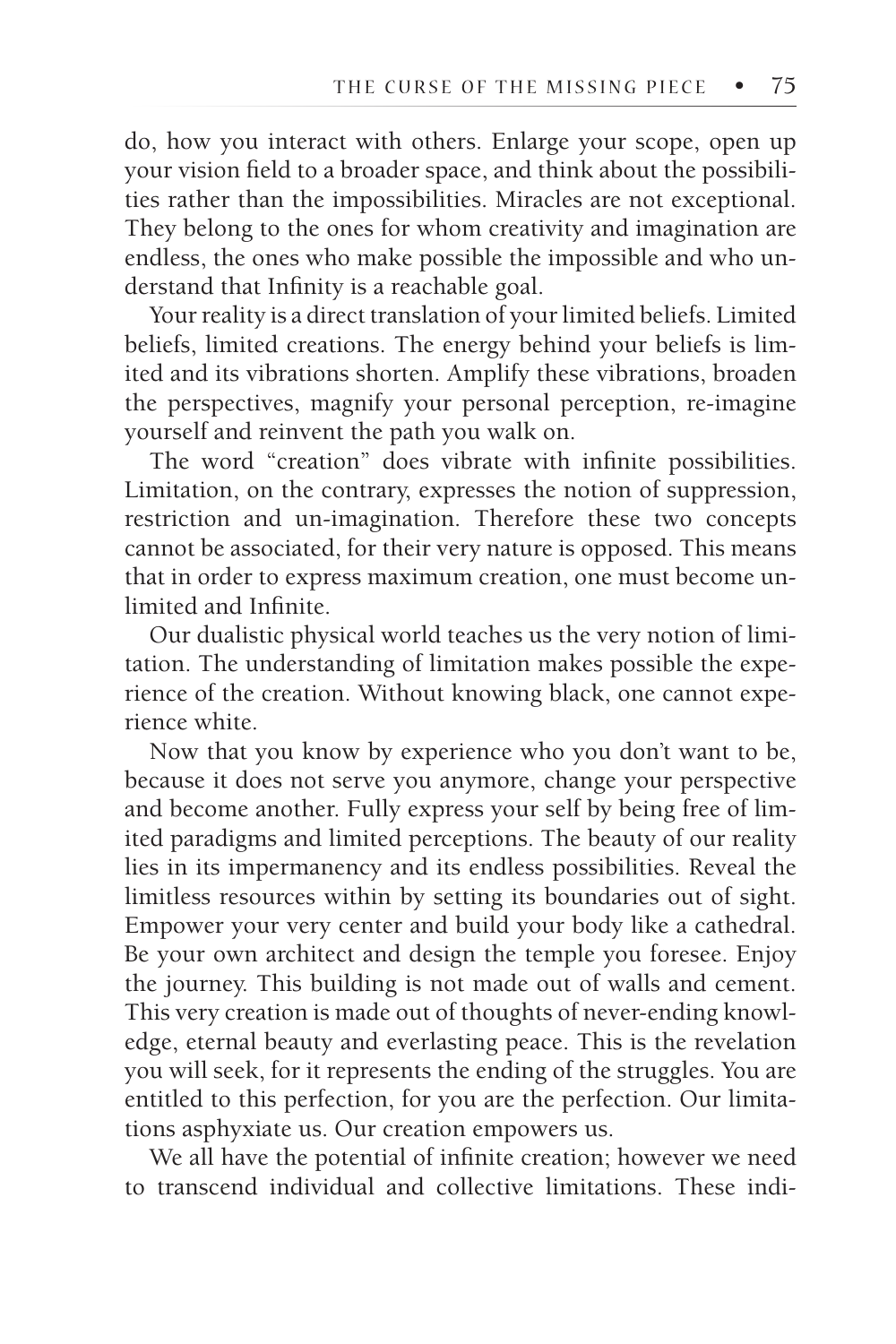vidual and collective limitations are the collection of thoughts, assumptions, judgments, prejudices, laws, morality, values, attitudes, ideals, and emotions of a fraternity. The culture, background and geographic influences are all parameters of belief systems. Transcending these elements is challenging, for we have to find a subtle harmony between expressing our individuality and social acceptance. This balance allows us to peacefully interact in our world without giving up on the purpose of our personal Life. The journey teaches us the way to be Faithful to our self. It does so by allowing us to look outside of the box and acting within the realm of awakening.

# The Intuitive/ Physical Reference

The following material explains the possible subconscious cause to a particular physical condition. Never forget that this is not the Truth. This is *a* Truth. It is mine. Examine it and draw your personal conclusions. However, never stop seeking the cause by listening to your intuition.

**Weight gain:** This is a feeling of insecurity and lack of protection. The fat is stored in different locales as a shield. There is a feeling of insignificance and low self-esteem attached to the weight gain. Becoming bigger allows us to be noticed. However, this creates an addiction to the emotions of low self-esteem.

#### **Fat Storage Localization:**

**Thighs**:The thighs are the symbols of movement and directions and represent the grounded side of us. It is the male vibration. Stability and decisiveness. If you have the tendency to store fat around your thighs, you might want to consider letting go of the male energy. This male energy most likely leads your way of thinking and acting. There is a need to integrate the female energy of your self. This female energy involves the intuition, the nurturing, the relational and the air element more than the earth element.

**Abdomen/Hips:** In spirituality, the hips and abdomen areas harbor the first three seals. Seals correspond to levels of consciousness.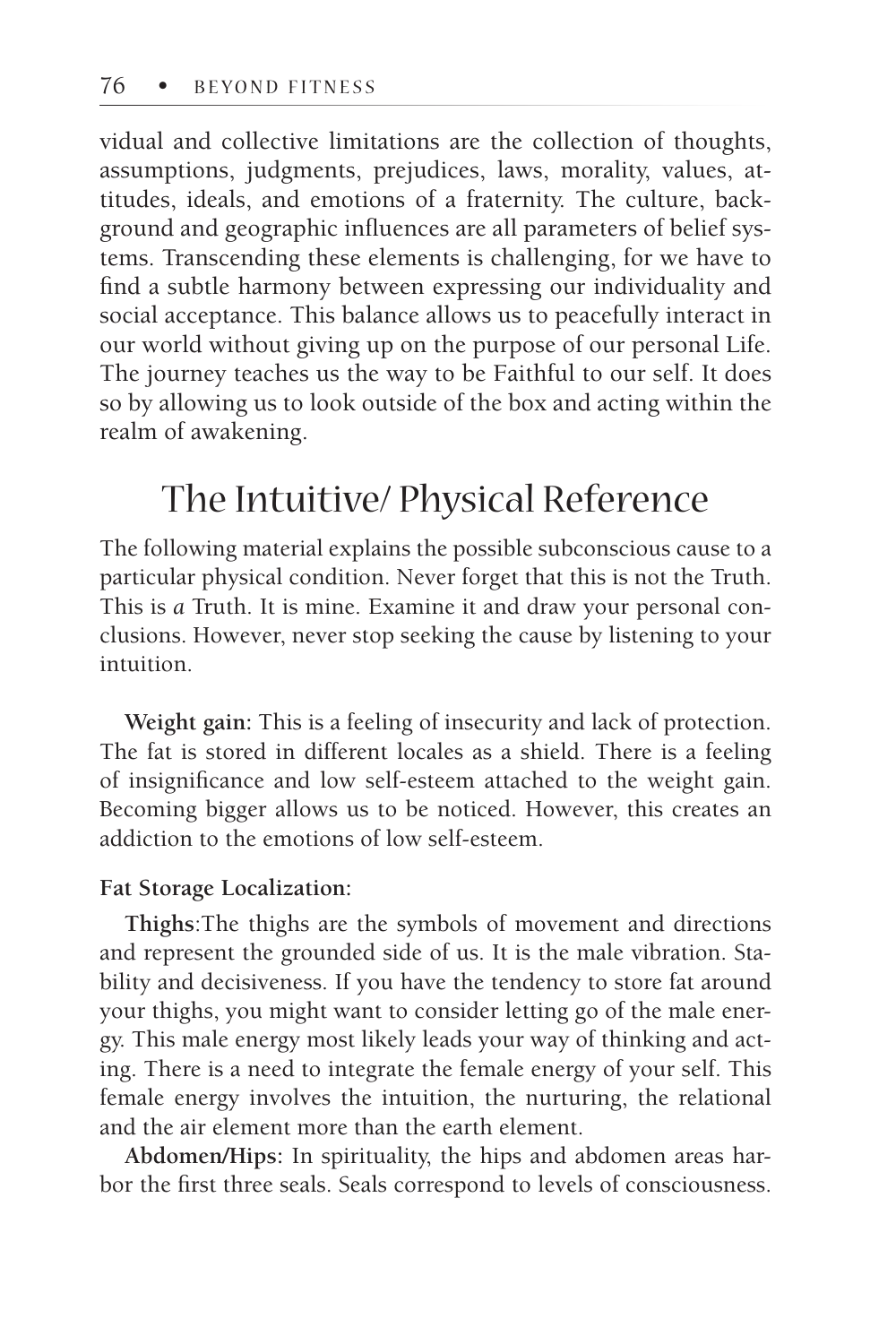These three specific seals represent sexuality, pain, suffering, and controlling power. These seals are commonly at play in all of the complexities of the human drama.

This particular region of the body is therefore the most susceptible to storing fat. These Life dramas and their very emotional addictions have to be understood to allow the expansion of consciousness.

**Arms:** They express the "doing" part of our Life. They indicate the unsatisfying feeling about our Life experiences in work. They alert us about the feeling of limitations in our experiences and the way we define our self.

**Back:** The back ensures the support and stability of the upper body and carries the entire posture. A feeling of lack of support in all our Life experiences tends to create a fat storage on the back area, for example, a Fear of lack of money, a lack of forgiveness about the past, a lack of emotional support.

**Water Retention:** Water is a fluid. This is the substance we were in for nine months. The mother's womb is a secure, safe environment. It provides nutrients and necessary elements for growth and development. Water retention is a survival mode created by the body.

 A specific uncomfortable or scary situation creates a need to find safety and balance because the generated stress is unbearable. Water is the element of unconditional Love. By surrounding yourself with water, you diffuse the stressed energy through the neutrality of the water.

People with a need to add salt are unconsciously creating this survival option. The sodium in salt makes kidneys retain water instead of excreting it. Sugar as well. Too much sugar raises the levels of the hormone insulin. High insulin levels make it hard for you to excrete sodium.

Cellulite is a form of fat with retained water. Women have a common tendency towards cellulite around the thighs. This area vibrates with the feelings of security and protection, which are the characteristics of masculine energy.

Interestingly, protein is the most important nutrient to prevent water retention. The main role of proteins is building and regenerating cells.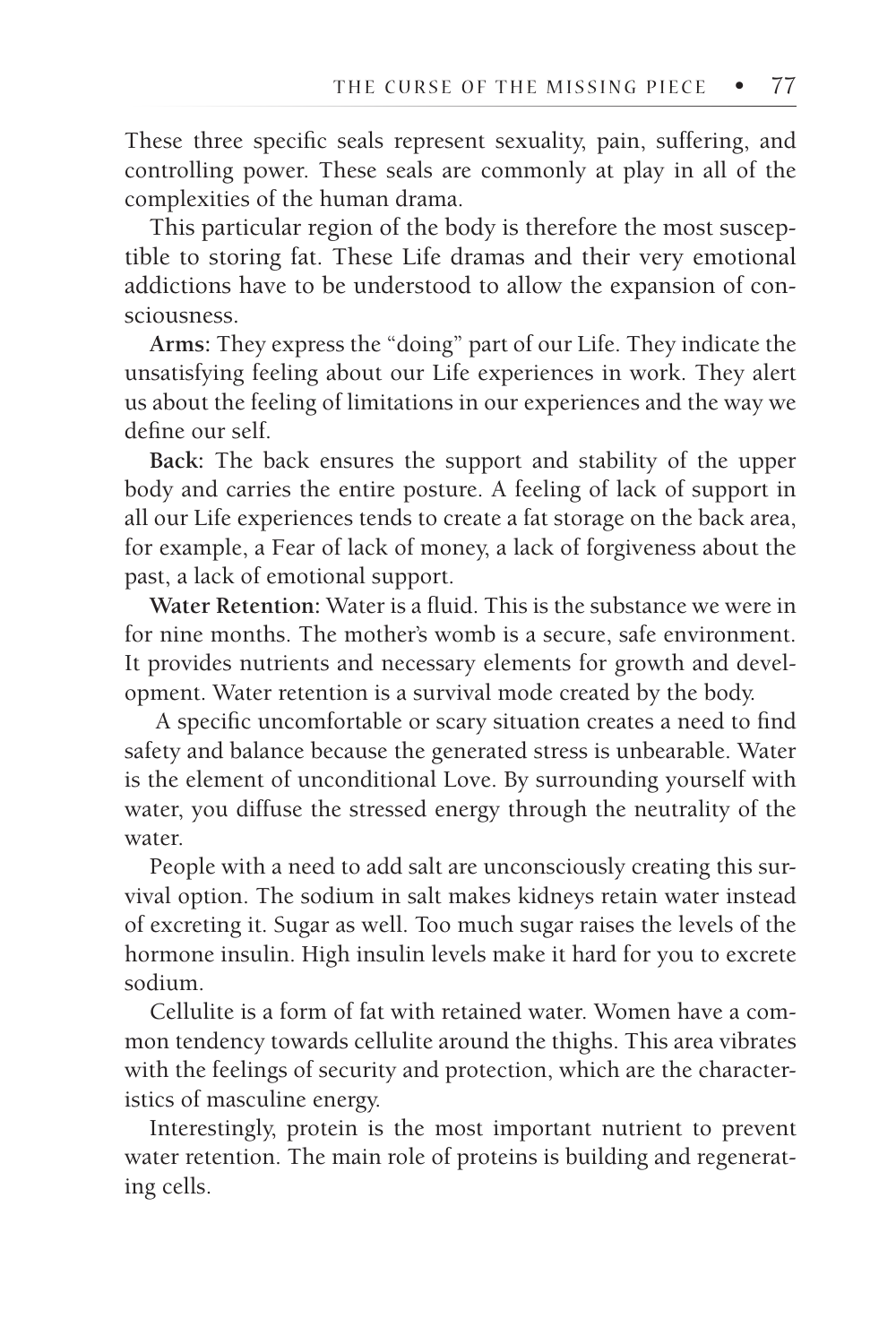According to Louise L. Hay, in her book *You Can Heal Your Life*, an unbalanced in the lymphatic system is a warning that the mind needs to be re-centered on the essentials of Life, Love and Joy.

The lymphatic system plays an important role in the immune system and in absorbing fats from the intestines. The lymphatic vessels transport excess fluid to the end vessels without the assistance of a pumping action. It drains excess fluids and proteins so that tissue doesn't swell up.

The opposites of Love and Joy are Fear and Sadness. These two emotions are commonly observed in people with weight problems and water retention.

**Thickness of Fat Layer:** The thickness of the body fat layer express the depth of emotional stress as well as the urgency to treat the issue.

Ignoring these symptoms is being irresponsible in your duty to care for your body and can be translated as a will to give up on Life. This slow suicidal action is based upon your beliefs.

The book you have chosen to read is not just a coincidence. It is a sign that your soul is sending. It is the right time for you to succeed where you have previously failed because you were simply not ready, too busy, or too scared. You have passed these stages of deep Fear, victimization, and being overwhelmed. You arrived in front of the door. This is your chance to open it and discover broader understandings and a wider consciousness that lie beyond the appearance, beyond your basic vision, beyond the known. The time has finally come for you to seek and find your weight-loss success beyond fitness.

Your well-being is reachable, for its maximal potentiality has never left you. You have simply forgotten where it lay. Read the map, get on the road, rest when needed, but never stop walking the path and never stop learning the directions. The destination is Infinite, Peace and Love. This, my friend, you deserve as much as anyone else.

This sense of understanding and purpose in my Life gives me a certain confidence. This quest and the constant amazement of its teaching are taking me on an unbelievable journey of self-discovery, where goodness, happiness, joy, and peace prevail. I lost my weight and succeeded in every aspect of my Life.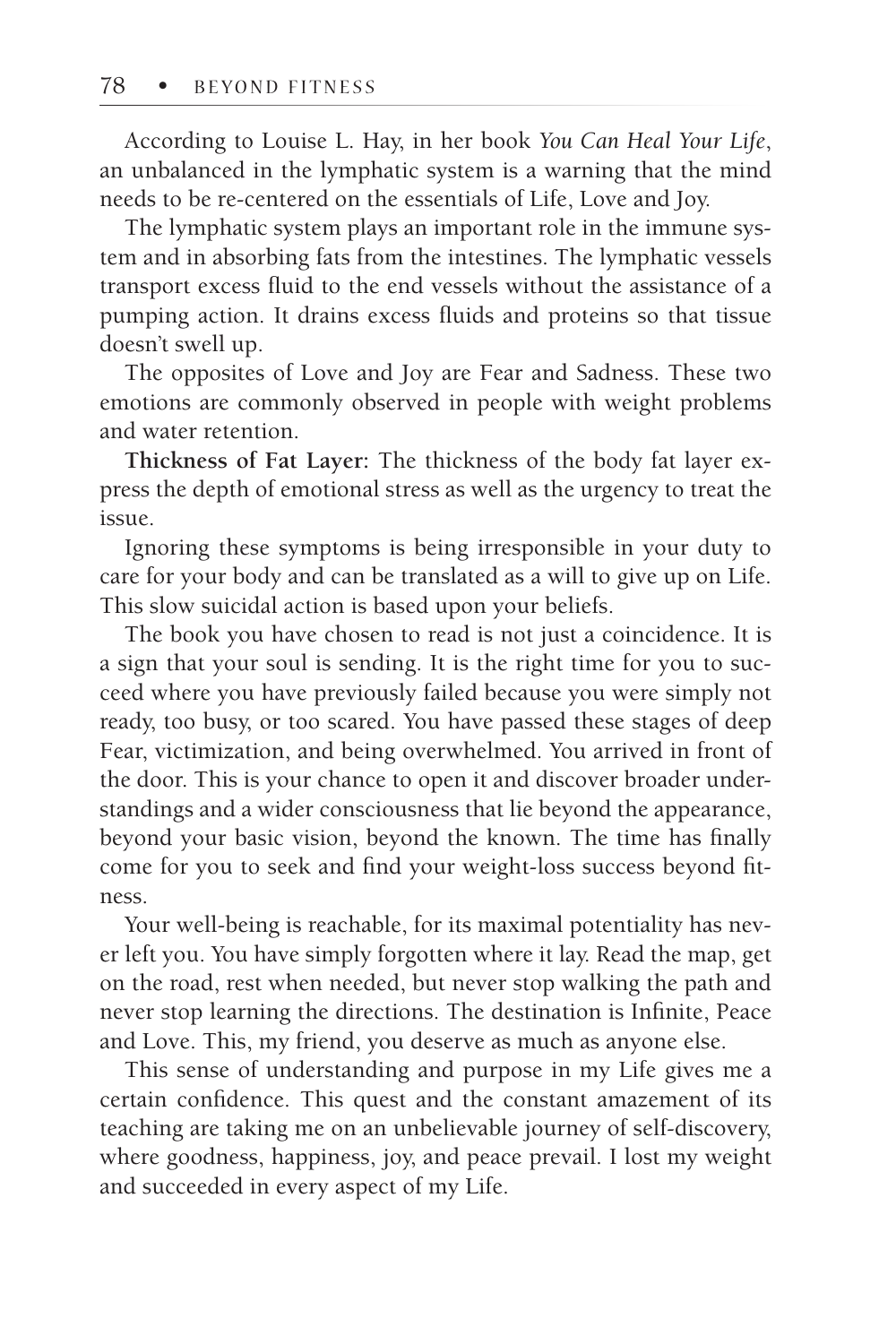Recently I got pregnant and gave birth to a wonderful little boy. That particular experience enlarged my vision even more. Now I fully comprehend the need to teach the next generation that happiness is not a myth. It is not unattainable. It is here and now if we decide so.

The next chapter highlights our responsibility to give our children a better understanding of Life purpose and Life itself.

It also explains that it is through our example that they will be providing an even better place for their next generation. Therefore, it is our individual duty to make sure we empower them and lead them onto the road of success and realization.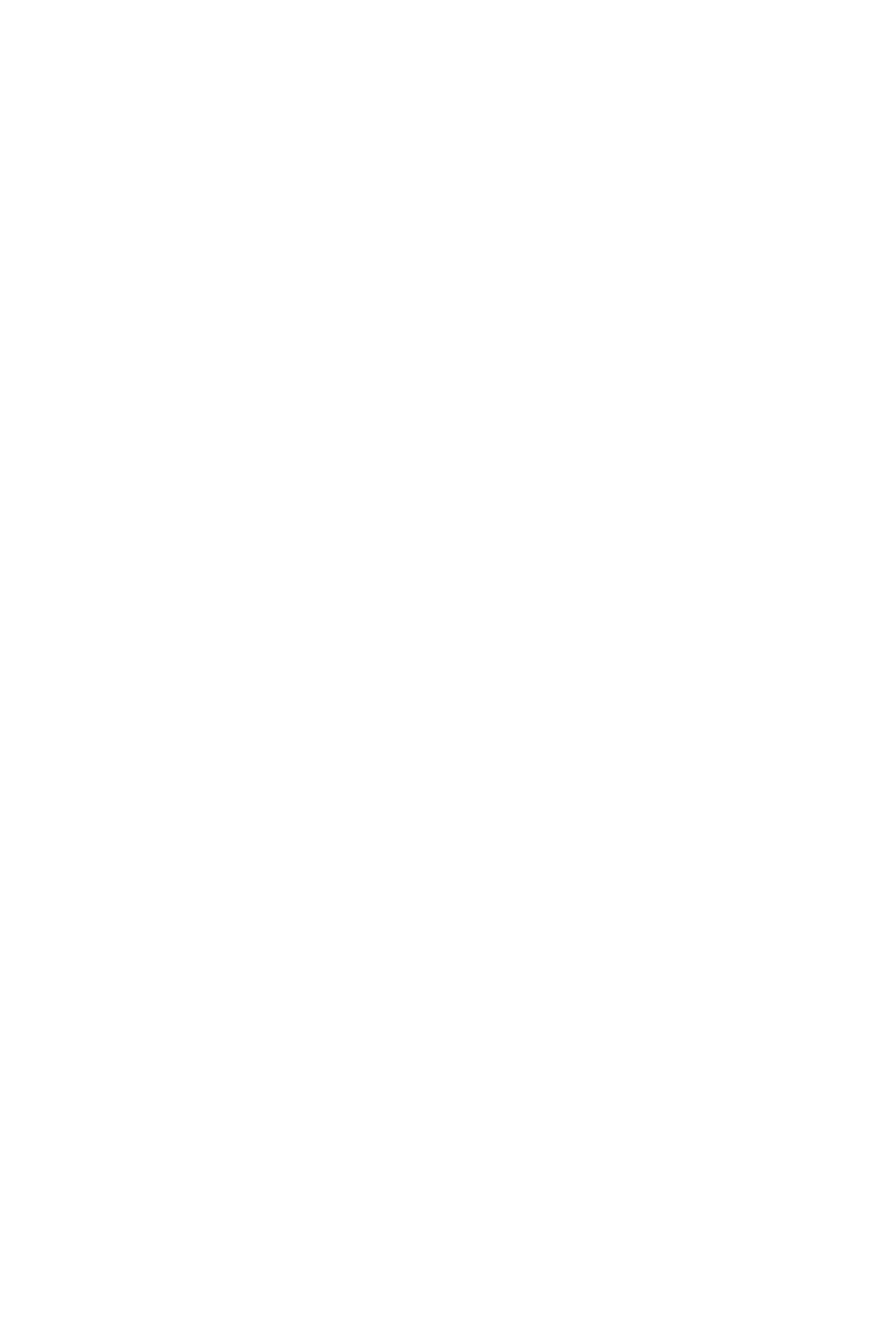# The Next Generation

NE CANNOT GIVE what one does not preach. One cannot know what one does not fully understand. This quote expresses the exact reason why, we, as parents, have a moral obligation to expand our awareness and not preach what one does not know. One cannot know what one does not fully understand. This quote expresses the exact reason why, we, as parents, have a moral obligation to expand our awareness and heal ourselves first. The increase in childhood obesity demonstrates the lack of healing of our generation. We have given our kids the responsibilities we did not know how to handle. By not taking care of ourselves, by living in Fear more than love and by being irresponsible about it, we have created a generation of identical humans that must deal with the same dis-ease (discomfort). They have to battle the same dragon because of our incompetence and our lack of consciousness about our emotional patterns.

The low self-esteem and the unworthiness felt by the caregiver are passed on to the child by example. Unless understanding the concept, there is no possibility to fix the real cause.

Children who are overweight, now, have to be surrounded by more love and more kindness than ever. The same is true for the caregiver, who, by forgetting about him/her self, forgot about the younger one. The impact of a learning process through model and replication is proven today with a number of surveys showing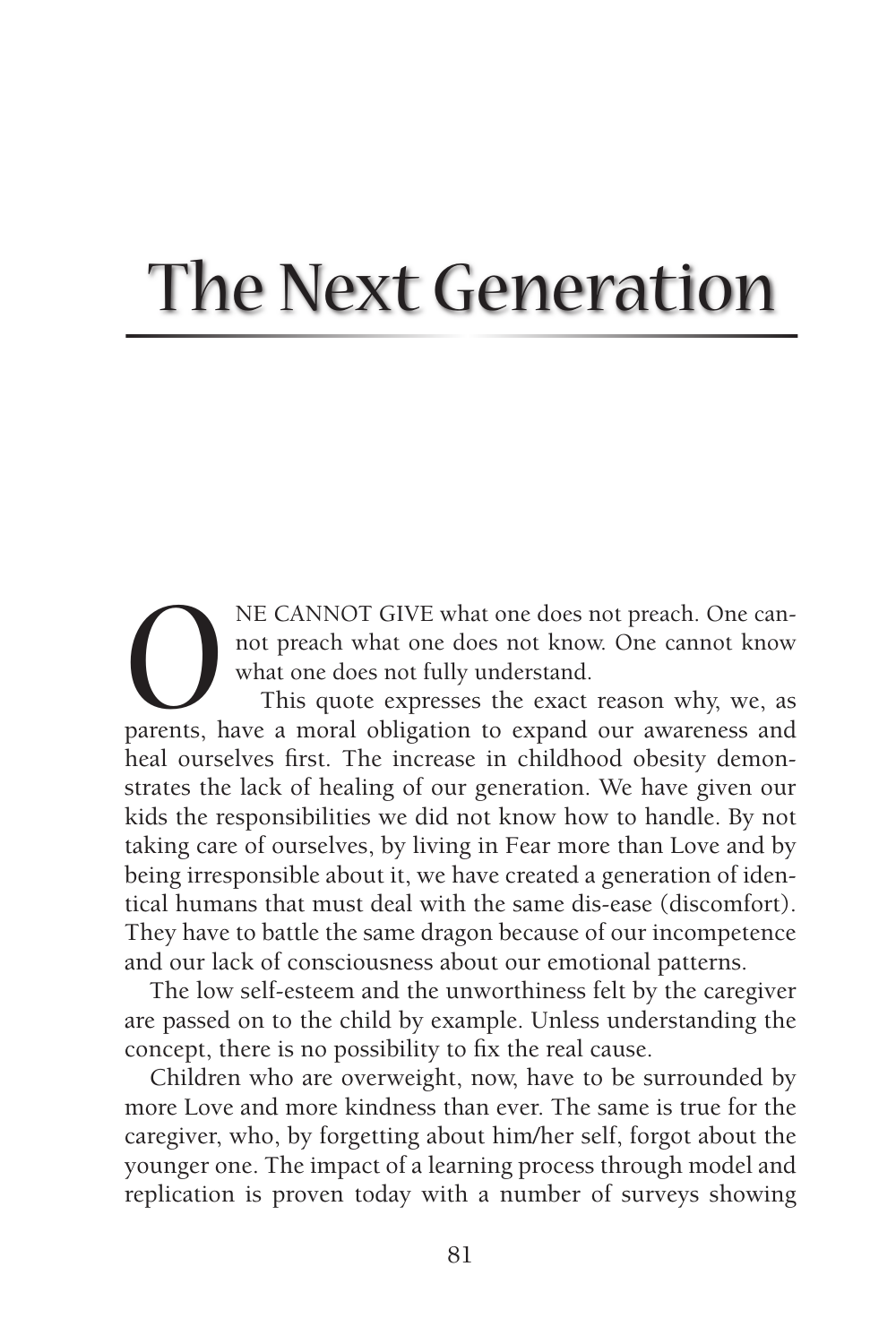the gravity of the situation. If there is one time to react, it is here and now. And you, my friend, are the center of the solution. Allow your child to evolve because you, yourself, decided to do so. Show them the path. Lead by example. Be the ideal and excellence that your child is looking for. You have the task to save them by saving yourself first. Our children should not have to pay for our "mistakes." They should learn from them. They will do so if you understand the lessons and their messages.

Understand that your children cannot save you. You must do the work first, and then give them the same empowerment you have found. Then they will seek a greater empowerment, for this is the law of evolution.

Tell your children that obesity is a choice—an unconscious one, maybe, but a choice, surely. Stop forwarding the irresponsible messages—the excuses of genetics, the lack of money, the easiness of fast food and other nonsense justifications. These excuses are the result of your *personal* emotional imbalance, not theirs. This was your unconscious choice.

They have other experiences to live. Give them the chance to live these experiences fully by freeing them from your own private decision.

Understand that they are watching your every single move and reaction. They assimilate them as true and "right," for you are their Mentor, their Truth, their unique relation to the outside world. You became a teacher the moment you decided to conceive this new Life. Parenthood is the biggest and greatest experience of all, for this is the one sustaining the evolution of the human race. Could you ask for a bigger responsibility?

Your children are looking to learn respect in harmony. How are you supposed to teach them this concept when you chose not to experience it in your own universe?

If you want them to be a winner, then *be* a winner. If you want them to be a leader, then *be* a leader. If you want them to be their best, then *be* your best. Don't settle for less than what you deserve. You deserve Love; Infinite and unconditional Love. If you seek this Love, therefore, they will learn never to settle for anything but infinite and unconditional Love.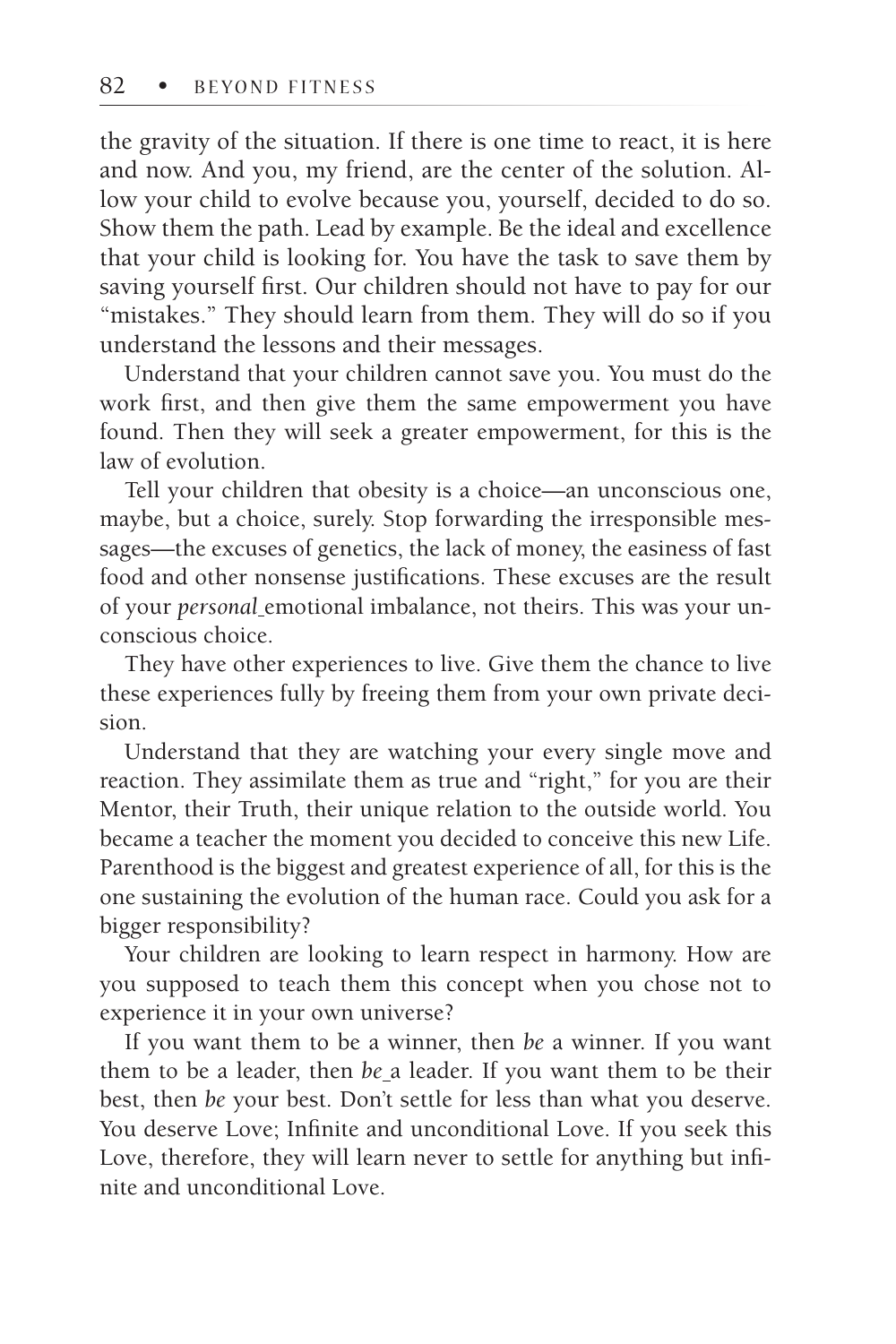Allow them to be curious and allow them to always wonder about the unknown. For there is no reason to fear it.

A child is the physical sum of both parents. He is also the product of their emotions. When your emotional legacy is unworthiness and low self-esteem, this child first needs to overcome your own obstacles before even facing his. Don't you see the unfairness in this situation?

A psychology study demonstrated that parents unconsciously consider their children as the continuation of their own lives. This implies that these innocent creatures have the responsibility to carry out successes where their parents have failed. It obviously does not work that way. Evolution does not operate that way.

Without awareness of our own reality, we are setting up our children for the same existence. Are you truly happy in your Life? What would you change? Is your Life the best you would choose to give as a legacy to your little ones? Maybe there is something more, and maybe they can achieve better, because their consciousness is wider and deeper.

In order to heal unconscious Fear, evolve in consciousness, and understand Life and its sole purpose, one needs balance and safety. As a parent, it is your duty to ensure that your child's Life has balance and safety as its very foundation. This substructure is the solid cement where theoretical knowledge and practical experiences pile up to create a purposeful existence filled with meaningful and growing experiences.

Your children's weight management issues are the direct manifestations of your own incapacity to heal yourself first. Your personal blindness shifted, by osmosis, into your child's unconscious. The example you set became your child's to follow, for your Truth is his Truth.

Guilt is not the answer, though. It is not too late, for you are empowered with the great dynamic energy of change and improvement.

There is only one strategy for you. This strategy is self-discovery, self-empowerment and self-healing. These three elements constitute the basis of your teaching instruments. We, human beings, give more credit to our vision than our feeling. Therefore,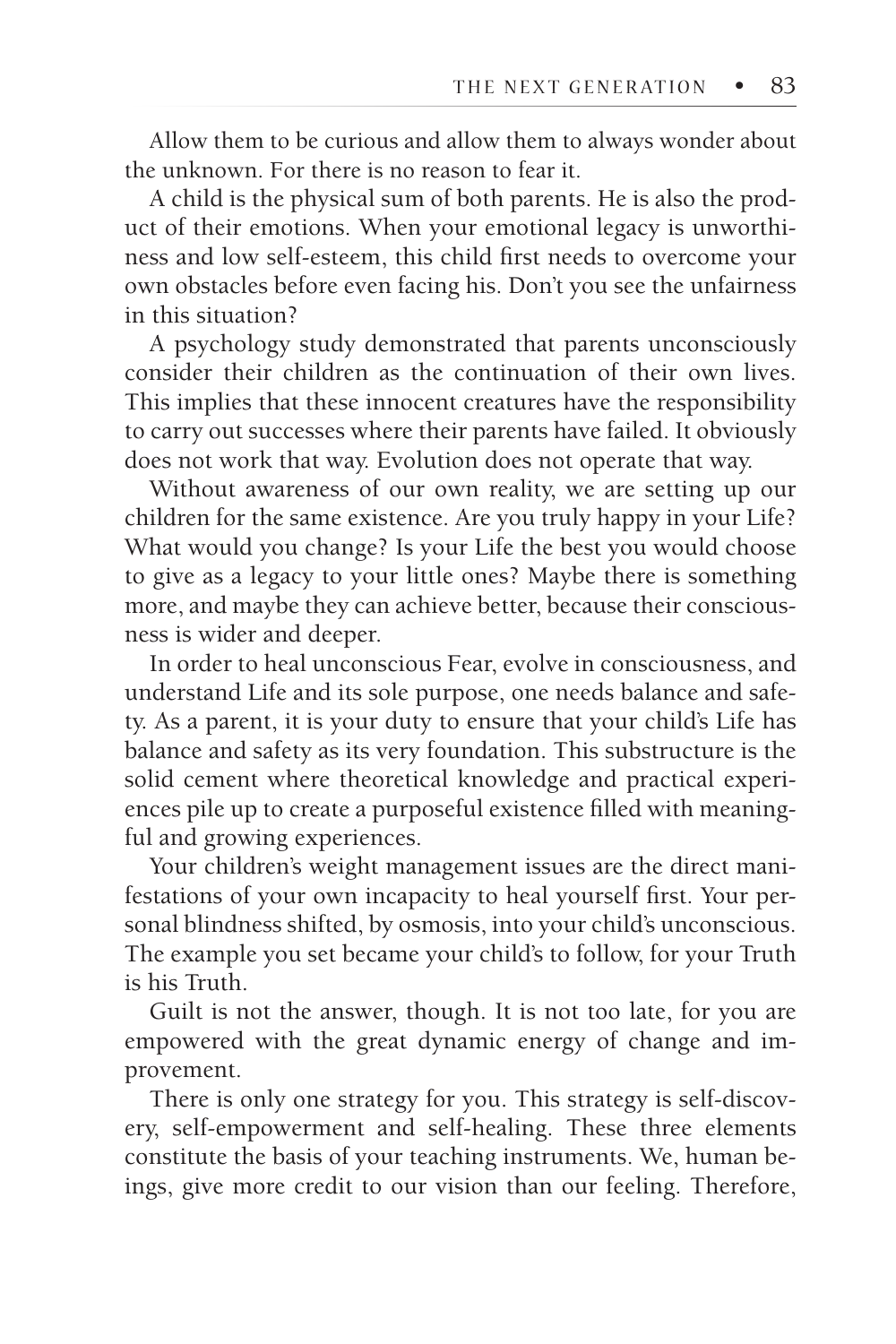show, demonstrate, and prove by example that your child's health is under control, because yours is under control.

Your children are under your protection. You must teach them independence, strength and safety. They trust you first before a doctor, a teacher, a coach or a friend, because they see you as their guide.

You are a provider, and as such, your child seeks your providence and your protective care.

Help them discover what you have forgotten and together walk the path, for you all deserve Peace, Love and the Infinite.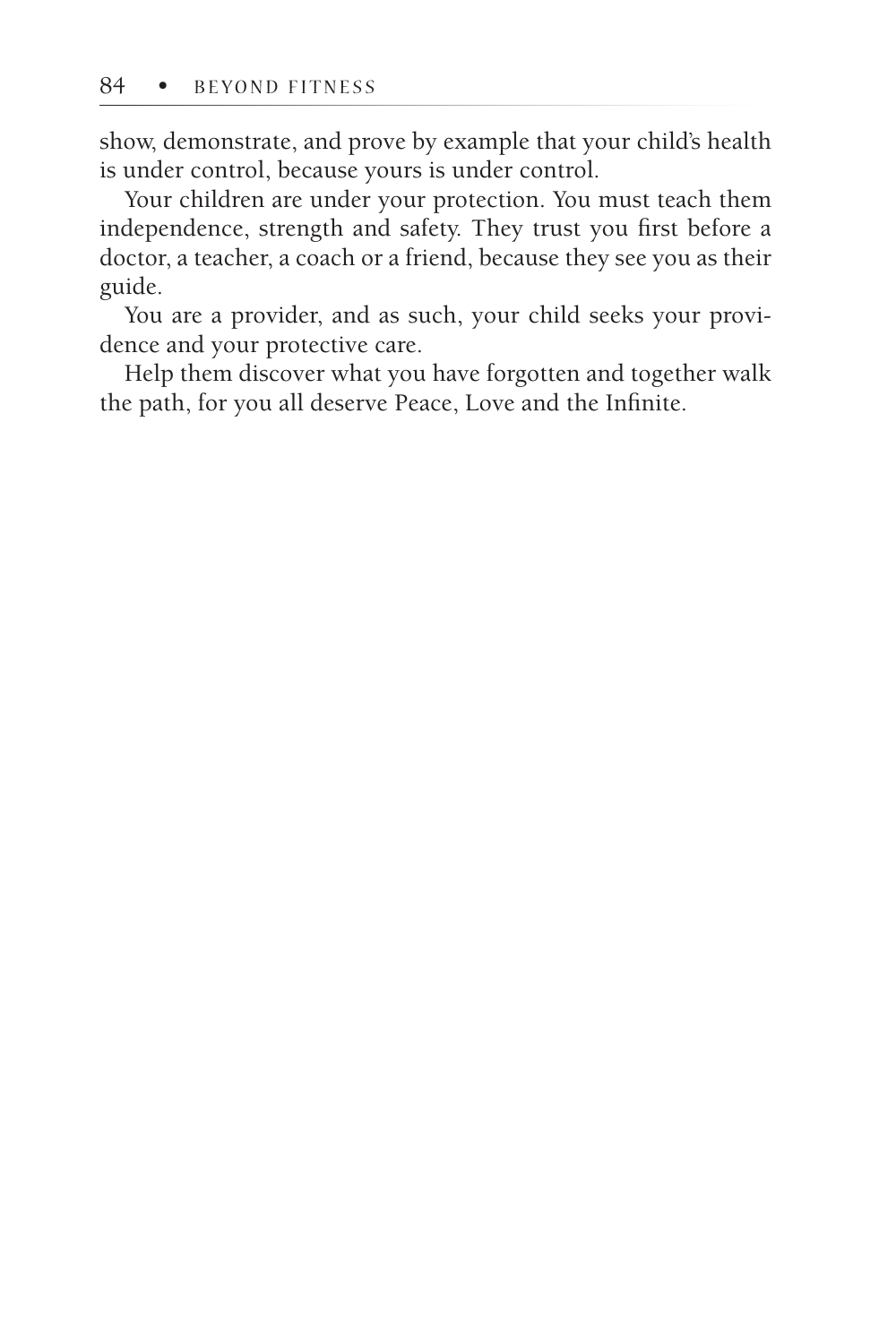# Conclusion

THE SUCCESS OF the book *Beyond Fitness* is not tied to luck. It was born from a true vision of helping everyone who experiences weight-loss difficulties. It was created with the real belief that its explanations, solution luck. it was born from a true vision of helping everyone who experiences weight-loss difficulties. It was created with the real belief that its explanations, solutions, and answers give a new perspective to the problem and therefore a new wave of hope to control the phenomenon. it was written in simple words and easy analogies for everyone to understand the concepts it presents. Its work was elaborated through divine inspiration, for what can touch the heart stays in the mind. It is based upon real Life experience, making its message a living proof of authenticity. For what can be done once can be replicated. A miracle stays a miracle as long as no one else duplicates it, truly, faithfully, intentionally and lovingly.

The true nature of this book is love. it has no purpose other than giving a message, ensuring the well-being of each of its readers, bringing Faith and Truth into the world, and finally, sharing a great adventure. This is also about sharing different beliefs, a few revelations, some time, and a lot of loving and caring energy. My dear friend Angela Peregoff, Science of Mind Minister, has blessed this book. The power of her blessing and the energy it carried are now yours. This book has been brought to all of you, by my hands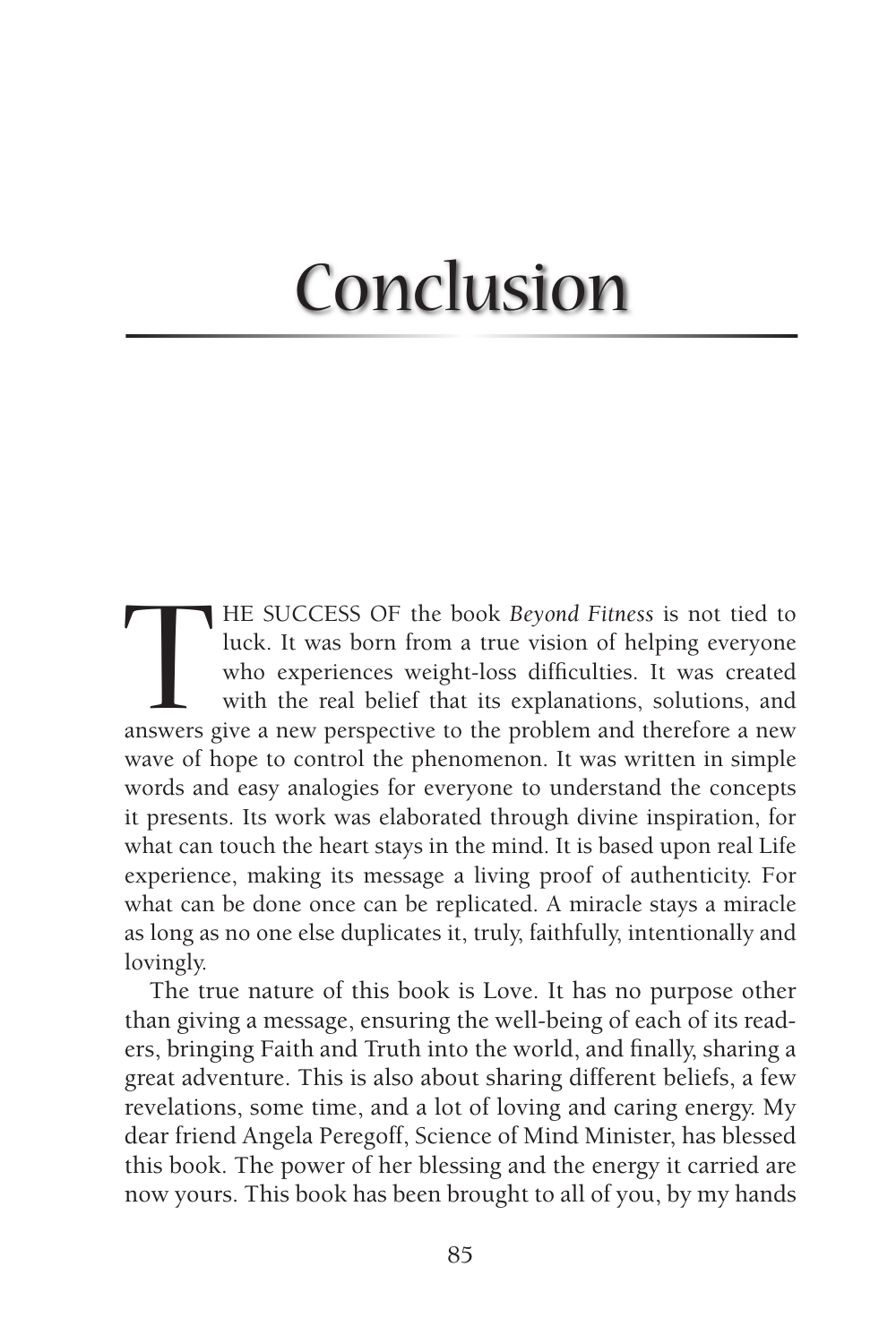and mind, but through the divine consciousness, with which I nurture myself in every moment and at every place. This book is the objective manifestation of intentional and focused thoughts. The method I use to create my writing reality is the same idea, for it is the real and successful technique that treats the cause of weight issues, rather than only the symptoms. You can heal your body by working on healing your self first.

There are already seminars and conferences set up in the back of my mind as I am writing the book. Therefore, you get the chance to meet, explore and truly experience the full message. I feel alive and I am an energy creator. I personally explain to you the path to intuitive physical success, as the light that animates me carries you higher than ever. This light vibrates with the one buried within you and then the miracle takes place.

I already thank you for helping me create these meetings. I am curious to meet with you. I also thank you for having been the ones to encourage me to sustain my motivation for expanding my creativity through writing. Without you I would not have been able to experience how to be a writer and a motivational speaker. I feel I have found my path and you all have my deepest gratitude for becoming the last piece of the chain to help me create my reality.

We are an endless circle of energy and we exchange this substance to create our Life. I had the dream and desire to become a writer with a spiritual message. This dear vision became a reality by interacting with your deep wish to heal your body. No message is worth giving if no one wishes to receive it. I thank all of you for allowing yourself to receive a new kind of message, helping this French immigrant to become a voice from and for the heart in this incredibly loving country. Realize that because of who you are, you made me believe, because your way of Life makes a dream a reality. And trust that if I made it here, every one of you has within what it takes to achieve. Achieve success and achieve prosperity. Use your infinite potential to create possibilities, then experience your infinite possibilities to create choices, then choose your happiness. We harbor happiness within our potential. This potential needs to be more than a capacity for development. It needs to be